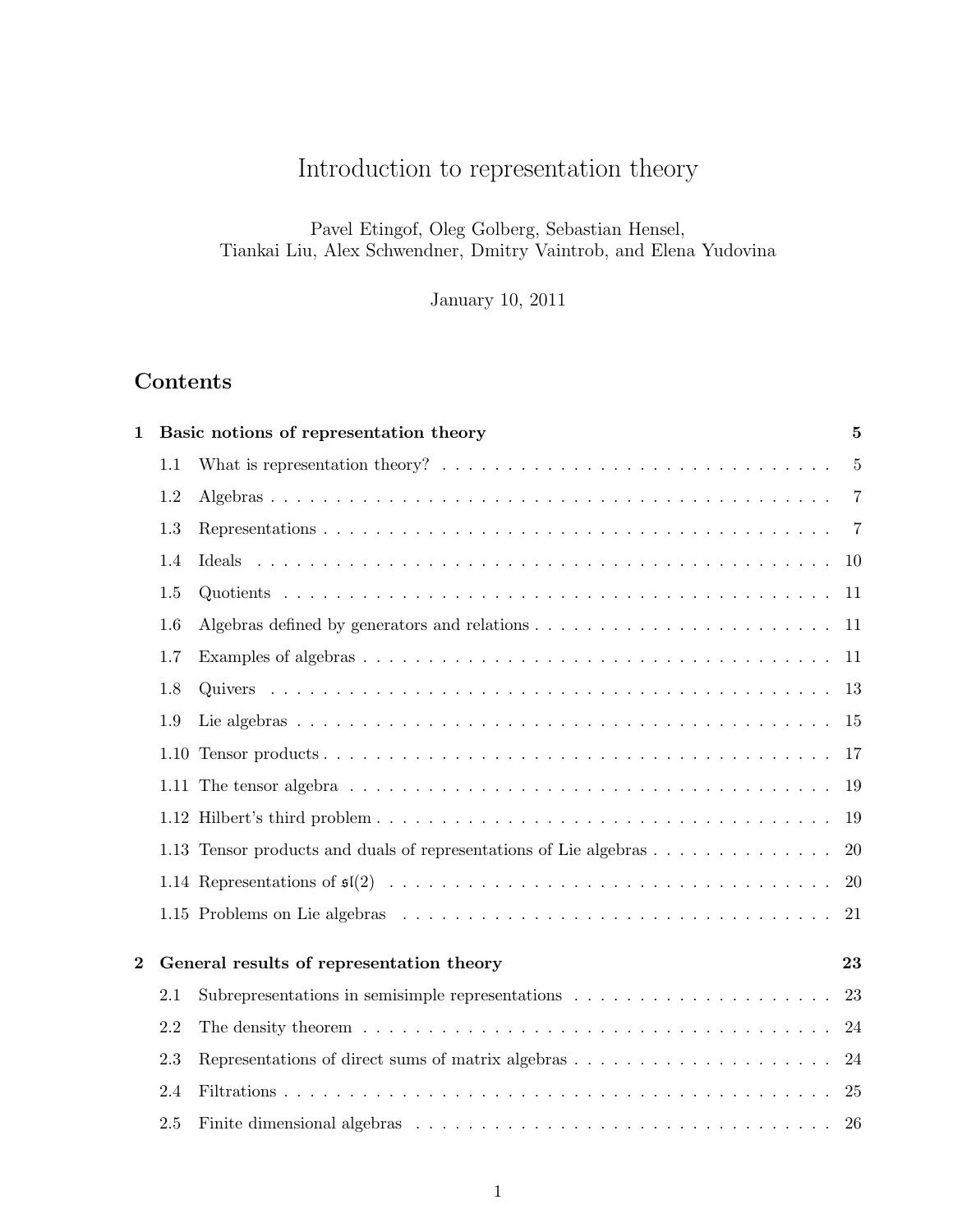|          | 2.6     |                                                                                          | 27 |
|----------|---------|------------------------------------------------------------------------------------------|----|
|          | 2.7     |                                                                                          | 28 |
|          | 2.8     |                                                                                          | 29 |
|          | 2.9     |                                                                                          | 30 |
|          |         |                                                                                          | 31 |
| $\bf{3}$ |         | Representations of finite groups: basic results                                          | 33 |
|          | 3.1     |                                                                                          | 33 |
|          | 3.2     |                                                                                          | 34 |
|          | 3.3     |                                                                                          | 35 |
|          | 3.4     |                                                                                          | 36 |
|          | 3.5     |                                                                                          | 37 |
|          | 3.6     | Unitary representations. Another proof of Maschke's theorem for complex represen-        |    |
|          |         |                                                                                          | 38 |
|          | 3.7     |                                                                                          | 39 |
|          | 3.8     |                                                                                          | 40 |
|          | $3.9\,$ | Computing tensor product multiplicities using character tables $\dots \dots \dots \dots$ | 42 |
|          |         |                                                                                          |    |
|          |         |                                                                                          | 43 |
| 4        |         | Representations of finite groups: further results                                        | 47 |
|          | 4.1     |                                                                                          | 47 |
|          | 4.2     |                                                                                          | 48 |
|          | 4.3     |                                                                                          | 49 |
|          | 4.4     |                                                                                          | 51 |
|          | 4.5     |                                                                                          | 52 |
|          | 4.6     |                                                                                          | 54 |
|          | 4.7     |                                                                                          | 54 |
|          | 4.8     |                                                                                          | 54 |
|          | 4.9     |                                                                                          | 55 |
|          |         |                                                                                          | 56 |
|          |         |                                                                                          | 57 |
|          |         |                                                                                          | 58 |
|          |         |                                                                                          | 59 |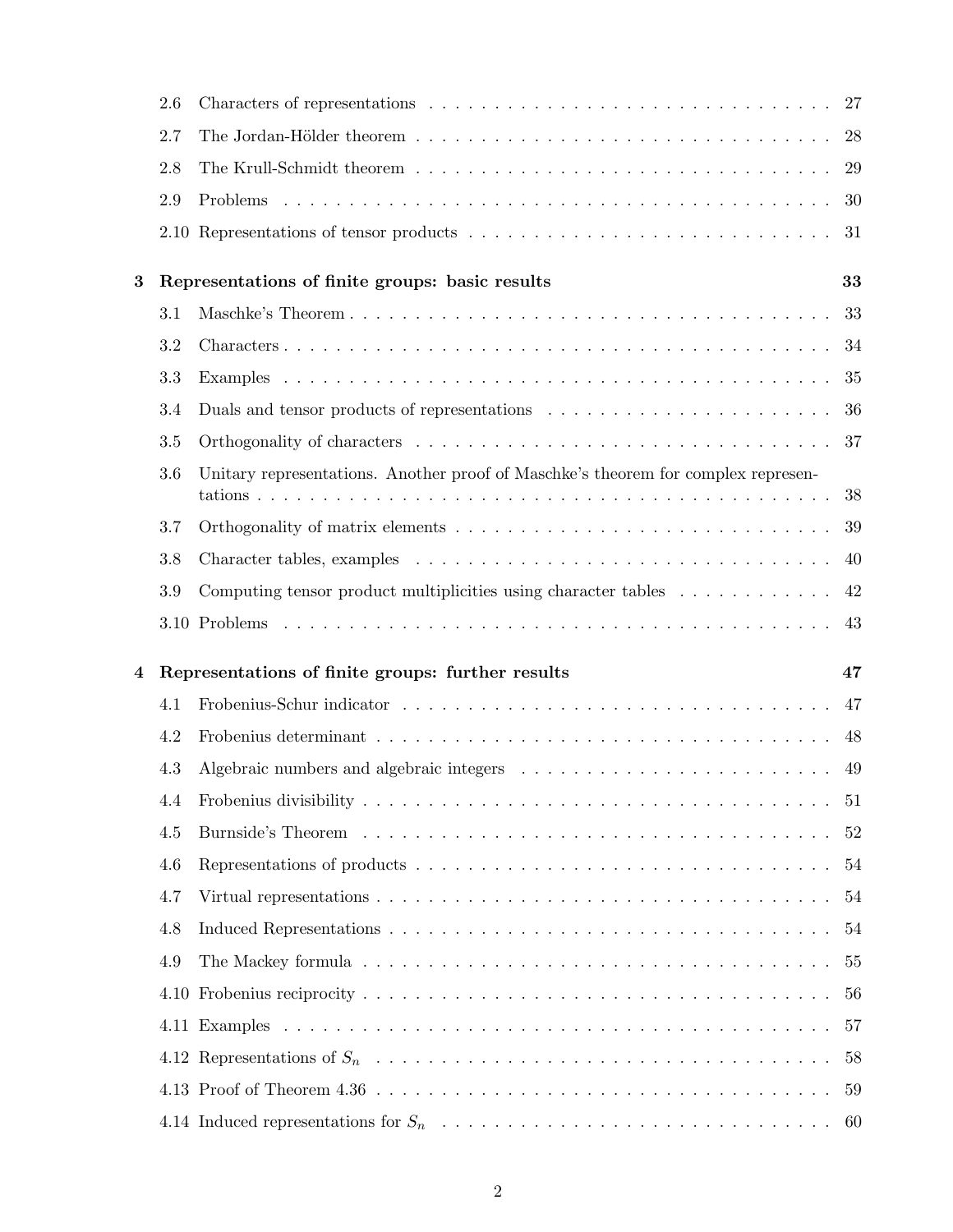|   |            |                                                                                                              | 61 |
|---|------------|--------------------------------------------------------------------------------------------------------------|----|
|   |            |                                                                                                              | 63 |
|   |            |                                                                                                              | 63 |
|   |            |                                                                                                              | 64 |
|   |            |                                                                                                              | 65 |
|   |            |                                                                                                              | 66 |
|   |            |                                                                                                              | 66 |
|   |            |                                                                                                              | 67 |
|   |            |                                                                                                              | 68 |
|   |            |                                                                                                              | 68 |
|   |            |                                                                                                              | 68 |
|   |            |                                                                                                              | 70 |
|   |            |                                                                                                              | 71 |
|   |            |                                                                                                              | 73 |
|   |            |                                                                                                              | 75 |
|   |            |                                                                                                              | 76 |
|   |            |                                                                                                              |    |
|   |            |                                                                                                              | 78 |
|   | 5.1        | <b>Quiver Representations</b>                                                                                | 78 |
|   | 5.2        | Indecomposable representations of the quivers $A_1, A_2, A_3, \ldots, \ldots, \ldots, \ldots$                | 81 |
|   | 5.3        |                                                                                                              | 83 |
|   | 5.4        |                                                                                                              |    |
|   | 5.5        |                                                                                                              | 89 |
|   | 5.6        |                                                                                                              | 90 |
|   | 5.7        |                                                                                                              | 93 |
|   | 5.8        |                                                                                                              | 94 |
| 5 | 5.9        | Problems                                                                                                     | 96 |
|   |            |                                                                                                              |    |
| 6 |            | Introduction to categories                                                                                   | 98 |
|   | 6.1        | The definition of a category $\dots \dots \dots \dots \dots \dots \dots \dots \dots \dots \dots \dots \dots$ | 98 |
|   | 6.2        |                                                                                                              | 99 |
|   | 6.3        |                                                                                                              |    |
|   | 6.4<br>6.5 |                                                                                                              |    |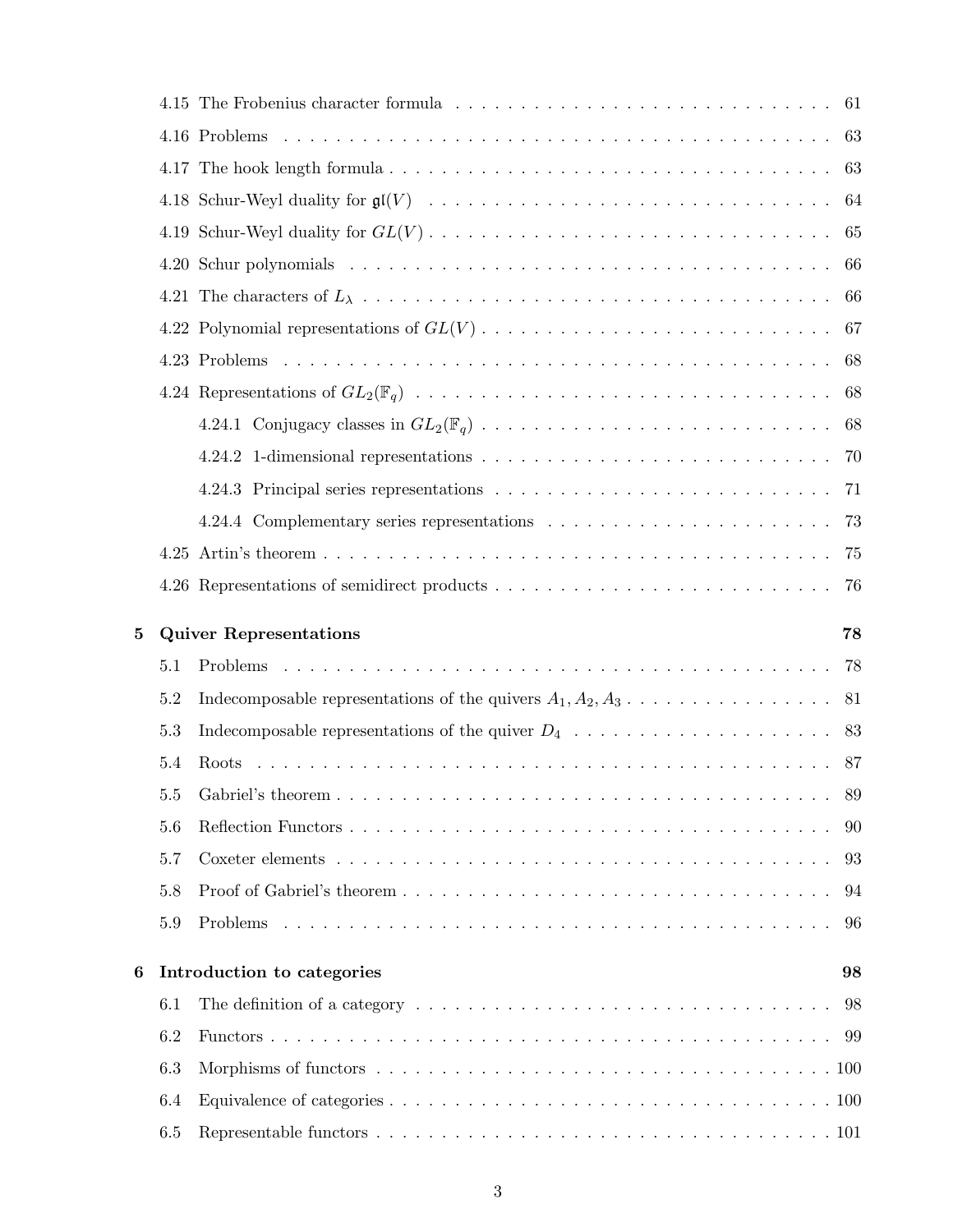| 6.7 |                                            |     |
|-----|--------------------------------------------|-----|
|     |                                            |     |
|     | 7 Structure of finite dimensional algebras | 106 |
|     |                                            |     |
|     |                                            |     |
|     |                                            |     |
|     |                                            |     |

#### INTRODUCTION

Very roughly speaking, representation theory studies symmetry in linear spaces. It is a beautiful mathematical subject which has many applications, ranging from number theory and combinatorics to geometry, probability theory, quantum mechanics and quantum field theory.

Representation theory was born in 1896 in the work of the German mathematician F. G. Frobenius. This work was triggered by a letter to Frobenius by R. Dedekind. In this letter Dedekind made the following observation: take the multiplication table of a finite group  $G$  and turn it into a matrix  $X_G$  by replacing every entry g of this table by a variable  $x_q$ . Then the determinant of  $X_G$ factors into a product of irreducible polynomials in  $\{x_g\}$ , each of which occurs with multiplicity equal to its degree. Dedekind checked this surprising fact in a few special cases, but could not prove it in general. So he gave this problem to Frobenius. In order to find a solution of this problem (which we will explain below), Frobenius created representation theory of finite groups. <sup>1</sup>

The present lecture notes arose from a representation theory course given by the first author to the remaining six authors in March 2004 within the framework of the Clay Mathematics Institute Research Academy for high school students, and its extended version given by the first author to MIT undergraduate math students in the Fall of 2008. The lectures are supplemented by many problems and exercises, which contain a lot of additional material; the more difficult exercises are provided with hints.

The notes cover a number of standard topics in representation theory of groups, Lie algebras, and quivers. We mostly follow [FH], with the exception of the sections discussing quivers, which follow [BGP]. We also recommend the comprehensive textbook [CR]. The notes should be accessible to students with a strong background in linear algebra and a basic knowledge of abstract algebra.

Acknowledgements. The authors are grateful to the Clay Mathematics Institute for hosting the first version of this course. The first author is very indebted to Victor Ostrik for helping him prepare this course, and thanks Josh Nichols-Barrer and Thomas Lam for helping run the course in 2004 and for useful comments. He is also very grateful to Darij Grinberg for very careful reading of the text, for many useful comments and corrections, and for suggesting the Exercises in Sections 1.10, 2.3, 3.5, 4.9, 4.26, and 6.8.

<sup>&</sup>lt;sup>1</sup>For more on the history of representation theory, see [Cu].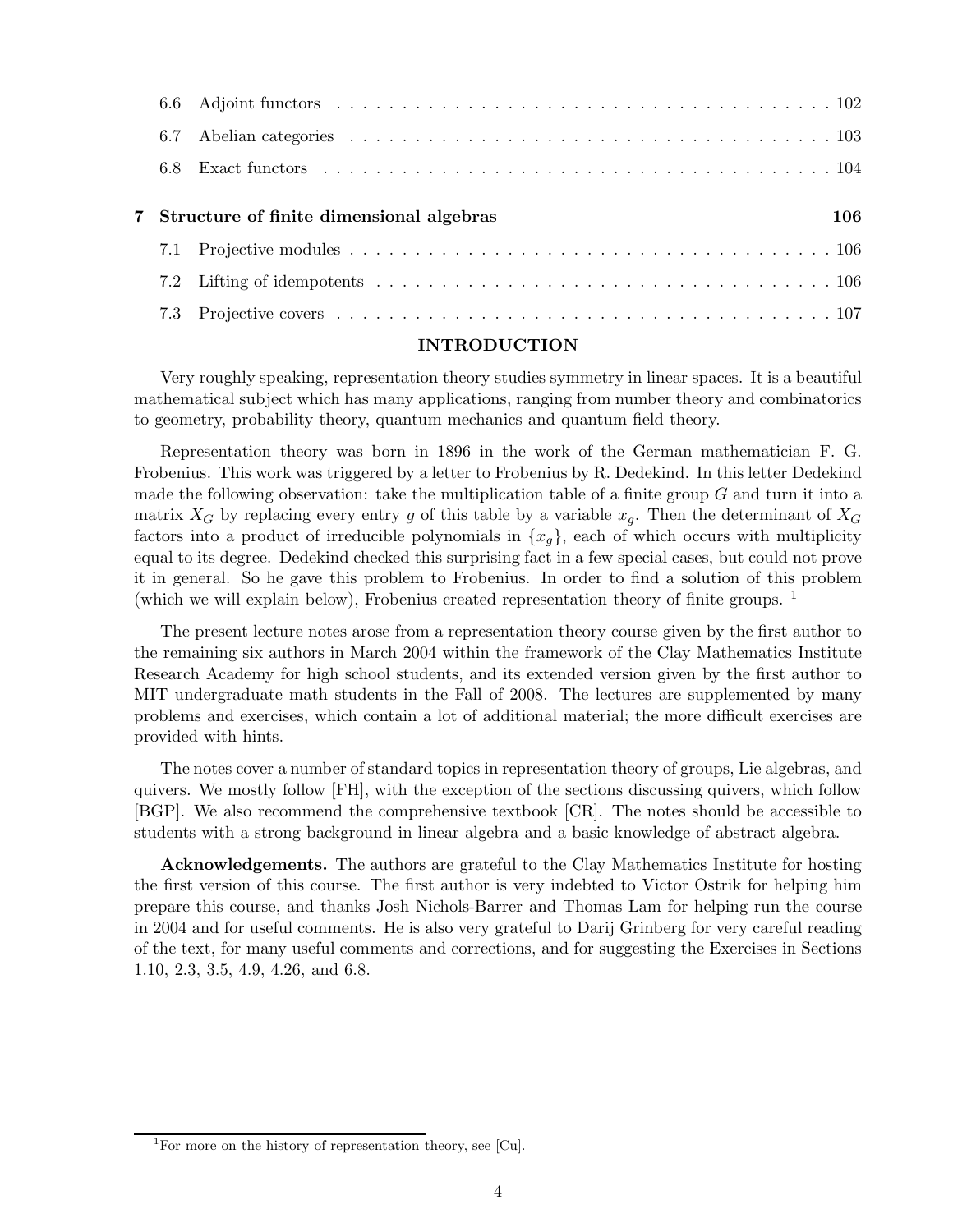# 1 Basic notions of representation theory

#### 1.1 What is representation theory?

In technical terms, representation theory studies representations of associative algebras. Its general content can be very briefly summarized as follows.

An associative algebra over a field k is a vector space A over k equipped with an associative bilinear multiplication  $a, b \mapsto ab, a, b \in A$ . We will always consider associative algebras with unit, i.e., with an element 1 such that  $1 \cdot a = a \cdot 1 = a$  for all  $a \in A$ . A basic example of an associative algebra is the algebra EndV of linear operators from a vector space  $V$  to itself. Other important examples include algebras defined by generators and relations, such as group algebras and universal enveloping algebras of Lie algebras.

A representation of an associative algebra A (also called a left A-module) is a vector space V equipped with a homomorphism  $\rho: A \to End V$ , i.e., a linear map preserving the multiplication and unit.

A subrepresentation of a representation V is a subspace  $U \subset V$  which is invariant under all operators  $\rho(a)$ ,  $a \in A$ . Also, if  $V_1, V_2$  are two representations of A then the **direct sum**  $V_1 \oplus V_2$ has an obvious structure of a representation of A.

A nonzero representation  $V$  of  $A$  is said to be **irreducible** if its only subrepresentations are 0 and V itself, and indecomposable if it cannot be written as a direct sum of two nonzero subrepresentations. Obviously, irreducible implies indecomposable, but not vice versa.

Typical problems of representation theory are as follows:

- 1. Classify irreducible representations of a given algebra A.
- 2. Classify indecomposable representations of A.
- 3. Do 1 and 2 restricting to finite dimensional representations.

As mentioned above, the algebra A is often given to us by generators and relations. For example, the universal enveloping algebra U of the Lie algebra  $\mathfrak{sl}(2)$  is generated by  $h, e, f$  with defining relations

$$
he - eh = 2e, \quad hf - fh = -2f, \quad ef - fe = h. \tag{1}
$$

This means that the problem of finding, say, N-dimensional representations of A reduces to solving a bunch of nonlinear algebraic equations with respect to a bunch of unknown N by N matrices, for example system (1) with respect to unknown matrices  $h, e, f$ .

It is really striking that such, at first glance hopelessly complicated, systems of equations can in fact be solved completely by methods of representation theory! For example, we will prove the following theorem.

**Theorem 1.1.** Let  $k = \mathbb{C}$  be the field of complex numbers. Then:

 $(i)$  The algebra U has exactly one irreducible representation  $V_d$  of each dimension, up to equiv*alence; this representation is realized in the space of homogeneous polynomials of two variables*  $x, y$ *of degree* d − 1*, and defined by the formulas*

$$
\rho(h) = x\frac{\partial}{\partial x} - y\frac{\partial}{\partial y}, \quad \rho(e) = x\frac{\partial}{\partial y}, \quad \rho(f) = y\frac{\partial}{\partial x}.
$$

*(ii) Any indecomposable finite dimensional representation of* U *is irreducible. That is, any finite*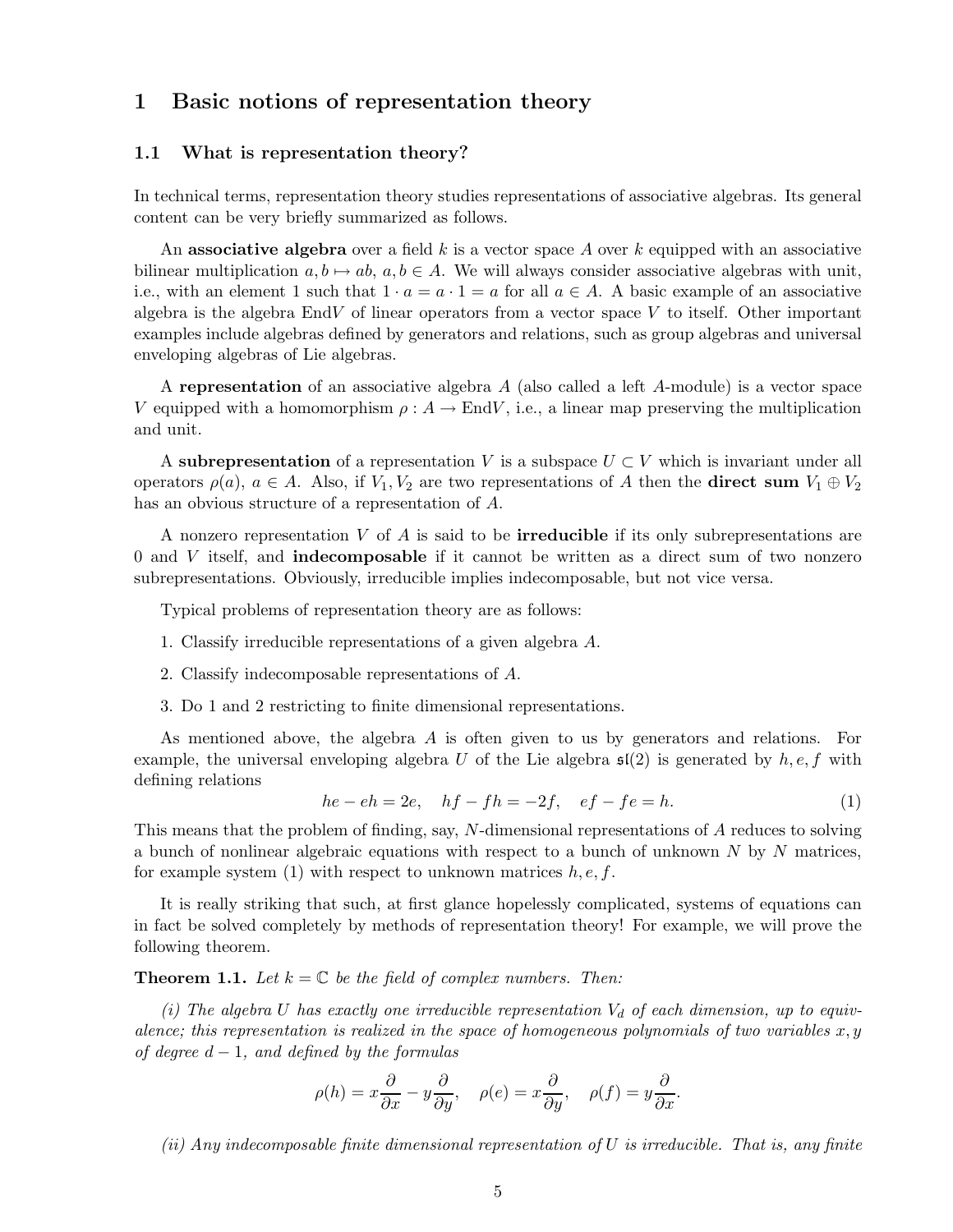*dimensional representation of* U *is a direct sum of irreducible representations.*

As another example consider the representation theory of quivers.

A quiver is a finite oriented graph  $Q$ . A representation of  $Q$  over a field  $k$  is an assignment of a k-vector space  $V_i$  to every vertex i of Q, and of a linear operator  $A_h: V_i \to V_j$  to every directed edge h going from i to j (loops and multiple edges are allowed). We will show that a representation of a quiver  $Q$  is the same thing as a representation of a certain algebra  $P_Q$  called the path algebra of Q. Thus one may ask: what are the indecomposable finite dimensional representations of Q?

More specifically, let us say that  $Q$  is of finite type if it has finitely many indecomposable representations.

We will prove the following striking theorem, proved by P. Gabriel about 35 years ago:

Theorem 1.2. *The finite type property of* Q *does not depend on the orientation of edges. The connected graphs that yield quivers of finite type are given by the following list:*



The graphs listed in the theorem are called (simply laced) Dynkin diagrams. These graphs arise in a multitude of classification problems in mathematics, such as classification of simple Lie algebras, singularities, platonic solids, reflection groups, etc. In fact, if we needed to make contact with an alien civilization and show them how sophisticated our civilization is, perhaps showing them Dynkin diagrams would be the best choice!

As a final example consider the representation theory of finite groups, which is one of the most fascinating chapters of representation theory. In this theory, one considers representations of the group algebra  $A = \mathbb{C}[G]$  of a finite group  $G$  – the algebra with basis  $a_q, g \in G$  and multiplication law  $a_q a_h = a_{gh}$ . We will show that any finite dimensional representation of A is a direct sum of irreducible representations, i.e., the notions of an irreducible and indecomposable representation are the same for A (Maschke's theorem). Another striking result discussed below is the Frobenius divisibility theorem: the dimension of any irreducible representation of A divides the order of G. Finally, we will show how to use representation theory of finite groups to prove Burnside's theorem: any finite group of order  $p^a q^b$ , where p, q are primes, is solvable. Note that this theorem does not mention representations, which are used only in its proof; a purely group-theoretical proof of this theorem (not using representations) exists but is much more difficult!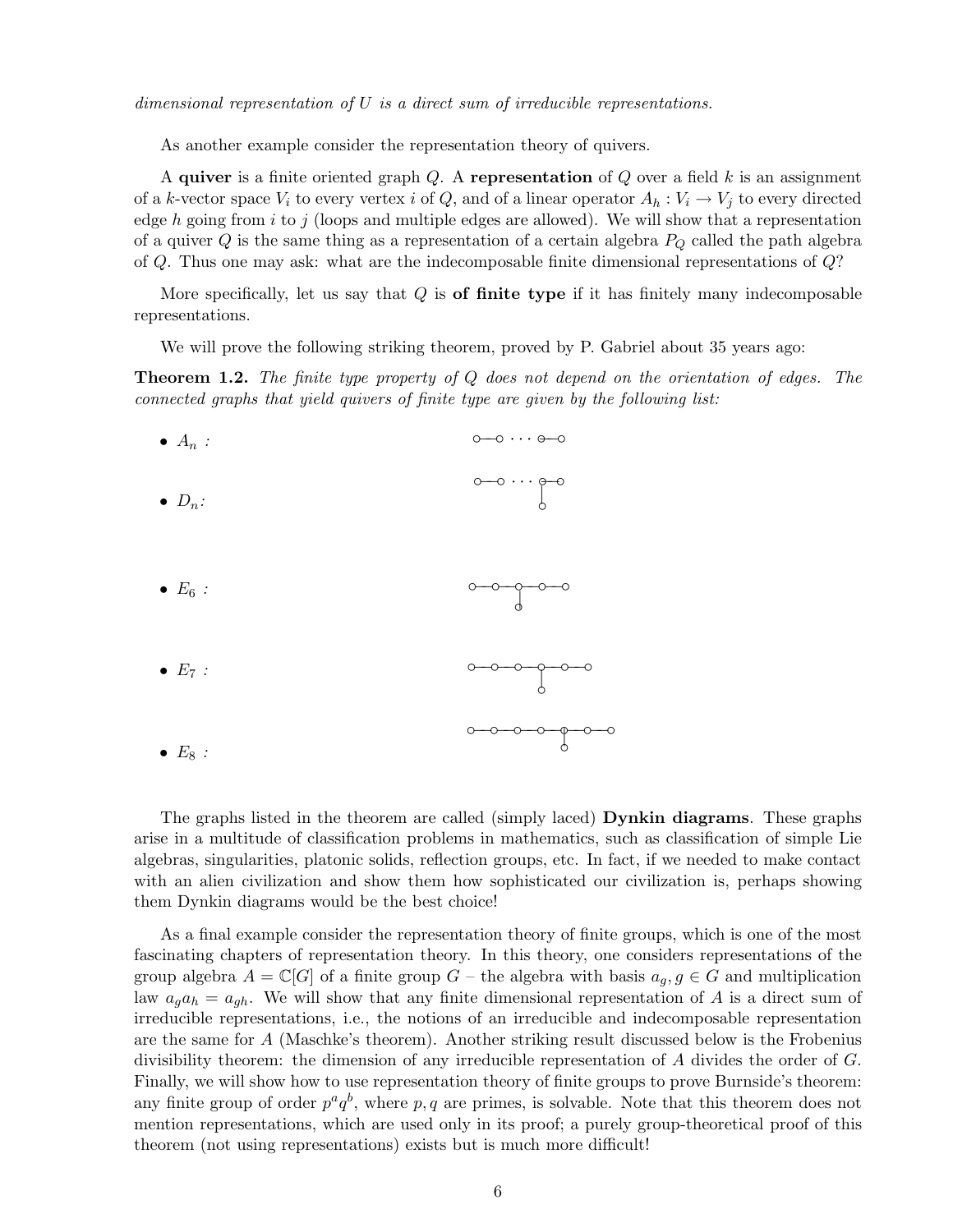#### 1.2 Algebras

Let us now begin a systematic discussion of representation theory.

Let k be a field. Unless stated otherwise, we will always assume that  $k$  is algebraically closed, i.e., any nonconstant polynomial with coefficients in k has a root in k. The main example is the field of complex numbers  $\mathbb{C}$ , but we will also consider fields of characteristic  $p$ , such as the algebraic closure  $\overline{\mathbb{F}}_p$  of the finite field  $\mathbb{F}_p$  of p elements.

**Definition 1.3.** An associative algebra over k is a vector space A over k together with a bilinear map  $A \times A \to A$ ,  $(a, b) \mapsto ab$ , such that  $(ab)c = a(bc)$ .

**Definition 1.4.** A unit in an associative algebra A is an element  $1 \in A$  such that  $1a = a1 = a$ .

Proposition 1.5. *If a unit exists, it is unique.*

*Proof.* Let 1, 1' be two units. Then  $1 = 11' = 1'$ .

From now on, by an algebra A we will mean an associative algebra with a unit. We will also assume that  $A \neq 0$ .

**Example 1.6.** Here are some examples of algebras over  $k$ :

1.  $A = k$ .

2.  $A = k[x_1,...,x_n]$  – the algebra of polynomials in variables  $x_1,...,x_n$ .

3.  $A = EndV$  – the algebra of endomorphisms of a vector space V over k (i.e., linear maps, or operators, from  $V$  to itself). The multiplication is given by composition of operators.

4. The free algebra  $A = k\langle x_1,...,x_n \rangle$ . A basis of this algebra consists of words in letters  $x_1, \ldots, x_n$ , and multiplication in this basis is simply concatenation of words.

5. The group algebra  $A = k[G]$  of a group G. Its basis is  $\{a_q, g \in G\}$ , with multiplication law  $a_g a_h = a_{gh}.$ 

**Definition 1.7.** An algebra A is commutative if  $ab = ba$  for all  $a, b \in A$ .

For instance, in the above examples, A is commutative in cases 1 and 2, but not commutative in cases 3 (if dim  $V > 1$ ), and 4 (if  $n > 1$ ). In case 5, A is commutative if and only if G is commutative.

**Definition 1.8.** A homomorphism of algebras  $f : A \rightarrow B$  is a linear map such that  $f(xy) =$  $f(x)f(y)$  for all  $x, y \in A$ , and  $f(1) = 1$ .

#### 1.3 Representations

Definition 1.9. A representation of an algebra A (also called a left A-module) is a vector space V together with a homomorphism of algebras  $\rho : A \to End V$ .

Similarly, a right A-module is a space V equipped with an antihomomorphism  $\rho : A \to \text{End}V$ ; i.e.,  $\rho$  satisfies  $\rho(ab) = \rho(b)\rho(a)$  and  $\rho(1) = 1$ .

The usual abbreviated notation for  $\rho(a)v$  is av for a left module and va for the right module. Then the property that  $\rho$  is an (anti)homomorphism can be written as a kind of associativity law:  $(ab)v = a(bv)$  for left modules, and  $(va)b = v(ab)$  for right modules.

Here are some examples of representations.

 $\Box$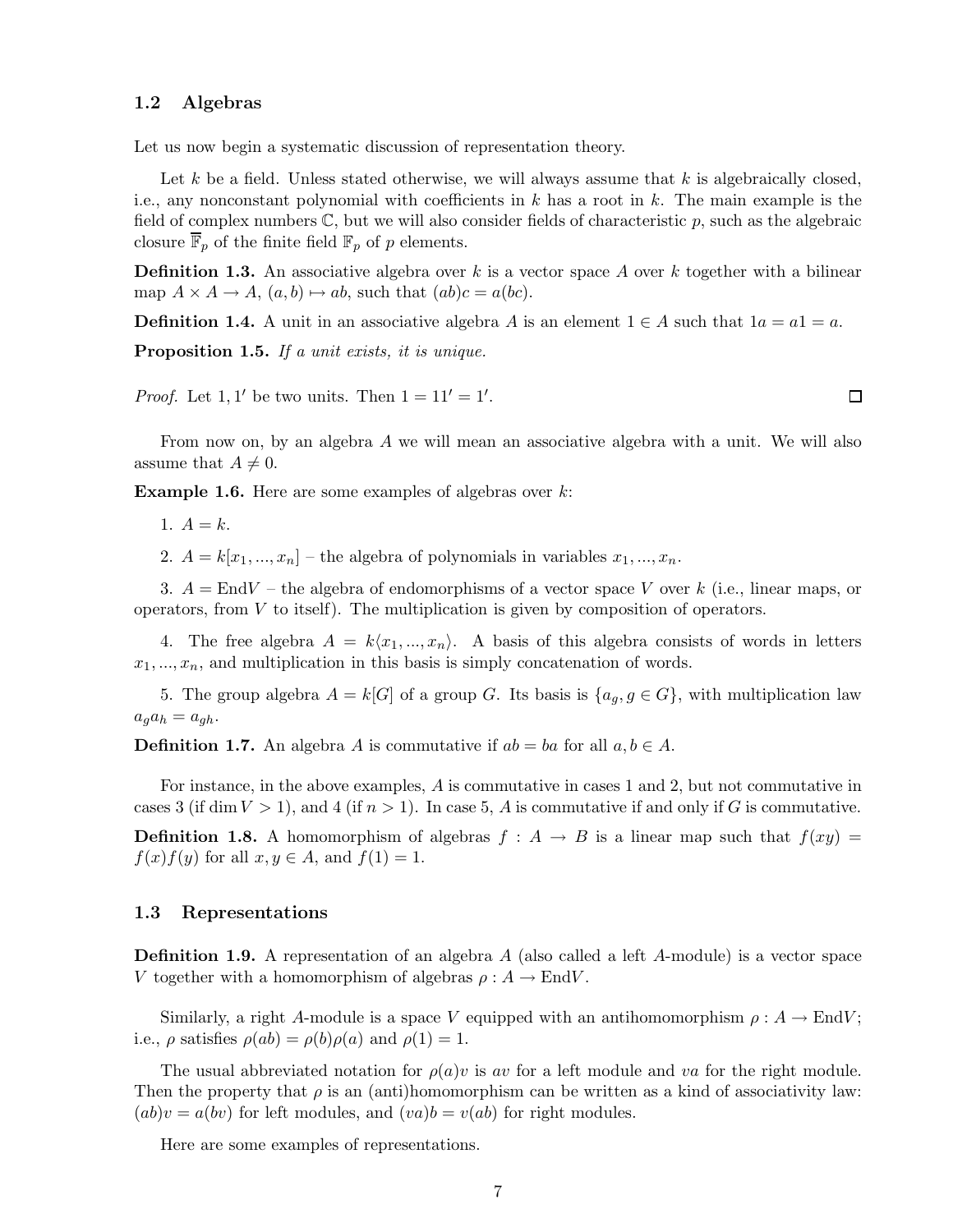#### Example 1.10. 1.  $V = 0$ .

2.  $V = A$ , and  $\rho: A \to \text{End } A$  is defined as follows:  $\rho(a)$  is the operator of left multiplication by a, so that  $\rho(a)b = ab$  (the usual product). This representation is called the *regular* representation of A. Similarly, one can equip A with a structure of a right A-module by setting  $\rho(a)b := ba$ .

3.  $A = k$ . Then a representation of A is simply a vector space over k.

4.  $A = k\langle x_1,...,x_n\rangle$ . Then a representation of A is just a vector space V over k with a collection of arbitrary linear operators  $\rho(x_1),...,\rho(x_n): V \to V$  (explain why!).

**Definition 1.11.** A subrepresentation of a representation V of an algebra A is a subspace  $W \subset V$ which is invariant under all the operators  $\rho(a): V \to V$ ,  $a \in A$ .

For instance, 0 and V are always subrepresentations.

**Definition 1.12.** A representation  $V \neq 0$  of A is irreducible (or simple) if the only subrepresentations of  $V$  are 0 and  $V$ .

**Definition 1.13.** Let  $V_1, V_2$  be two representations of an algebra A. A homomorphism (or intertwining operator)  $\phi: V_1 \to V_2$  is a linear operator which commutes with the action of A, i.e.,  $\phi(av) = a\phi(v)$  for any  $v \in V_1$ . A homomorphism  $\phi$  is said to be an isomorphism of representations if it is an isomorphism of vector spaces. The set (space) of all homomorphisms of representations  $V_1 \rightarrow V_2$  is denoted by  $\text{Hom}_A(V_1, V_2)$ .

Note that if a linear operator  $\phi: V_1 \to V_2$  is an isomorphism of representations then so is the linear operator  $\phi^{-1}: V_2 \to V_1$  (check it!).

Two representations between which there exists an isomorphism are said to be isomorphic. For practical purposes, two isomorphic representations may be regarded as "the same", although there could be subtleties related to the fact that an isomorphism between two representations, when it exists, is not unique.

**Definition 1.14.** Let  $V_1, V_2$  be representations of an algebra A. Then the space  $V_1 \oplus V_2$  has an obvious structure of a representation of A, given by  $a(v_1 \oplus v_2) = av_1 \oplus av_2$ .

**Definition 1.15.** A nonzero representation  $V$  of an algebra  $A$  is said to be indecomposable if it is not isomorphic to a direct sum of two nonzero representations.

It is obvious that an irreducible representation is indecomposable. On the other hand, we will see below that the converse statement is false in general.

One of the main problems of representation theory is to classify irreducible and indecomposable representations of a given algebra up to isomorphism. This problem is usually hard and often can be solved only partially (say, for finite dimensional representations). Below we will see a number of examples in which this problem is partially or fully solved for specific algebras.

We will now prove our first result – Schur's lemma. Although it is very easy to prove, it is fundamental in the whole subject of representation theory.

**Proposition 1.16.** *(Schur's lemma) Let*  $V_1, V_2$  *be representations of an algebra A over any field* F *(which need not be algebraically closed).* Let  $\phi : V_1 \rightarrow V_2$  *be a nonzero homomorphism of representations. Then:*

*(i)* If  $V_1$  *is irreducible,*  $\phi$  *is injective;*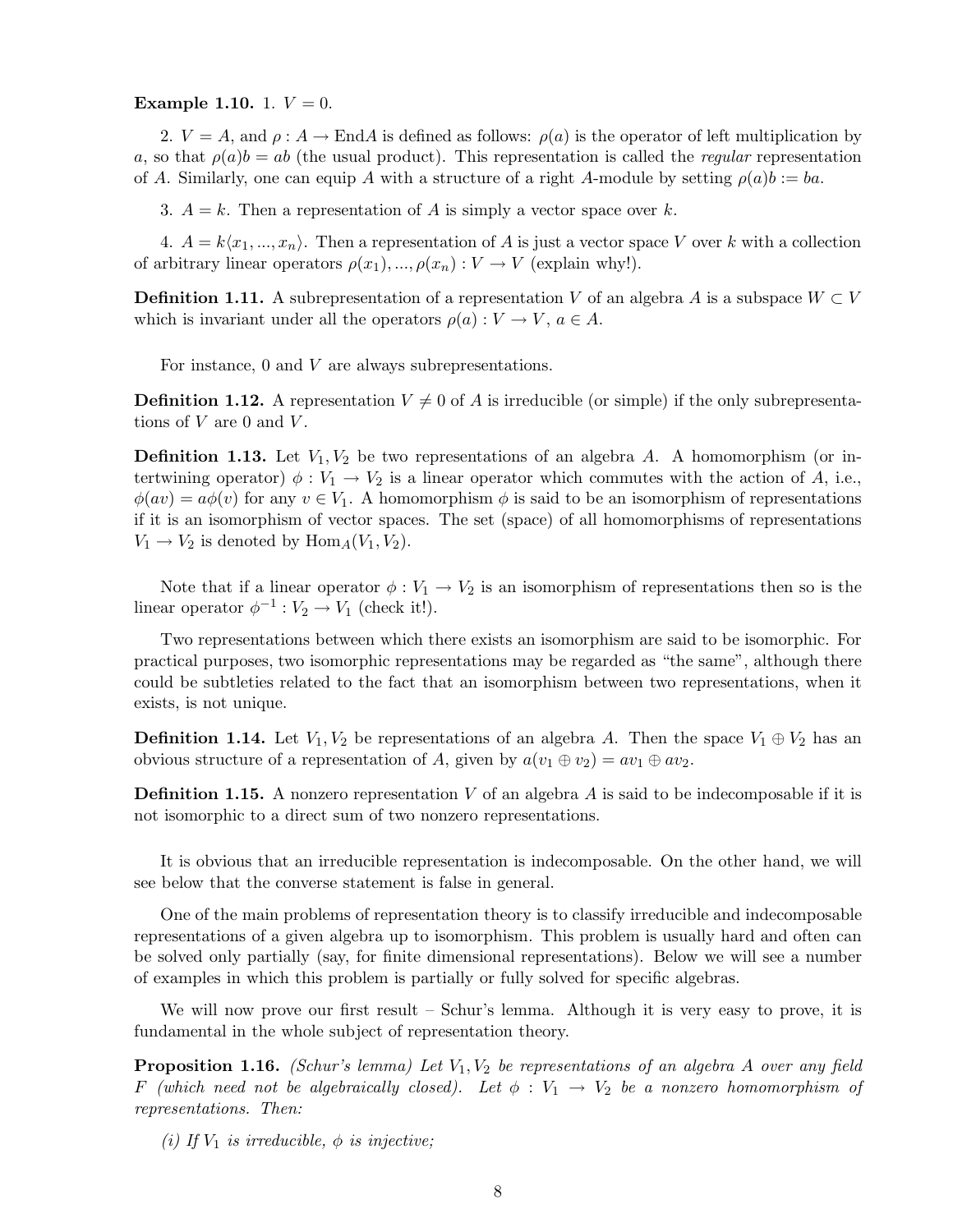*(ii)* If  $V_2$  *is irreducible,*  $\phi$  *is surjective.* 

*Thus, if both*  $V_1$  *and*  $V_2$  *are irreducible,*  $\phi$  *is an isomorphism.* 

*Proof.* (i) The kernel K of  $\phi$  is a subrepresentation of  $V_1$ . Since  $\phi \neq 0$ , this subrepresentation cannot be  $V_1$ . So by irreducibility of  $V_1$  we have  $K = 0$ .

(ii) The image I of  $\phi$  is a subrepresentation of  $V_2$ . Since  $\phi \neq 0$ , this subrepresentation cannot 0. So by irreducibility of  $V_2$  we have  $I = V_2$ . be 0. So by irreducibility of  $V_2$  we have  $I = V_2$ .

Corollary 1.17. *(Schur's lemma for algebraically closed fields) Let* V *be a finite dimensional irreducible representation of an algebra* A *over an algebraically closed field* k, and  $\phi: V \to V$  *is an intertwining operator. Then*  $\phi = \lambda \cdot \text{Id}$  *for some*  $\lambda \in k$  *(a scalar operator).* 

Remark. Note that this Corollary is false over the field of real numbers: it suffices to take  $A = \mathbb{C}$  (regarded as an R-algebra), and  $V = A$ .

*Proof.* Let  $\lambda$  be an eigenvalue of  $\phi$  (a root of the characteristic polynomial of  $\phi$ ). It exists since k is an algebraically closed field. Then the operator  $\phi - \lambda \text{Id}$  is an intertwining operator  $V \to V$ , which is not an isomorphism (since its determinant is zero). Thus by Proposition 1.16 this operator is zero, hence the result.  $\Box$ 

Corollary 1.18. *Let* A *be a commutative algebra. Then every irreducible finite dimensional representation* V *of* A *is 1-dimensional.*

Remark. Note that a 1-dimensional representation of any algebra is automatically irreducible.

*Proof.* Let V be irreducible. For any element  $a \in A$ , the operator  $\rho(a): V \to V$  is an intertwining operator. Indeed,

$$
\rho(a)\rho(b)v = \rho(ab)v = \rho(ba)v = \rho(b)\rho(a)v
$$

(the second equality is true since the algebra is commutative). Thus, by Schur's lemma,  $\rho(a)$  is a scalar operator for any  $a \in A$ . Hence every subspace of V is a subrepresentation. But V is irreducible, so 0 and V are the only subspaces of V. This means that dim  $V = 1$  (since  $V \neq 0$ ).  $\Box$ 

**Example 1.19.** 1.  $A = k$ . Since representations of A are simply vector spaces,  $V = A$  is the only irreducible and the only indecomposable representation.

2.  $A = k[x]$ . Since this algebra is commutative, the irreducible representations of A are its 1-dimensional representations. As we discussed above, they are defined by a single operator  $\rho(x)$ . In the 1-dimensional case, this is just a number from  $k$ . So all the irreducible representations of  $A$ are  $V_{\lambda} = k, \lambda \in k$ , in which the action of A defined by  $\rho(x) = \lambda$ . Clearly, these representations are pairwise non-isomorphic.

The classification of indecomposable representations of  $k[x]$  is more interesting. To obtain it, recall that any linear operator on a finite dimensional vector space V can be brought to Jordan normal form. More specifically, recall that the Jordan block  $J_{\lambda,n}$  is the operator on  $k^n$  which in the standard basis is given by the formulas  $J_{\lambda,n}e_i = \lambda e_i + e_{i-1}$  for  $i > 1$ , and  $J_{\lambda,n}e_1 = \lambda e_1$ . Then for any linear operator  $B: V \to V$  there exists a basis of V such that the matrix of B in this basis is a direct sum of Jordan blocks. This implies that all the indecomposable representations of A are  $V_{\lambda,n} = k^n$ ,  $\lambda \in k$ , with  $\rho(x) = J_{\lambda,n}$ . The fact that these representations are indecomposable and pairwise non-isomorphic follows from the Jordan normal form theorem (which in particular says that the Jordan normal form of an operator is unique up to permutation of blocks).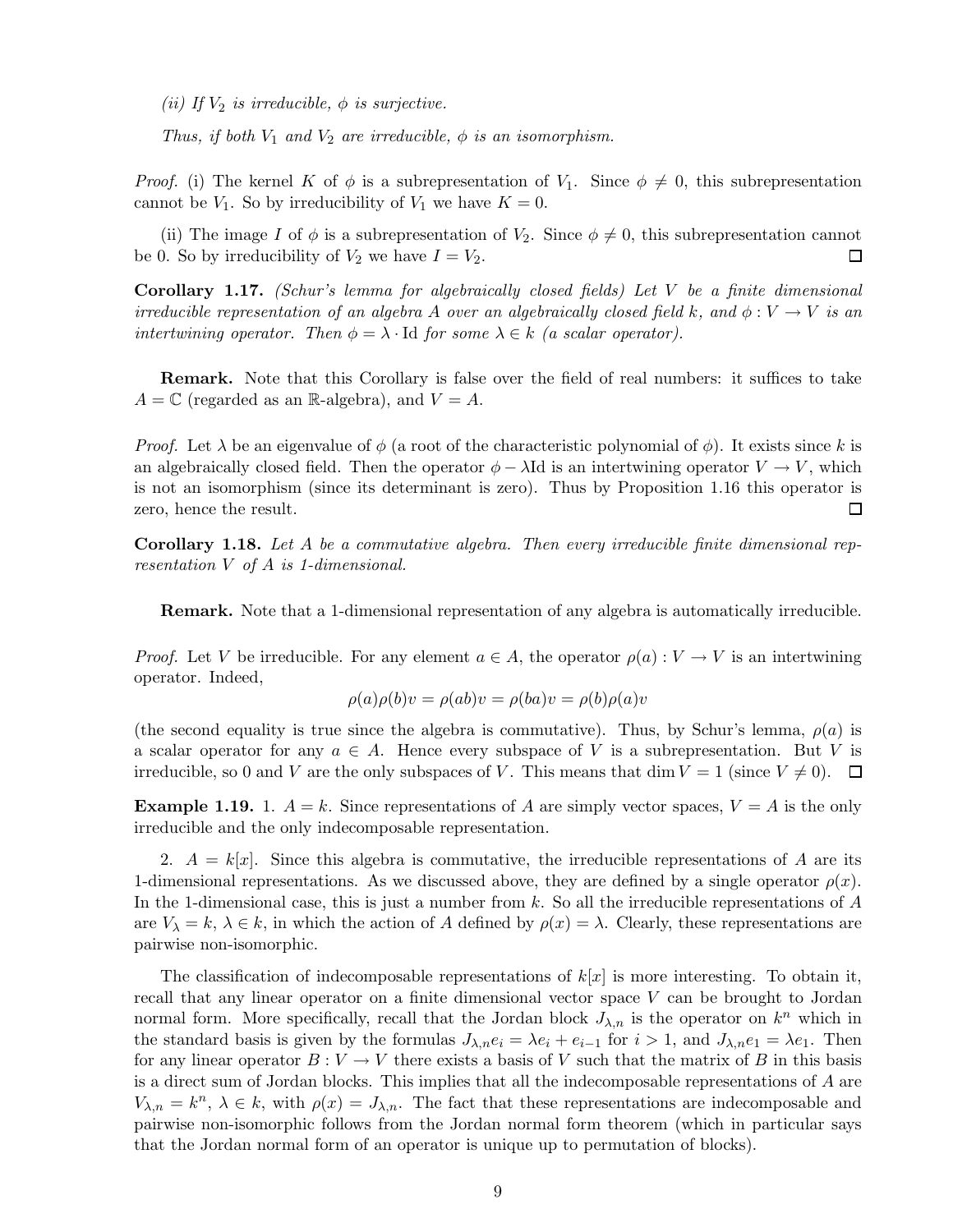This example shows that an indecomposable representation of an algebra need not be irreducible.

3. The group algebra  $A = k[G]$ , where G is a group. A representation of A is the same thing as a representation of G, i.e., a vector space V together with a group homomorphism  $\rho: G \to \text{Aut}(V)$ , whre  $Aut(V) = GL(V)$  denotes the group of invertible linear maps from the space V to itself.

Problem 1.20. *Let* V *be a nonzero finite dimensional representation of an algebra* A*. Show that it has an irreducible subrepresentation. Then show by example that this does not always hold for infinite dimensional representations.*

**Problem 1.21.** Let A be an algebra over a field k. The center  $Z(A)$  of A is the set of all elements  $z \in A$  which commute with all elements of A. For example, if A is commutative then  $Z(A) = A$ .

*(a) Show that if* V *is an irreducible finite dimensional representation of* A *then any element*  $z \in Z(A)$  acts in V by multiplication by some scalar  $\chi_V(z)$ . Show that  $\chi_V : Z(A) \to k$  is a *homomorphism. It is called the* central character *of* V *.*

*(b) Show that if* V *is an indecomposable finite dimensional representation of* A *then for any*  $z \in Z(A)$ *, the operator*  $\rho(z)$  *by which* z acts in V has only one eigenvalue  $\chi_V(z)$ *, equal to the scalar by which* z acts on some irreducible subrepresentation of V. Thus  $\chi_V : Z(A) \to k$  is a *homomorphism, which is again called the central character of* V *.*

*(c) Does* ρ(z) *in (b) have to be a scalar operator?*

**Problem 1.22.** Let A be an associative algebra, and V a representation of A. By  $\text{End}_A(V)$  one *denotes the algebra of all homomorphisms of representations*  $V \to V$ *. Show that*  $\text{End}_A(A) = A^{op}$ *, the algebra* A *with opposite multiplication.*

Problem 1.23. *Prove the following "Infinite dimensional Schur's lemma" (due to Dixmier): Let* A *be an algebra over* C *and* V *be an irreducible representation of* A *with at most countable basis. Then any homomorphism of representations*  $\phi: V \to V$  *is a scalar operator.* 

*Hint.* By the usual Schur's lemma, the algebra  $D := \text{End}_A(V)$  is an algebra with division. *Show that*  $D$  *is at most countably dimensional. Suppose*  $\phi$  *is not a scalar, and consider the subfield*  $\mathbb{C}(\phi) \subset D$ . Show that  $\mathbb{C}(\phi)$  is a transcendental extension of  $\mathbb{C}$ . Derive from this that  $\mathbb{C}(\phi)$  is *uncountably dimensional and obtain a contradiction.*

#### 1.4 Ideals

A *left ideal* of an algebra A is a subspace  $I \subseteq A$  such that  $aI \subseteq I$  for all  $a \in A$ . Similarly, a *right ideal* of an algebra A is a subspace  $I \subseteq A$  such that  $Ia \subseteq I$  for all  $a \in A$ . A *two-sided ideal* is a subspace that is both a left and a right ideal.

Left ideals are the same as subrepresentations of the regular representation A. Right ideals are the same as subrepresentations of the regular representation of the opposite algebra  $A^{op}$ .

Below are some examples of ideals:

- If A is any algebra, 0 and A are two-sided ideals. An algebra A is called *simple* if 0 and A are its only two-sided ideals.
- If  $\phi: A \to B$  is a homomorphism of algebras, then ker  $\phi$  is a two-sided ideal of A.
- If S is any subset of an algebra A, then the two-sided ideal *generated* by S is denoted  $\langle S \rangle$  and is the span of elements of the form asb, where  $a, b \in A$  and  $s \in S$ . Similarly we can define  $\langle S \rangle_{\ell} = \text{span}\{as\}$  and  $\langle S \rangle_{r} = \text{span}\{sb\}$ , the left, respectively right, ideal generated by S.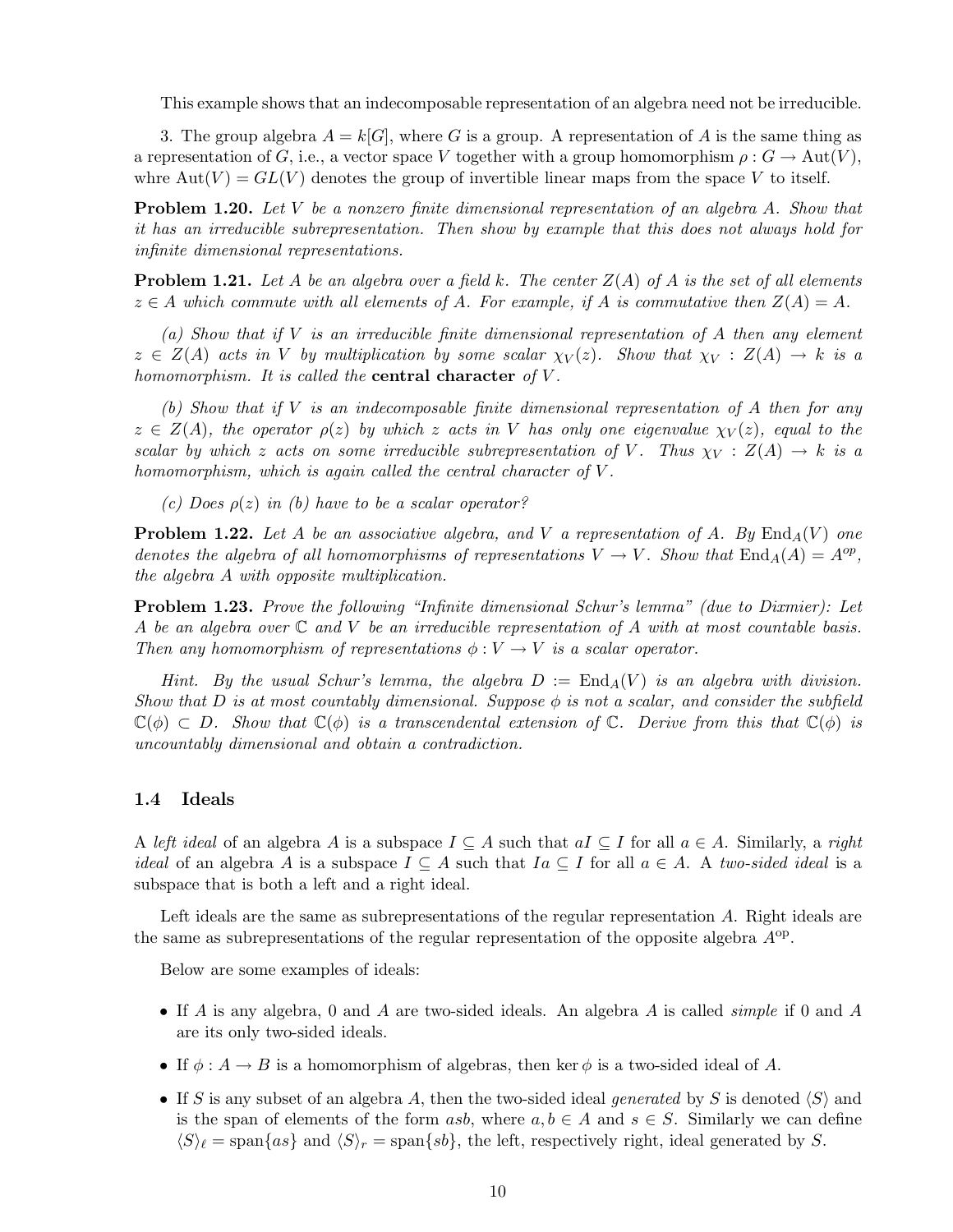#### 1.5 Quotients

Let A be an algebra and I a two-sided ideal in A. Then  $A/I$  is the set of (additive) cosets of I. Let  $\pi : A \to A/I$  be the quotient map. We can define multiplication in  $A/I$  by  $\pi(a) \cdot \pi(b) := \pi(ab)$ . This is well defined because if  $\pi(a) = \pi(a')$  then

$$
\pi(a'b) = \pi(ab + (a' - a)b) = \pi(ab) + \pi((a' - a)b) = \pi(ab)
$$

because  $(a'-a)b \in Ib \subseteq I = \ker \pi$ , as I is a right ideal; similarly, if  $\pi(b) = \pi(b')$  then

$$
\pi(ab') = \pi(ab + a(b' - b)) = \pi(ab) + \pi(a(b' - b)) = \pi(ab)
$$

because  $a(b'-b) \in aI \subseteq I = \ker \pi$ , as I is also a left ideal. Thus,  $A/I$  is an algebra.

Similarly, if V is a representation of A, and  $W \subset V$  is a subrepresentation, then  $V/W$  is also a representation. Indeed, let  $\pi : V \to V/W$  be the quotient map, and set  $\rho_{V/W}(a)\pi(x) := \pi(\rho_V(a)x)$ .

Above we noted that left ideals of A are subrepresentations of the regular representation of  $A$ , and vice versa. Thus, if I is a left ideal in A, then  $A/I$  is a representation of A.

**Problem 1.24.** Let  $A = k[x_1,...,x_n]$  and  $I \neq A$  be any ideal in A containing all homogeneous *polynomials of degree*  $\geq N$ *. Show that*  $A/I$  *is an indecomposable representation of* A.

**Problem 1.25.** Let  $V \neq 0$  be a representation of A. We say that a vector  $v \in V$  is cyclic if it *generates* V *, i.e.,* Av = V *. A representation admitting a cyclic vector is said to be cyclic. Show that*

- *(a)* V *is irreducible if and only if all nonzero vectors of* V *are cyclic.*
- *(b)* V *is cyclic if and only if it is isomorphic to* A/I*, where* I *is a left ideal in* A*.*

*(c) Give an example of an indecomposable representation which is not cyclic.*

*Hint.* Let  $A = \mathbb{C}[x, y]/I_2$ , where  $I_2$  is the ideal spanned by homogeneous polynomials of degree  $\geq 2$  *(so A has a basis* 1, x, y). Let  $V = A^*$  be the space of linear functionals on A, with the action *of* A given by  $(\rho(a)f)(b) = f(ba)$ . Show that V provides such an example.

#### 1.6 Algebras defined by generators and relations

If  $f_1,\ldots,f_m$  are elements of the free algebra  $k\langle x_1,\ldots,x_n\rangle$ , we say that the algebra  $A := k\langle x_1,\ldots,x_n\rangle/\langle\{f_1,\ldots,f_m\}\rangle$  is generated by  $x_1,\ldots,x_n$  with defining relations  $f_1 = 0,\ldots,f_m = 0$ 0.

#### 1.7 Examples of algebras

- 1. The Weyl algebra,  $k\langle x,y\rangle/\langle yx xy 1\rangle$ .
- 2. The q-Weyl algebra, generated by  $x, x^{-1}, y, y^{-1}$  with defining relations  $yx = qxy$  and  $xx^{-1} =$  $x^{-1}x = yy^{-1} = y^{-1}y = 1.$

**Proposition.** (i) A basis for the Weyl algebra A is  $\{x^i y^j, i, j \ge 0\}$ .

(ii) A basis for the q-Weyl algebra  $A_q$  is  $\{x^i y^j, i, j \in \mathbb{Z}\}$ .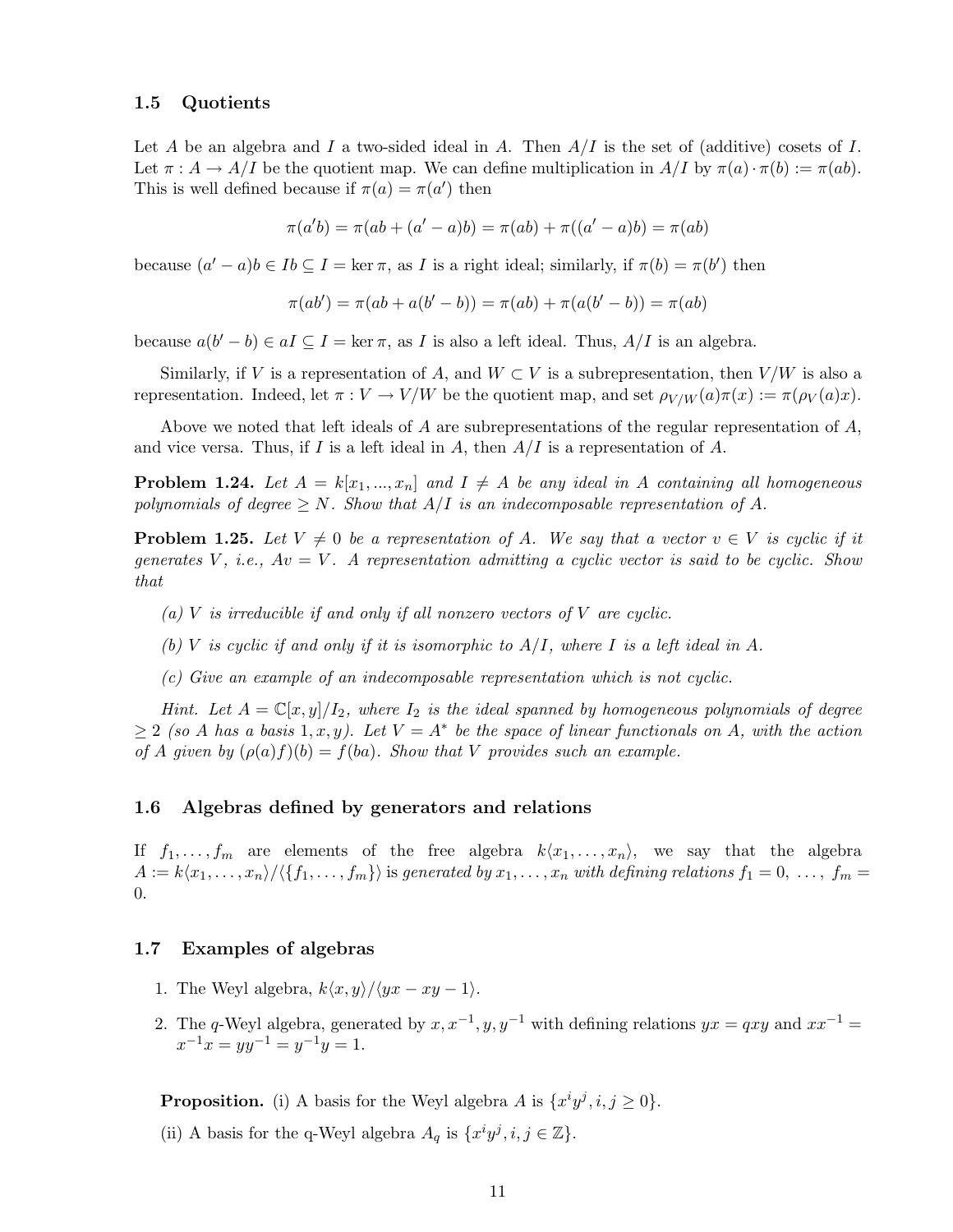*Proof.* (i) First let us show that the elements  $x^i y^j$  are a spanning set for A. To do this, note that any word in  $x, y$  can be ordered to have all the x on the left of the y, at the cost of interchanging some x and y. Since  $yx - xy = 1$ , this will lead to error terms, but these terms will be sums of monomials that have a smaller number of letters  $x, y$  than the original word. Therefore, continuing this process, we can order everything and represent any word as a linear combination of  $x^i y^j$ .

The proof that  $x^i y^j$  are linearly independent is based on representation theory. Namely, let a be a variable, and  $E = t^a k[a][t, t^{-1}]$  (here  $t^a$  is just a formal symbol, so really  $E = k[a][t, t^{-1}])$ . Then  $E$ is a representation of A with action given by  $xf = tf$  and  $yf = \frac{df}{dt}$  (where  $\frac{d(t^{a+n})}{dt} := (a+n)t^{a+n-1}$ ). Suppose now that we have a nontrivial linear relation  $\sum c_{ij} x^i y^j = 0$ . Then the operator

$$
L = \sum c_{ij} t^i \left(\frac{d}{dt}\right)^j
$$

acts by zero in  $E$ . Let us write  $L$  as

$$
L = \sum_{j=0}^{r} Q_j(t) \left(\frac{d}{dt}\right)^j,
$$

where  $Q_r \neq 0$ . Then we have

$$
Lt^{a} = \sum_{j=0}^{r} Q_j(t)a(a-1)...(a-j+1)t^{a-j}.
$$

This must be zero, so we have  $\sum_{j=0}^{r} Q_j(t)a(a-1)...(a-j+1)t^{-j} = 0$  in  $k[a][t, t^{-1}]$ . Taking the leading term in a, we get  $Q_r(t) = 0$ , a contradiction.

(ii) Any word in  $x, y, x^{-1}, y^{-1}$  can be ordered at the cost of multiplying it by a power of q. This easily implies both the spanning property and the linear independence.

Remark. The proof of (i) shows that the Weyl algebra A can be viewed as the algebra of polynomial differential operators in one variable t.

The proof of (i) also brings up the notion of a faithful representation.

**Definition.** A representation  $\rho: A \to \text{End } V$  is *faithful* if  $\rho$  is injective.

For example,  $k[t]$  is a faithful representation of the Weyl algebra, if k has characteristic zero (check it!), but not in characteristic p, where  $\left(\frac{d}{dt}\right)^p Q = 0$  for any polynomial Q. However, the representation  $E = t^a k[a][t, t^{-1}]$ , as we've seen, is faithful in any characteristic.

Problem 1.26. *Let* A *be the Weyl algebra, generated by two elements* x,y *with the relation*

$$
yx - xy - 1 = 0.
$$

(a) If chark  $= 0$ , what are the finite dimensional representations of  $A$ ? What are the two-sided *ideals in* A*?*

*Hint. For the first question, use the fact that for two square matrices*  $B, C, Tr(BC) = Tr(CB)$ . *For the second question, show that any nonzero two-sided ideal in* A *contains a nonzero polynomial in* x*, and use this to characterize this ideal.*

*Suppose for the rest of the problem that*  $char k = p$ .

*(b) What is the center of* A*?*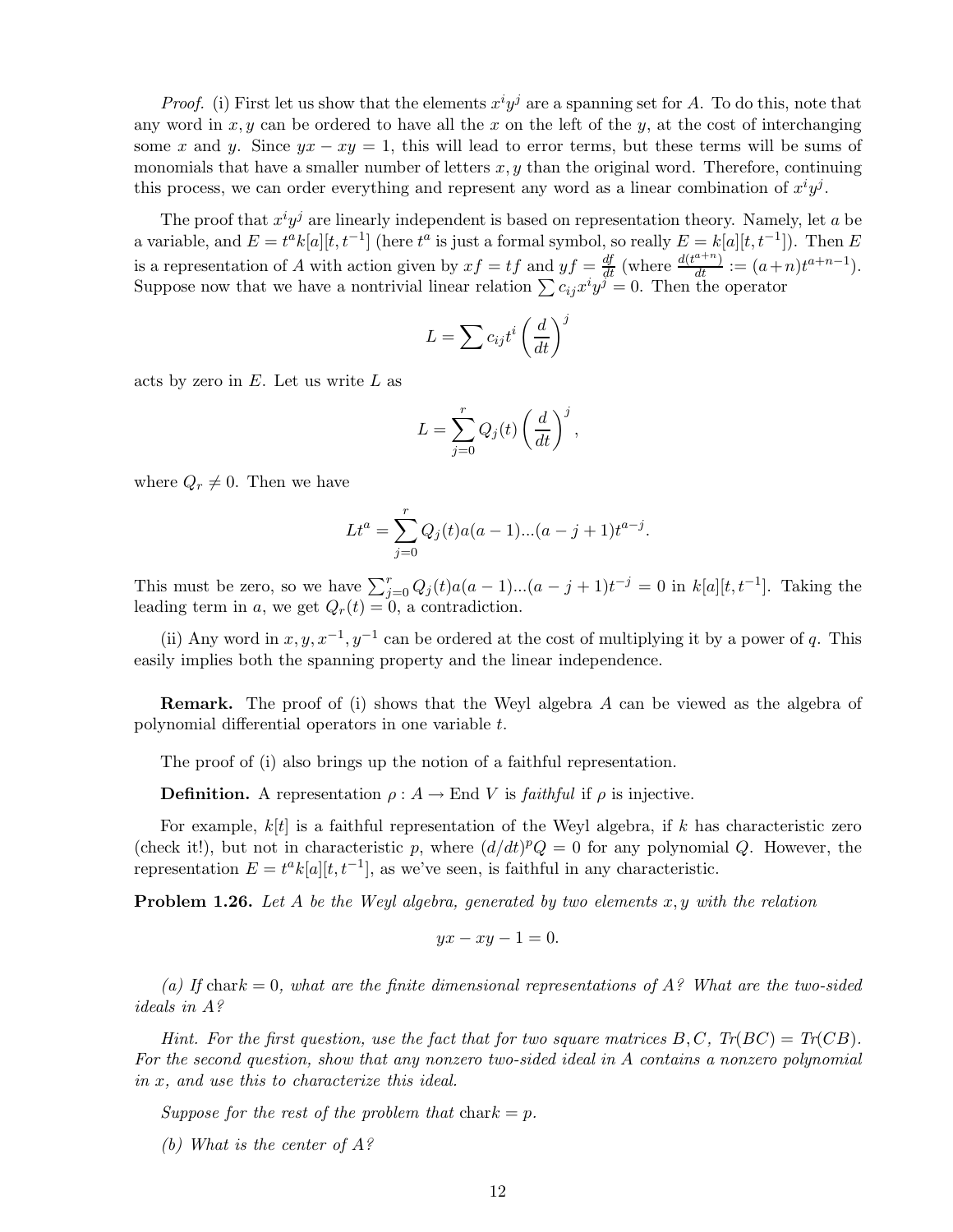*Hint. Show that* x <sup>p</sup> *and* y <sup>p</sup> *are central elements.*

*(c) Find all irreducible finite dimensional representations of* A*.*

*Hint. Let* V *be an irreducible finite dimensional representation of* A*, and* v *be an eigenvector of* y in V. Show that  $\{v, xv, x^2v, ..., x^{p-1}v\}$  is a basis of V.

Problem 1.27. *Let* q *be a nonzero complex number, and* A *be the* q*-Weyl algebra over* C *generated by*  $x^{\pm 1}$  *and*  $y^{\pm 1}$  *with defining relations*  $xx^{-1} = x^{-1}x = 1$ ,  $yy^{-1} = y^{-1}y = 1$ , and  $xy = qyx$ .

*(a) What is the center of* A *for different* q*? If* q *is not a root of unity, what are the two-sided ideals in* A*?*

*(b) For which* q *does this algebra have finite dimensional representations?*

*Hint. Use determinants.*

*(c) Find all finite dimensional irreducible representations of* A *for such* q*.*

*Hint. This is similar to part (c) of the previous problem.*

#### 1.8 Quivers

**Definition 1.28.** A quiver Q is a directed graph, possibly with self-loops and/or multiple edges between two vertices.

Example 1.29.



We denote the set of vertices of the quiver Q as I, and the set of edges as E. For an edge  $h \in E$ , let  $h'$ ,  $h''$  denote the source and target of h, respectively:

$$
\bullet \longrightarrow \bullet
$$
  

$$
h'
$$

**Definition 1.30.** A representation of a quiver Q is an assignment to each vertex  $i \in I$  of a vector space  $V_i$  and to each edge  $h \in E$  of a linear map  $x_h : V_{h'} \longrightarrow V_{h''}.$ 

It turns out that the theory of representations of quivers is a part of the theory of representations of algebras in the sense that for each quiver  $Q$ , there exists a certain algebra  $P_Q$ , called the path algebra of  $Q$ , such that a representation of the quiver  $Q$  is "the same" as a representation of the algebra  $P_Q$ . We shall first define the path algebra of a quiver and then justify our claim that representations of these two objects are "the same".

**Definition 1.31.** The **path algebra**  $P_Q$  of a quiver Q is the algebra whose basis is formed by oriented paths in  $Q$ , including the trivial paths  $p_i$ ,  $i \in I$ , corresponding to the vertices of  $Q$ , and multiplication is concatenation of paths:  $ab$  is the path obtained by first tracing b and then a. If two paths cannot be concatenated, the product is defined to be zero.

**Remark 1.32.** It is easy to see that for a finite quiver  $\sum$ i∈I  $p_i = 1$ , so  $P_Q$  is an algebra with unit.

**Problem 1.33.** *Show that the algebra*  $P_Q$  *is generated by*  $p_i$  *for*  $i \in I$  *and*  $a_h$  *for*  $h \in E$  *with the defining relations:*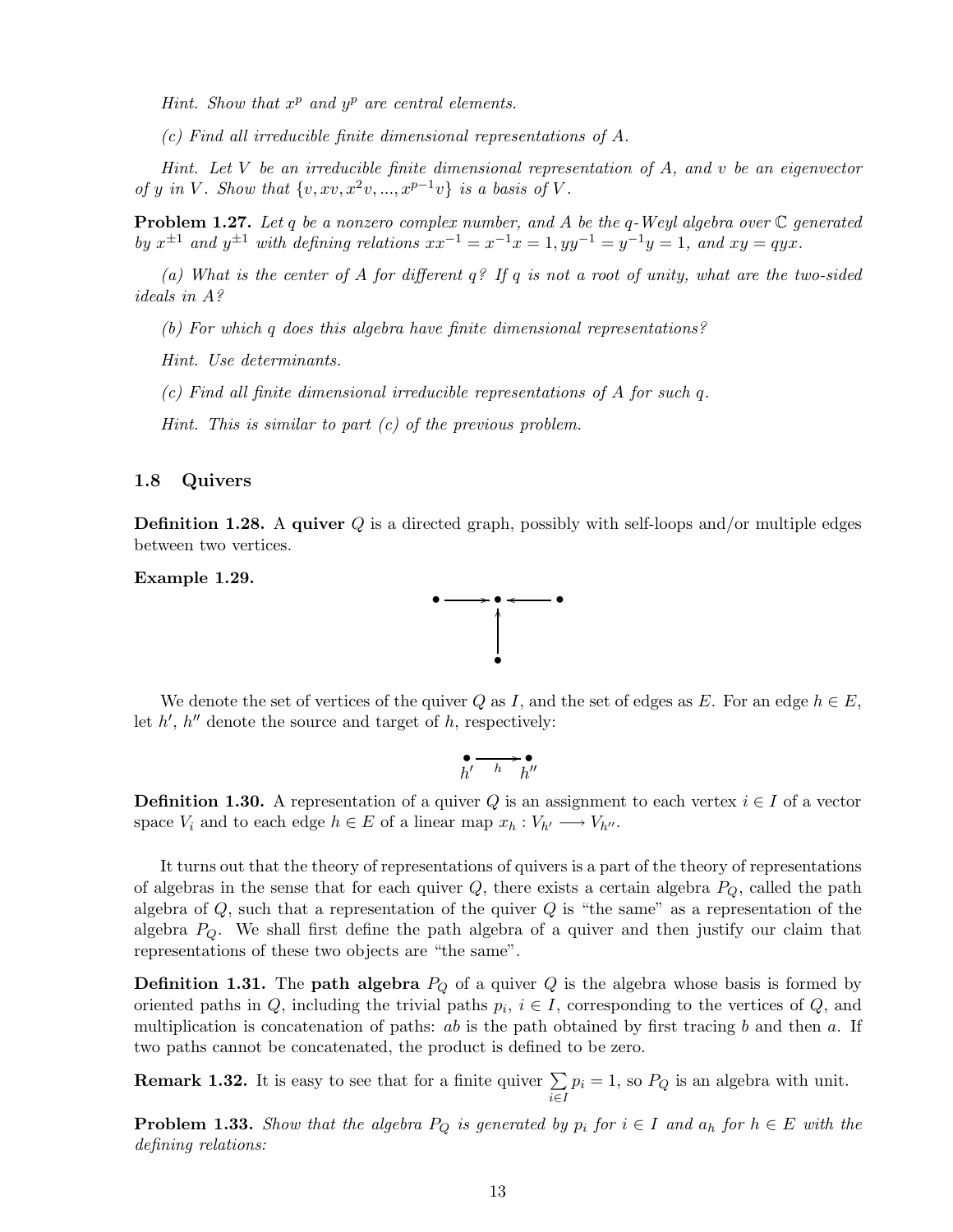*1.*  $p_i^2 = p_i$ ,  $p_i p_j = 0$  *for*  $i \neq j$ 2.  $a_h p_{h'} = a_h, a_h p_j = 0 \text{ for } j \neq h'$ *3.*  $p_{h''}a_h = a_h$ ,  $p_i a_h = 0$  for  $i \neq h''$ 

We now justify our statement that a representation of a quiver is the same thing as a representation of the path algebra of a quiver.

Let V be a representation of the path algebra  $P_Q$ . From this representation, we can construct a representation of Q as follows: let  $V_i = p_i \mathbf{V}$ , and for any edge h, let  $x_h = a_h|_{p_h} \mathbf{V} : p_{h'} \mathbf{V} \longrightarrow p_{h''} \mathbf{V}$ be the operator corresponding to the one-edge path h.

Similarly, let  $(V_i, x_h)$  be a representation of a quiver Q. From this representation, we can construct a representation of the path algebra  $P_Q$ : let  $\mathbf{V} = \bigoplus_i V_i$ , let  $p_i : \mathbf{V} \to V_i \to \mathbf{V}$  be the projection onto  $V_i$ , and for any path  $p = h_1...h_m$  let  $a_p = x_{h_1}...x_{h_m}$  :  $V_{h'_m} \to V_{h''_1}$  be the composition of the operators corresponding to the edges occurring in  $p$  (and the action of this operator on the other  $V_i$  is zero).

It is clear that the above assignments  $\mathbf{V} \mapsto (p_i \mathbf{V})$  and  $(V_i) \mapsto \bigoplus_i V_i$  are inverses of each other. Thus, we have a bijection between isomorphism classes of representations of the algebra  $P_Q$  and of the quiver Q.

Remark 1.34. In practice, it is generally easier to consider a representation of a quiver as in Definition 1.30.

We lastly define several previous concepts in the context of quivers representations.

**Definition 1.35.** A subrepresentation of a representation  $(V_i, x_h)$  of a quiver Q is a representation  $(W_i, x'_h)$  where  $W_i \subseteq V_i$  for all  $i \in I$  and where  $x_h(W_{h'}) \subseteq W_{h''}$  and  $x'_h = x_h|_{W_{h'}} : W_{h'} \longrightarrow W_{h''}$  for all  $h \in E$ .

**Definition 1.36.** The direct sum of two representations  $(V_i, x_h)$  and  $(W_i, y_h)$  is the representation  $(V_i \oplus W_i, x_h \oplus y_h).$ 

As with representations of algebras, a nonzero representation  $(V_i)$  of a quiver Q is said to be irreducible if its only subrepresentations are  $(0)$  and  $(V<sub>i</sub>)$  itself, and indecomposable if it is not isomorphic to a direct sum of two nonzero representations.

**Definition 1.37.** Let  $(V_i, x_h)$  and  $(W_i, y_h)$  be representations of the quiver Q. A homomorphism  $\varphi: (V_i) \longrightarrow (W_i)$  of quiver representations is a collection of maps  $\varphi_i: V_i \longrightarrow W_i$  such that  $y_h \circ \varphi_{h'} = \varphi_{h''} \circ x_h$  for all  $h \in E$ .

**Problem 1.38.** Let A be a  $\mathbb{Z}_+$ -graded algebra, i.e.,  $A = \bigoplus_{n>0} A[n]$ , and  $A[n] \cdot A[m] \subset A[n+m]$ . *If*  $A[n]$  *is finite dimensional, it is useful to consider the Hilbert series*  $h_A(t) = \sum \dim A[n]t^n$  (the *generating function of dimensions of* A[n]*). Often this series converges to a rational function, and the answer is written in the form of such function. For example, if*  $A = k[x]$  *and*  $deg(x^n) = n$  *then* 

$$
h_A(t) = 1 + t + t^2 + \dots + t^n + \dots = \frac{1}{1 - t}
$$

*Find the Hilbert series of:*

(a)  $A = k[x_1, ..., x_m]$  *(where the grading is by degree of polynomials);*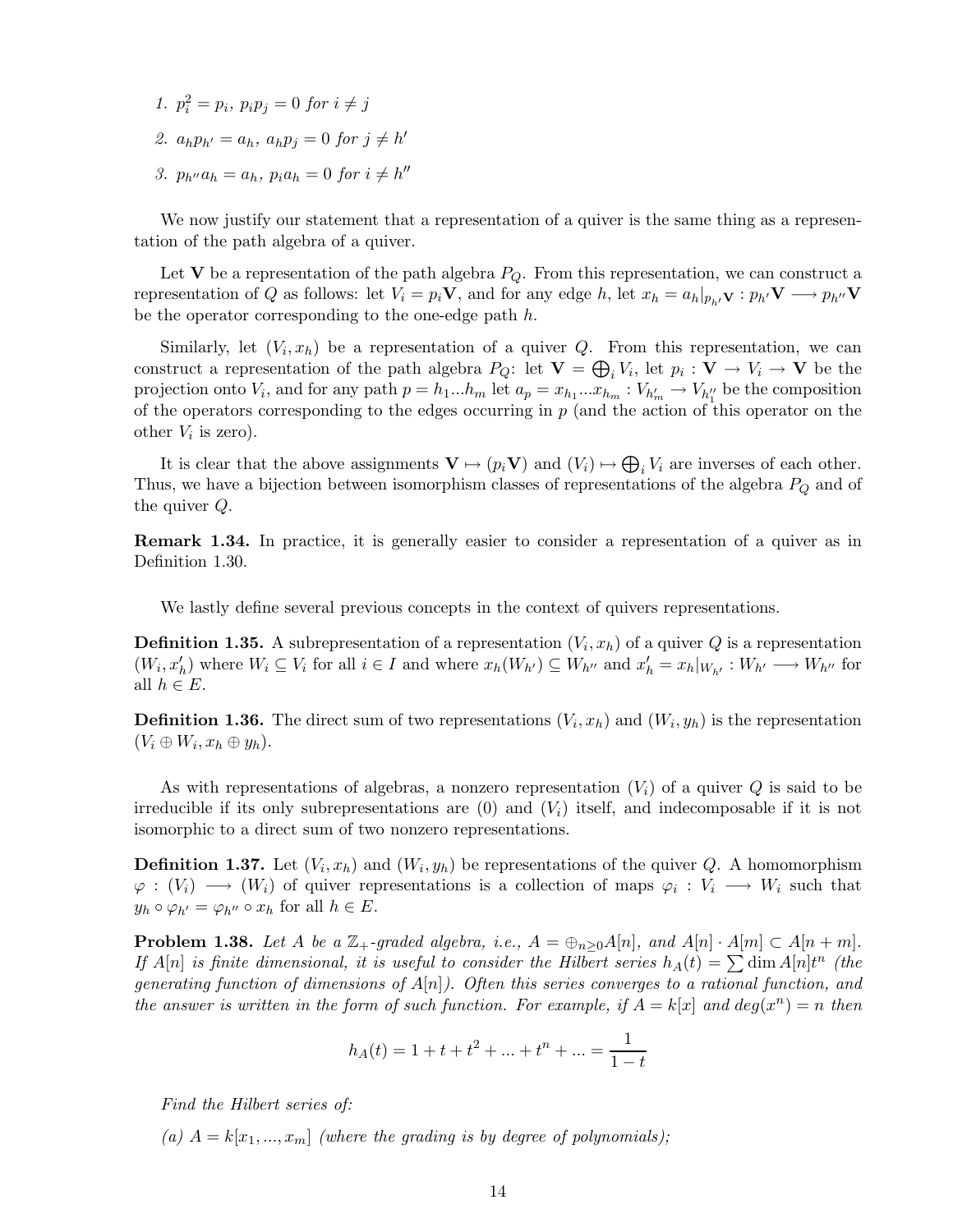*(b)*  $A = k < x_1, ..., x_m$  > *(the grading is by length of words);* 

 $(c)$  A *is the exterior* (=Grassmann) algebra  $\wedge_k[x_1,...,x_m]$ , generated over some field k by  $x_1, ..., x_m$  with the defining relations  $x_i x_j + x_j x_i = 0$  and  $x_i^2 = 0$  for all i, j (the grading is by *degree).*

*(d)* A *is the path algebra*  $P_Q$  *of a quiver*  $Q$  *(the grading is defined by*  $\deg(p_i) = 0$ ,  $\deg(a_h) = 1$ *).* 

*Hint. The closed answer is written in terms of the adjacency matrix*  $M_Q$  of  $Q$ .

#### 1.9 Lie algebras

Let g be a vector space over a field k, and let  $[,] : \mathfrak{g} \times \mathfrak{g} \longrightarrow \mathfrak{g}$  be a skew-symmetric bilinear map. (That is,  $[a, a] = 0$ , and hence  $[a, b] = -[b, a]$ ).

**Definition 1.39.**  $(g, \lceil, \rceil)$  is a Lie algebra if  $\lceil, \rceil$  satisfies the Jacobi identity

$$
[[a, b], c] + [[b, c], a] + [[c, a], b] = 0.
$$
 (2)

Example 1.40. Some examples of Lie algebras are:

- 1. Any space  $\mathfrak g$  with  $\lceil \cdot \rceil = 0$  (abelian Lie algebra).
- 2. Any associative algebra A with  $[a,b] = ab ba$ .
- 3. Any subspace U of an associative algebra A such that  $[a, b] \in U$  for all  $a, b \in U$ .
- 4. The space  $Der(A)$  of derivations of an algebra A, i.e. linear maps  $D : A \rightarrow A$  which satisfy the Leibniz rule:

$$
D(ab) = D(a)b + aD(b).
$$

Remark 1.41. Derivations are important because they are the "infinitesimal version" of automorphisms (i.e., isomorphisms onto itself). For example, assume that  $g(t)$  is a differentiable family of automorphisms of a finite dimensional algebra A over R or  $\mathbb C$  parametrized by  $t \in (-\epsilon, \epsilon)$  such that  $g(0) =$  Id. Then  $D := g'(0) : A \to A$  is a derivation (check it!). Conversely, if  $D : A \to A$  is a derivation, then  $e^{tD}$  is a 1-parameter family of automorphisms (give a proof!).

This provides a motivation for the notion of a Lie algebra. Namely, we see that Lie algebras arise as spaces of infinitesimal automorphisms (=derivations) of associative algebras. In fact, they similarly arise as spaces of derivations of any kind of linear algebraic structures, such as Lie algebras, Hopf algebras, etc., and for this reason play a very important role in algebra.

Here are a few more concrete examples of Lie algebras:

- 1.  $\mathbb{R}^3$  with  $[u, v] = u \times v$ , the cross-product of u and v.
- 2.  $\mathfrak{sl}(n)$ , the set of  $n \times n$  matrices with trace 0. For example,  $\mathfrak{sl}(2)$  has the basis

$$
e = \begin{pmatrix} 0 & 1 \\ 0 & 0 \end{pmatrix} \qquad f = \begin{pmatrix} 0 & 0 \\ 1 & 0 \end{pmatrix} \qquad h = \begin{pmatrix} 1 & 0 \\ 0 & -1 \end{pmatrix}
$$

with relations

$$
[h, e] = 2e, [h, f] = -2f, [e, f] = h.
$$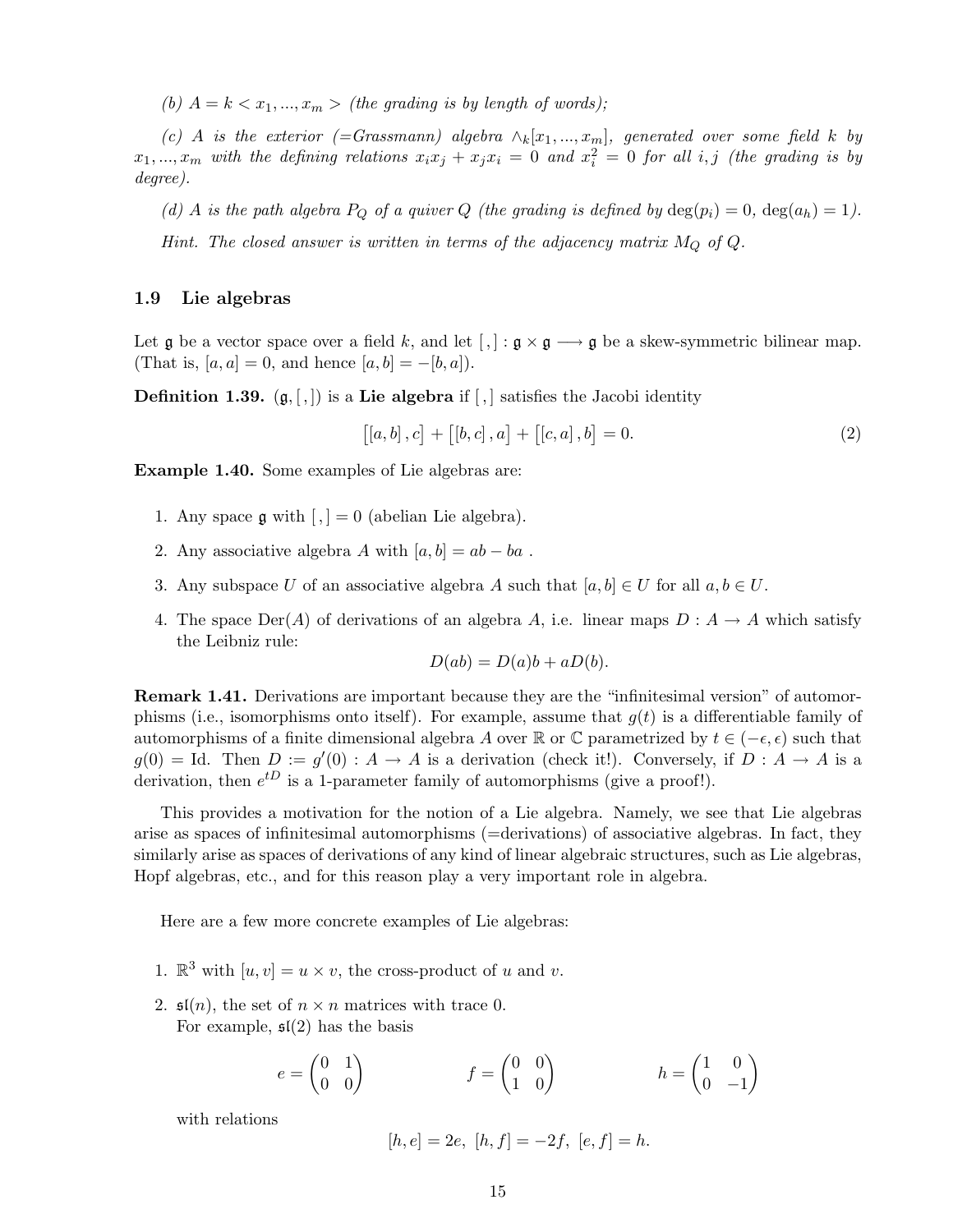3. The Heisenberg Lie algebra  $\mathcal H$  of matrices  $\begin{pmatrix} 0 & * & * \\ 0 & 0 & * \\ 0 & 0 & 0 \end{pmatrix}$ It has the basis

$$
x = \begin{pmatrix} 0 & 0 & 0 \\ 0 & 0 & 1 \\ 0 & 0 & 0 \end{pmatrix} \qquad y = \begin{pmatrix} 0 & 1 & 0 \\ 0 & 0 & 0 \\ 0 & 0 & 0 \end{pmatrix} \qquad c = \begin{pmatrix} 0 & 0 & 1 \\ 0 & 0 & 0 \\ 0 & 0 & 0 \end{pmatrix}
$$

with relations  $[y, x] = c$  and  $[y, c] = [x, c] = 0$ .

- 4. The algebra aff $(1)$  of matrices  $\binom{**}{0\ 0}$ Its basis consists of  $X = \begin{pmatrix} 1 & 0 \\ 0 & 0 \end{pmatrix}$  and  $Y = \begin{pmatrix} 0 & 1 \\ 0 & 0 \end{pmatrix}$ , with  $[X, Y] = Y$ .
- 5.  $\mathfrak{so}(n)$ , the space of skew-symmetric  $n \times n$  matrices, with  $[a, b] = ab ba$ .

**Exercise.** Show that Example 1 is a special case of Example 5 (for  $n = 3$ ).

**Definition 1.42.** Let  $\mathfrak{g}_1, \mathfrak{g}_2$  be Lie algebras. A homomorphism  $\varphi : \mathfrak{g}_1 \longrightarrow \mathfrak{g}_2$  of Lie algebras is a linear map such that  $\varphi([a,b]) = [\varphi(a), \varphi(b)].$ 

**Definition 1.43.** A representation of a Lie algebra  $\mathfrak g$  is a vector space V with a homomorphism of Lie algebras  $\rho : \mathfrak{g} \longrightarrow \text{End } V$ .

Example 1.44. Some examples of representations of Lie algebras are:

- 1.  $V = 0$ .
- 2. Any vector space V with  $\rho = 0$  (the trivial representation).
- 3. The adjoint representation  $V = \mathfrak{g}$  with  $\rho(a)(b) := [a, b]$ . That this is a representation follows from Equation (2). Thus, the meaning of the Jacobi identity is that it is equivalent to the existence of the adjoint representation.

It turns out that a representation of a Lie algebra  $\mathfrak g$  is the same thing as a representation of a certain associative algebra  $\mathcal{U}(\mathfrak{g})$ . Thus, as with quivers, we can view the theory of representations of Lie algebras as a part of the theory of representations of associative algebras.

**Definition 1.45.** Let  $\mathfrak{g}$  be a Lie algebra with basis  $x_i$  and  $[,$  defined by  $[x_i, x_j] = \sum_k c_{ij}^k x_k$ . The universal enveloping algebra  $\mathcal{U}(\mathfrak{g})$  is the associative algebra generated by the  $x_i$ 's with the defining relations  $x_i x_j - x_j x_i = \sum_k c_{ij}^k x_k$ .

Remark. This is not a very good definition since it depends on the choice of a basis. Later we will give an equivalent definition which will be basis-independent.

Exercise. Explain why a representation of a Lie algebra is the same thing as a representation of its universal enveloping algebra.

**Example 1.46.** The associative algebra  $\mathcal{U}(\mathfrak{sl}(2))$  is the algebra generated by e, f, h with relations

$$
he - eh = 2e
$$
\n
$$
hf - fh = -2f
$$
\n
$$
ef - fe = h.
$$

**Example 1.47.** The algebra  $\mathcal{U}(\mathcal{H})$ , where  $\mathcal{H}$  is the Heisenberg Lie algebra, is the algebra generated by  $x, y, c$  with the relations

$$
yx - xy = c \qquad \qquad yc - cy = 0 \qquad \qquad xc - cx = 0.
$$

Note that the Weyl algebra is the quotient of  $\mathcal{U}(\mathcal{H})$  by the relation  $c = 1$ .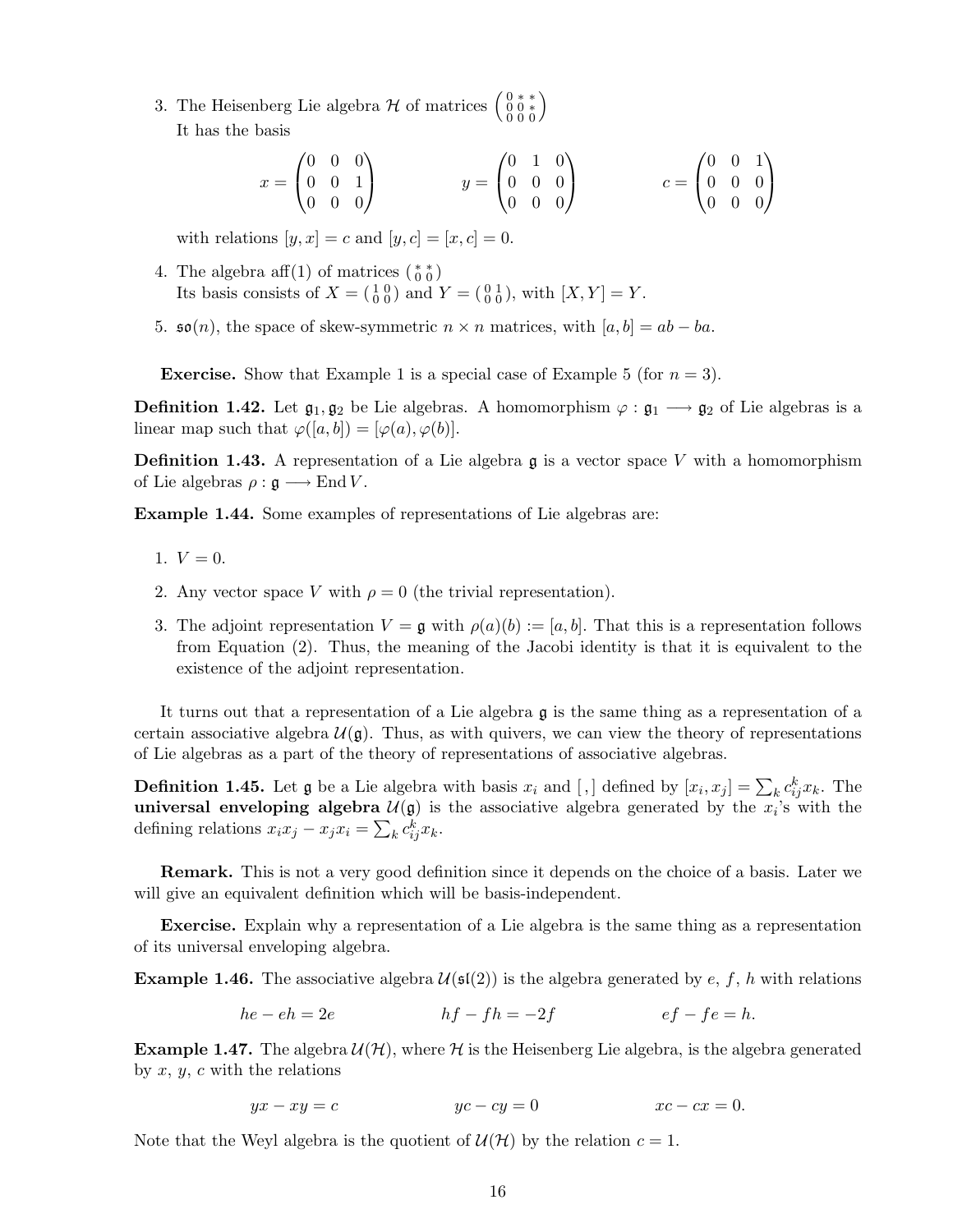#### 1.10 Tensor products

In this subsection we recall the notion of tensor product of vector spaces, which will be extensively used below.

**Definition 1.48.** The tensor product  $V \otimes W$  of vector spaces V and W over a field k is the quotient of the space  $V * W$  whose basis is given by formal symbols  $v \otimes w, v \in V, w \in W$ , by the subspace spanned by the elements

 $(v_1 + v_2) \otimes w - v_1 \otimes w - v_2 \otimes w, v \otimes (w_1 + w_2) - v \otimes w_1 - v \otimes w_2, av \otimes w - a(v \otimes w), v \otimes aw - a(v \otimes w),$ where  $v \in V, w \in W, a \in k$ .

**Exercise.** Show that  $V \otimes W$  can be equivalently defined as the quotient of the free abelian group  $V \bullet W$  generated by  $v \otimes w$ ,  $v \in V$ ,  $w \in W$  by the subgroup generated by

 $(v_1 + v_2) \otimes w - v_1 \otimes w - v_2 \otimes w, v \otimes (w_1 + w_2) - v \otimes w_1 - v \otimes w_2, av \otimes w - v \otimes aw,$ 

where  $v \in V, w \in W, a \in k$ .

The elements  $v \otimes w \in V \otimes W$ , for  $v \in V$ ,  $w \in W$  are called pure tensors. Note that in general, there are elements of  $V \otimes W$  which are not pure tensors.

This allows one to define the tensor product of any number of vector spaces,  $V_1 \otimes ... \otimes V_n$ . Note that this tensor product is associative, in the sense that  $(V_1 \otimes V_2) \otimes V_3$  can be naturally identified with  $V_1 \otimes (V_2 \otimes V_3)$ .

In particular, people often consider tensor products of the form  $V^{\otimes n} = V \otimes ... \otimes V$  (*n* times) for a given vector space V, and, more generally,  $E := V^{\otimes n} \otimes (V^*)^{\otimes m}$ . This space is called the space of tensors of type  $(m, n)$  on V. For instance, tensors of type  $(0, 1)$  are vectors, of type  $(1, 0)$  - linear functionals (covectors), of type  $(1,1)$  - linear operators, of type  $(2,0)$  - bilinear forms, of type  $(2,1)$ - algebra structures, etc.

If V is finite dimensional with basis  $e_i$ ,  $i = 1, ..., N$ , and  $e^i$  is the dual basis of  $V^*$ , then a basis of  $E$  is the set of vectors

$$
e_{i_1}\otimes...\otimes e_{i_n}\otimes e^{j_1}\otimes...\otimes e^{j_m},
$$

and a typical element of  $E$  is

$$
\sum_{i_1,\ldots,i_n,j_1,\ldots,j_m=1}^N T^{i_1\ldots i_m}_{j_1\ldots j_m} e_{i_1}\otimes \ldots \otimes e_{i_n}\otimes e^{j_1}\otimes \ldots \otimes e^{j_m},
$$

where  $T$  is a multidimensional table of numbers.

Physicists define a tensor as a collection of such multidimensional tables  $T_B$  attached to every basis B in V, which change according to a certain rule when the basis B is changed. Here it is important to distinguish upper and lower indices, since lower indices of  $T$  correspond to  $V$  and upper ones to  $V^*$ . The physicists don't write the sum sign, but remember that one should sum over indices that repeat twice - once as an upper index and once as lower. This convention is called the *Einstein summation*, and it also stipulates that if an index appears once, then there is no summation over it, while no index is supposed to appear more than once as an upper index or more than once as a lower index.

One can also define the tensor product of linear maps. Namely, if  $A: V \to V'$  and  $B: W \to W'$ are linear maps, then one can define the linear map  $A \otimes B : V \otimes W \to V' \otimes W'$  given by the formula  $(A \otimes B)(v \otimes w) = Av \otimes Bw$  (check that this is well defined!)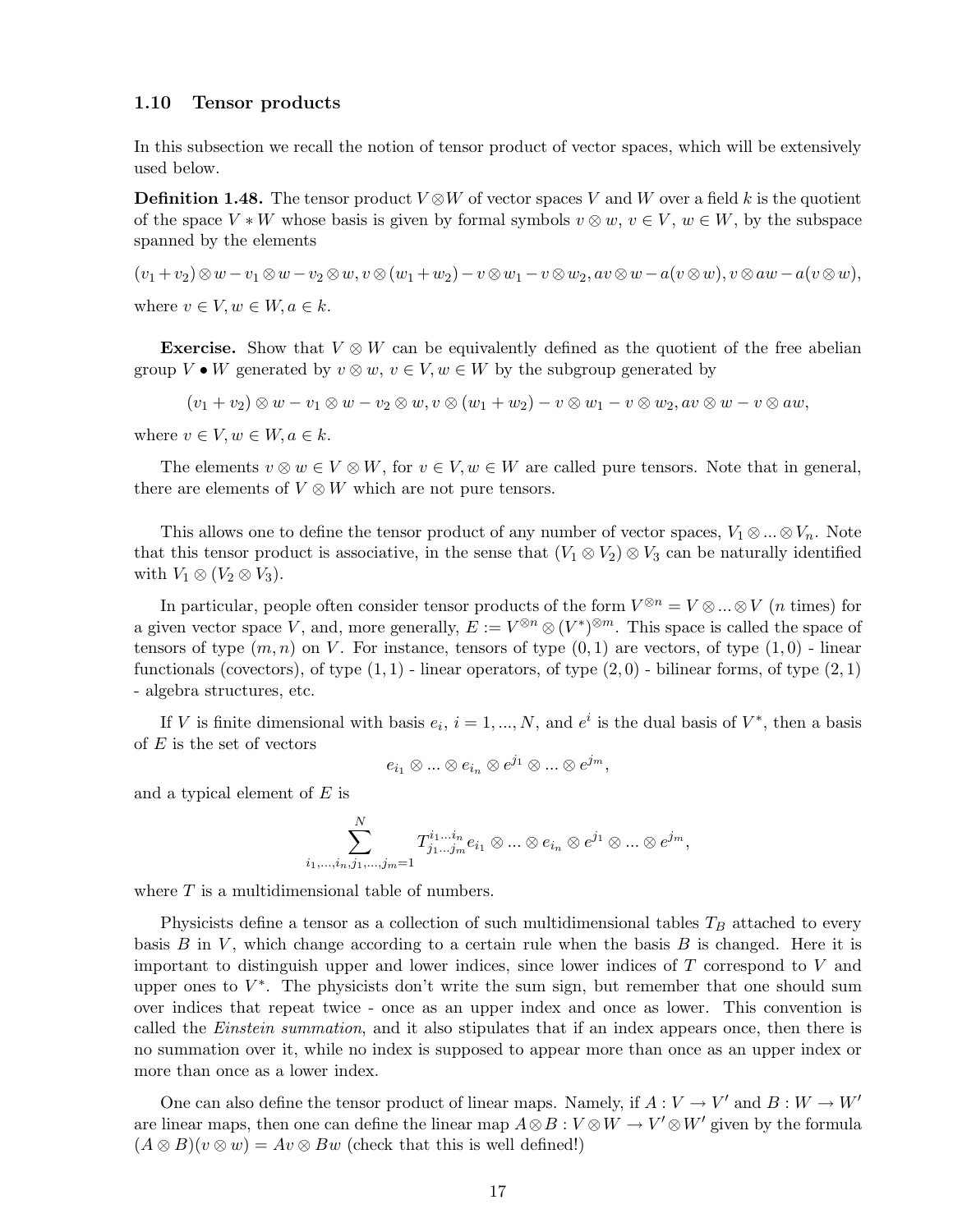The most important properties of tensor products are summarized in the following problem.

Problem 1.49. *(a) Let* U *be any* k*-vector space. Construct a natural bijection between bilinear*  $maps V \times W \rightarrow U$  *and linear maps*  $V \otimes W \rightarrow U$ .

*(b)* Show that if  $\{v_i\}$  is a basis of V and  $\{w_j\}$  is a basis of W then  $\{v_i \otimes w_j\}$  is a basis of  $V \otimes W$ .

(c) Construct a natural isomorphism  $V^* \otimes W \to \text{Hom}(V, W)$  in the case when V is finite *dimensional ("natural" means that the isomorphism is defined without choosing bases).*

(d) Let V be a vector space over a field k. Let  $S^nV$  be the quotient of  $V^{\otimes n}$  (n-fold tensor product *of* V) by the subspace spanned by the tensors  $T - s(T)$  where  $T \in V^{\otimes n}$ , and s is some transposition. *Also let*  $\wedge^n V$  *be the quotient of*  $V^{\otimes n}$  *by the subspace spanned by the tensors*  $T$  *such that*  $s(T) = T$ *for some transposition* s*. These spaces are called the n-th symmetric, respectively exterior, power* of V. If  $\{v_i\}$  is a basis of V, can you construct a basis of  $S^nV, \wedge^nV^o$  If  $\dim V = m$ , what are their *dimensions?*

*(e)* If k has characteristic zero, find a natural identification of  $S^nV$  with the space of  $T \in V^{\otimes n}$ *such that*  $T = sT$  *for all transpositions s*, and of  $\wedge^n V$  *with the space of*  $T \in V^{\otimes n}$  *such that*  $T = -sT$ *for all transpositions* s*.*

*(f)* Let  $A: V \to W$  be a linear operator. Then we have an operator  $A^{\otimes n}: V^{\otimes n} \to W^{\otimes n}$ , and *its symmetric and exterior powers*  $S^n A : S^n V \to S^n W$ ,  $\wedge^n A : \wedge^n V \to \wedge^n W$  which are defined in an obvious way. Suppose  $V = W$  and has dimension N, and assume that the eigenvalues of A are  $\lambda_1, ..., \lambda_N$ *. Find Tr*( $S^nA$ ),  $Tr(\wedge^nA)$ *.* 

 $(g)$  Show that  $\wedge^N A = det(A)$ Id, and use this equality to give a one-line proof of the fact that  $\det(AB) = \det(A) \det(B)$ .

Remark. Note that a similar definition to the above can be used to define the tensor product  $V \otimes_A W$ , where A is any ring, V is a right A-module, and W is a left A-module. Namely,  $V \otimes_A W$ is the abelian group which is the quotient of the group  $V \bullet W$  freely generated by formal symbols  $v \otimes w, v \in V, w \in W$ , modulo the relations

 $(v_1 + v_2) \otimes w - v_1 \otimes w - v_2 \otimes w, v \otimes (w_1 + w_2) - v \otimes w_1 - v \otimes w_2, v \in \mathcal{W} \otimes w - v \otimes a w, a \in A.$ 

**Exercise.** Throughout this exercise, we let  $k$  be an arbitrary field (not necessarily of characteristic zero, and not necessarily algebraically closed).

If A and B are two k-algebras, then an  $(A, B)$ -bimodule will mean a k-vector space V with both a left A-module structure and a right B-module structure which satisfy  $(av) b = a (vb)$  for any  $v \in V$ ,  $a \in A$  and  $b \in B$ . Note that both the notions of "left A-module" and "right Amodule" are particular cases of the notion of bimodules; namely, a left A-module is the same as an  $(A, k)$ -bimodule, and a right A-module is the same as a  $(k, A)$ -bimodule.

Let B be a k-algebra, W a left B-module and V a right B-module. We denote by  $V \otimes_B W$  the k-vector space  $(V \otimes_k W) / \langle v \underline{b} \otimes w - v \otimes \underline{b} w \mid v \in V, w \in W, b \in B \rangle$ . We denote the projection of a pure tensor  $v \otimes w$  (with  $v \in V$  and  $w \in W$ ) onto the space  $V \otimes_B W$  by  $v \otimes_B w$ . (Note that this tensor product  $V \otimes_B W$  is the one defined in the Remark after Problem1.49.)

If, additionally,  $A$  is another  $k$ -algebra, and if the right  $B$ -module structure on  $V$  is part of an  $(A, B)$ -bimodule structure, then  $V \otimes_B W$  becomes a left A-module by  $a (v \otimes_B w) = av \otimes_B w$  for any  $a \in A$ ,  $v \in V$  and  $w \in W$ .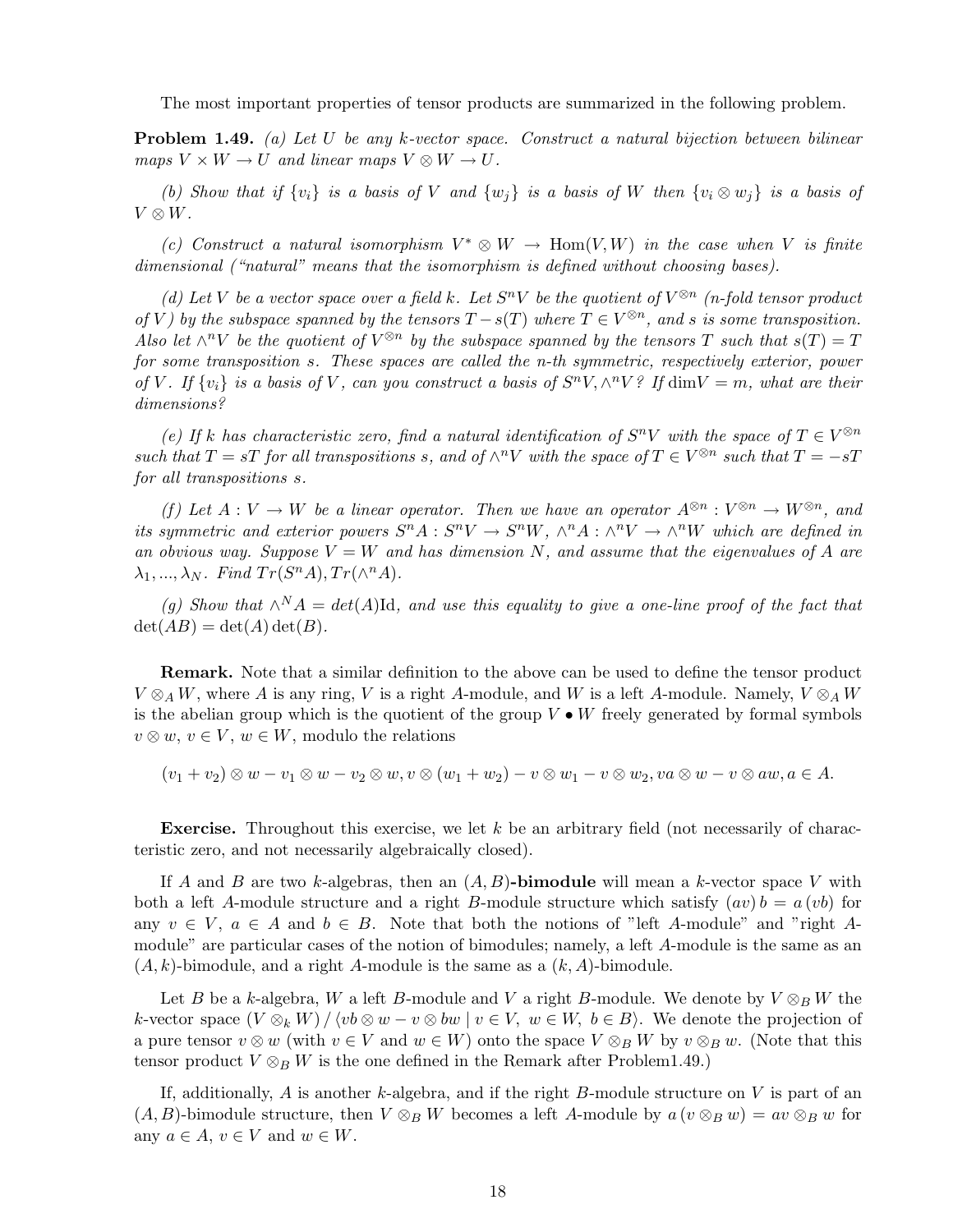Similarly, if C is another k-algebra, and if the left B-module structure on W is part of a  $(B, C)$ bimodule structure, then  $V \otimes_B W$  becomes a right C-module by  $(v \otimes_B w)c = v \otimes_B wc$  for any  $c \in C, v \in V$  and  $w \in W$ .

If V is an  $(A, B)$ -bimodule and W is a  $(B, C)$ -bimodule, then these two structures on  $V \otimes_B W$ can be combined into one  $(A, C)$ -bimodule structure on  $V \otimes_B W$ .

(a) Let A, B, C, D be four algebras. Let V be an  $(A, B)$ -bimodule, W be a  $(B, C)$ -bimodule, and X a  $(C, D)$ -bimodule. Prove that  $(V \otimes_B W) \otimes_C X \cong V \otimes_B (W \otimes_C X)$  as  $(A, D)$ -bimodules. The isomorphism (from left to right) is given by  $(v \otimes_B w) \otimes_C x \mapsto v \otimes_B (w \otimes_C x)$  for all  $v \in V$ ,  $w \in W$  and  $x \in X$ .

(b) If A, B, C are three algebras, and if V is an  $(A, B)$ -bimodule and W an  $(A, C)$ -bimodule, then the vector space Hom<sub>A</sub>  $(V, W)$  (the space of all left A-linear homomorphisms from V to W) canonically becomes a  $(B, C)$ -bimodule by setting  $(bf)(v) = f(vb)$  for all  $b \in B, f \in \text{Hom}_A(V, W)$ and  $v \in V$  and  $(fc)(v) = f(v)c$  for all  $c \in C$ ,  $f \in \text{Hom}_A(V, W)$  and  $v \in V$ .

Let A, B, C, D be four algebras. Let V be a  $(B, A)$ -bimodule, W be a  $(C, B)$ -bimodule, and X a  $(C, D)$ -bimodule. Prove that  $\text{Hom}_B (V, \text{Hom}_C (W, X)) \cong \text{Hom}_C (W \otimes_B V, X)$  as  $(A, D)$ -bimodules. The isomorphism (from left to right) is given by  $f \mapsto (w \otimes_B v \mapsto f(v) w)$  for all  $v \in V$ ,  $w \in W$ and  $f \in \text{Hom}_B(V, \text{Hom}_C(W, X)).$ 

#### 1.11 The tensor algebra

The notion of tensor product allows us to give more conceptual (i.e., coordinate free) definitions of the free algebra, polynomial algebra, exterior algebra, and universal enveloping algebra of a Lie algebra.

Namely, given a vector space V, define its *tensor algebra* TV over a field k to be  $TV = \bigoplus_{n \geq 0} V^{\otimes n}$ , with multiplication defined by  $a \cdot b := a \otimes b$ ,  $a \in V^{\otimes n}$ ,  $b \in V^{\otimes m}$ . Observe that a choice of a basis  $x_1,...,x_N$  in V defines an isomorphism of TV with the free algebra  $k < x_1,...,x_n >$ .

Also, one can make the following definition.

**Definition 1.50.** (i) The symmetric algebra SV of V is the quotient of TV by the ideal generated by  $v \otimes w - w \otimes v$ ,  $v, w \in V$ .

(ii) The exterior algebra  $\wedge V$  of V is the quotient of TV by the ideal generated by  $v \otimes v$ ,  $v \in V$ .

(iii) If V is a Lie algebra, the universal enveloping algebra  $\mathfrak{U}(V)$  of V is the quotient of TV by the ideal generated by  $v \otimes w - w \otimes v - [v, w], v, w \in V$ .

It is easy to see that a choice of a basis  $x_1, ..., x_N$  in V identifies SV with the polynomial algebra  $k[x_1,...,x_N]$ ,  $\wedge V$  with the exterior algebra  $\wedge_k(x_1,...,x_N)$ , and the universal enveloping algebra  $\mathfrak{U}(V)$ with one defined previously.

Also, it is easy to see that we have decompositions  $SV = \bigoplus_{n\geq 0} S^n V$ ,  $\wedge V = \bigoplus_{n\geq 0} \wedge^n V$ .

#### 1.12 Hilbert's third problem

Problem 1.51. *It is known that if* A *and* B *are two polygons of the same area then* A *can be cut by finitely many straight cuts into pieces from which one can make B. David Hilbert asked in 1900 whether it is true for polyhedra in 3 dimensions. In particular, is it true for a cube and a regular tetrahedron of the same volume?*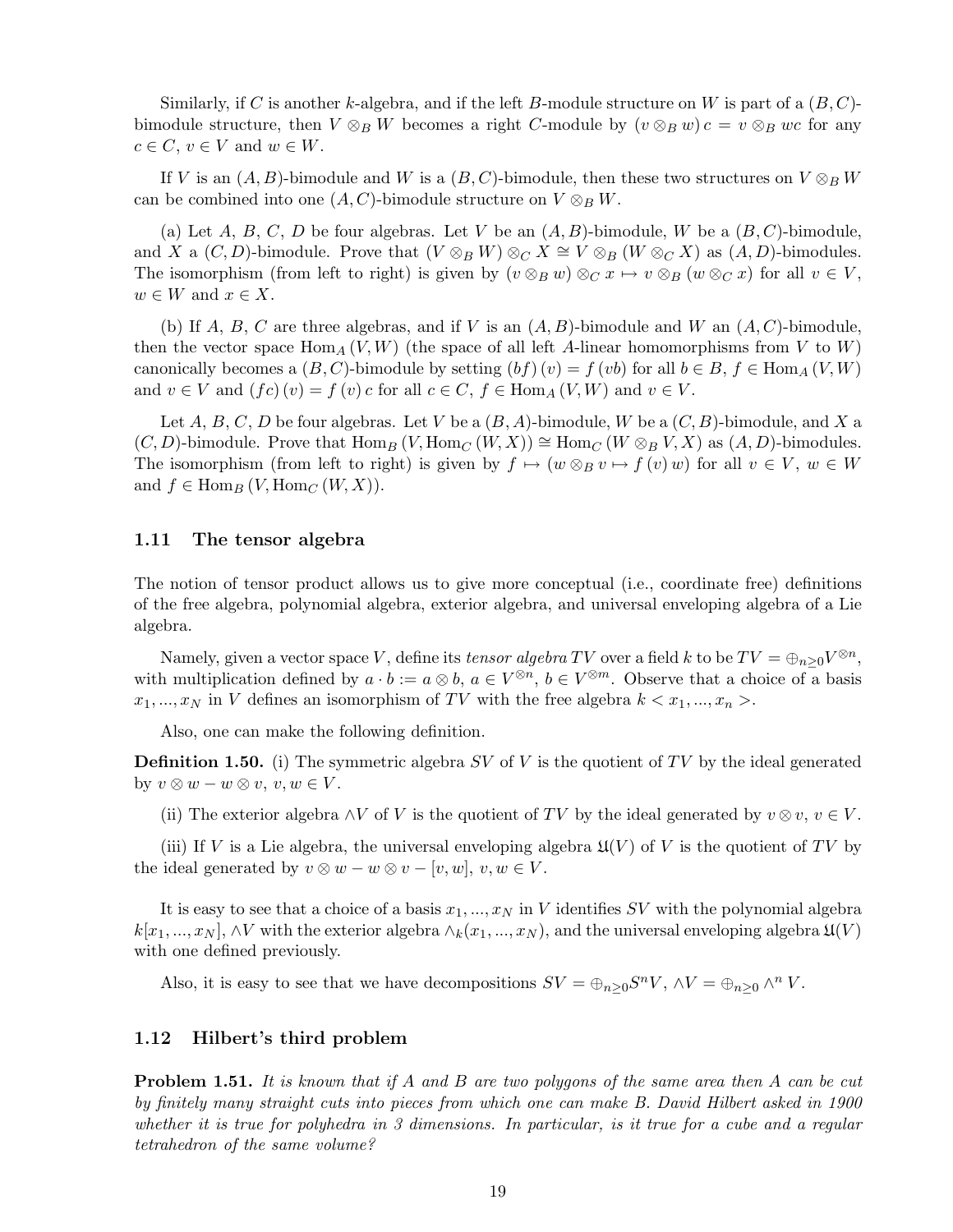*The answer is "no", as was found by Dehn in 1901. The proof is very beautiful. Namely, to any polyhedron* A *let us attach its "Dehn invariant"*  $D(A)$  *in*  $V = \mathbb{R} \otimes (\mathbb{R}/\mathbb{Q})$  *(the tensor product of* Q*-vector spaces). Namely,*

$$
D(A) = \sum_{a} l(a) \otimes \frac{\beta(a)}{\pi},
$$

*where* a runs over edges of A, and  $l(a)$ ,  $\beta(a)$  are the length of a and the angle at a.

- (a) Show that if you cut A into B and C by a straight cut, then  $D(A) = D(B) + D(C)$ .
- *(b)* Show that  $\alpha = \arccos(1/3)/\pi$  *is not a rational number.*

*Hint.* Assume that  $\alpha = 2m/n$ , for integers m, n. Deduce that roots of the equation  $x + x^{-1} = 2/3$ are roots of unity of degree *n*. Conclude that  $x^k + x^{-k}$  has denominator  $3^k$  and get a contradiction.

*(c) Using (a) and (b), show that the answer to Hilbert's question is negative. (Compute the Dehn invariant of the regular tetrahedron and the cube).*

#### 1.13 Tensor products and duals of representations of Lie algebras

**Definition 1.52.** The tensor product of two representations  $V, W$  of a Lie algebra  $\mathfrak{g}$  is the space  $V \otimes W$  with  $\rho_{V \otimes W}(x) = \rho_V(x) \otimes Id + Id \otimes \rho_W(x)$ .

**Definition 1.53.** The dual representation  $V^*$  to a representation V of a Lie algebra  $\mathfrak{g}$  is the dual space  $V^*$  to V with  $\rho_{V^*}(x) = -\rho_V(x)^*$ .

It is easy to check that these are indeed representations.

Problem 1.54. *Let* V,W,U *be finite dimensional representations of a Lie algebra* g*. Show that the space*  $Hom_{\mathfrak{g}}(V \otimes W, U)$  *is isomorphic to*  $Hom_{\mathfrak{g}}(V, U \otimes W^*)$ *. (Here*  $Hom_{\mathfrak{g}} := Hom_{\mathcal{U}(\mathfrak{g})})$ *.)* 

#### 1.14 Representations of  $\mathfrak{sl}(2)$

This subsection is devoted to the representation theory of  $\mathfrak{sl}(2)$ , which is of central importance in many areas of mathematics. It is useful to study this topic by solving the following sequence of exercises, which every mathematician should do, in one form or another.

Problem 1.55. *According to the above, a representation of* sl(2) *is just a vector space* V *with a triple of operators*  $E, F, H$  *such that*  $HE - EH = 2E, HF - FH = -2F, EF - FE = H$  *(the corresponding map*  $\rho$  *is given by*  $\rho(e) = E$ ,  $\rho(f) = F$ ,  $\rho(h) = H$ .

*Let* V *be a finite dimensional representation of* sl(2) *(the ground field in this problem is* C*).*

*(a) Take eigenvalues of* H *and pick one with the biggest real part. Call it*  $\lambda$ *. Let*  $\bar{V}(\lambda)$  *be the generalized eigenspace corresponding to*  $\lambda$ *. Show that*  $E|_{\bar{V}(\lambda)} = 0$ *.* 

*(b)* Let W be any representation of  $\mathfrak{sl}(2)$  and  $w \in W$  be a nonzero vector such that  $Ew = 0$ . For any  $k > 0$  find a polynomial  $P_k(x)$  of degree k such that  $E^k F^k w = P_k(H) w$ . (First compute  $EF<sup>k</sup>w$ , then use induction in k.

*(c)* Let  $v \in \overline{V}(\lambda)$  be a generalized eigenvector of H with eigenvalue  $\lambda$ . Show that there exists  $N > 0$  such that  $F^N v = 0$ .

*(d)* Show that H is diagonalizable on  $\bar{V}(\lambda)$ . (Take N to be such that  $F^N = 0$  on  $\bar{V}(\lambda)$ , and *compute*  $E^N F^N v$ ,  $v \in \overline{V}(\lambda)$ , by (b). Use the fact that  $P_k(x)$  does not have multiple roots).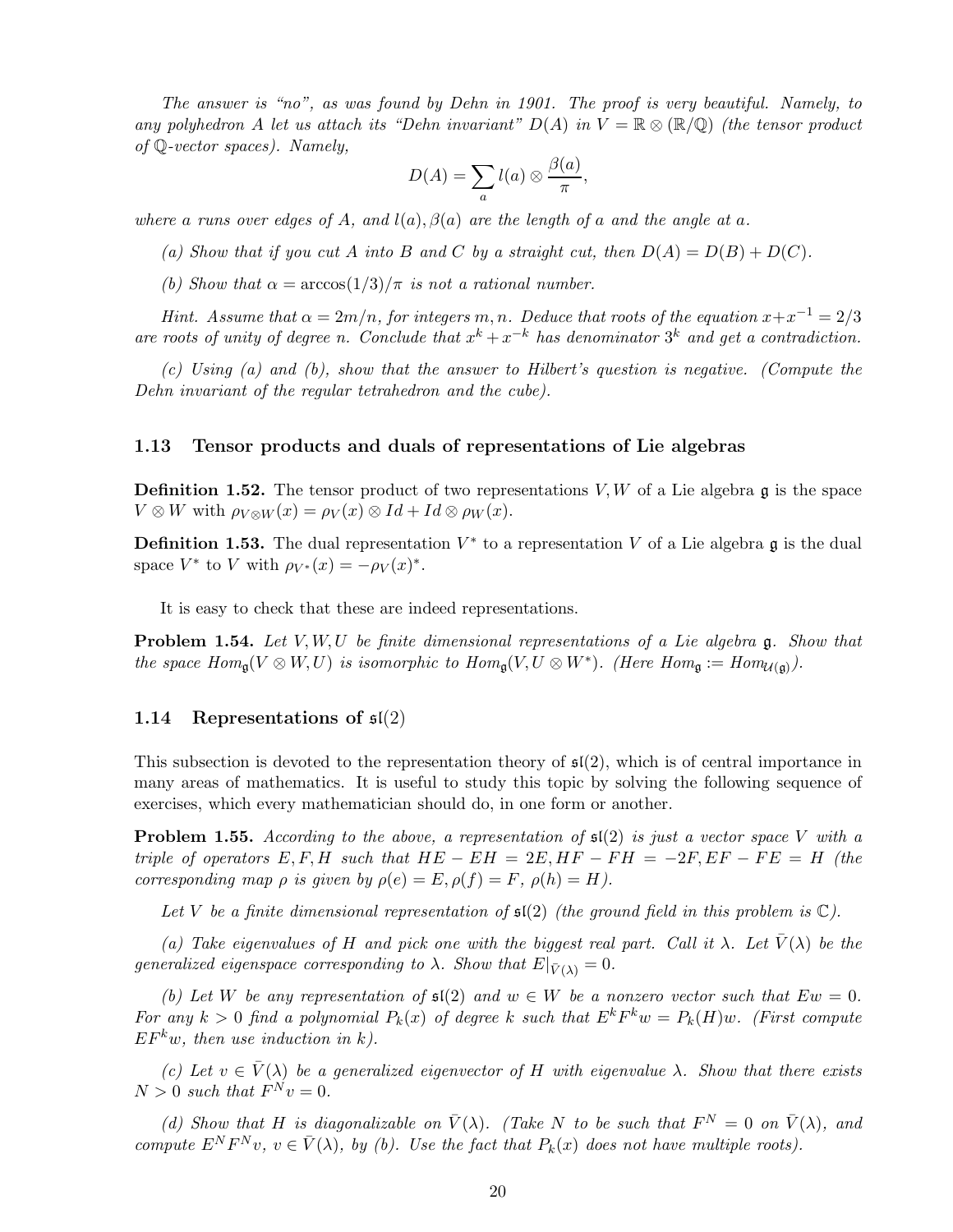*(e)* Let  $N_v$  be the smallest N satisfying *(c)*. Show that  $\lambda = N_v - 1$ .

*(f) Show that for each* N > 0*, there exists a unique up to isomorphism irreducible representation of* sl(2) *of dimension* N*. Compute the matrices* E,F,H *in this representation using a convenient basis. (For* V *finite dimensional irreducible take*  $\lambda$  *as in (a) and*  $v \in V(\lambda)$  *an eigenvector of* H. *Show that*  $v, Fv, ..., F^{\lambda}v$  *is a basis of* V, and compute the matrices of the operators  $E, F, H$  *in this basis.)*

*Denote the*  $\lambda + 1$ -dimensional irreducible representation from (f) by  $V_{\lambda}$ . Below you will show *that any finite dimensional representation is a direct sum of*  $V_{\lambda}$ .

(g) Show that the operator  $C = EF + FE + H^2/2$  (the so-called Casimir operator) commutes with  $E, F, H$  and equals  $\frac{\lambda(\lambda+2)}{2}Id$  on  $V_{\lambda}$ .

*Now it will be easy to prove the direct sum decomposition. Namely, assume the contrary, and let* V *be a reducible representation of the smallest dimension, which is not a direct sum of smaller representations.*

*(h)* Show that C has only one eigenvalue on V, namely  $\frac{\lambda(\lambda+2)}{2}$  for some nonnegative integer  $\lambda$ . *(use that the generalized eigenspace decomposition of* C *must be a decomposition of representations).*

*(i) Show that* V *has a subrepresentation*  $W = V_\lambda$  *such that*  $V/W = nV_\lambda$  *for some n (use (h) and the fact that* V *is the smallest which cannot be decomposed).*

*(i) Deduce from (i) that the eigenspace*  $V(\lambda)$  *of* H *is*  $n + 1$ *-dimensional. If*  $v_1, ..., v_{n+1}$  *is its basis, show that*  $F^j v_i$ ,  $1 \le i \le n+1$ ,  $0 \le j \le \lambda$  *are linearly independent and therefore form a basis of V* (establish that if  $Fx = 0$  and  $Hx = \mu x$  then  $Cx = \frac{\mu(\mu-2)}{2}x$  and hence  $\mu = -\lambda$ ).

(k) Define  $W_i = span(v_i, Fv_i, ..., F^{\lambda}v_i)$ . Show that  $V_i$  are subrepresentations of V and derive a *contradiction with the fact that* V *cannot be decomposed.*

*(l) (Jacobson-Morozov Lemma) Let* V *be a finite dimensional complex vector space and*  $A: V \rightarrow$ V *a nilpotent operator. Show that there exists a unique, up to an isomorphism, representation of*  $\mathfrak{sl}(2)$  *on* V such that  $E = A$ . (Use the classification of the representations and the Jordan normal *form theorem)*

*(m) (Clebsch-Gordan decomposition) Find the decomposition into irreducibles of the representation*  $V_{\lambda} \otimes V_{\mu}$  *of*  $\mathfrak{sl}(2)$ *.* 

*Hint. For a finite dimensional representation* V *of* sl(2) *it is useful to introduce the character*  $\chi_V(x) = Tr(e^{xH}), x \in \mathbb{C}$ *. Show that*  $\chi_{V \oplus W}(x) = \chi_V(x) + \chi_W(x)$  and  $\chi_{V \otimes W}(x) = \chi_V(x)\chi_W(x)$ *. Then compute the character of*  $V_{\lambda}$  *and of*  $V_{\lambda} \otimes V_{\mu}$  *and derive the decomposition. This decomposition is of fundamental importance in quantum mechanics.*

(*n*) Let  $V = \mathbb{C}^M \otimes \mathbb{C}^N$ , and  $A = J_M(0) \otimes Id_N + Id_M \otimes J_N(0)$ , where  $J_n(0)$  is the Jordan block *of size* n with eigenvalue zero (i.e.,  $J_n(0)e_i = e_{i-1}$ ,  $i = 2, ..., n$ , and  $J_n(0)e_1 = 0$ ). Find the Jordan *normal form of* A *using (l),(m).*

#### 1.15 Problems on Lie algebras

Problem 1.56. *(*Lie's Theorem*) The commutant* K(g) *of a Lie algebra* g *is the linear span of elements*  $[x, y]$ ,  $x, y \in \mathfrak{g}$ . This is an ideal in  $\mathfrak{g}$  *(i.e., it is a subrepresentation of the adjoint representation). A finite dimensional Lie algebra* g *over a field* k *is said to be solvable if there* exists n such that  $K^{n}(\mathfrak{g}) = 0$ . Prove the Lie theorem: if  $k = \mathbb{C}$  and V is a finite dimensional *irreducible representation of a solvable Lie algebra* g *then* V *is 1-dimensional.*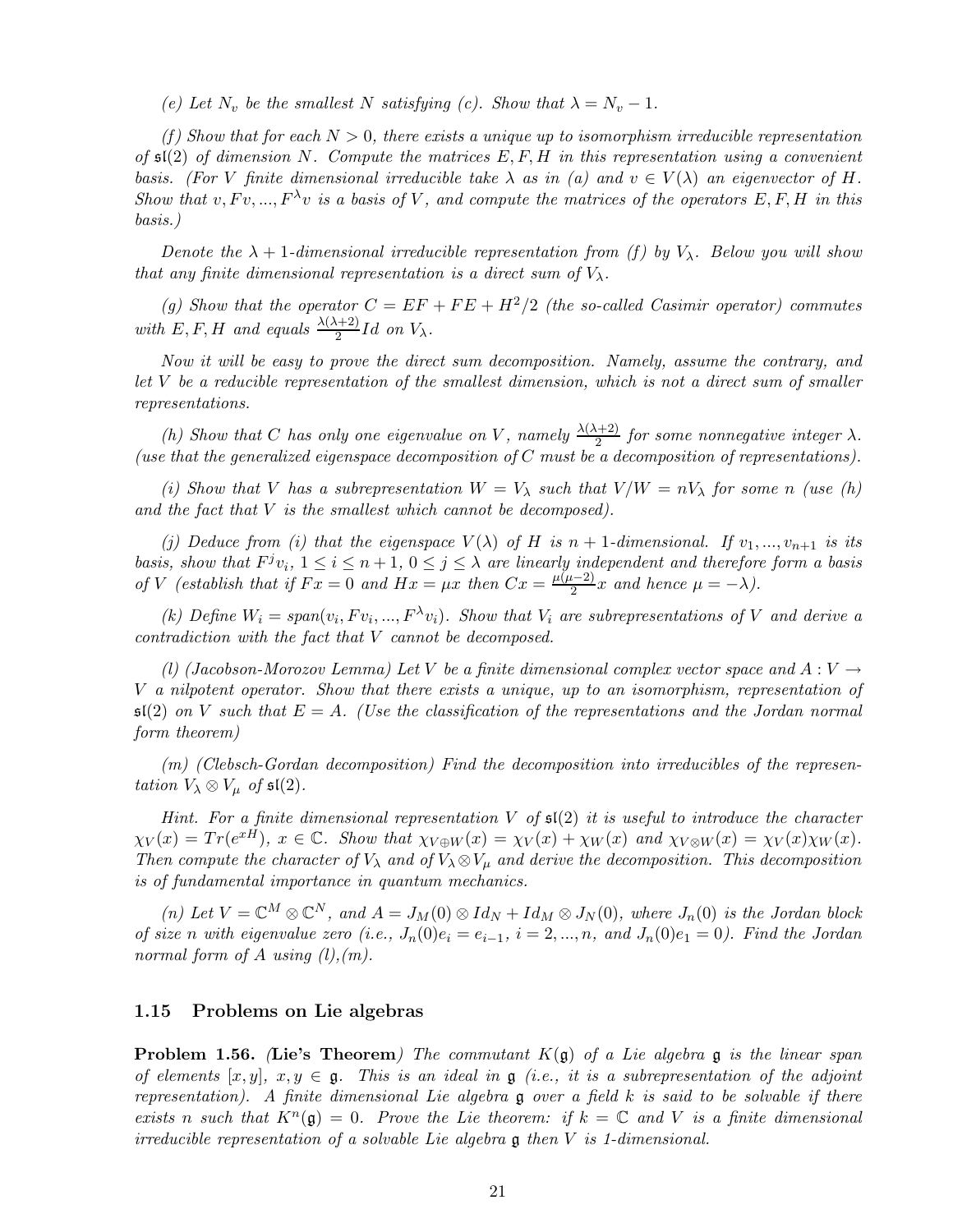*Hint. Prove the result by induction in dimension. By the induction assumption,* K(g) *has a common eigenvector* v *in* V, that is there is a linear function  $\chi : K(\mathfrak{g}) \to \mathbb{C}$  *such that*  $av = \chi(a)v$ *for any*  $a \in K(\mathfrak{g})$ . Show that  $\mathfrak{g}$  preserves common eigenspaces of  $K(\mathfrak{g})$  *(for this you will need to show that*  $\chi([x,a]) = 0$  *for*  $x \in \mathfrak{g}$  *and*  $a \in K(\mathfrak{g})$ *. To prove this, consider the smallest vector subspace* U containing v and invariant under x. This subspace is invariant under  $K(\mathfrak{g})$  and any  $a \in K(\mathfrak{g})$ *acts with trace*  $dim(U)\chi(a)$  *in this subspace. In particular*  $0 = Tr([x,a]) = dim(U)\chi([x,a])$ .

Problem 1.57. *Classify irreducible finite dimensional representations of the two dimensional Lie algebra with basis*  $X, Y$  *and commutation relation*  $[X, Y] = Y$ *. Consider the cases of zero and positive characteristic. Is the Lie theorem true in positive characteristic?*

**Problem 1.58.** *(hard!) For any element* x of a Lie algebra g let  $ad(x)$  denote the operator  $\mathfrak{g} \rightarrow$  $\mathfrak{g},y \mapsto [x,y]$ . Consider the Lie algebra  $\mathfrak{g}_n$  generated by two elements x, y with the defining relations  $ad(x)^2(y) = ad(y)^{n+1}(x) = 0.$ 

*(a) Show that the Lie algebras* g1, g2, g<sup>3</sup> *are finite dimensional and find their dimensions.*

*(b) (harder!) Show that the Lie algebra* g<sup>4</sup> *has infinite dimension. Construct explicitly a basis of this algebra.*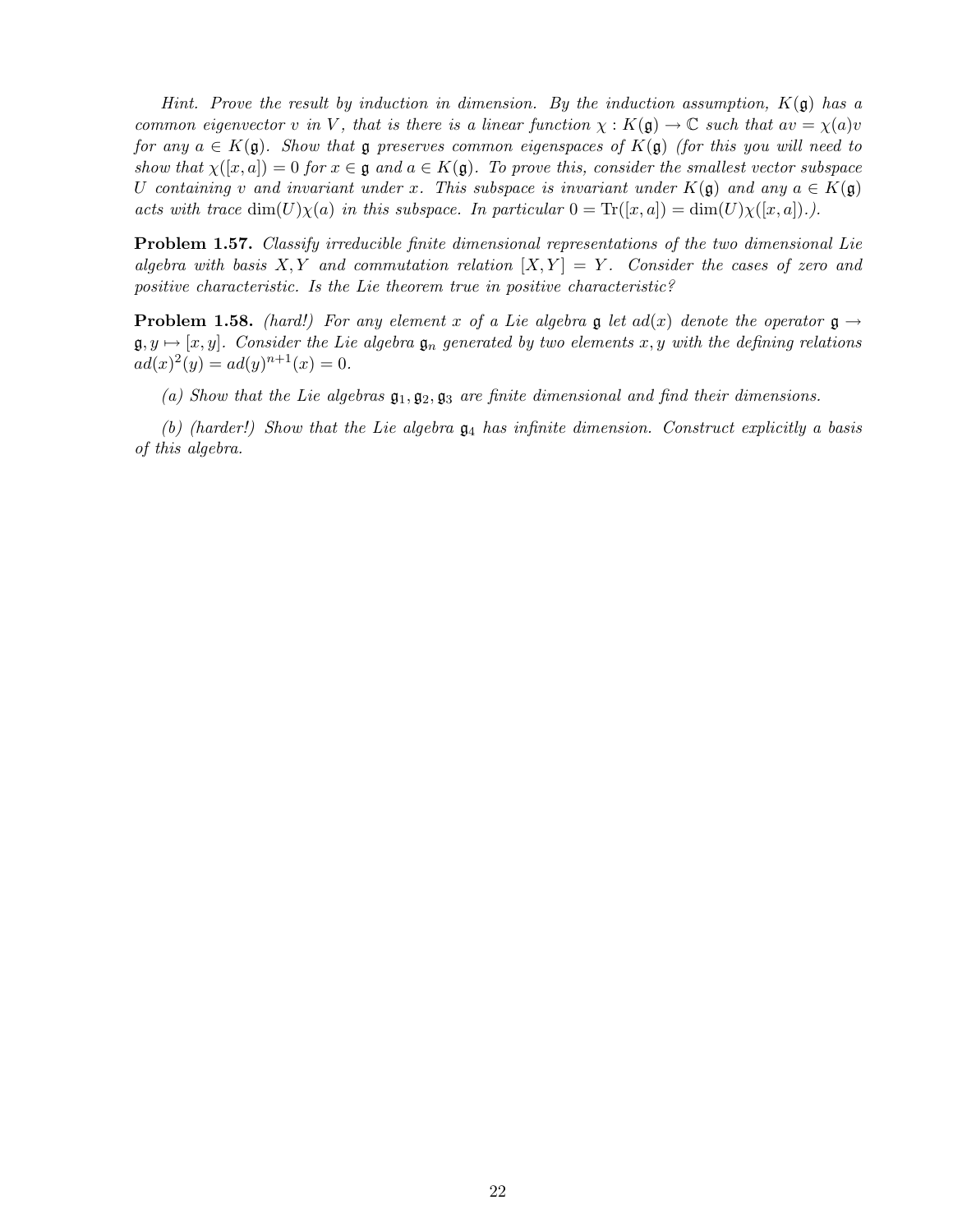# 2 General results of representation theory

#### 2.1 Subrepresentations in semisimple representations

Let A be an algebra.

Definition 2.1. A semisimple (or completely reducible) representation of A is a direct sum of irreducible representations.

**Example.** Let V be an irreducible representation of A of dimension n. Then  $Y = \text{End}(V)$ , with action of A by left multiplication, is a semisimple representation of A, isomorphic to  $nV$  (the direct sum of n copies of V). Indeed, any basis  $v_1, ..., v_n$  of V gives rise to an isomorphism of representations  $End(V) \to nV$ , given by  $x \to (xv_1, ..., xv_n)$ .

**Remark.** Note that by Schur's lemma, any semisimple representation  $V$  of  $\hat{A}$  is canonically identified with  $\oplus_X \text{Hom}_A(X, V) \otimes X$ , where X runs over all irreducible representations of A. Indeed, we have a natural map  $f : \bigoplus_X \text{Hom}(X, V) \otimes X \to V$ , given by  $g \otimes x \to g(x)$ ,  $x \in X$ ,  $g \in \text{Hom}(X, V)$ , and it is easy to verify that this map is an isomorphism.

We'll see now how Schur's lemma allows us to classify subrepresentations in finite dimensional semisimple representations.

**Proposition 2.2.** Let  $V_i, 1 \leq i \leq m$  be irreducible finite dimensional pairwise nonisomorphic *representations of* A, and W be a subrepresentation of  $V = \bigoplus_{i=1}^{m} n_i V_i$ . Then W is isomorphic to  $\bigoplus_{i=1}^m r_iV_i$ ,  $r_i \leq n_i$ , and the inclusion  $\phi: W \to V$  is a direct sum of inclusions  $\phi_i: r_iV_i \to n_iV_i$  given *by multiplication of a row vector of elements of*  $V_i$  (of length  $r_i$ ) by a certain  $r_i$ -by- $n_i$  matrix  $X_i$ with linearly independent rows:  $\phi(v_1, ..., v_{r_i}) = (v_1, ..., v_{r_i})X_i$ .

*Proof.* The proof is by induction in  $n := \sum_{i=1}^{m} n_i$ . The base of induction  $(n = 1)$  is clear. To perform the induction step, let us assume that  $W$  is nonzero, and fix an irreducible subrepresentation  $P \subset W$ . Such P exists (Problem 1.20). <sup>2</sup> Now, by Schur's lemma, P is isomorphic to  $V_i$  for some i, and the inclusion  $\phi|_P : P \to V$  factors through  $n_i V_i$ , and upon identification of P with  $V_i$  is given by the formula  $v \mapsto (vq_1,...,vq_{n_i})$ , where  $q_l \in k$  are not all zero.

Now note that the group  $G_i = GL_{n_i}(k)$  of invertible  $n_i$ -by- $n_i$  matrices over k acts on  $n_iV_i$ by  $(v_1,...,v_{n_i}) \to (v_1,...,v_{n_i})g_i$  (and by the identity on  $n_jV_j$ ,  $j \neq i$ ), and therefore acts on the set of subrepresentations of  $V$ , preserving the property we need to establish: namely, under the action of  $g_i$ , the matrix  $X_i$  goes to  $X_i g_i$ , while  $X_j, j \neq i$  don't change. Take  $g_i \in G_i$  such that  $(q_1,...,q_{n_i})g_i = (1,0,...,0)$ . Then  $Wg_i$  contains the first summand  $V_i$  of  $n_iV_i$  (namely, it is  $Pg_i$ ), hence  $Wg_i = V_i \oplus W'$ , where  $W' \subset n_1V_1 \oplus ... \oplus (n_i-1)V_i \oplus ... \oplus n_mV_m$  is the kernel of the projection of  $Wg_i$  to the first summand  $V_i$  along the other summands. Thus the required statement follows from the induction assumption.  $\Box$ 

**Remark 2.3.** In Proposition 2.2, it is not important that  $k$  is algebraically closed, nor it matters that V is finite dimensional. If these assumptions are dropped, the only change needed is that the entries of the matrix  $X_i$  are no longer in k but in  $D_i = \text{End}_A(V_i)$ , which is, as we know, a division algebra. The proof of this generalized version of Proposition 2.2 is the same as before (check it!).

<sup>&</sup>lt;sup>2</sup>Another proof of the existence of P, which does not use the finite dimensionality of V, is by induction in n. Namely, if W itself is not irreducible, let K be the kernel of the projection of W to the first summand  $V_1$ . Then K is a subrepresentation of  $(n_1 - 1)V_1 \oplus ... \oplus n_mV_m$ , which is nonzero since W is not irreducible, so K contains an irreducible subrepresentation by the induction assumption.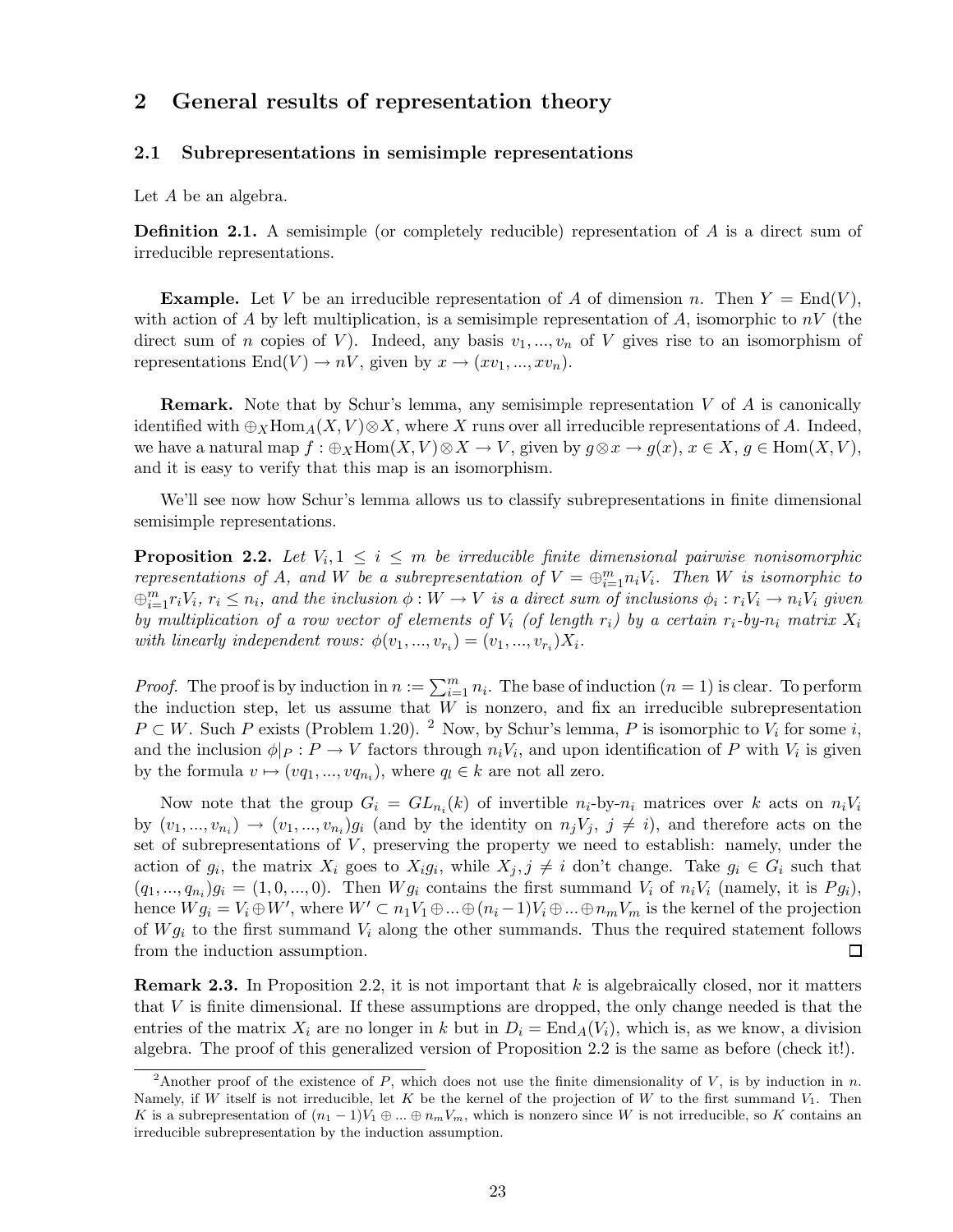#### 2.2 The density theorem

Let A be an algebra over an algebraically closed field  $k$ .

**Corollary 2.4.** Let V be an irreducible finite dimensional representation of A, and  $v_1, ..., v_n \in V$ *be any linearly independent vectors. Then for any*  $w_1, ..., w_n \in V$  *there exists an element*  $a \in A$ such that  $av_i = w_i$ .

*Proof.* Assume the contrary. Then the image of the map  $A \to nV$  given by  $a \to (av_1, ..., av_n)$  is a proper subrepresentation, so by Proposition 2.2 it corresponds to an r-by-n matrix  $X, r < n$ . Thus, taking  $a = 1$ , we see that there exist vectors  $u_1, ..., u_r \in V$  such that  $(u_1, ..., u_r)X = (v_1, ..., v_n)$ . Let  $(q_1,...,q_n)$  be a nonzero vector such that  $X(q_1,...,q_n)^T = 0$  (it exists because  $r < n$ ). Then  $\sum q_i v_i =$  $(u_1,...,u_r)X(q_1,...,q_n)^T = 0$ , i.e.  $\sum q_i v_i = 0$  - a contradiction with the linear independence of  $v_i$ .  $\Box$ 

Theorem 2.5. *(the Density Theorem). (i) Let* V *be an irreducible finite dimensional representation of* A. Then the map  $\rho: A \to \text{End} V$  *is surjective.* 

*(ii) Let*  $V = V_1 \oplus ... \oplus V_r$ , where  $V_i$  are irreducible pairwise nonisomorphic finite dimensional *representations of A. Then the map*  $\bigoplus_{i=1}^{r} \rho_i : A \to \bigoplus_{i=1}^{r} \text{End}(V_i)$  *is surjective.* 

*Proof.* (i) Let B be the image of A in End(V). We want to show that  $B = \text{End}(V)$ . Let  $c \in \text{End}(V)$ ,  $v_1, ..., v_n$  be a basis of V, and  $w_i = cv_i$ . By Corollary 2.4, there exists  $a \in A$  such that  $av_i = w_i$ . Then a maps to c, so  $c \in B$ , and we are done.

(ii) Let  $B_i$  be the image of A in End(V<sub>i</sub>), and B be the image of A in  $\bigoplus_{i=1}^r \text{End}(V_i)$ . Recall that as a representation of  $A$ ,  $\bigoplus_{i=1}^r \text{End}(V_i)$  is semisimple: it is isomorphic to  $\bigoplus_{i=1}^r d_i V_i$ , where  $d_i = \dim V_i$ . Then by Proposition 2.2,  $B = \bigoplus_i B_i$ . On the other hand, (i) implies that  $B_i = \text{End}(V_i)$ . Thus (ii) follows.  $\Box$ 

#### 2.3 Representations of direct sums of matrix algebras

In this section we consider representations of algebras  $A = \bigoplus_i \text{Mat}_{d_i}(k)$  for any field k.

**Theorem 2.6.** Let  $A = \bigoplus_{i=1}^{r} \text{Mat}_{d_i}(k)$ . Then the irreducible representations of A are  $V_1 =$  $k^{d_1}, \ldots, V_r = k^{d_r}$ , and any finite dimensional representation of A is a direct sum of copies of  $V_1,\ldots,V_r$ .

In order to prove Theorem 2.6, we shall need the notion of a dual representation.

**Definition 2.7.** (Dual representation) Let V be a representation of any algebra  $A$ . Then the dual representation  $V^*$  is the representation of the opposite algebra  $A^{op}$  (or, equivalently, right A-module) with the action

$$
(f \cdot a)(v) := f(av).
$$

*Proof of Theorem 2.6.* First, the given representations are clearly irreducible, as for any  $v \neq 0, w \in$  $V_i$ , there exists  $a \in A$  such that  $av = w$ . Next, let X be an *n*-dimensional representation of A. Then,  $X^*$  is an n-dimensional representation of  $A^{op}$ . But  $(Mat_{d_i}(k))^{op} \cong Mat_{d_i}(k)$  with isomorphism  $\varphi(X) = X^T$ , as  $(BC)^T = C^T B^T$ . Thus,  $A \cong A^{op}$  and  $X^*$  may be viewed as an n-dimensional representation of A. Define

$$
\phi: \underbrace{A \oplus \cdots \oplus A}_{n \text{ copies}} \longrightarrow X^*
$$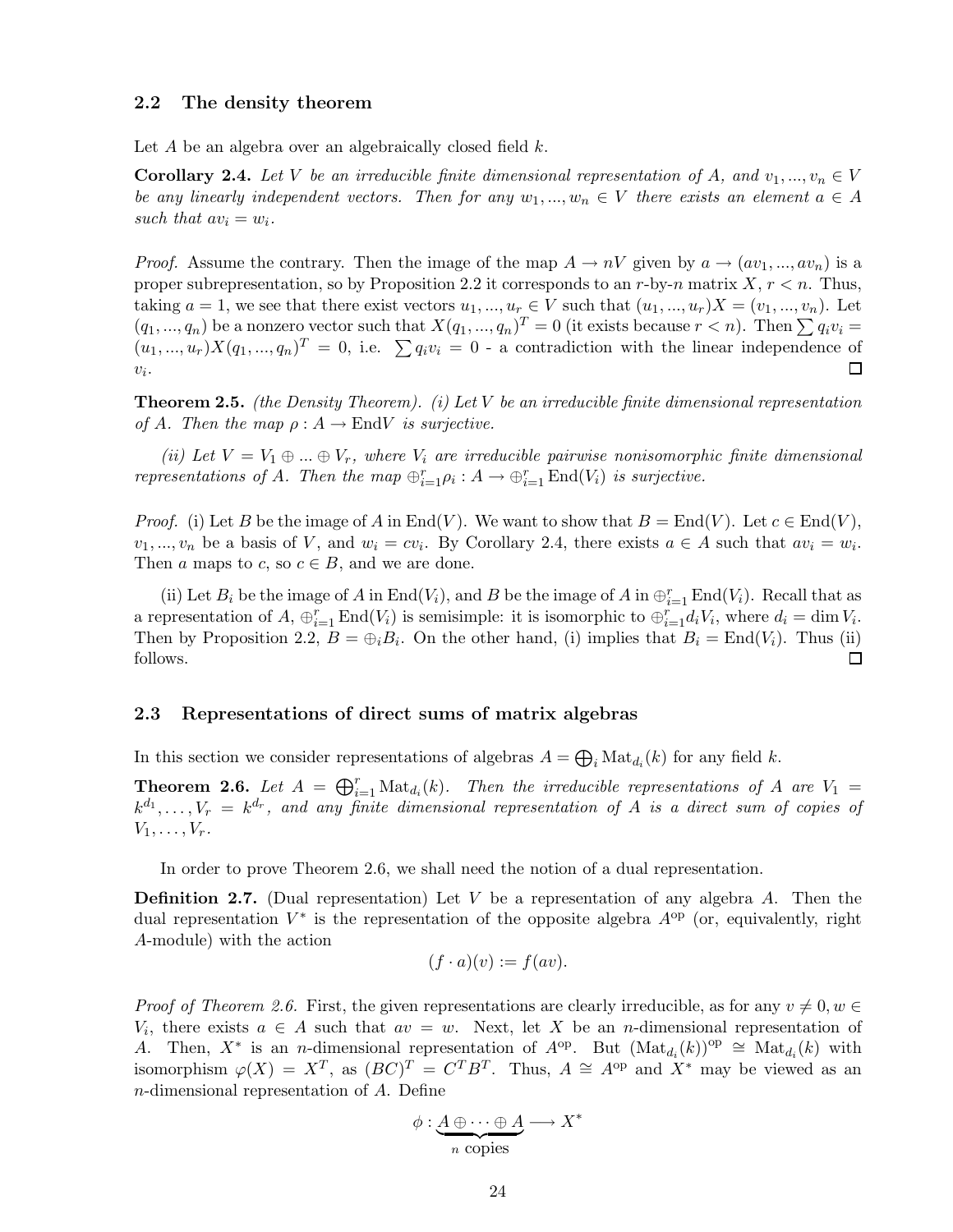$$
\phi(a_1,\ldots,a_n)=a_1y_1+\cdots+a_ny_n
$$

where  $\{y_i\}$  is a basis of  $X^*$ .  $\phi$  is clearly surjective, as  $k \subset A$ . Thus, the dual map  $\phi^* : X \longrightarrow A^{n*}$ is injective. But  $A^{n*} \cong A^n$  as representations of A (check it!). Hence, Im  $\phi^* \cong X$  is a subrepresentation of  $A^n$ . Next,  $\text{Mat}_{d_i}(k) = d_i V_i$ , so  $A = \bigoplus_{i=1}^r d_i V_i$ ,  $A^n = \bigoplus_{i=1}^r nd_i V_i$ , as a representation of A. Hence by Proposition 2.2,  $X = \bigoplus_{i=1}^{r} m_i V_i$ , as desired. 囗

Exercise. The goal of this exercise is to give an alternative proof of Theorem 2.6, not using any of the previous results of Chapter 2.

Let  $A_1, A_2, ..., A_n$  be n algebras with units  $1_1, 1_2, ..., 1_n$ , respectively. Let  $A = A_1 \oplus A_2 \oplus ... \oplus A_n$ . Clearly,  $1_i 1_j = \delta_{ij} 1_i$ , and the unit of A is  $1 = 1_1 + 1_2 + ... + 1_n$ .

For every representation V of A, it is easy to see that  $1_iV$  is a representation of  $A_i$  for every  $i \in \{1, 2, ..., n\}$ . Conversely, if  $V_1, V_2, ..., V_n$  are representations of  $A_1, A_2, ..., A_n$ , respectively, then  $V_1 \oplus V_2 \oplus ... \oplus V_n$  canonically becomes a representation of A (with  $(a_1, a_2, ..., a_n) \in A$  acting on  $V_1 \oplus V_2 \oplus ... \oplus V_n$  as  $(v_1, v_2, ..., v_n) \mapsto (a_1v_1, a_2v_2, ..., a_nv_n).$ 

(a) Show that a representation V of A is irreducible if and only if  $1_iV$  is an irreducible representation of  $A_i$  for exactly one  $i \in \{1, 2, ..., n\}$ , while  $1_iV = 0$  for all the other i. Thus, classify the irreducible representations of A in terms of those of  $A_1, A_2, ..., A_n$ .

(b) Let  $d \in \mathbb{N}$ . Show that the only irreducible representation of  $\text{Mat}_d(k)$  is  $k^d$ , and every finite dimensional representation of  $\text{Mat}_{d}(k)$  is a direct sum of copies of  $k^{d}$ .

*Hint:* For every  $(i, j) \in \{1, 2, ..., d\}^2$ , let  $E_{ij} \in Mat_d(k)$  be the matrix with 1 in the *i*th row of the jth column and 0's everywhere else. Let V be a finite dimensional representation of  $\text{Mat}_d(k)$ . Show that  $V = E_{11}V \oplus E_{22}V \oplus ... \oplus E_{dd}V$ , and that  $\Phi_i : E_{11}V \to E_{ii}V$ ,  $v \mapsto E_{i1}v$  is an isomorphism for every  $i \in \{1, 2, ..., d\}$ . For every  $v \in E_{11}V$ , denote  $S(v) = \langle E_{11}v, E_{21}v, ..., E_{d1}v \rangle$ . Prove that  $S(v)$ is a subrepresentation of V isomorphic to  $k^d$  (as a representation of  $\text{Mat}_d(k)$ ), and that  $v \in S(v)$ . Conclude that  $V = S(v_1) \oplus S(v_2) \oplus ... \oplus S(v_k)$ , where  $\{v_1, v_2, ..., v_k\}$  is a basis of  $E_{11}V$ .

(c) Conclude Theorem 2.6.

#### 2.4 Filtrations

Let A be an algebra. Let V be a representation of A. A (finite) *filtration* of V is a sequence of subrepresentations  $0 = V_0 \subset V_1 \subset \ldots \subset V_n = V$ .

Lemma 2.8. *Any finite dimensional representation* V *of an algebra* A *admits a finite filtration*  $0 = V_0 \subset V_1 \subset \ldots \subset V_n = V$  *such that the successive quotients*  $V_i/V_{i-1}$  *are irreducible.* 

*Proof.* The proof is by induction in  $dim(V)$ . The base is clear, and only the induction step needs to be justified. Pick an irreducible subrepresentation  $V_1 \subset V$ , and consider the representation  $U = V/V_1$ . Then by the induction assumption U has a filtration  $0 = U_0 \subset U_1 \subset ... \subset U_{n-1} = U$ such that  $U_i/U_{i-1}$  are irreducible. Define  $V_i$  for  $i \geq 2$  to be the preimages of  $U_{i-1}$  under the tautological projection  $V \to V/V_1 = U$ . Then  $0 = V_0 \subset V_1 \subset V_2 \subset ... \subset V_n = V$  is a filtration of  $V$  with the desired property. with the desired property.

by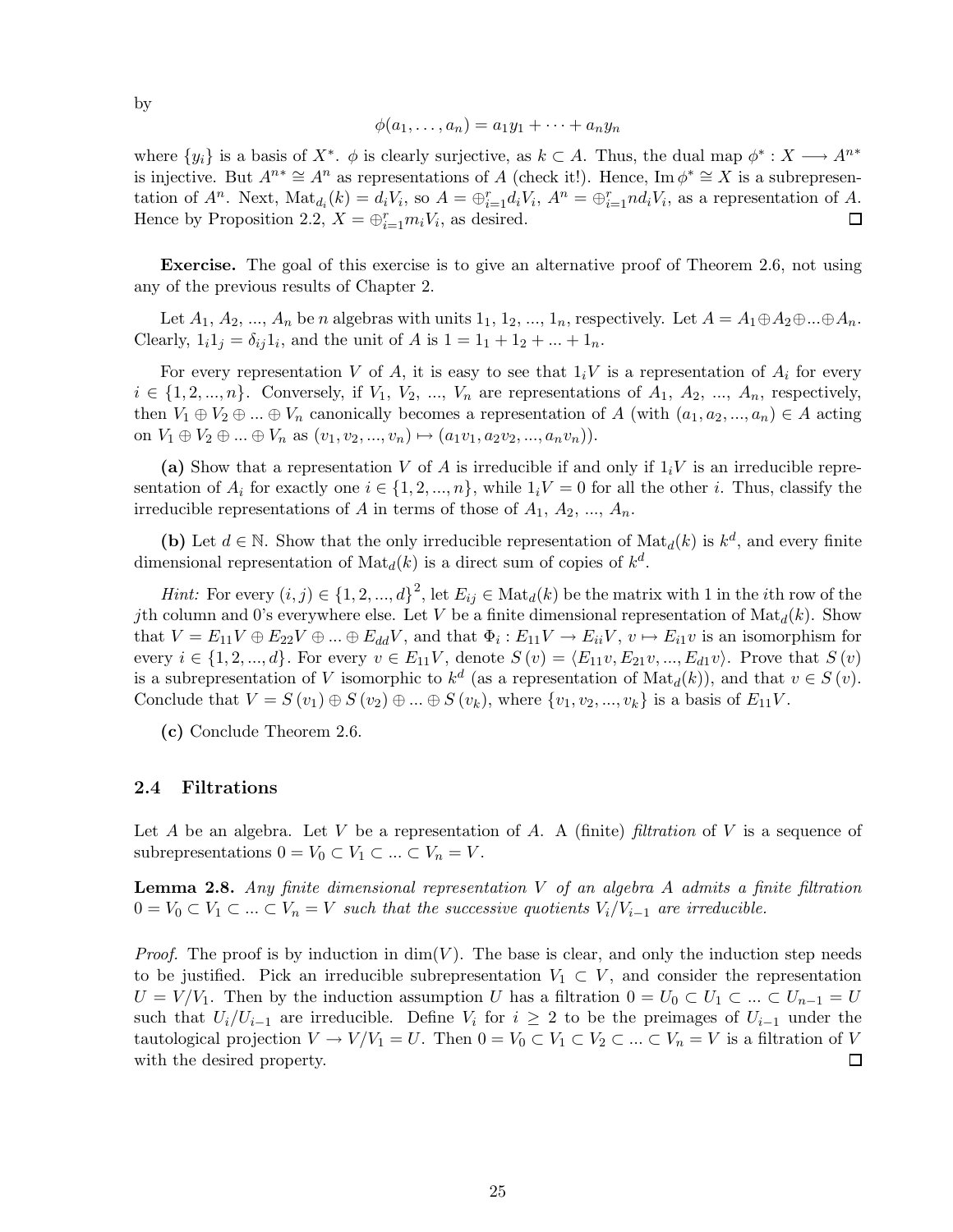#### 2.5 Finite dimensional algebras

**Definition 2.9.** The **radical** of a finite dimensional algebra A is the set of all elements of A which act by 0 in all irreducible representations of A. It is denoted  $Rad(A)$ .

Proposition 2.10. *Rad*(A) *is a two-sided ideal.*

*Proof.* Easy.

Proposition 2.11. *Let* A *be a finite dimensional algebra.*

*(i)* Let I be a nilpotent two-sided ideal in A, i.e.,  $I^n = 0$  for some n. Then  $I \subset Rad(A)$ .

*(ii) Rad*(A) *is a nilpotent ideal. Thus, Rad*(A) *is the largest nilpotent two-sided ideal in* A*.*

*Proof.* (i) Let V be an irreducible representation of A. Let  $v \in V$ . Then  $Iv \subset V$  is a subrepresentation. If  $Iv \neq 0$  then  $Iv = V$  so there is  $x \in I$  such that  $xv = v$ . Then  $x^n \neq 0$ , a contradiction. Thus  $Iv = 0$ , so I acts by 0 in V and hence  $I \subset \text{Rad}(A)$ .

(ii) Let  $0 = A_0 \subset A_1 \subset ... \subset A_n = A$  be a filtration of the regular representation of A by subrepresentations such that  $A_{i+1}/A_i$  are irreducible. It exists by Lemma 2.8. Let  $x \in Rad(A)$ . Then x acts on  $A_{i+1}/A_i$  by zero, so x maps  $A_{i+1}$  to  $A_i$ . This implies that  $Rad(A)^n = 0$ , as desired.  $\Box$ 

Theorem 2.12. *A finite dimensional algebra* A *has only finitely many irreducible representations* V<sup>i</sup> *up to isomorphism, these representations are finite dimensional, and*

$$
A/Rad(A) \cong \bigoplus_i \text{End } V_i.
$$

*Proof.* First, for any irreducible representation V of A, and for any nonzero  $v \in V$ ,  $Av \subseteq V$  is a finite dimensional subrepresentation of V. (It is finite dimensional as A is finite dimensional.) As V is irreducible and  $Av \neq 0$ ,  $V = Av$  and V is finite dimensional.

Next, suppose we have non-isomorphic irreducible representations  $V_1, V_2, \ldots, V_r$ . By Theorem 2.5, the homomorphism

$$
\bigoplus_i \rho_i : A \longrightarrow \bigoplus_i \operatorname{End} V_i
$$

is surjective. So  $r \leq \sum_i \dim \text{End } V_i \leq \dim A$ . Thus, A has only finitely many non-isomorphic irreducible representations (at most dim A).

Now, let  $V_1, V_2, \ldots, V_r$  be all non-isomorphic irreducible finite dimensional representations of A. By Theorem 2.5, the homomorphism

$$
\bigoplus_i \rho_i : A \longrightarrow \bigoplus_i \operatorname{End} V_i
$$

is surjective. The kernel of this map, by definition, is exactly  $Rad(A)$ .

**Corollary 2.13.**  $\sum_i (\dim V_i)^2 \leq \dim A$ , where the  $V_i$ 's are the irreducible representations of A.

*Proof.* As dim End  $V_i = (\dim V_i)^2$ , Theorem 2.12 implies that dim  $A-\dim \text{Rad}(A) = \sum_i$ <br>  $\sum_i (\dim V_i)^2$ . As dim Rad(A) > 0,  $\sum_i (\dim V_i)^2 < \dim A$ . dim End  $V_i =$  $\sum_i (\dim V_i)^2$ . As dim Rad $(A) \ge 0$ ,  $\sum_i (\dim V_i)^2 \le \dim A$ .

 $\Box$ 

 $\Box$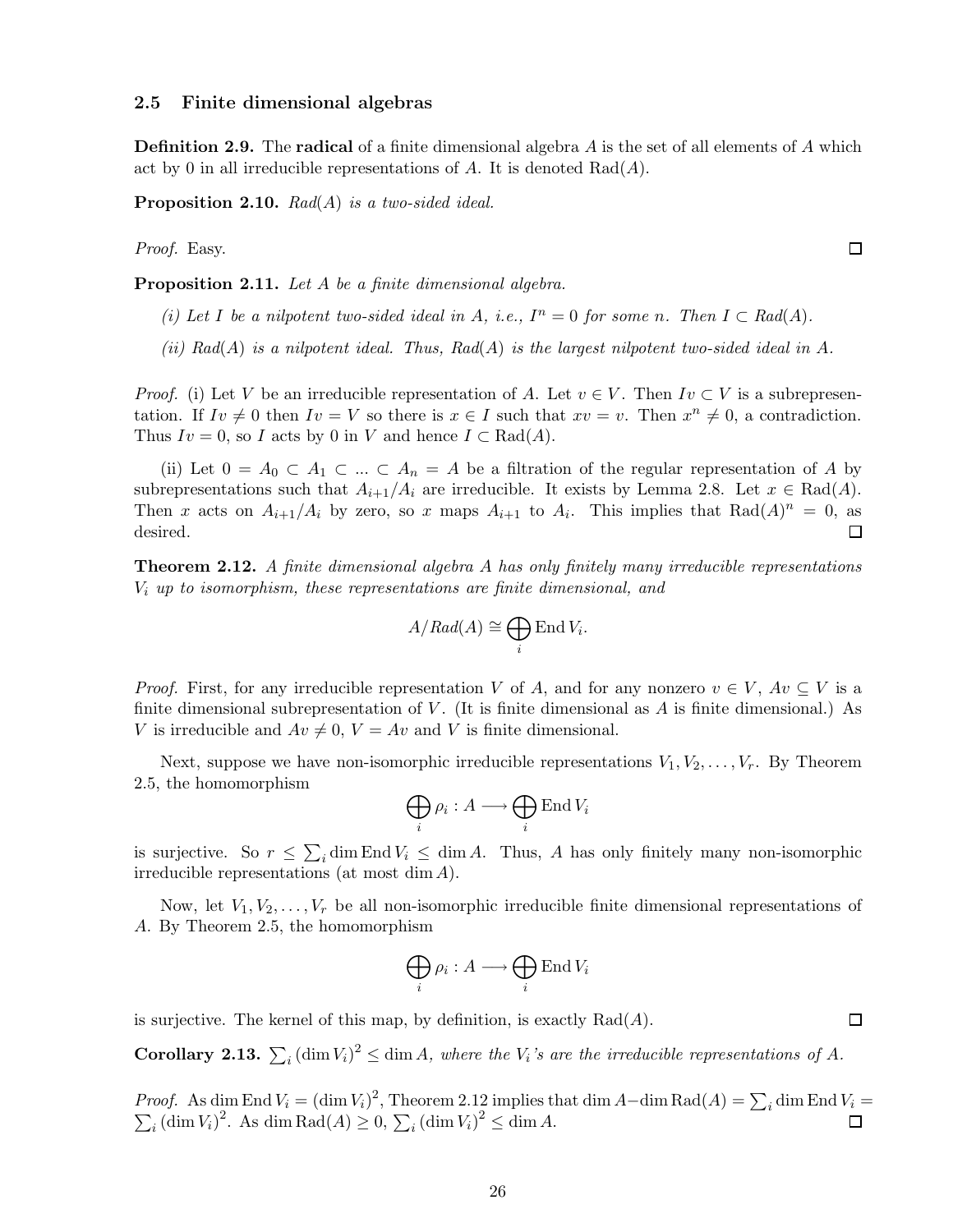**Example 2.14.** 1. Let  $A = k[x]/(x^n)$ . This algebra has a unique irreducible representation, which is a 1-dimensional space k, in which x acts by zero. So the radical Rad(A) is the ideal  $(x)$ .

2. Let A be the algebra of upper triangular n by n matrices. It is easy to check that the irreducible representations of A are  $V_i$ ,  $i = 1, ..., n$ , which are 1-dimensional, and any matrix x acts by  $x_{ii}$ . So the radical Rad(A) is the ideal of strictly upper triangular matrices (as it is a nilpotent ideal and contains the radical). A similar result holds for block-triangular matrices.

**Definition 2.15.** A finite dimensional algebra A is said to be **semisimple** if  $Rad(A) = 0$ .

Proposition 2.16. *For a finite dimensional algebra* A*, the following are equivalent:*

- *1.* A *is semisimple.*
- 2.  $\sum_i (\dim V_i)^2 = \dim A$ , where the  $V_i$ 's are the irreducible representations of A.
- 3.  $A \cong \bigoplus_i \text{Mat}_{d_i}(k)$  *for some*  $d_i$ *.*
- *4. Any finite dimensional representation of* A *is completely reducible (that is, isomorphic to a direct sum of irreducible representations).*
- *5.* A *is a completely reducible representation of* A*.*

*Proof.* As dim  $A-\dim \text{Rad}(A) = \sum_i (\dim V_i)^2$ , clearly  $\dim A = \sum_i (\dim V_i)^2$  if and only if  $\text{Rad}(A) =$ 0. Thus,  $(1) \Leftrightarrow (2)$ .

Next, by Theorem 2.12, if  $Rad(A) = 0$ , then clearly  $A \cong \bigoplus_i Mat_{d_i}(k)$  for  $d_i = \dim V_i$ . Thus,  $(1)$  ⇒  $(3)$ . Conversely, if  $A \cong \bigoplus_i \text{Mat}_{d_i}(k)$ , then by Theorem 2.6, Rad $(A) = 0$ , so A is semisimple. Thus  $(3) \Rightarrow (1)$ .

Next, (3)  $\Rightarrow$  (4) by Theorem 2.6. Clearly (4)  $\Rightarrow$  (5). To see that (5)  $\Rightarrow$  (3), let  $A = \bigoplus_i n_i V_i$ . Consider End<sub>A</sub>(A) (endomorphisms of A as a representation of A). As the  $V_i$ 's are pairwise nonisomorphic, by Schur's lemma, no copy of  $V_i$  in A can be mapped to a distinct  $V_j$ . Also, again by Schur's lemma, End<sub>A</sub> ( $V_i$ ) = k. Thus, End<sub>A</sub>(A) ≅  $\bigoplus_i \text{Mat}_{n_i}(k)$ . But End<sub>A</sub>(A) ≅ A<sup>op</sup> by Problem 1.22, so  $A^{\mathrm{op}} \cong \bigoplus_i \mathrm{Mat}_{n_i}(k)$ . Thus,  $A \cong (\bigoplus_i \mathrm{Mat}_{n_i}(k))^{\mathrm{op}} = \bigoplus_i \mathrm{Mat}_{n_i}(k)$ , as desired.  $\Box$ 

#### 2.6 Characters of representations

Let A be an algebra and V a finite-dimensional representation of A with action  $\rho$ . Then the *character* of V is the linear function  $\chi_V : A \to k$  given by

$$
\chi_V(a) = \text{tr}|_V(\rho(a)).
$$

If  $[A, A]$  is the span of commutators  $[x, y] := xy - yx$  over all  $x, y \in A$ , then  $[A, A] \subseteq \text{ker } \chi_V$ . Thus, we may view the character as a mapping  $\chi_V : A/[A, A] \to k$ .

**Exercise.** Show that if  $W \subset V$  are finite dimensional representations of A, then  $\chi_V = \chi_W +$  $\chi_{V/W}$ .

Theorem 2.17. *(i) Characters of (distinct) irreducible finite-dimensional representations of* A *are linearly independent.*

*(ii) If* A *is a finite-dimensional semisimple algebra, then these characters form a basis of*  $(A/[A,A])^*$ .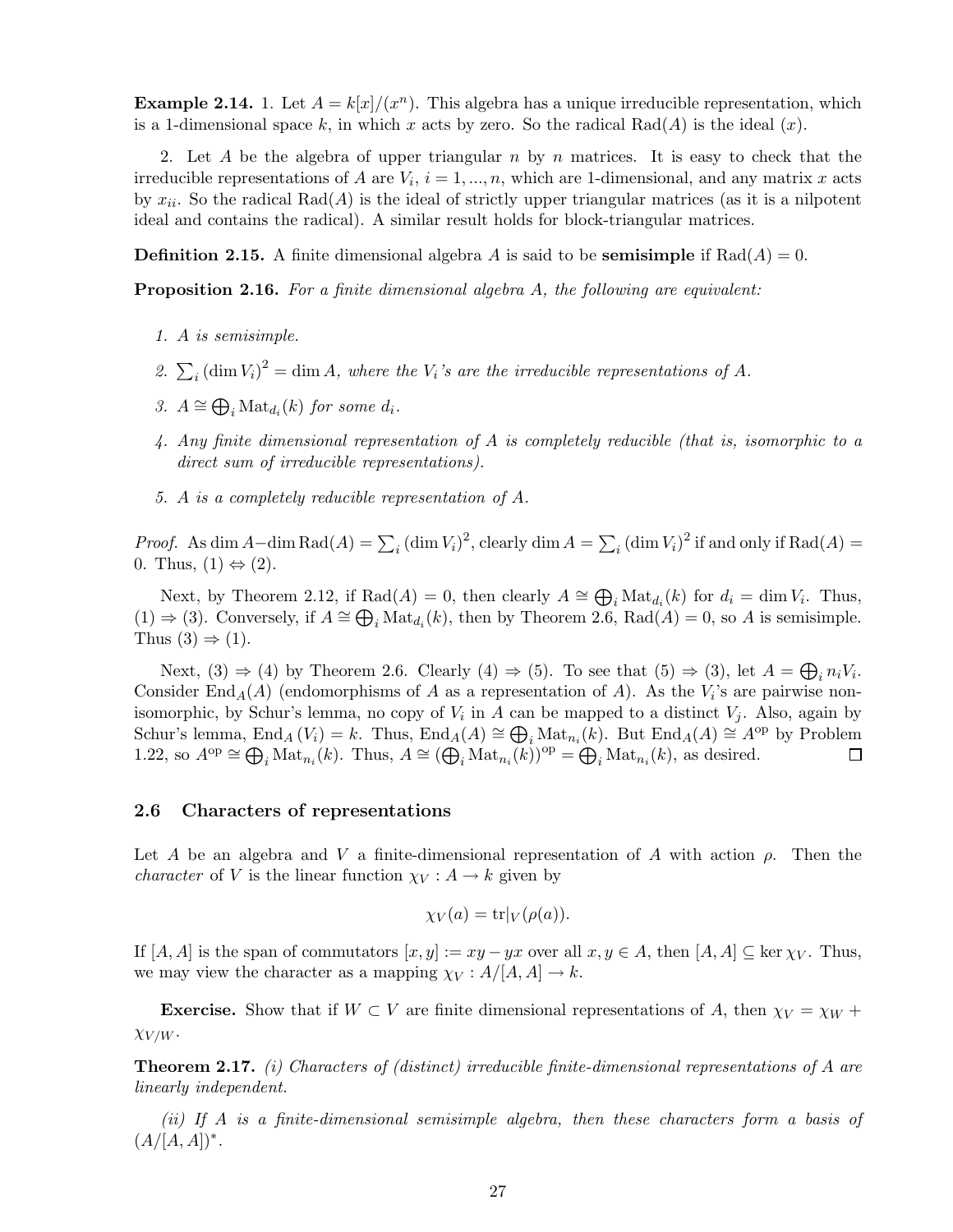*Proof.* (i) If  $V_1, \ldots, V_r$  are nonisomorphic irreducible finite-dimensional representations of A, then  $\rho_{V_1} \oplus \cdots \oplus \rho_{V_r} : A \to \text{End } V_1 \oplus \cdots \oplus \text{End } V_r$  is surjective by the density theorem, so  $\chi_{V_1}, \ldots, \chi_{V_r}$  are linearly independent. (Indeed, if  $\sum \lambda_i \chi_{V_i}(a) = 0$  for all  $a \in A$ , then  $\sum \lambda_i \text{Tr}(M_i) = 0$  for all  $M_i \in$ End<sub>k</sub>V<sub>i</sub>. But each tr( $M_i$ ) can range independently over k, so it must be that  $\lambda_1 = \cdots = \lambda_r = 0$ .)

(ii) First we prove that  $[\text{Mat}_d(k), \text{Mat}_d(k)] = sl_d(k)$ , the set of all matrices with trace 0. It is clear that  $[\text{Mat}_d(k), \text{Mat}_d(k)] \subseteq sl_d(k)$ . If we denote by  $E_{ij}$  the matrix with 1 in the *i*th row of the jth column and 0's everywhere else, we have  $[E_{ij}, E_{jm}] = E_{im}$  for  $i \neq m$ , and  $[E_{i,i+1}, E_{i+1,i}] = E_{ii}$  $E_{i+1,i+1}$ . Now  $\{E_{im}\}\cup\{E_{ii}-E_{i+1,i+1}\}$  forms a basis in  $sl_d(k)$ , so indeed  $[\text{Mat}_d(k), \text{Mat}_d(k)] = sl_d(k)$ , as claimed.

By semisimplicity, we can write  $A = \text{Mat}_{d_1}(k) \oplus \cdots \oplus \text{Mat}_{d_r}(k)$ . Then  $[A, A] = sl_{d_1}(k) \oplus \cdots \oplus$  $sl_{d_r}(k)$ , and  $A/[A,A] \cong k^r$ . By Theorem 2.6, there are exactly r irreducible representations of A (isomorphic to  $k^{d_1}, \ldots, k^{d_r}$ , respectively), and therefore r linearly independent characters on the r-dimensional vector space  $A/[A, A]$ . Thus, the characters form a basis. □

#### 2.7 The Jordan-Hölder theorem

We will now state and prove two important theorems about representations of finite dimensional algebras - the Jordan-Hölder theorem and the Krull-Schmidt theorem.

**Theorem 2.18.** *(Jordan-Hölder theorem). Let* V *be a finite dimensional representation of* A,  $and$   $0 = V_0 \subset V_1 \subset ... \subset V_n = V,$   $0 = V'_0 \subset ... \subset V'_m = V$  *be filtrations of* V, such that the *representations*  $W_i := V_i / V_{i-1}$  *and*  $W'_i := V'_i / V'_{i-1}$  *are irreducible for all i. Then*  $n = m$ *, and there exists a permutation*  $\sigma$  *of* 1, ..., *n such that*  $W_{\sigma(i)}$  *is isomorphic to*  $W'_i$ .

*Proof.* First proof (for k of characteristic zero). The character of V obviously equals the sum of characters of  $W_i$ , and also the sum of characters of  $W_i'$ . But by Theorem 2.17, the characters of irreducible representations are linearly independent, so the multiplicity of every irreducible representation W of A among  $W_i$  and among  $W'_i$  are the same. This implies the theorem.<sup>3</sup>

**Second proof** (general). The proof is by induction on  $\dim V$ . The base of induction is clear, so let us prove the induction step. If  $W_1 = W'_1$  (as subspaces), we are done, since by the induction assumption the theorem holds for  $V/W_1$ . So assume  $W_1 \neq W'_1$ . In this case  $W_1 \cap W'_1 = 0$  (as  $W_1, W'_1$  are irreducible), so we have an embedding  $f: W_1 \oplus W'_1 \to V$ . Let  $U = V/(W_1 \oplus W'_1)$ , and  $0 = U_0 \subset U_1 \subset \ldots \subset U_p = U$  be a filtration of U with simple quotients  $Z_i = U_i/U_{i-1}$  (it exists by Lemma 2.8). Then we see that:

1)  $V/W_1$  has a filtration with successive quotients  $W'_1, Z_1, ..., Z_p$ , and another filtration with successive quotients  $W_2, \ldots, W_n$ .

2)  $V/W'_1$  has a filtration with successive quotients  $W_1, Z_1, ..., Z_p$ , and another filtration with successive quotients  $W'_2, \ldots, W'_n$ .

By the induction assumption, this means that the collection of irreducible representations with multiplicities  $W_1, W'_1, Z_1, ..., Z_p$  coincides on one hand with  $W_1, ..., W_n$ , and on the other hand, with  $W'_1, \ldots, W'_m$ . We are done.  $\Box$ 

The Jordan-Hölder theorem shows that the number n of terms in a filtration of V with irreducible successive quotients does not depend on the choice of a filtration, and depends only on

<sup>&</sup>lt;sup>3</sup>This proof does not work in characteristic p because it only implies that the multiplicities of  $W_i$  and  $W'_i$  are the same modulo p, which is not sufficient. In fact, the character of the representation  $pV$ , where V is any representation, is zero.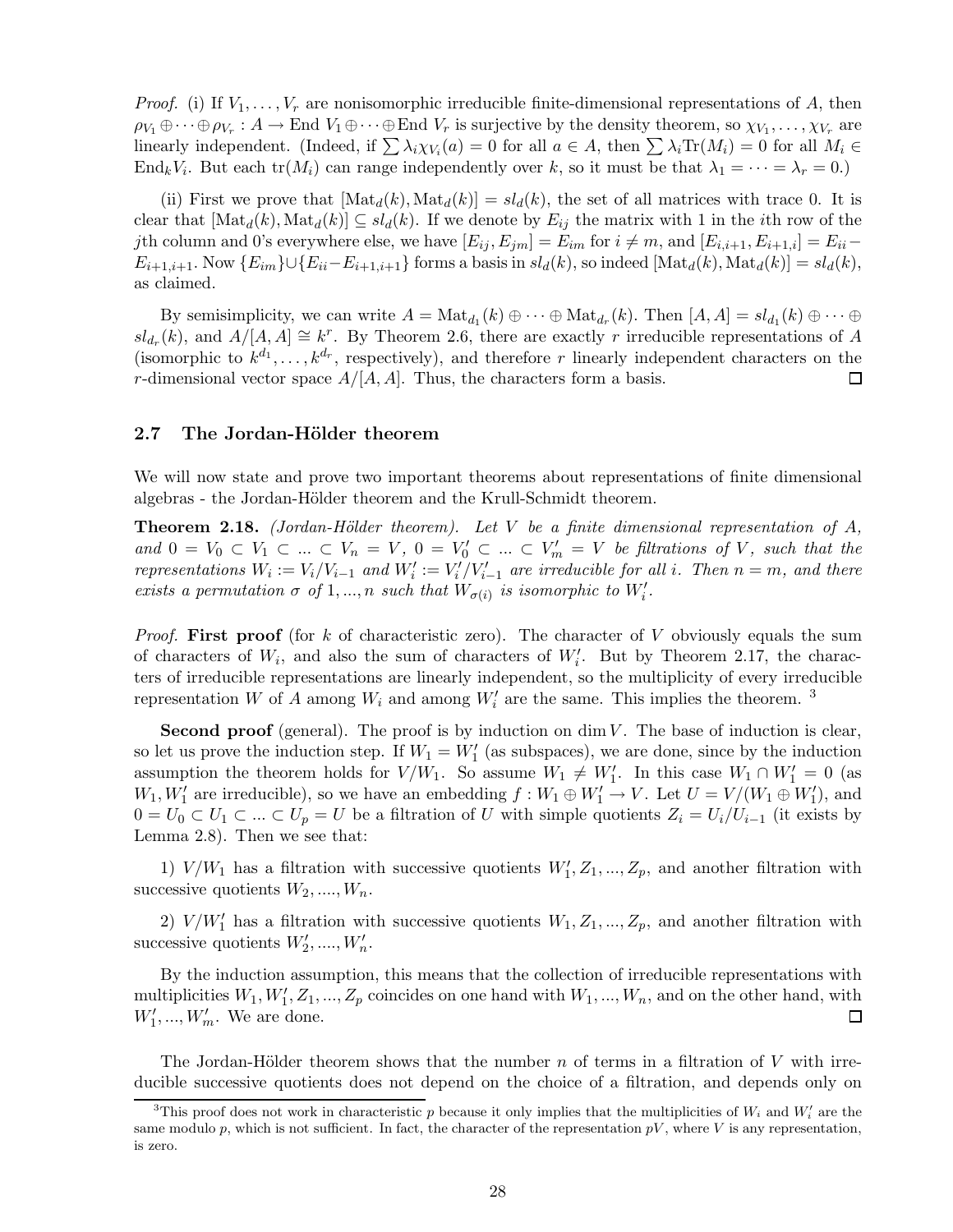V . This number is called the *length* of V . It is easy to see that n is also the maximal length of a filtration of  $V$  in which all the inclusions are strict.

The sequence of the irreducible representations  $W_1, ..., W_n$  enumerated in the order they appear from some filtration of  $V$  as successive quoteints is called a **Jordan-Hölder series** of  $V$ .

#### 2.8 The Krull-Schmidt theorem

Theorem 2.19. *(Krull-Schmidt theorem) Any finite dimensional representation of* A *can be uniquely (up to an isomorphism and order of summands) decomposed into a direct sum of indecomposable representations.*

*Proof.* It is clear that a decomposition of V into a direct sum of indecomposable representations exists, so we just need to prove uniqueness. We will prove it by induction on dim V. Let  $V =$  $V_1\oplus...\oplus V_m=V'_1\oplus...\oplus V'_n$ . Let  $i_s:V_s\to V,\,i'_s:V'_s\to V,\,p_s:V\to V_s,\,p'_s:V\to V'_s$  be the natural maps associated to these decompositions. Let  $\theta_s = p_1 i_s' p_s' i_1 : V_1 \to V_1$ . We have  $\sum_{s=1}^n \theta_s = 1$ . Now we need the following lemma.

Lemma 2.20. *Let* W *be a finite dimensional indecomposable representation of* A*. Then*

- *(i)* Any homomorphism  $\theta : W \to W$  *is either an isomorphism or nilpotent*;
- *(ii)* If  $\theta_s : W \to W$ ,  $s = 1, ..., n$  are nilpotent homomorphisms, then so is  $\theta := \theta_1 + ... + \theta_n$ .

*Proof.* (i) Generalized eigenspaces of  $\theta$  are subrepresentations of W, and W is their direct sum. Thus,  $\theta$  can have only one eigenvalue  $\lambda$ . If  $\lambda$  is zero,  $\theta$  is nilpotent, otherwise it is an isomorphism.

(ii) The proof is by induction in n. The base is clear. To make the induction step  $(n - 1 \text{ to } n)$ , assume that  $\theta$  is not nilpotent. Then by (i)  $\theta$  is an isomorphism, so  $\sum_{i=1}^{n} \theta^{-1} \theta_i = 1$ . The morphisms  $\theta^{-1}\theta_i$  are not isomorphisms, so they are nilpotent. Thus  $1-\theta^{-1}\theta_n = \theta^{-1}\theta_1 + ... + \theta^{-1}\theta_{n-1}$  is an isomorphism, which is a contradiction with the induction assumption.

By the lemma, we find that for some s,  $\theta_s$  must be an isomorphism; we may assume that  $s = 1$ . In this case,  $V'_1 = \text{Im}(p'_1 i_1) \oplus \text{Ker}(p_1 i'_1)$ , so since  $V'_1$  is indecomposable, we get that  $f := p'_1 i_1 : V_1 \to V'_1$  and  $g := p_1 i'_1 : V'_1 \to V_1$  are isomorphisms.

Let  $B = \bigoplus_{j>1} V_j$ ,  $B' = \bigoplus_{j>1} V'_j$ ; then we have  $V = V_1 \oplus B = V'_1 \oplus B'$ . Consider the map h :  $B \to B'$  defined as a composition of the natural maps  $B \to V \to B'$  attached to these decompositions. We claim that h is an isomorphism. To show this, it suffices to show that  $\text{Ker}h = 0$ (as h is a map between spaces of the same dimension). Assume that  $v \in \text{Ker} h \subset B$ . Then  $v \in V'_1$ . On the other hand, the projection of v to  $V_1$  is zero, so  $gv = 0$ . Since g is an isomorphism, we get  $v = 0$ , as desired.

Now by the induction assumption,  $m = n$ , and  $V_j \cong V'_{\sigma(j)}$  for some permutation  $\sigma$  of  $2, ..., n$ . The theorem is proved.  $\Box$ 

**Exercise.** Let A be the algebra of real-valued continuous functions on  $\mathbb{R}$  which are periodic with period 1. Let M be the A-module of continuous functions f on  $\mathbb R$  which are antiperiodic with period 1, i.e.,  $f(x+1) = -f(x)$ .

- (i) Show that A and M are indecomposable A-modules.
- (ii) Show that A is not isomorphic to M but  $A \oplus A$  is isomorphic to  $M \oplus M$ .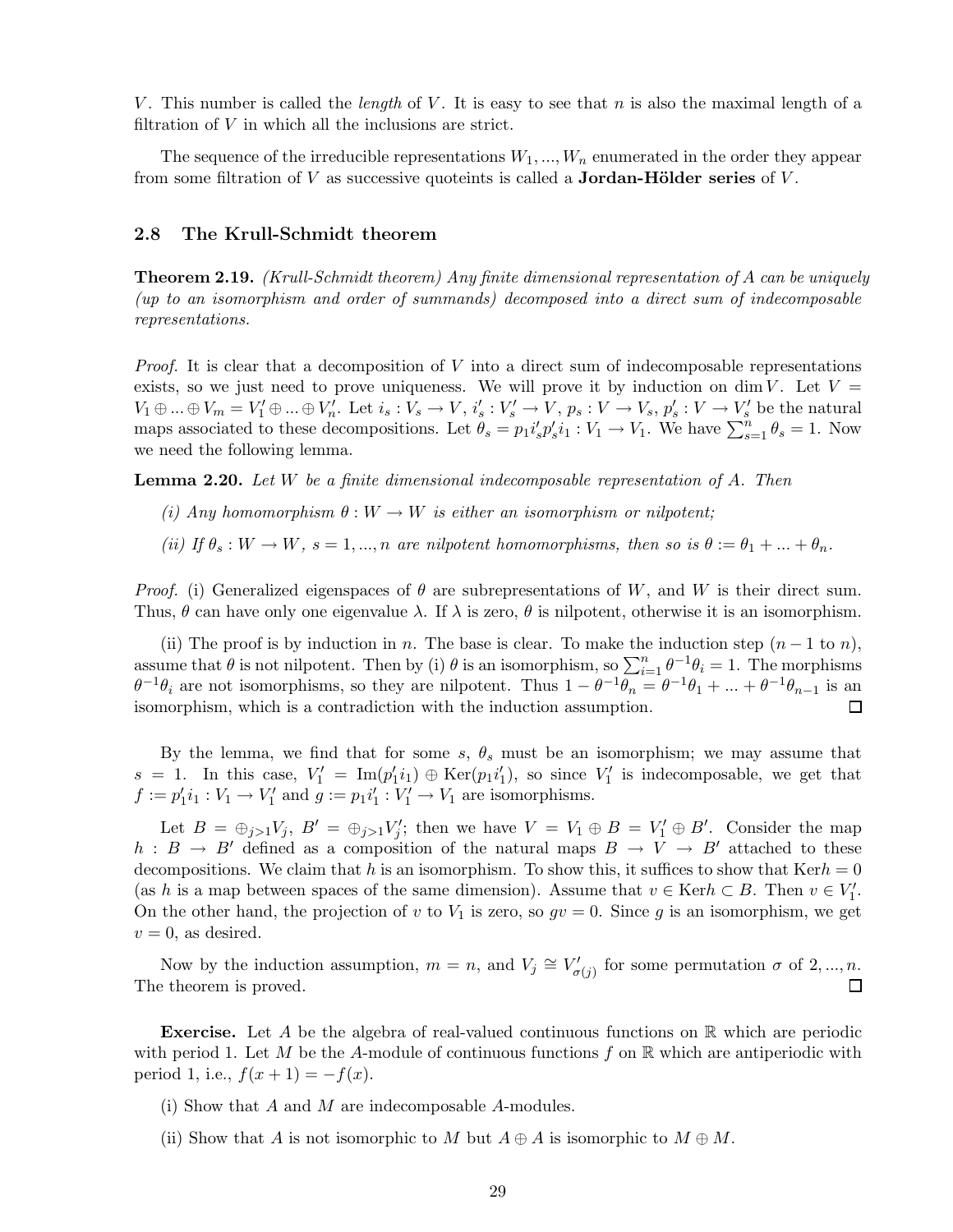Remark. Thus, we see that in general, the Krull-Schmidt theorem fails for infinite dimensional modules. However, it still holds for modules of *finite length*, i.e., modules M such that any filtration of M has length bounded above by a certain constant  $l = l(M)$ .

#### 2.9 Problems

Problem 2.21. Extensions of representations. *Let* A *be an algebra, and* V,W *be a pair of representations of* A*. We would like to classify representations* U *of* A *such that* V *is a subrepresentation of* U, and  $U/V = W$ . Of course, there is an obvious example  $U = V \oplus W$ , but are there *any others?*

*Suppose we have a representation* U *as above. As a vector space, it can be (non-uniquely) identified with*  $V \oplus W$ *, so that for any*  $a \in A$  *the corresponding operator*  $\rho_U(a)$  *has block triangular form*

$$
\rho_U(a) = \begin{pmatrix} \rho_V(a) & f(a) \\ 0 & \rho_W(a) \end{pmatrix},
$$

*where*  $f : A \to \text{Hom}_k(W, V)$  *is a linear map.* 

(a) What is the necessary and sufficient condition on  $f(a)$  under which  $\rho_U(a)$  is a repre*sentation? Maps* f *satisfying this condition are called (1-)cocycles (of* A *with coefficients in*  $\text{Hom}_k(W, V)$ *). They form a vector space denoted*  $Z^1(W, V)$ *.* 

*(b)* Let  $X : W \to V$  be a linear map. The coboundary of X, dX, is defined to be the function A  $\to$  $\text{Hom}_k(W, V)$  given by  $dX(a) = \rho_V(a)X - X\rho_W(a)$ . Show that  $dX$  is a cocycle, which vanishes if and *only if* X *is a homomorphism of representations. Thus coboundaries form a subspace*  $B^1(W, V) \subset$  $Z^1(W, V)$ , which is isomorphic to  $\text{Hom}_k(W, V)/\text{Hom}_A(W, V)$ . The quotient  $Z^1(W, V)/B^1(W, V)$  is  $denoted Ext<sup>1</sup>(W, V)$ *.* 

(c) Show that if  $f, f' \in Z^1(W, V)$  and  $f - f' \in B^1(W, V)$  then the corresponding extensions U, U' are isomorphic representations of A. Conversely, if  $\phi : U \to U'$  is an isomorphism such that

$$
\phi(a)=\begin{pmatrix}1_V&*\\0&1_W\end{pmatrix}
$$

*then*  $f - f' \in B^1(V, W)$ *. Thus, the space*  $Ext^1(W, V)$  *"classifies" extensions of* W *by* V.

*(d) Assume that*  $W, V$  *are finite dimensional irreducible representations of*  $A$ *. For any*  $f \in$  $Ext^1(W, V)$ , let  $U_f$  be the corresponding extension. Show that  $U_f$  is isomorphic to  $U_{f'}$  as repre*sentations if and only if* f *and* f ′ *are proportional. Thus isomorphism classes (as representations) of nontrivial extensions of* W *by* V *(i.e., those not isomorphic to*  $W \oplus V$ *) are parametrized by the* projective space  $\mathbb{P}\mathrm{Ext}^1(W, V)$ . In particular, every extension is trivial if and only if  $\mathrm{Ext}^1(W, V) = 0$ .

**Problem 2.22.** (a) Let  $A = \mathbf{C}[x_1, ..., x_n]$ , and  $V_a$ ,  $V_b$  be one-dimensional representations in which  $x_i$  act by  $a_i$  and  $b_i$ , respectively  $(a_i, b_i \in \mathbb{C})$ . Find  $\text{Ext}^1(V_a, V_b)$  and classify 2-dimensional repre*sentations of* A*.*

*(b)* Let B be the algebra over C generated by  $x_1, ..., x_n$  with the defining relations  $x_ix_j = 0$  for *all* i,j*. Show that for* n > 1 *the algebra* B *has infinitely many non-isomorphic indecomposable representations.*

Problem 2.23. *Let* Q *be a quiver without oriented cycles, and* P<sup>Q</sup> *the path algebra of* Q*. Find irreducible representations of*  $P_Q$  *and compute*  $Ext<sup>1</sup>$  *between them. Classify 2-dimensional representations of* PQ*.*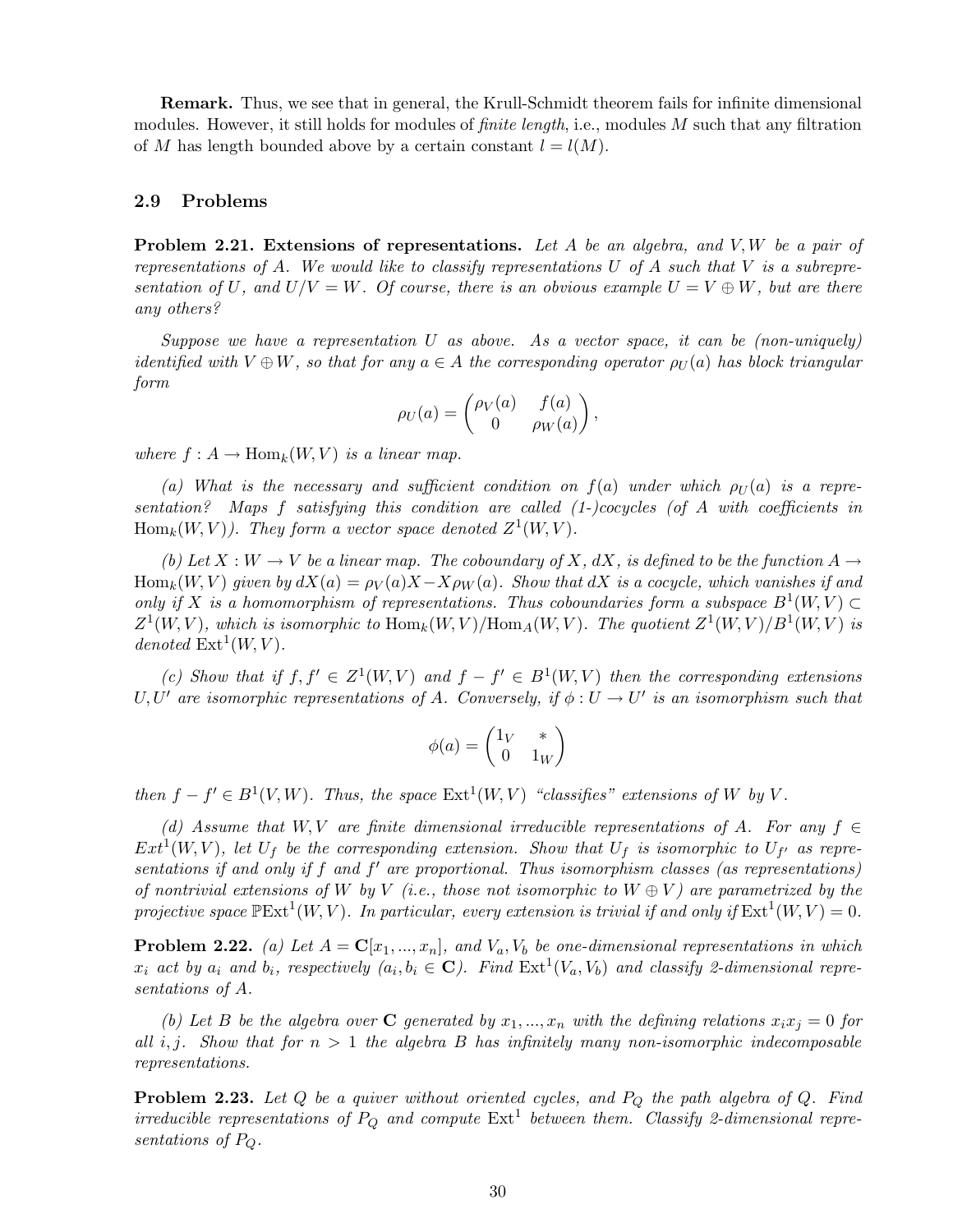**Problem 2.24.** Let A be an algebra, and V a representation of A. Let  $\rho: A \to \text{End}V$ . A formal *deformation of* V *is a formal series*

$$
\tilde{\rho} = \rho_0 + t\rho_1 + \dots + t^n \rho_n + \dots,
$$

*where*  $\rho_i$ :  $A \to \text{End}(V)$  *are linear maps,*  $\rho_0 = \rho$ *, and*  $\tilde{\rho}(ab) = \tilde{\rho}(a)\tilde{\rho}(b)$ *.* 

 $If b(t) = 1 + b_1 t + b_2 t^2 + \dots, where b_i \in End(V)$ *, and*  $\tilde{\rho}$  *is a formal deformation of*  $\rho$ *, then*  $b\tilde{\rho}b^{-1}$ *is also a deformation of*  $\rho$ *, which is said to be isomorphic to*  $\tilde{\rho}$ *.* 

(a) Show that if  $Ext^1(V, V) = 0$ , then any deformation of  $\rho$  is trivial, i.e., isomorphic to  $\rho$ .

(b) Is the converse to (a) true? (consider the algebra of dual numbers  $A = k[x]/x^2$ ).

Problem 2.25. The Clifford algebra. *Let* V *be a finite dimensional complex vector space equipped with a symmetric bilinear form*  $($ , $)$ *. The Clifford algebra* Cl(V) *is the quotient of the tensor algebra* TV *by the ideal generated by the elements*  $v \otimes v - (v, v)$ 1,  $v \in V$ *. More explicitly, if*  $x_i, 1 \leq i \leq N$  is a basis of V and  $(x_i, x_j) = a_{ij}$  then  $Cl(V)$  is generated by  $x_i$  with defining relations

$$
x_i x_j + x_j x_i = 2a_{ij}, x_i^2 = a_{ii}.
$$

*Thus, if*  $(,) = 0$ ,  $Cl(V) = \Lambda V$ .

(*i*) Show that if  $($ ,  $)$  is nondegenerate then  $Cl(V)$  is semisimple, and has one irreducible representation of dimension  $2^n$  if dim  $V = 2n$  *(so in this case* Cl(V) *is a matrix algebra), and two such representations if* dim(V) =  $2n+1$  (*i.e., in this case* Cl(V) *is a direct sum of two matrix algebras*).

*Hint.* In the even case, pick a basis  $a_1, ..., a_n, b_1, ..., b_n$  of V in which  $(a_i, a_j) = (b_i, b_j) = 0$ ,  $(a_i, b_j) = \delta_{ij}/2$ , and construct a representation of Cl(V) on  $S := \wedge(a_1, ..., a_n)$  in which  $b_i$  acts as *"differentiation" with respect to* a<sup>i</sup> *. Show that* S *is irreducible. In the odd case the situation is similar, except there should be an additional basis vector* c *such that*  $(c, a_i) = (c, b_i) = 0$ ,  $(c, c) =$ 1*, and the action of* c *on* S may be defined either by  $(-1)^{\text{degree}}$  or by  $(-1)^{\text{degree}+1}$ , giving two *representations*  $S_+$ ,  $S_$  *(why are they non-isomorphic?). Show that there is no other irreducible representations by finding a spanning set of*  $Cl(V)$  *with*  $2^{\dim V}$  *elements.* 

*(ii) Show that*  $Cl(V)$  *is semisimple if and only if* (,) *is nondegenerate. If* (,) *is degenerate, what is*  $Cl(V)/Rad(Cl(V))$ ?

#### 2.10 Representations of tensor products

Let A, B be algebras. Then  $A \otimes B$  is also an algebra, with multiplication  $(a_1 \otimes b_1)(a_2 \otimes b_2)$  =  $a_1a_2 \otimes b_1b_2.$ 

Exercise. Show that  $\text{Mat}_m(k) \otimes \text{Mat}_n(k) \cong \text{Mat}_{mn}(k)$ .

The following theorem describes irreducible finite dimensional representations of  $A \otimes B$  in terms of irreducible finite dimensional representations of A and those of B.

Theorem 2.26. *(i) Let* V *be an irreducible finite dimensional representation of* A *and* W *an irreducible finite dimensional representation of* B*. Then* V ⊗ W *is an irreducible representation of*  $A \otimes B$ .

*(ii) Any irreducible finite dimensional representation* M *of* A ⊗ B *has the form (i) for unique* V *and* W*.*

Remark 2.27. Part (ii) of the theorem typically fails for infinite dimensional representations; e.g. it fails when A is the Weyl algebra in characteristic zero. Part (i) also may fail. E.g. let  $A = B = V = W = \mathbb{C}(x)$ . Then (i) fails, as  $A \otimes B$  is not a field.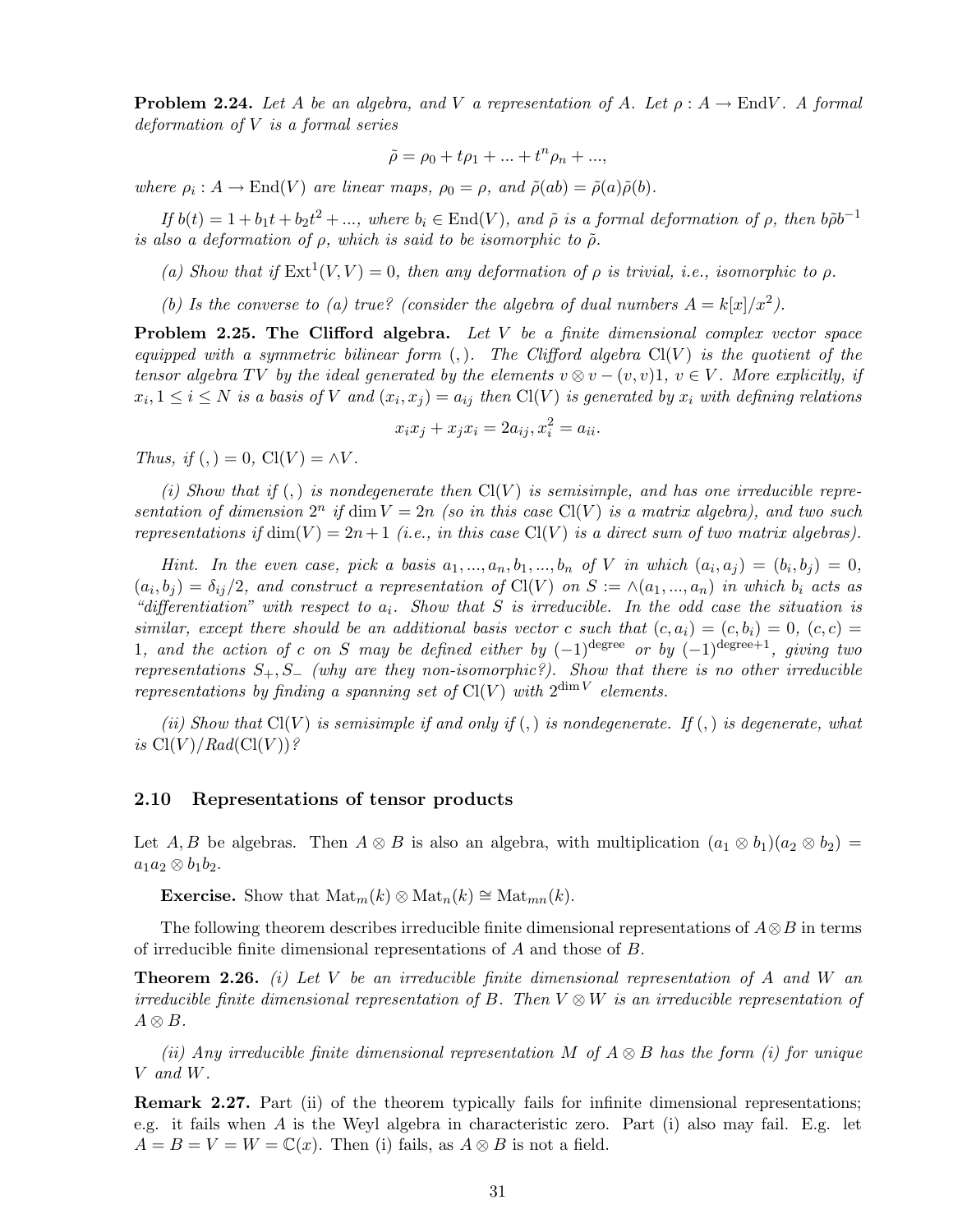*Proof.* (i) By the density theorem, the maps  $A \to \text{End } V$  and  $B \to \text{End } W$  are surjective. Therefore, the map  $A \otimes B \to \text{End } V \otimes \text{End } W = \text{End}(V \otimes W)$  is surjective. Thus,  $V \otimes W$  is irreducible.

(ii) First we show the existence of V and W. Let  $A', B'$  be the images of  $A, B$  in End M. Then  $A', B'$  are finite dimensional algebras, and M is a representation of  $A' \otimes B'$ , so we may assume without loss of generality that  $A$  and  $B$  are finite dimensional.

In this case, we claim that  $\text{Rad}(A \otimes B) = \text{Rad}(A) \otimes B + A \otimes \text{Rad}(B)$ . Indeed, denote the latter by J. Then J is a nilpotent ideal in  $A \otimes B$ , as Rad(A) and Rad(B) are nilpotent. On the other hand,  $(A \otimes B)/J = (A/Rad(A)) \otimes (B/Rad(B))$ , which is a product of two semisimple algebras, hence semisimple. This implies  $J \supset \text{Rad}(A \otimes B)$ . Altogether, by Proposition 2.11, we see that  $J = \text{Rad}(A \otimes B)$ , proving the claim.

Thus, we see that

$$
(A \otimes B)/\mathrm{Rad}(A \otimes B) = A/\mathrm{Rad}(A) \otimes B/\mathrm{Rad}(B).
$$

Now, M is an irreducible representation of  $(A \otimes B)/\text{Rad}(A \otimes B)$ , so it is clearly of the form  $M = V \otimes W$ , where V is an irreducible representation of  $A/Rad(A)$  and W is an irreducible representation of  $B/Rad(B)$ , and V, W are uniquely determined by M (as all of the algebras involved are direct sums of matrix algebras).  $\Box$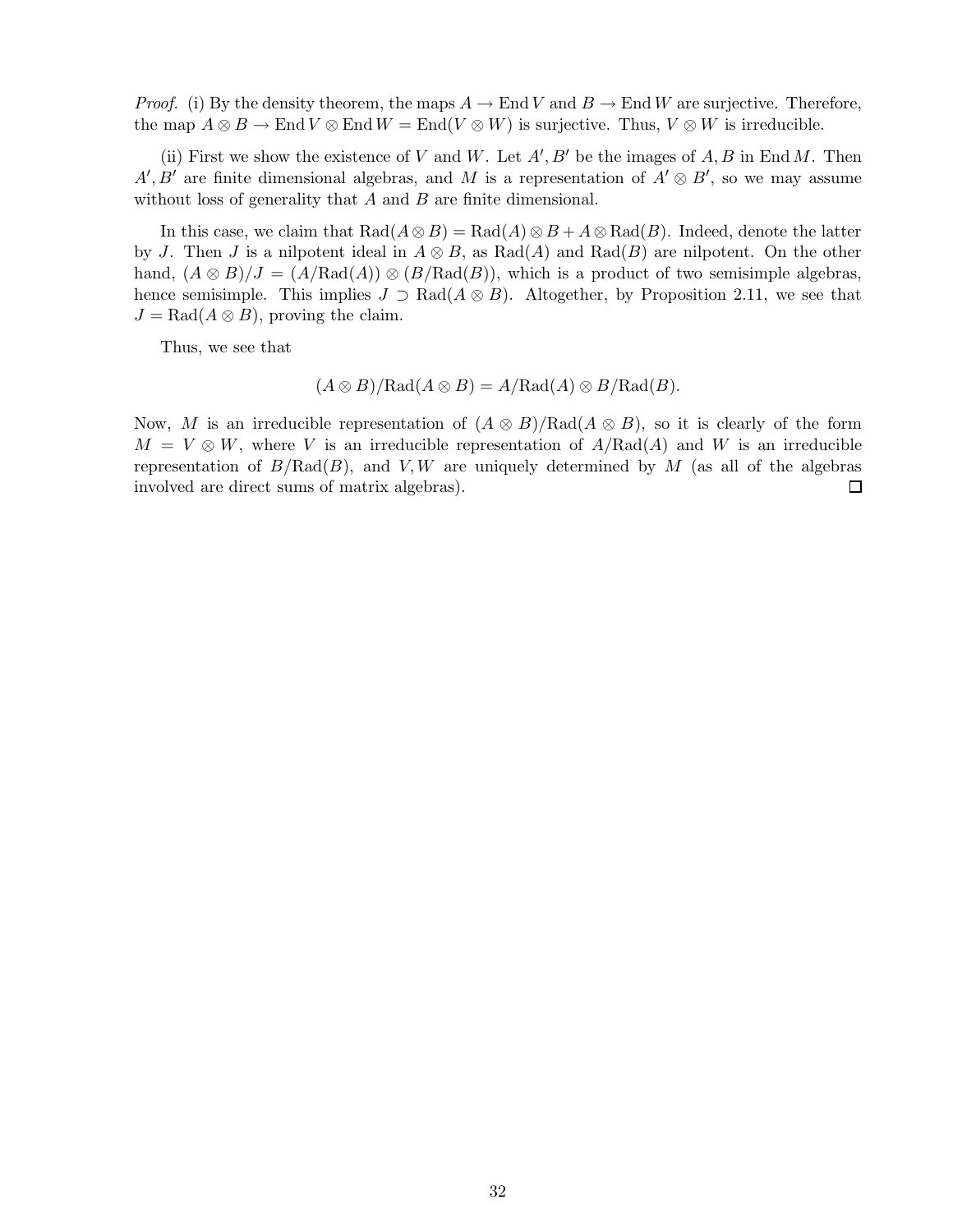# 3 Representations of finite groups: basic results

Recall that a representation of a group G over a field k is a k-vector space V together with a group homomorphism  $\rho: G \to GL(V)$ . As we have explained above, a representation of a group G over k is the same thing as a representation of its group algebra  $k[G]$ .

In this section, we begin a systematic development of representation theory of finite groups.

#### 3.1 Maschke's Theorem

Theorem 3.1. *(Maschke) Let* G *be a finite group and* k *a field whose characteristic does not divide* |G|*. Then:*

*(i) The algebra* k[G] *is semisimple.*

*(ii) There is an isomorphism of algebras*  $\psi : k[G] \to \bigoplus_i \text{End} V_i$  *defined by*  $g \mapsto \bigoplus_i g|_{V_i}$ , where  $V_i$ *are the irreducible representations of* G*. In particular, this is an isomorphism of representations of* G *(where* G *acts on both sides by left multiplication). Hence, the regular representation* k[G] *decomposes into irreducibles as*  $\bigoplus_i \dim(V_i)V_i$ *, and one has* 

$$
|G| = \sum_{i} \dim(V_i)^2.
$$

*(the "sum of squares formula").*

*Proof.* By Proposition 2.16, (i) implies (ii), and to prove (i), it is sufficient to show that if  $V$  is a finite-dimensional representation of G and  $W \subset V$  is any subrepresentation, then there exists a subrepresentation  $W' \subset V$  such that  $V = W \oplus W'$  as representations.

Choose any complement  $\hat{W}$  of W in V. (Thus  $V = W \oplus \hat{W}$  as *vector spaces*, but not necessarily as *representations*.) Let P be the projection along  $\hat{W}$  onto  $W$ , i.e., the operator on V defined by  $P|_W = \text{Id}$  and  $P|_{\hat{W}} = 0$ . Let

$$
\overline{P} := \frac{1}{|G|} \sum_{g \in G} \rho(g) P \rho(g^{-1}),
$$

where  $\rho(g)$  is the action of g on V, and let

 $W' = \ker \overline{P}$ 

Now  $\overline{P}|_W = \text{Id}$  and  $\overline{P}(V) \subseteq W$ , so  $\overline{P}^2 = \overline{P}$ , so  $\overline{P}$  is a projection along W'. Thus,  $V = W \oplus W'$  as vector spaces.

Moreover, for any  $h \in G$  and any  $y \in W'$ ,

$$
\overline{P}\rho(h)y = \frac{1}{|G|} \sum_{g \in G} \rho(g) P \rho(g^{-1}h)y = \frac{1}{|G|} \sum_{\ell \in G} \rho(h\ell) P \rho(\ell^{-1})y = \rho(h) \overline{P}y = 0,
$$

so  $\rho(h)y \in \text{ker } P = W'$ . Thus, W' is invariant under the action of G and is therefore a subrepre- $\Box$ sentation of V. Thus,  $V = W \oplus W'$  is the desired decomposition into subrepresentations.

The converse to Theorem 3.1(i) also holds.

**Proposition 3.2.** If  $k[G]$  is semisimple, then the characteristic of k does not divide  $|G|$ .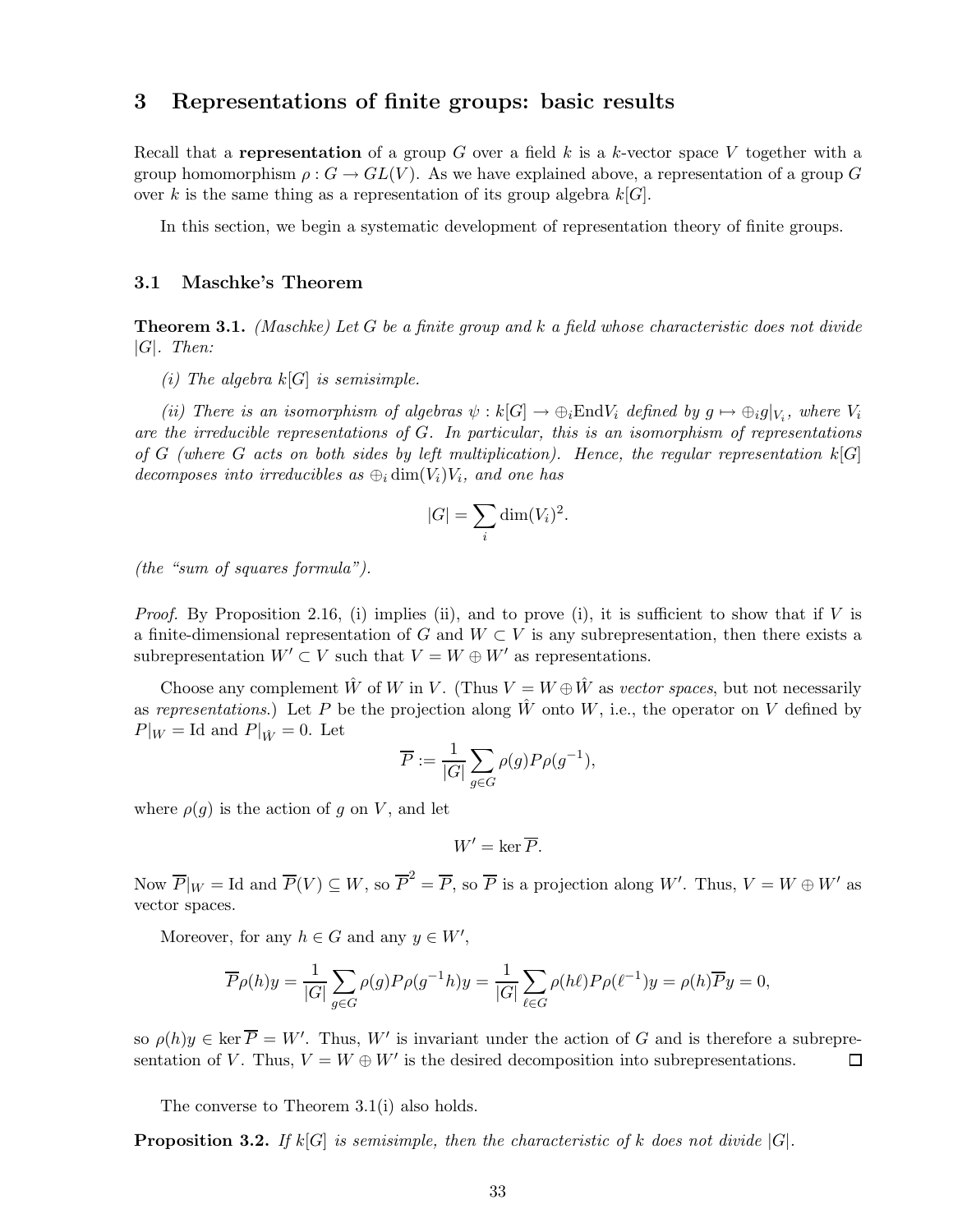*Proof.* Write  $k[G] = \bigoplus_{i=1}^r$  End  $V_i$ , where the  $V_i$  are irreducible representations and  $V_1 = k$  is the trivial one-dimensional representation. Then

$$
k[G] = k \oplus \bigoplus_{i=2}^r \text{End } V_i = k \oplus \bigoplus_{i=2}^r d_i V_i,
$$

where  $d_i = \dim V_i$ . By Schur's Lemma,

$$
\text{Hom}_{k[G]}(k, k[G]) = k\Lambda
$$
  

$$
\text{Hom}_{k[G]}(k[G], k) = k\epsilon,
$$

for nonzero homomorphisms of representations  $\epsilon : k[G] \to k$  and  $\Lambda : k \to k[G]$  unique up to scaling. We can take  $\epsilon$  such that  $\epsilon(g) = 1$  for all  $g \in G$ , and  $\Lambda$  such that  $\Lambda(1) = \sum_{g \in G} g$ . Then

$$
\epsilon \circ \Lambda(1) = \epsilon \left( \sum_{g \in G} g \right) = \sum_{g \in G} 1 = |G|.
$$

If  $|G| = 0$ , then  $\Lambda$  has no left inverse, as  $(a\epsilon) \circ \Lambda(1) = 0$  for any  $a \in k$ . This is a contradiction. 口

**Example 3.3.** If  $G = \mathbb{Z}/p\mathbb{Z}$  and k has characteristic p, then every irreducible representation of G over k is trivial (so  $k[\mathbb{Z}/p\mathbb{Z}]$  indeed is not semisimple). Indeed, an irreducible representation of this group is a 1-dimensional space, on which the generator acts by a  $p$ -th root of unity, and every  $p$ -th root of unity in k equals 1, as  $x^p - 1 = (x - 1)^p$  over k.

**Problem 3.4.** Let G be a group of order  $p^n$ . Show that every irreducible representation of G over *a field* k *of characteristic* p *is trivial.*

#### 3.2 Characters

If V is a finite-dimensional representation of a finite group G, then its character  $\chi_V : G \to k$ is defined by the formula  $\chi_V(g) = \text{tr}|_V(\rho(g))$ . Obviously,  $\chi_V(g)$  is simply the restriction of the character  $\chi_V(a)$  of V as a representation of the algebra  $A = k[G]$  to the basis  $G \subset A$ , so it carries exactly the same information. The character is a *central* or *class function*:  $\chi_V(q)$  depends only on the conjugacy class of g; i.e.,  $\chi_V(hgh^{-1}) = \chi_V(g)$ .

Theorem 3.5. *If the characteristic of* k *does not divide* |G|*, characters of irreducible representations of* G form a basis in the space  $F_c(G, k)$  of class functions on G.

*Proof.* By the Maschke theorem,  $k[G]$  is semisimple, so by Theorem 2.17, the characters are linearly independent and are a basis of  $(A/[A,A])^*$ , where  $A = k[G]$ . It suffices to note that, as vector spaces over  $k$ ,

$$
(A/[A,A])^* \cong \{ \varphi \in \text{Hom}_k(k[G],k) \mid gh - hg \in \text{ker } \varphi \,\,\forall g,h \in G \}
$$

$$
\cong \{ f \in \text{Fun}(G,k) \mid f(gh) = f(hg) \,\,\forall g,h \in G \},
$$

which is precisely  $F_c(G, k)$ .

Corollary 3.6. *The number of isomorphism classes of irreducible representations of* G *equals the number of conjugacy classes of*  $G$  (*if*  $|G| \neq 0$  *in* k).

 $\Box$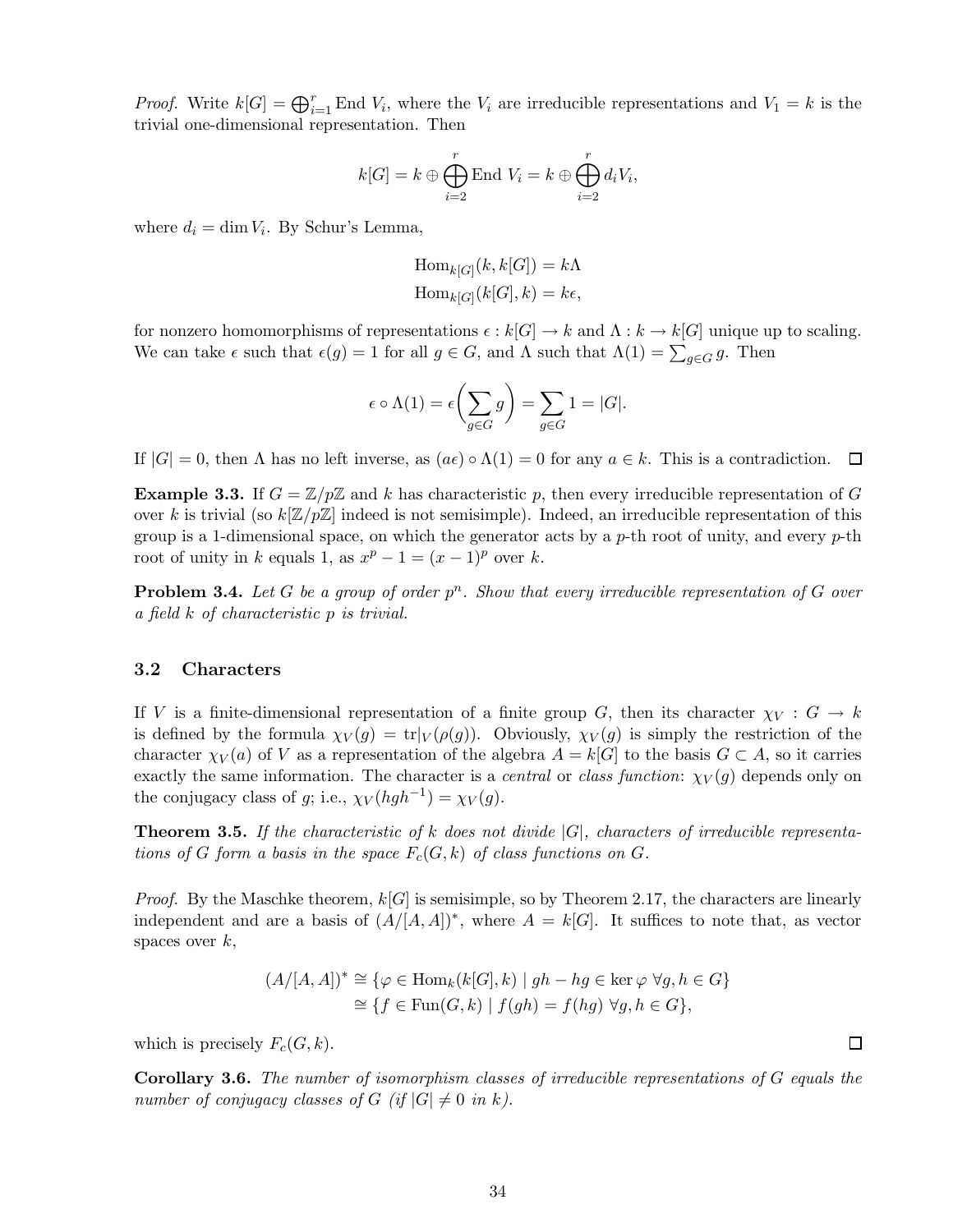**Exercise.** Show that if  $|G| = 0$  in k then the number of isomorphism classes of irreducible representations of G over k is strictly less than the number of conjugacy classes in  $G$ .

Hint. Let  $P = \sum_{g \in G} g \in k[G]$ . Then  $P^2 = 0$ . So P has zero trace in every finite dimensional representation of  $G$  over  $k$ .

Corollary 3.7. *Any representation of* G *is determined by its character if* k *has characteristic 0; namely,*  $\chi_V = \chi_W$  *implies*  $V \cong W$ .

#### 3.3 Examples

The following are examples of representations of finite groups over C.

1. Finite abelian groups  $G = \mathbb{Z}_{n_1} \times \cdots \times \mathbb{Z}_{n_k}$ . Let  $G^{\vee}$  be the set of irreducible representations of G. Every element of G forms a conjugacy class, so  $|G^{\vee}| = |G|$ . Recall that all irreducible representations over C (and algebraically closed fields in general) of commutative algebras and groups are one-dimensional. Thus,  $G^{\vee}$  is an abelian group: if  $\rho_1, \rho_2 : G \to \mathbb{C}^{\times}$  are irreducible representations then so are  $\rho_1(g)\rho_2(g)$  and  $\rho_1(g)^{-1}$ .  $G^{\vee}$  is called the *dual* or *character group* of G.

For given  $n \geq 1$ , define  $\rho : \mathbb{Z}_n \to \mathbb{C}^\times$  by  $\rho(m) = e^{2\pi i m/n}$ . Then  $\mathbb{Z}_n^\vee = {\rho^k : k = 0, \ldots, n-1},$ so  $\mathbb{Z}_n^{\vee} \cong \mathbb{Z}_n$ . In general,

$$
(G_1 \times G_2 \times \cdots \times G_n)^{\vee} = G_1^{\vee} \times G_2^{\vee} \times \cdots \times G_n^{\vee},
$$

so  $G^{\vee} \cong G$  for any finite abelian group G. This isomorphism is, however, noncanonical: the particular decomposition of G as  $\mathbb{Z}_{n_1} \times \cdots \times \mathbb{Z}_{n_k}$  is not unique as far as which elements of G correspond to  $\mathbb{Z}_{n_1}$ , etc. is concerned. On the other hand,  $G \cong (G^{\vee})^{\vee}$  is a canonical isomorphism, given by  $\varphi: G \to (G^{\vee})^{\vee}$ , where  $\varphi(g)(\chi) = \chi(g)$ .

2. The symmetric group  $S_3$ . In  $S_n$ , conjugacy classes are determined by cycle decomposition sizes: two permutations are conjugate if and only if they have the same number of cycles of each length. For  $S_3$ , there are 3 conjugacy classes, so there are 3 different irreducible representations over  $\mathbb{C}$ . If their dimensions are  $d_1, d_2, d_3$ , then  $d_1^2 + d_2^2 + d_3^2 = 6$ , so  $S_3$  must have two 1-dimensional and one 2-dimensional representations. The 1-dimensional representations are the trivial representation  $\mathbb{C}_+$  given by  $\rho(\sigma) = 1$  and the sign representation  $\mathbb{C}_-$  given by  $\rho(\sigma) = (-1)^{\sigma}.$ 

The 2-dimensional representation can be visualized as representing the symmetries of the equilateral triangle with vertices 1, 2, 3 at the points  $(\cos 120^\circ, \sin 120^\circ)$ ,  $(\cos 240^\circ, \sin 240^\circ)$ ,  $(1, 0)$  of the coordinate plane, respectively. Thus, for example,

$$
\rho((12)) = \begin{pmatrix} 1 & 0 \\ 0 & -1 \end{pmatrix}, \qquad \rho((123)) = \begin{pmatrix} \cos 120^{\circ} & -\sin 120^{\circ} \\ \sin 120^{\circ} & \cos 120^{\circ} \end{pmatrix}.
$$

To show that this representation is irreducible, consider any subrepresentation  $V$ .  $V$  must be the span of a subset of the eigenvectors of  $\rho((12))$ , which are the nonzero multiples of  $(1,0)$ and  $(0, 1)$ . V must also be the span of a subset of the eigenvectors of  $\rho((123))$ , which are different vectors. Thus, V must be either  $\mathbb{C}^2$  or 0.

3. The quaternion group  $Q_8 = {\pm 1, \pm i, \pm j, \pm k}$ , with defining relations

$$
i = jk = -kj,
$$
  $j = ki = -ik,$   $k = ij = -ji,$   $-1 = i2 = j2 = k2.$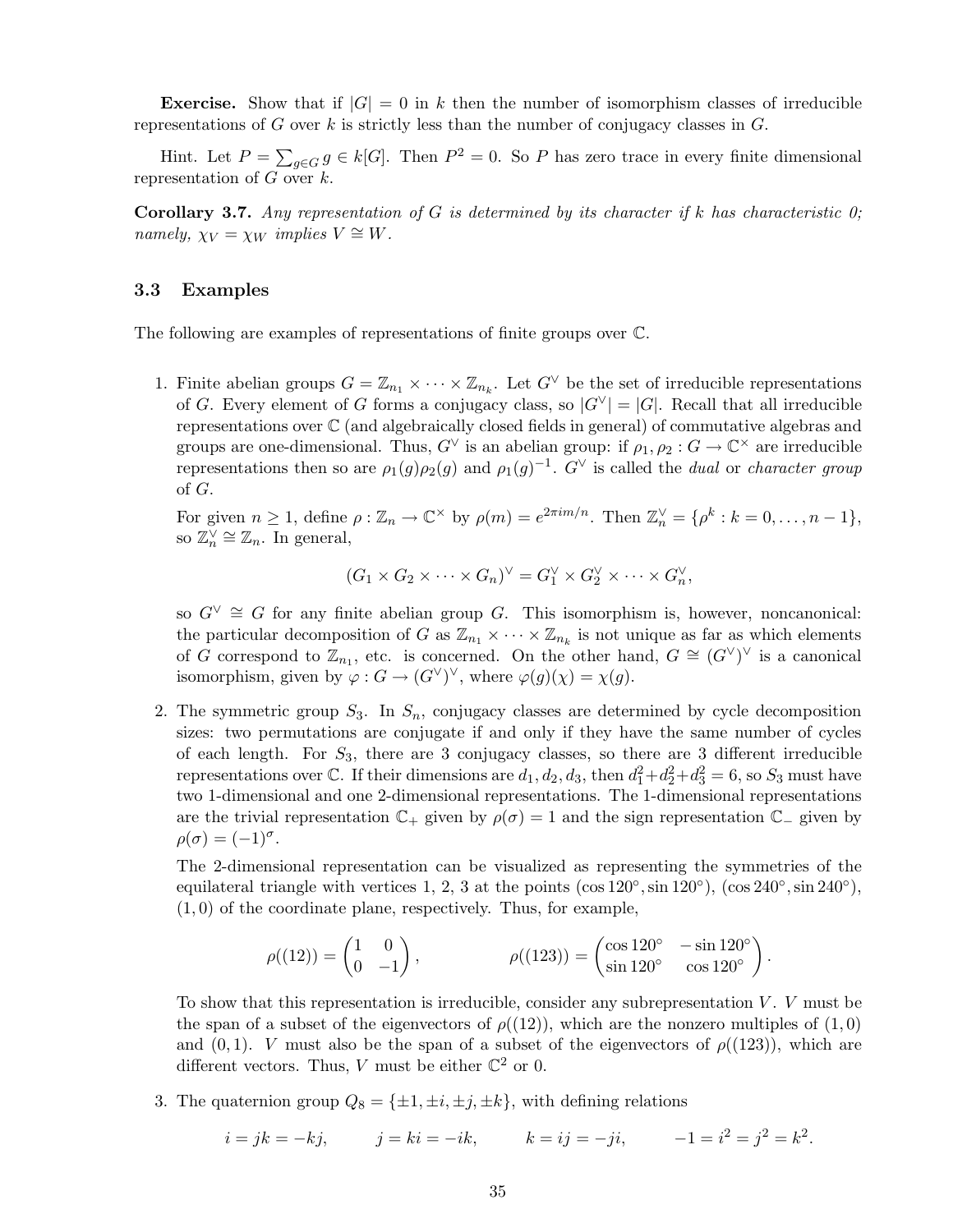The 5 conjugacy classes are  $\{1\}, \{-1\}, \{\pm i\}, \{\pm j\}, \{\pm k\}$ , so there are 5 different irreducible representations, the sum of the squares of whose dimensions is 8, so their dimensions must be 1, 1, 1, 1, and 2.

The center  $Z(Q_8)$  is  $\{\pm 1\}$ , and  $Q_8/Z(Q_8) \cong \mathbb{Z}_2 \times \mathbb{Z}_2$ . The four 1-dimensional irreducible representations of  $\mathbb{Z}_2 \times \mathbb{Z}_2$  can be "pulled back" to  $Q_8$ . That is, if  $q: Q_8 \to Q_8/Z(Q_8)$  is the quotient map, and  $\rho$  any representation of  $Q_8/Z(Q_8)$ , then  $\rho \circ q$  gives a representation of  $Q_8$ . The 2-dimensional representation is  $V = \mathbb{C}^2$ , given by  $\rho(-1) = -Id$  and

$$
\rho(i) = \begin{pmatrix} 0 & 1 \\ -1 & 0 \end{pmatrix}, \qquad \rho(j) = \begin{pmatrix} \sqrt{-1} & 0 \\ 0 & -\sqrt{-1} \end{pmatrix}, \qquad \rho(k) = \begin{pmatrix} 0 & -\sqrt{-1} \\ -\sqrt{-1} & 0 \end{pmatrix}.
$$
 (3)

These are the Pauli matrices, which arise in quantum mechanics.

**Exercise.** Show that the 2-dimensional irreducible representation of  $Q_8$  can be realized in the space of functions  $f: Q_8 \to \mathbb{C}$  such that  $f(gi) = \sqrt{-1}f(g)$  (the action of G is by right multiplication,  $g \circ f(x) = f(xg)$ .

4. The symmetric group  $S_4$ . The order of  $S_4$  is 24, and there are 5 conjugacy classes:  $e,(12),(123),(1234),(12)(34)$ . Thus the sum of the squares of the dimensions of 5 irreducible representations is 24. As with  $S_3$ , there are two of dimension 1: the trivial and sign representations,  $\mathbb{C}_+$  and  $\mathbb{C}_-$ . The other three must then have dimensions 2, 3, and 3. Because  $S_3 \cong S_4/\mathbb{Z}_2 \times \mathbb{Z}_2$ , where  $\mathbb{Z}_2 \times \mathbb{Z}_2$  is  $\{e,(12)(34),(13)(24),(14)(23)\}$ , the 2-dimensional representation of  $S_3$  can be pulled back to the 2-dimensional representation of  $S_4$ , which we will call  $\mathbb{C}^2$ .

We can consider  $S_4$  as the group of rotations of a cube acting by permuting the interior diagonals (or, equivalently, on a regular octahedron permuting pairs of opposite faces); this gives the 3-dimensional representation  $\mathbb{C}^3_+$ .

The last 3-dimensional representation is  $\mathbb{C}^3$ , the product of  $\mathbb{C}^3_+$  with the sign representation.  $\mathbb{C}^3_+$  and  $\mathbb{C}^3_-$  are different, for if g is a transposition,  $\det g|_{\mathbb{C}^3_+} = 1$  while  $\det g|_{\mathbb{C}^3_-} = (-1)^3 = -1$ . Note that another realization of  $\mathbb{C}^3_-$  is by action of  $S_4$  by symmetries (not necessarily rotations) of the regular tetrahedron. Yet another realization of this representation is the space of functions on the set of 4 elements (on which  $S_4$  acts by permutations) with zero sum of values.

#### 3.4 Duals and tensor products of representations

If V is a representation of a group  $G$ , then  $V^*$  is also a representation, via

$$
\rho_{V^*}(g) = (\rho_V(g)^*)^{-1} = (\rho_V(g)^{-1})^* = \rho_V(g^{-1})^*.
$$

The character is  $\chi_{V^*}(g) = \chi_V(g^{-1}).$ 

We have  $\chi_V(g) = \sum \lambda_i$ , where the  $\lambda_i$  are the eigenvalues of g in V. These eigenvalues must be roots of unity because  $\rho(g)^{|G|} = \rho(g^{|G|}) = \rho(e) = \text{Id}$ . Thus for complex representations

$$
\chi_{V^*}(g) = \chi_V(g^{-1}) = \sum \lambda_i^{-1} = \sum \overline{\lambda_i} = \overline{\sum \lambda_i} = \overline{\chi_V(g)}.
$$

In particular,  $V \cong V^*$  as *representations* (not just as vector spaces) if and only if  $\chi_V(g) \in \mathbb{R}$  for all  $g \in G$ .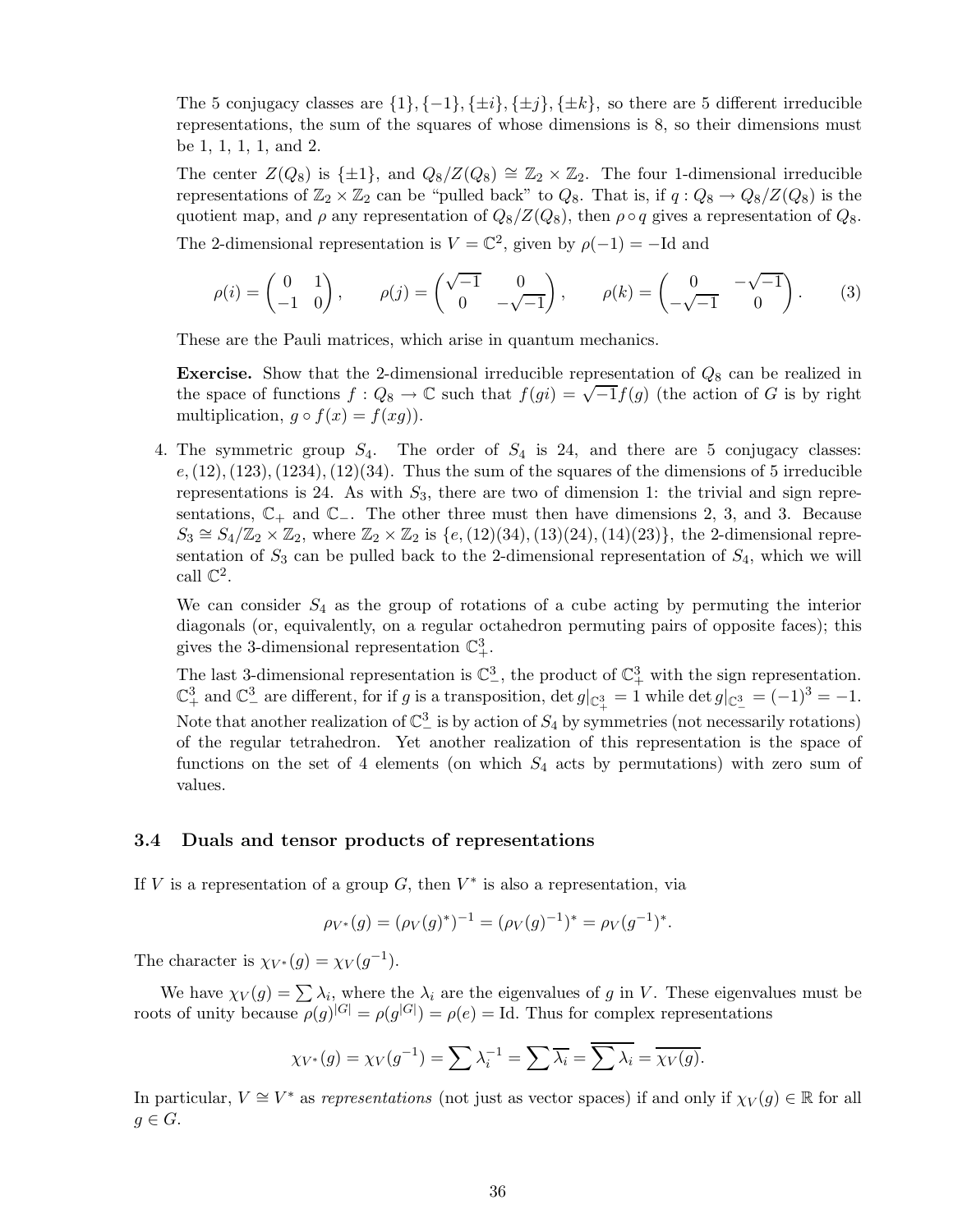If V, W are representations of G, then  $V \otimes W$  is also a representation, via

$$
\rho_{V\otimes W}(g)=\rho_V(g)\otimes \rho_W(g).
$$

Therefore,  $\chi_{V\otimes W}(g) = \chi_{V}(g)\chi_{W}(g)$ .

An interesting problem discussed below is to decompose  $V \otimes W$  (for irreducible V, W) into the direct sum of irreducible representations.

# 3.5 Orthogonality of characters

We define a positive definite Hermitian inner product on  $F_c(G, \mathbb{C})$  (the space of central functions) by

$$
(f_1, f_2) = \frac{1}{|G|} \sum_{g \in G} f_1(g) \overline{f_2(g)}.
$$

The following theorem says that characters of irreducible representations of G form an orthonormal basis of  $F_c(G, \mathbb{C})$  under this inner product.

Theorem 3.8. *For any representations* V,W

$$
(\chi_V, \chi_W) = \dim Hom_G(W, V),
$$

*and*

$$
(\chi_V,\chi_W)=\left\{\begin{array}{l} 1, \text{ if } V\cong W,\\ 0, \text{ if } V\not\cong W\end{array}\right.
$$

*if* V,W *are irreducible.*

*Proof.* By the definition

$$
(\chi_V, \chi_W) = \frac{1}{|G|} \sum_{g \in G} \chi_V(g) \overline{\chi_W(g)} = \frac{1}{|G|} \sum_{g \in G} \chi_V(g) \chi_{W^*}(g)
$$

$$
= \frac{1}{|G|} \sum_{g \in G} \chi_{V \otimes W^*}(g) = \text{Tr}|_{V \otimes W^*}(P),
$$

where  $P=\frac{1}{|G|}$  $|G|$  $\sum_{g\in G} g \in Z(\mathbb{C}[G])$ . (Here  $Z(\mathbb{C}[G])$  denotes the center of  $\mathbb{C}[G]$ ). If X is an irreducible representation of G then

$$
P|X = \begin{cases} \text{Id, if } X = \mathbb{C}, \\ 0, X \neq \mathbb{C}. \end{cases}
$$

Therefore, for any representation X the operator  $P|_X$  is the G-invariant projector onto the subspace  $X^G$  of G-invariants in X. Thus,

Tr 
$$
|_{V \otimes W^*}(P) = \dim \text{Hom}_G(\mathbb{C}, V \otimes W^*)
$$
  
=  $\dim(V \otimes W^*)^G = \dim \text{Hom}_G(W, V)$ .

 $\Box$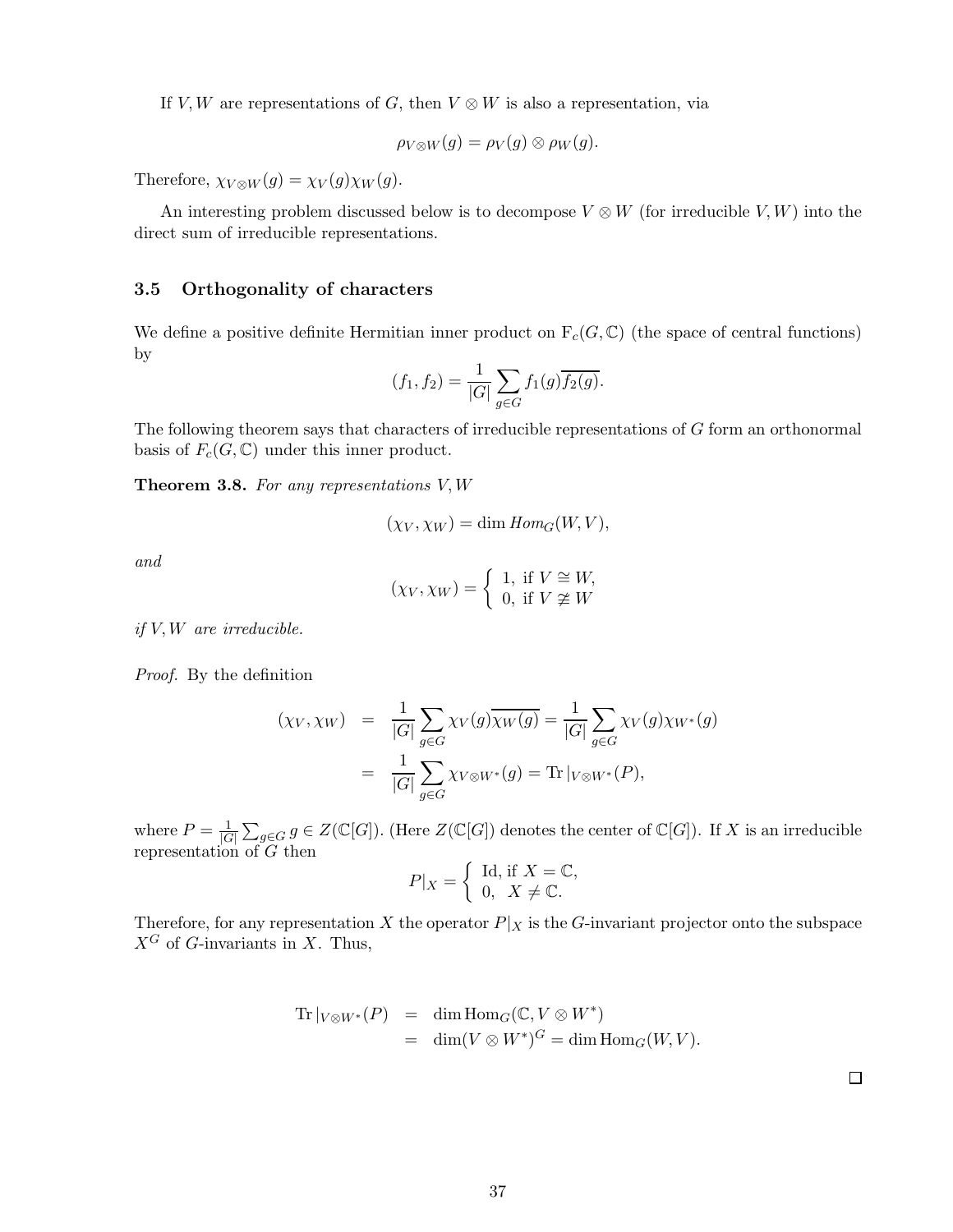Theorem 3.8 gives a powerful method of checking if a given complex representation  $V$  of a finite group G is irreducible. Indeed, it implies that V is irreducible if and only if  $(\chi_V, \chi_V) = 1$ .

**Exercise.** Let G be a finite group. Let  $V_i$  be the irreducible complex representations of G.

For every  $i$ , let

$$
\psi_i = \frac{\dim V_i}{|G|} \sum_{g \in G} \chi_{V_i}(g) \cdot g^{-1} \in \mathbb{C}[G].
$$

(i) Prove that  $\psi_i$  acts on  $V_j$  as the identity if  $j = i$ , and as the null map if  $j \neq i$ .

(ii) Prove that  $\psi_i$  are **idempotents**, i.e.,  $\psi_i^2 = \psi_i$  for any  $i$ , and  $\psi_i \psi_j = 0$  for any  $i \neq j$ .

*Hint:* In (i), notice that  $\psi_i$  commutes with any element of  $k[G]$ , and thus acts on  $V_j$  as an intertwining operator. Corollary 1.17 thus yields that  $\psi_i$  acts on  $V_j$  as a scalar. Compute this scalar by taking its trace in  $V_j$ .

Here is another "orthogonality formula" for characters, in which summation is taken over irreducible representations rather than group elements.

**Theorem 3.9.** *Let*  $g, h \in G$ *, and let*  $Z_g$  *denote the centralizer of*  $g$  *in*  $G$ *. Then* 

$$
\sum_{V} \chi_{V}(g) \overline{\chi_{V}(h)} = \begin{cases} |Z_g| & \text{if } g \text{ is conjugate to } h \\ 0, & \text{otherwise} \end{cases}
$$

*where the summation is taken over all irreducible representations of* G*.*

*Proof.* As noted above,  $\overline{\chi_V(h)} = \chi_{V^*}(h)$ , so the left hand side equals (using Maschke's theorem):

$$
\sum_{V} \chi_{V}(g) \chi_{V^*}(h) = \text{Tr}|_{\oplus_V V \otimes V^*}(g \otimes (h^*)^{-1}) =
$$
  

$$
\text{Tr}|_{\oplus_V \to M} (x \mapsto gxh^{-1}) = \text{Tr}|_{\mathbb{C}[G]}(x \mapsto gxh^{-1}).
$$

If g and h are not conjugate, this trace is clearly zero, since the matrix of the operator  $x \mapsto g x h^{-1}$ in the basis of group elements has zero diagonal entries. On the other hand, if  $g$  and  $h$  are in the same conjugacy class, the trace is equal to the number of elements x such that  $x = g x h^{-1}$ , i.e., the order of the centralizer  $Z_g$  of g. We are done.  $\Box$ 

**Remark.** Another proof of this result is as follows. Consider the matrix  $U$  whose rows are labeled by irreducible representations of G and columns by conjugacy classes, with entries  $U_{V,g}$  =  $\chi_V(g)/\sqrt{|Z_g|}$ . Note that the conjugacy class of g is  $G/Z_g$ , thus  $|G|/|Z_g|$  is the number of elements conjugate to  $G$ . Thus, by Theorem 3.8, the rows of the matrix  $U$  are orthonormal. This means that U is unitary and hence its columns are also orthonormal, which implies the statement.

# 3.6 Unitary representations. Another proof of Maschke's theorem for complex representations

**Definition 3.10.** A unitary finite dimensional representation of a group  $G$  is a representation of  $G$ on a complex finite dimensional vector space V over  $\mathbb C$  equipped with a G-invariant positive definite Hermitian form<sup>4</sup> (, ), i.e., such that  $\rho_V(g)$  are unitary operators:  $(\rho_V(g)v, \rho_V(g)w) = (v, w)$ .

<sup>4</sup>We agree that Hermitian forms are linear in the first argument and antilinear in the second one.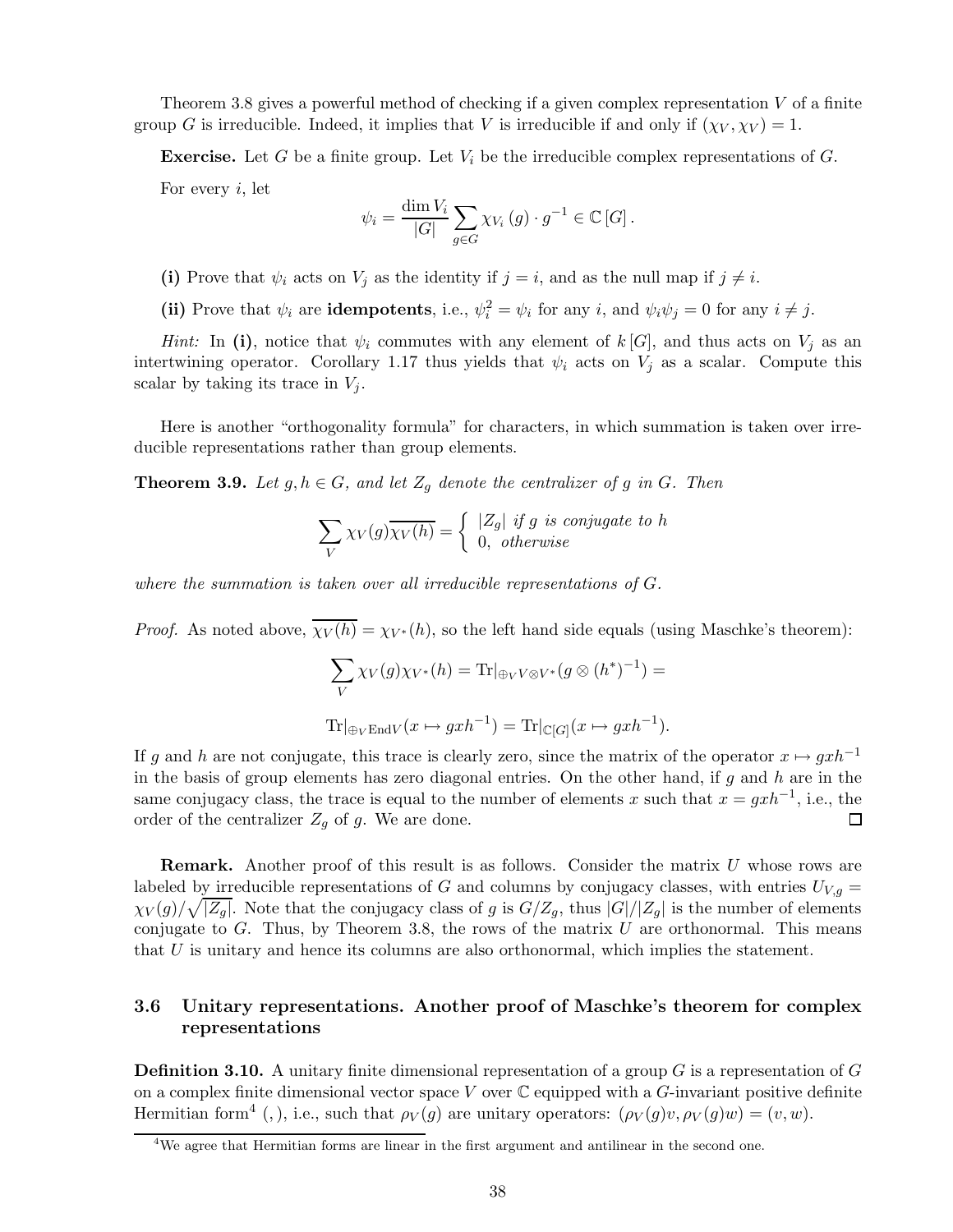Theorem 3.11. *If* G *is finite, then any finite dimensional representation of* G *has a unitary structure. If the representation is irreducible, this structure is unique up to scaling by a positive real number.*

*Proof.* Take any positive definite form B on V and define another form  $\overline{B}$  as follows:

$$
\overline{B}(v, w) = \sum_{g \in G} B(\rho_V(g)v, \rho_V(g)w)
$$

Then  $\overline{B}$  is a positive definite Hermitian form on V, and  $\rho_V(g)$  are unitary operators. If V is an irreducible representation and  $B_1, B_2$  are two positive definite Hermitian forms on V, then  $B_1(v, w) = B_2(Av, w)$  for some homomorphism  $A : V \to V$  (since any positive definite Hermitian form is nondegenerate). By Schur's lemma,  $A = \lambda \text{Id}$ , and clearly  $\lambda > 0$ . form is nondegenerate). By Schur's lemma,  $A = \lambda \text{Id}$ , and clearly  $\lambda > 0$ .

Theorem 3.11 implies that if V is a finite dimensional representation of a finite group  $G$ , then the *complex conjugate representation*  $\overline{V}$  (i.e., the same space V with the same addition and the same action of G, but complex conjugate action of scalars) is isomorphic to the dual representation  $V^*$ . Indeed, a homomorphism of representations  $V \to V^*$  is obviously the same thing as an invariant sesquilinear form on V (i.e. a form additive on both arguments which is linear on the first one and antilinear on the second one), and an isomorphism is the same thing as a nondegenerate invariant sesquilinear form. So one can use a unitary structure on V to define an isomorphism  $V \to V^*$ .

Theorem 3.12. *A finite dimensional unitary representation* V *of any group* G *is completely reducible.*

*Proof.* Let W be a subrepresentation of V. Let  $W^{\perp}$  be the orthogonal complement of W in V under the Hermitian inner product. Then  $W^{\perp}$  is a subrepresentation of W, and  $V = W \oplus W^{\perp}$ .<br>This implies that V is completely reducible. This implies that V is completely reducible.

Theorems 3.11 and 3.12 imply Maschke's theorem for complex representations (Theorem 3.1). Thus, we have obtained a new proof of this theorem over the field of complex numbers.

**Remark 3.13.** Theorem 3.12 shows that for infinite groups  $G$ , a finite dimensional representation may fail to admit a unitary structure (as there exist finite dimensional representations, e.g. for  $G = \mathbb{Z}$ , which are indecomposable but not irreducible).

### 3.7 Orthogonality of matrix elements

Let V be an irreducible representation of a finite group G, and  $v_1, v_2, \ldots, v_n$  be an orthonormal basis of V under the invariant Hermitian form. The matrix elements of V are  $t_{ij}^V(x) = (\rho_V(x)v_i, v_j)$ .

Proposition 3.14. *(i) Matrix elements of nonisomorphic irreducible representations are orthogonal in* Fun( $G$ , $\mathbb{C}$ ) *under the form*  $(f,g) = \frac{1}{|G|}$  $\sum_{x \in G} f(x) \overline{g(x)}$ .

 $(iii)$   $(t_{ij}^V, t_{i'j'}^V) = \delta_{ii'}\delta_{jj'} \cdot \frac{1}{\text{dim}}$ dim V

*Thus, matrix elements of irreducible representations of* G *form an orthogonal basis of*  $\text{Fun}(G,\mathbb{C})$ *.* 

*Proof.* Let V and W be two irreducible representations of G. Take  $\{v_i\}$  to be an orthonormal basis of V and  $\{w_i\}$  to be an orthonormal basis of W under their positive definite invariant Hermitian forms. Let  $w_i^* \in W^*$  be the linear function on W defined by taking the inner product with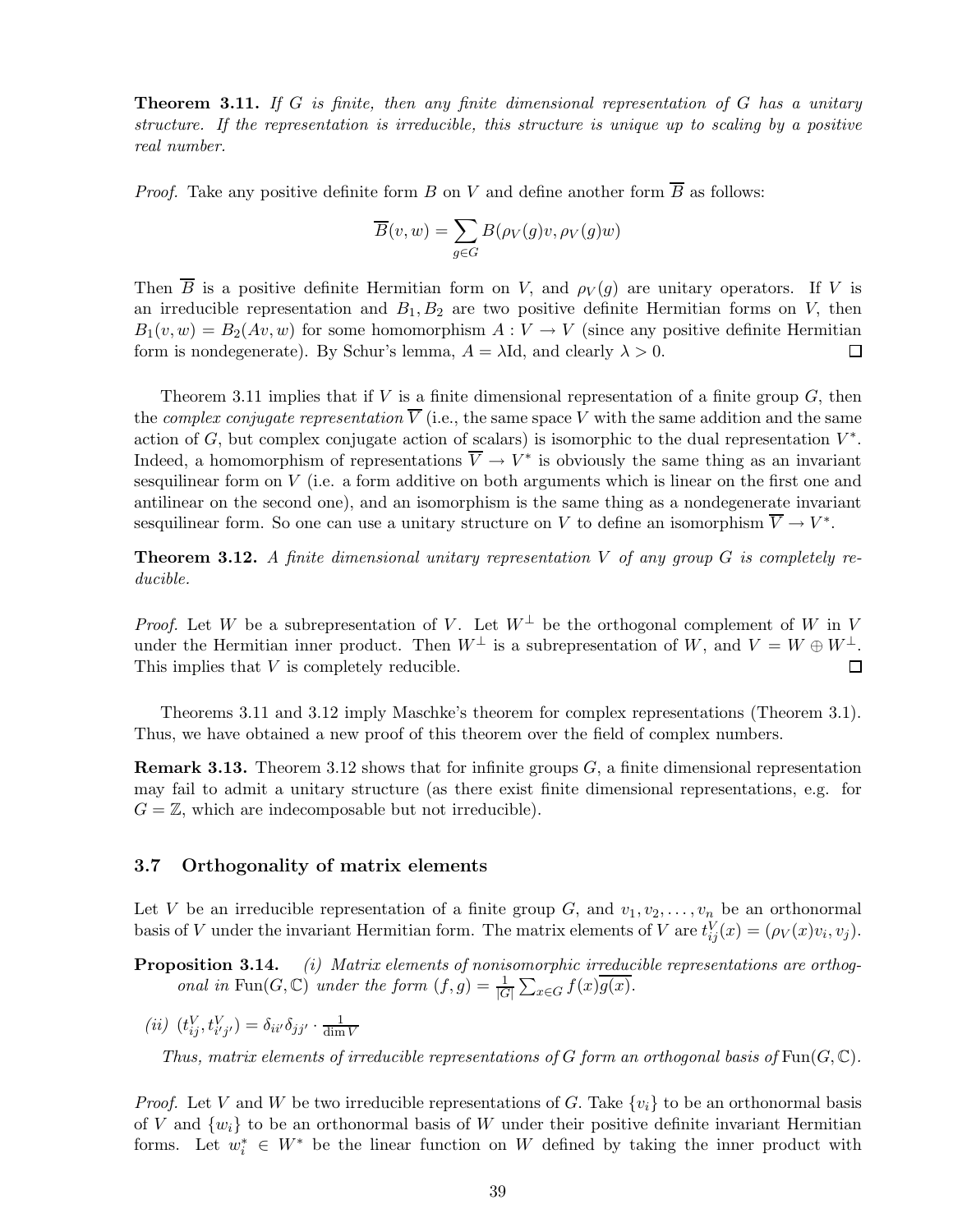$w_i: w_i^*(u) = (u, w_i)$ . Then for  $x \in G$  we have  $(xw_i^*, w_j^*) = (xw_i, w_j)$ . Therefore, putting  $P =$ 1  $|G|$  $\sum_{x \in G} x$ , we have

$$
(t_{ij}^V, t_{i'j'}^W) = |G|^{-1} \sum_{x \in G} (xv_i, v_j) \overline{(xw_{i'}, w_{j'})} = |G|^{-1} \sum_{x \in G} (xv_i, v_j) (xw_{i'}^*, w_{j'}^*) = (P(v_i \otimes w_{i'}^*), v_j \otimes w_{j'}^*)
$$

If  $V \neq W$ , this is zero, since P projects to the trivial representation, which does not occur in  $V \otimes W^*$ . If  $V = W$ , we need to consider  $(P(v_i \otimes v_{i'}^*), v_j \otimes v_{j'}^*)$ . We have a G-invariant decomposition

$$
V \otimes V^* = \mathbb{C} \oplus L
$$
  

$$
\mathbb{C} = \text{span}(\sum v_k \otimes v_k^*)
$$
  

$$
L = \text{span}_{a:\sum_k a_{kk}=0}(\sum_{k,l} a_{kl}v_k \otimes v_l^*),
$$

and P projects to the first summand along the second one. The projection of  $v_i \otimes v_{i'}^*$  to  $\mathbb{C} \subset \mathbb{C} \oplus L$ is thus

$$
\frac{\delta_{ii'}}{\dim V} \sum v_k \otimes v_k^*
$$

This shows that

$$
(P(v_i \otimes v_{i'}^*), v_j \otimes v_{j'}^*) = \frac{\delta_{ii'}\delta_{jj'}}{\dim V}
$$

which finishes the proof of (i) and (ii). The last statement follows immediately from the sum of squares formula. 口

#### 3.8 Character tables, examples

The characters of all the irreducible representations of a finite group can be arranged into a character table, with conjugacy classes of elements as the columns, and characters as the rows. More specifically, the first row in a character table lists representatives of conjugacy classes, the second one the numbers of elements in the conjugacy classes, and the other rows list the values of the characters on the conjugacy classes. Due to Theorems 3.8 and 3.9 the rows and columns of a character table are orthonormal with respect to the appropriate inner products.

Note that in any character table, the row corresponding to the trivial representation consists of ones, and the column corresponding to the neutral element consists of the dimensions of the representations.

Here is, for example, the character table of  $S_3$ :

| $S_3$ | Id | $12^{\circ}$ | (123) |
|-------|----|--------------|-------|
|       |    |              |       |
|       |    |              |       |
|       |    |              |       |
|       |    |              |       |

It is obtained by explicitly computing traces in the irreducible representations.

For another example consider  $A_4$ , the group of even permutations of 4 items. There are three one-dimensional representations (as  $A_4$  has a normal subgroup  $\mathbb{Z}_2 \oplus \mathbb{Z}_2$ , and  $A_4/\mathbb{Z}_2 \oplus \mathbb{Z}_2 = \mathbb{Z}_3$ ). Since there are four conjugacy classes in total, there is one more irreducible representation of dimension 3. Finally, the character table is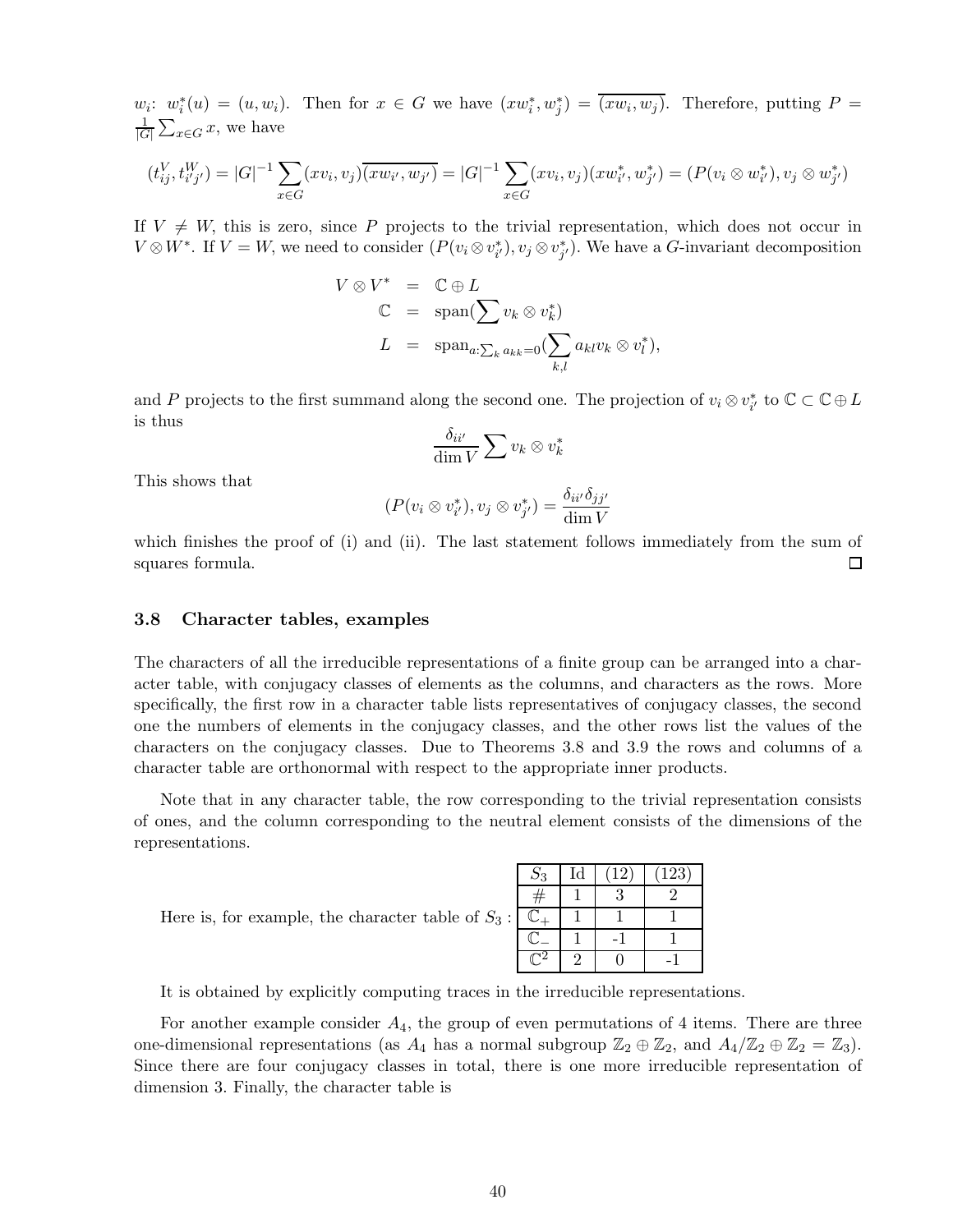| A4                              | $_{\rm Id}$ | (123)        | (132) | (12)(34) |
|---------------------------------|-------------|--------------|-------|----------|
| #                               |             |              |       |          |
| $\bar{\mathbb{C}}$              |             |              |       |          |
| $\mathbb{C}_\epsilon$           |             | F            |       |          |
| $\bar{\mathbb{C}}_{\epsilon^2}$ |             | $\epsilon^2$ | F     |          |
| $\sqrt{3}$                      |             |              |       |          |

where  $\epsilon = \exp(\frac{2\pi i}{3})$ .

The last row can be computed using the orthogonality of rows. Another way to compute the last row is to note that  $\mathbb{C}^3$  is the representation of  $A_4$  by rotations of the regular tetrahedron: in this case (123), (132) are the rotations by  $120^0$  and  $240^0$  around a perpendicular to a face of the tetrahedron, while  $(12)(34)$  is the rotation by  $180^0$  around an axis perpendicular to two opposite edges.

**Example 3.15.** The following three character tables are of  $Q_8$ ,  $S_4$ , and  $A_5$  respectively.

| $Q_8$                                                                                                                                                                                                                                                                                                                                              | 1                          | $-1$             | $\it i$          | $\boldsymbol{j}$ | $_{k}$           |                        |                           |            |
|----------------------------------------------------------------------------------------------------------------------------------------------------------------------------------------------------------------------------------------------------------------------------------------------------------------------------------------------------|----------------------------|------------------|------------------|------------------|------------------|------------------------|---------------------------|------------|
|                                                                                                                                                                                                                                                                                                                                                    | $\mathbf{1}$               | $\mathbf{1}$     | $\overline{2}$   | $\overline{2}$   | $\overline{2}$   |                        |                           |            |
|                                                                                                                                                                                                                                                                                                                                                    | $\mathbf{1}$               | $\mathbf{1}$     | $\mathbf{1}$     | $\mathbf 1$      | $\overline{1}$   |                        |                           |            |
|                                                                                                                                                                                                                                                                                                                                                    | $\mathbf{1}$               | $\mathbf{1}$     | $\overline{1}$   | $-1$             | $-1$             |                        |                           |            |
| $\frac{V_0}{\frac{C_{++}}{C_{++}}}$<br>$\frac{C_{++}}{C_{-+}}$                                                                                                                                                                                                                                                                                     | $1\,$                      | $\mathbf{1}$     | $-1$             | $\mathbf{1}$     | $-1$             |                        |                           |            |
|                                                                                                                                                                                                                                                                                                                                                    | $\mathbf{1}$               | $1\,$            | $-1$             | $-1$             | $\overline{1}$   |                        |                           |            |
| $\mathbb{C}^2$                                                                                                                                                                                                                                                                                                                                     | $\overline{2}$             | $-2$             | $\boldsymbol{0}$ | $\boldsymbol{0}$ | $\boldsymbol{0}$ |                        |                           |            |
|                                                                                                                                                                                                                                                                                                                                                    |                            |                  |                  |                  |                  |                        |                           |            |
|                                                                                                                                                                                                                                                                                                                                                    | $\mathop{\rm Id}\nolimits$ | (12)             |                  | (12)(34)         |                  | (123)                  | (1234)                    |            |
|                                                                                                                                                                                                                                                                                                                                                    | $\mathbf{1}$               | $\overline{6}$   |                  | $\boldsymbol{3}$ |                  | $\overline{8}$         | $\,6\,$                   |            |
|                                                                                                                                                                                                                                                                                                                                                    | $\mathbf{1}$               | $\overline{1}$   |                  | $\mathbf{1}$     |                  | $\overline{1}$         | $\mathbf{1}$              |            |
|                                                                                                                                                                                                                                                                                                                                                    | $\mathbf{1}$               | $-1$             |                  | $\mathbf{1}$     |                  | $\,1$                  | $-1$                      |            |
|                                                                                                                                                                                                                                                                                                                                                    | $\overline{2}$             | $\overline{0}$   |                  | $\overline{2}$   |                  | $-1$                   | $\overline{0}$            |            |
| $\begin{array}{c}\n\underline{S_4} \\ \hline\n\end{array}$ $\begin{array}{c}\n\hline\n\end{array}$ $\begin{array}{c}\n\hline\n\end{array}$ $\begin{array}{c}\n\hline\n\end{array}$ $\begin{array}{c}\n\hline\n\end{array}$ $\begin{array}{c}\n\hline\n\end{array}$ $\begin{array}{c}\n\hline\n\end{array}$ $\begin{array}{c}\n\hline\n\end{array}$ | $\overline{3}$             | $-1$             |                  | $-1$             |                  | $\overline{0}$         | $1\,$                     |            |
|                                                                                                                                                                                                                                                                                                                                                    | 3                          | $1\,$            |                  | $-1$             |                  | $\boldsymbol{0}$       | $-1$                      |            |
|                                                                                                                                                                                                                                                                                                                                                    |                            |                  |                  |                  |                  |                        |                           |            |
| $A_5$                                                                                                                                                                                                                                                                                                                                              | Id                         | (123)            |                  | (12)(34)         |                  | (12345)                | (13245)                   |            |
|                                                                                                                                                                                                                                                                                                                                                    | $\mathbf{1}$               | $\overline{20}$  |                  | $15\,$           |                  | $12\,$                 | $\overline{12}$           |            |
|                                                                                                                                                                                                                                                                                                                                                    | $\mathbf{1}$               | $\overline{1}$   |                  | $\mathbf{1}$     |                  | $\mathbf{1}$           | $\mathbf{1}$              |            |
|                                                                                                                                                                                                                                                                                                                                                    | 3                          | $\boldsymbol{0}$ |                  | $-1$             |                  | $\frac{1+\sqrt{5}}{2}$ | $\frac{1-\sqrt{2}}{2}$    | $\sqrt{5}$ |
| $\frac{\frac{1}{2} \times \frac{1}{2}}{\frac{1}{2} \times \frac{1}{2}}$                                                                                                                                                                                                                                                                            | 3                          | $\boldsymbol{0}$ |                  | $-1$             |                  | $1-\sqrt{5}$           | $\frac{1+\sqrt{5}}{2}$ -1 |            |
|                                                                                                                                                                                                                                                                                                                                                    | $\overline{4}$             | $\,1$            |                  | $\boldsymbol{0}$ |                  | $\frac{2}{-1}$         |                           |            |
| $\mathbb{C}^5$                                                                                                                                                                                                                                                                                                                                     | $\overline{5}$             | $-1$             |                  | $\mathbf{1}$     |                  | $\boldsymbol{0}$       | $\boldsymbol{0}$          |            |

Indeed, the computation of the characters of the 1-dimensional representations is straightforward.

The character of the 2-dimensional representation of  $Q_8$  is obtained from the explicit formula (3) for this representation, or by using the orthogonality.

For  $S_4$ , the 2-dimensional irreducible representation is obtained from the 2-dimensional irreducible representation of  $S_3$  via the surjective homomorphism  $S_4 \rightarrow S_3$ , which allows to obtain its character from the character table of  $S_3$ .

The character of the 3-dimensional representation  $\mathbb{C}^3_+$  is computed from its geometric realization by rotations of the cube. Namely, by rotating the cube,  $S_4$  permutes the main diagonals. Thus (12) is the rotation by  $180^0$  around an axis that is perpendicular to two opposite edges,  $(12)(34)$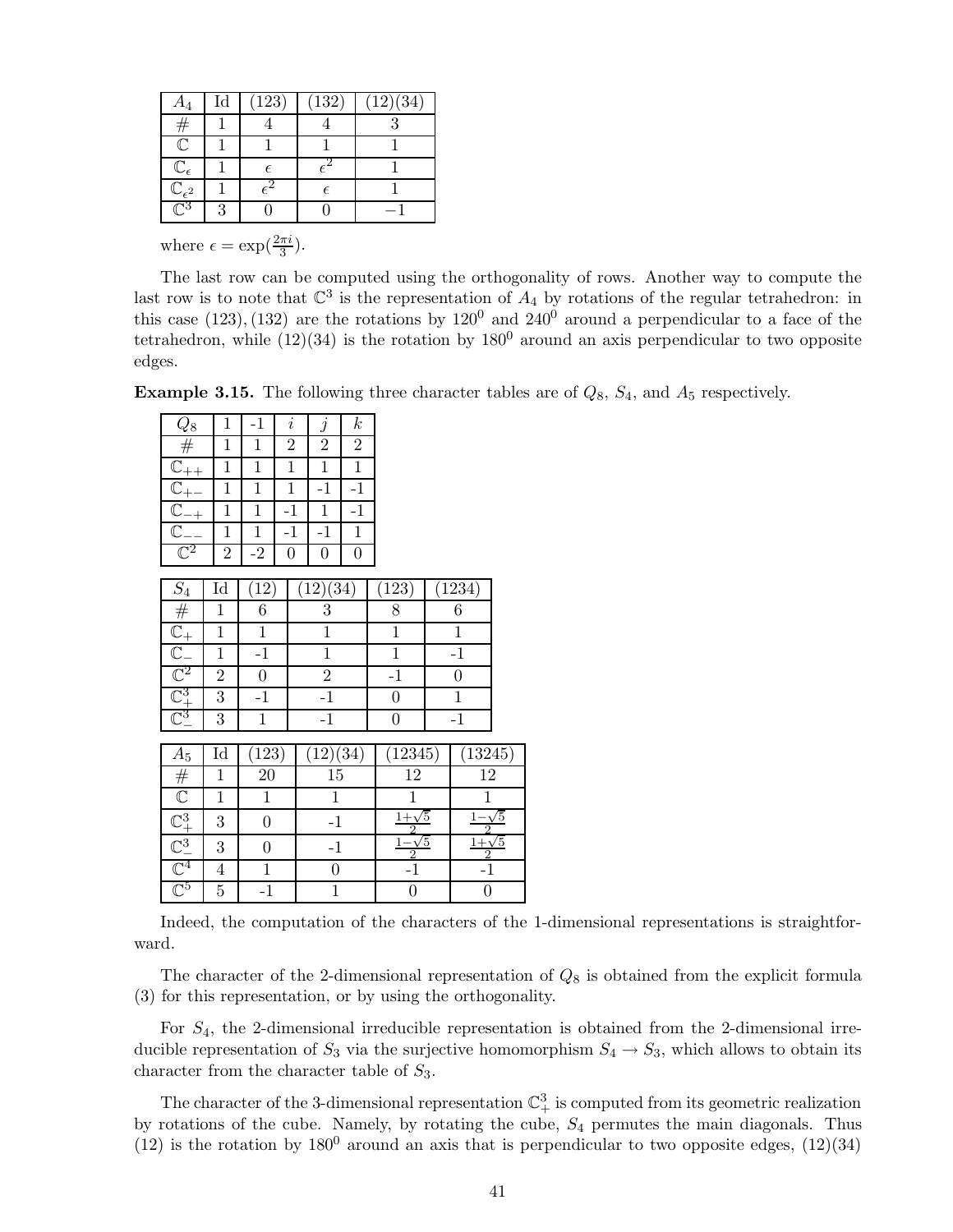is the rotation by  $180^0$  around an axis that is perpendicular to two opposite faces, (123) is the rotation around a main diagonal by  $120^0$ , and  $(1234)$  is the rotation by  $90^0$  around an axis that is perpendicular to two opposite faces; this allows us to compute the traces easily, using the fact that the trace of a rotation by the angle  $\phi$  in  $\mathbb{R}^3$  is  $1 + 2 \cos \phi$ . Now the character of  $\mathbb{C}^3$  is found by multiplying the character of  $\mathbb{C}^3_+$  by the character of the sign representation.

Finally, we explain how to obtain the character table of  $A_5$  (even permutations of 5 items). The group  $A_5$  is the group of rotations of the regular icosahedron. Thus it has a 3-dimensional "rotation" representation"  $\mathbb{C}^3_+$ , in which  $(12)(34)$  is the rotation by  $180^0$  around an axis perpendicular to two opposite edges,  $(123)$  is the rotation by  $120^0$  around an axis perpendicular to two opposite faces, and  $(12345)$ ,  $(13254)$  are the rotations by  $72^0$ , respectively  $144^0$ , around axes going through two opposite vertices. The character of this representation is computed from this description in a straightforward way.

Another representation of  $A_5$ , which is also 3-dimensional, is  $\mathbb{C}^3_+$  twisted by the automorphism of  $A_5$  given by conjugation by (12) inside  $S_5$ . This representation is denoted by  $\mathbb{C}^3_-$ . It has the same character as  $\mathbb{C}^3_+$ , except that the conjugacy classes (12345) and (13245) are interchanged.

There are two remaining irreducible representations, and by the sum of squares formula their dimensions are 4 and 5. So we call them  $\mathbb{C}^4$  and  $\mathbb{C}^5$ .

The representation  $\mathbb{C}^4$  is realized on the space of functions on the set  $\{1, 2, 3, 4, 5\}$  with zero sum of values, where  $A_5$  acts by permutations (check that it is irreducible!). The character of this representation is equal to the character of the 5-dimensional permutation representation minus the character of the 1-dimensional trivial representation (constant functions). The former at an element g equals to the number of items among  $1,2,3,4,5$  which are fixed by g.

The representation  $\mathbb{C}^5$  is realized on the space of functions on pairs of opposite vertices of the icosahedron which has zero sum of values (check that it is irreducible!). The character of this representation is computed similarly to the character of  $\mathbb{C}^4$ , or from the orthogonality formula.

### 3.9 Computing tensor product multiplicities using character tables

Character tables allow us to compute the tensor product multiplicities  $N_{ij}^k$  using

$$
V_i \otimes V_j = \sum N_{ij}^k V_k, \quad N_{ij}^k = (\chi_i \chi_j, \chi_k)
$$

Example 3.16. The following tables represent computed tensor product multiplicities of irre-

2

 $\overline{\mathbb{C}^2}$ 

 $\mathbb{C}^2$ 

 $\oplus \mathbb{C}^2$ 

 $\mathbb{C}_{+}\oplus \overline{\mathbb{C}_{-}}$ 

| ducible representations of $S_3, S_4$ , and $A_5$ respectively. |  |  |
|-----------------------------------------------------------------|--|--|
|                                                                 |  |  |
|                                                                 |  |  |

|  | $\mathbb{C}_+ \oplus \mathbb{C}_- \oplus \mathbb{C}^2$ | $\mathbb{C}^3_+ \oplus \mathbb{C}^3_+$                                                                                                                        | $\mathbb{C}^3$ $\oplus$ $\mathbb{C}$                                           |
|--|--------------------------------------------------------|---------------------------------------------------------------------------------------------------------------------------------------------------------------|--------------------------------------------------------------------------------|
|  |                                                        | $\mathbb{C}_+ \oplus \mathbb{C}^2 \oplus \mathbb{C}_+^3 \oplus \mathbb{C}_-^3$ $\mathbb{C}_- \oplus \mathbb{C}^2 \oplus \mathbb{C}_+^3 \oplus \mathbb{C}_-^3$ |                                                                                |
|  |                                                        |                                                                                                                                                               | $\mathbb{C}_+ \oplus \mathbb{C}^2 \oplus \mathbb{C}^3_+ \oplus \mathbb{C}^3_-$ |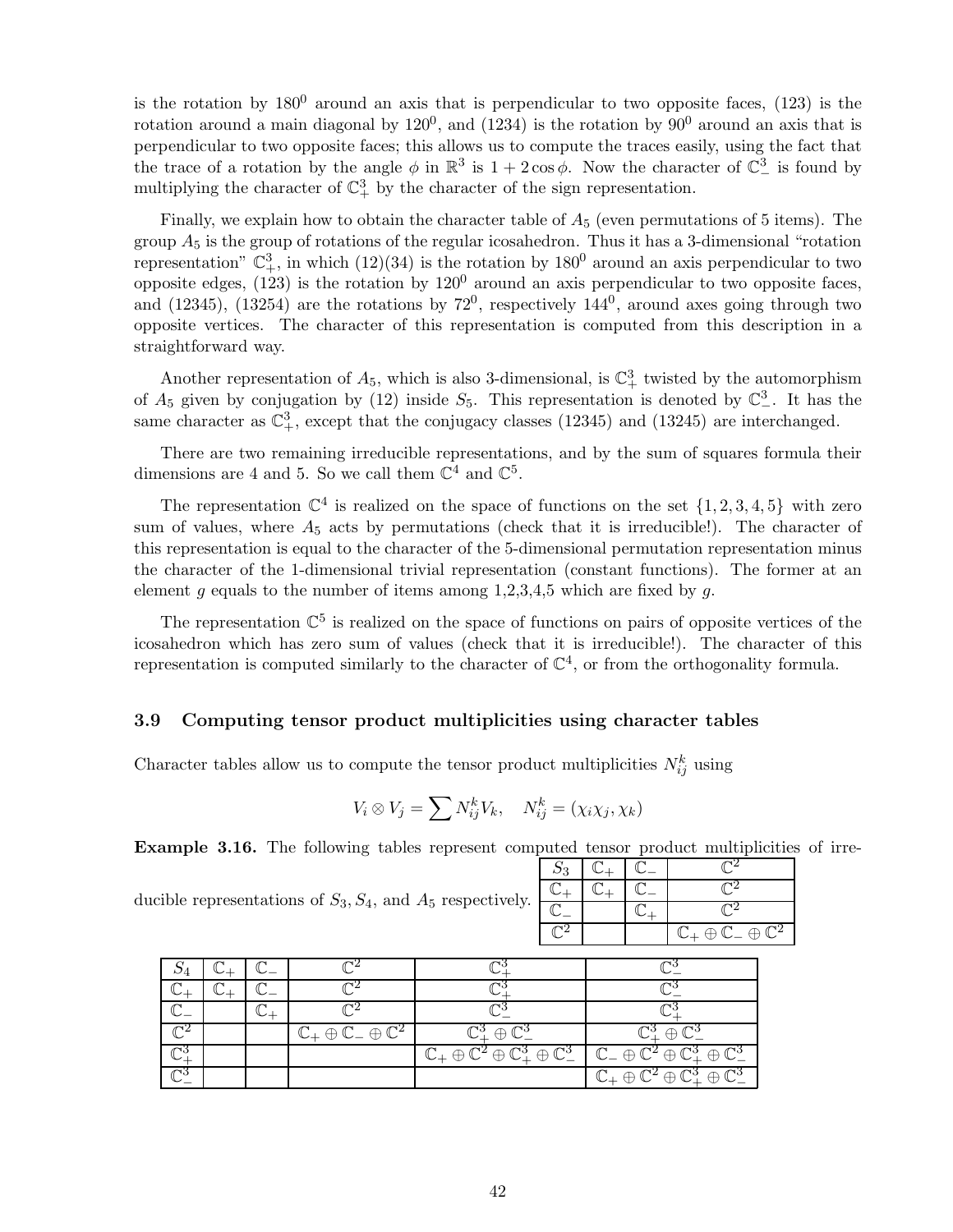| $A_5$            |                                                    |                                                  |                                                                                                  |                                                                                                    |
|------------------|----------------------------------------------------|--------------------------------------------------|--------------------------------------------------------------------------------------------------|----------------------------------------------------------------------------------------------------|
|                  |                                                    |                                                  |                                                                                                  |                                                                                                    |
| $\mathbb{C}^3_+$ | $\mathbb{C}\oplus\mathbb{C}^5\oplus\mathbb{C}^3_+$ | $\mathbb{C}^4\oplus\mathbb{C}^5$                 | $\mathbb{C}^3_-\oplus \mathbb{C}^4\oplus \mathbb{C}^5$                                           | $\mathbb{C}^3_+ \oplus \mathbb{C}^3_- \oplus \mathbb{C}^4 \oplus \mathbb{C}^5$                     |
| $\mathbb{C}^3_-$ |                                                    | $\mathbb{C}\oplus\mathbb{C}^5\oplus\mathbb{C}^3$ | $\mathbb{C}^3_+ \oplus \mathbb{C}^4 \oplus \mathbb{C}^5$                                         | $\mathbb{C}^3_+ \oplus \mathbb{C}^3_- \oplus \mathbb{C}^4 \oplus \mathbb{C}^5$                     |
| $\mathcal{T}^4$  |                                                    |                                                  | $\mathbb{C}^3_+ \oplus \mathbb{C}^3_- \oplus \mathbb{C} \oplus \mathbb{C}^4 \oplus \mathbb{C}^5$ | $\mathbb{C}^3_+ \oplus \mathbb{C}^3_- \oplus 2\mathbb{C}^5 \oplus \mathbb{C}^4$                    |
| $\mathcal{T}^5$  |                                                    |                                                  |                                                                                                  | $\mathbb{C} \oplus \mathbb{C}^3_+ \oplus \mathbb{C}^3_- \oplus 2\mathbb{C}^4 \oplus 2\mathbb{C}^5$ |

## 3.10 Problems

Problem 3.17. *Let* G *be the group of symmetries of a regular N-gon (it has 2N elements).*

*(a) Describe all irreducible complex representations of this group (consider the cases of odd and even* N*)*

*(b) Let* V *be the 2-dimensional complex representation of* G *obtained by complexification of the standard representation on the real plane (the plane of the polygon). Find the decomposition of* V ⊗ V *in a direct sum of irreducible representations.*

**Problem 3.18.** Let G be the group of 3 by 3 matrices over  $\mathbb{F}_p$  which are upper triangular and have *ones on the diagonal, under multiplication (its order is* p 3 *). It is called the Heisenberg group. For* any complex number z such that  $z^p = 1$  we define a representation of G on the space V of complex *functions on*  $\mathbb{F}_p$ *, by* 

$$
(\rho \begin{pmatrix} 1 & 1 & 0 \\ 0 & 1 & 0 \\ 0 & 0 & 1 \end{pmatrix} f)(x) = f(x - 1),
$$
  
\n
$$
(\rho \begin{pmatrix} 1 & 0 & 0 \\ 0 & 1 & 1 \\ 0 & 0 & 1 \end{pmatrix} f)(x) = z^x f(x).
$$

(note that  $z^x$  makes sense since  $z^p = 1$ ).

- (a) Show that such a representation exists and is unique, and compute  $\rho(g)$  for all  $g \in G$ .
- *(b)* Denote this representation by  $R_z$ . Show that  $R_z$  is irreducible if and only if  $z \neq 1$ .

*(c) Classify all 1-dimensional representations of* G*. Show that* R<sup>1</sup> *decomposes into a direct sum of 1-dimensional representations, where each of them occurs exactly once.*

*(d) Use (a)-(c) and the "sum of squares" formula to classify all irreducible representations of* G*.*

Problem 3.19. *Let* V *be a finite dimensional complex vector space, and* GL(V ) *be the group of invertible linear transformations of* V. Then  $S^nV$  and  $\Lambda^mV$  ( $m \leq dim(V)$ ) are representations of GL(V ) *in a natural way. Show that they are irreducible representations.*

*Hint:* Choose a basis  $\{e_i\}$  *in* V. Find a diagonal element H of  $GL(V)$  such that  $\rho(H)$  has *distinct eigenvalues. (where* ρ *is one of the above representations). This shows that if* W *is a subrepresentation, then it is spanned by a subset S of a basis of eigenvectors of*  $\rho(H)$ *. Use the invariance of* W *under the operators*  $\rho(1 + E_{ij})$  *(where*  $E_{ij}$  *is defined by*  $E_{ij}e_k = \delta_{ik}e_i$ *)* for all  $i \neq j$ *to show that if the subset* S *is nonempty, it is necessarily the entire basis.*

Problem 3.20. *Recall that the adjacency matrix of a graph* Γ *(without multiple edges) is the matrix in which the* ij*-th entry is* 1 *if the vertices* i *and* j *are connected with an edge, and zero otherwise. Let* Γ *be a finite graph whose automorphism group is nonabelian. Show that the adjacency matrix of* Γ *must have repeated eigenvalues.*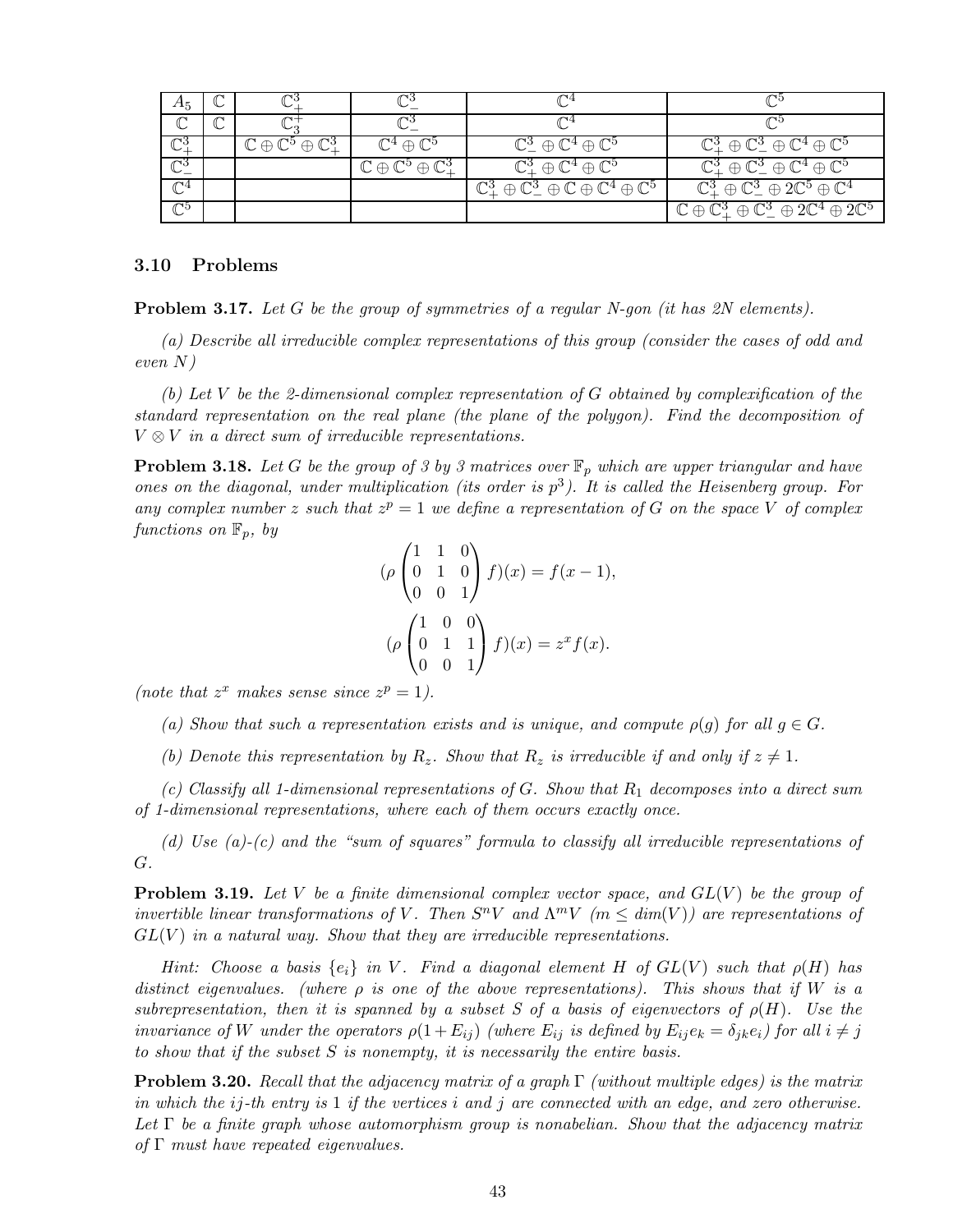**Problem 3.21.** Let I be the set of vertices of a regular icosahedron  $|I| = 12$ . Let  $\text{Fun}(I)$  be the *space of complex functions on* I*. Recall that the group* G = A<sup>5</sup> *of even permutations of 5 items acts on the icosahedron, so we have a 12-dimensional representation of* G *on* Fun(I)*.*

*(a) Decompose this representation in a direct sum of irreducible representations (i.e., find the multiplicities of occurrence of all irreducible representations).*

*(b) Do the same for the representation of* G *on the space of functions on the set of faces and the set of edges of the icosahedron.*

**Problem 3.22.** Let  $\mathbb{F}_q$  be a finite field with q elements, and G be the group of nonconstant inho*mogeneous linear transformations,*  $x \to ax + b$ , over  $\mathbb{F}_q$  (*i.e.*,  $a \in \mathbb{F}_q^{\times}$ ,  $b \in \mathbb{F}_q$ ). Find all irreducible *complex representations of* G*, and compute their characters. Compute the tensor products of irreducible representations.*

*Hint. Let* V *be the representation of* G *on the space of functions on*  $\mathbb{F}_q$  *with sum of all values equal to zero. Show that* V *is an irreducible representation of* G*.*

**Problem 3.23.** Let  $G = SU(2)$  (unitary 2 by 2 matrices with determinant 1), and  $V = \mathbb{C}^2$  the *standard 2-dimensional representation of* SU(2)*. We consider* V *as a real representation, so it is 4-dimensional.*

*(a) Show that* V *is irreducible (as a real representation).*

*(b)* Let  $\mathbb H$  be the subspace of  $\text{End}_{\mathbb R}(V)$  consisting of endomorphisms of V as a real representation. *Show that* H *is 4-dimensional and closed under multiplication. Show that every nonzero element in* H *is invertible, i.e.,* H *is an algebra with division.*

*(c)* Find a basis 1, i, j, k of  $\mathbb H$  such that 1 is the unit and  $i^2 = j^2 = k^2 = -1$ , ij =  $-ji = k$ , jk =  $-kj = i, ki = -ik = j$ . Thus we have that  $Q_8$  is a subgroup of the group  $\mathbb{H}^{\times}$  of invertible elements *of* H *under multiplication.*

*The algebra* H *is called the quaternion algebra.*

*(d)* For  $q = a + bi + cj + dk$ ,  $a, b, c, d \in \mathbb{R}$ , let  $\bar{q} = a - bi - cj - dk$ , and  $||q||^2 = q\bar{q} = a^2 + b^2 + c^2 + d^2$ . *Show that*  $\overline{q_1q_2} = \overline{q_2q_1}$ , and  $||q_1q_2|| = ||q_1|| \cdot ||q_2||$ .

(e) Let  $G$  be the group of quaternions of norm 1. Show that this group is isomorphic to  $SU(2)$ . *(Thus geometrically* SU(2) *is the 3-dimensional sphere).*

*(f)* Consider the action of G on the space  $V \subset \mathbb{H}$  spanned by i,j,k, by  $x \to qxq^{-1}$ ,  $q \in G$ ,  $x \in V$ *. Since this action preserves the norm on* V, we have a homomorphism  $h: SU(2) \rightarrow SO(3)$ , *where* SO(3) *is the group of rotations of the three-dimensional Euclidean space. Show that this homomorphism is surjective and that its kernel is*  ${1, -1}$ *.* 

Problem 3.24. *It is known that the classification of finite subgroups of* SO(3) *is as follows:*

*1) the cyclic group*  $\mathbb{Z}/n\mathbb{Z}$ ,  $n \geq 1$ , generated by a rotation by  $2\pi/n$  around an axis;

2) the dihedral group  $D_n$  of order  $2n$ ,  $n \geq 2$  (the group of rotational symmetries in 3-space of *a plane containing a regular* n*-gon*<sup>5</sup> *;*

*3) the group of rotations of the regular tetrahedron (*A4*).*

- *4) the group of rotations of the cube or regular octahedron*  $(S_4)$ *.*
- *5) the group of rotations of a regular dodecahedron or icosahedron*  $(A_5)$ .

<sup>5</sup>A regular 2-gon is just a line segment.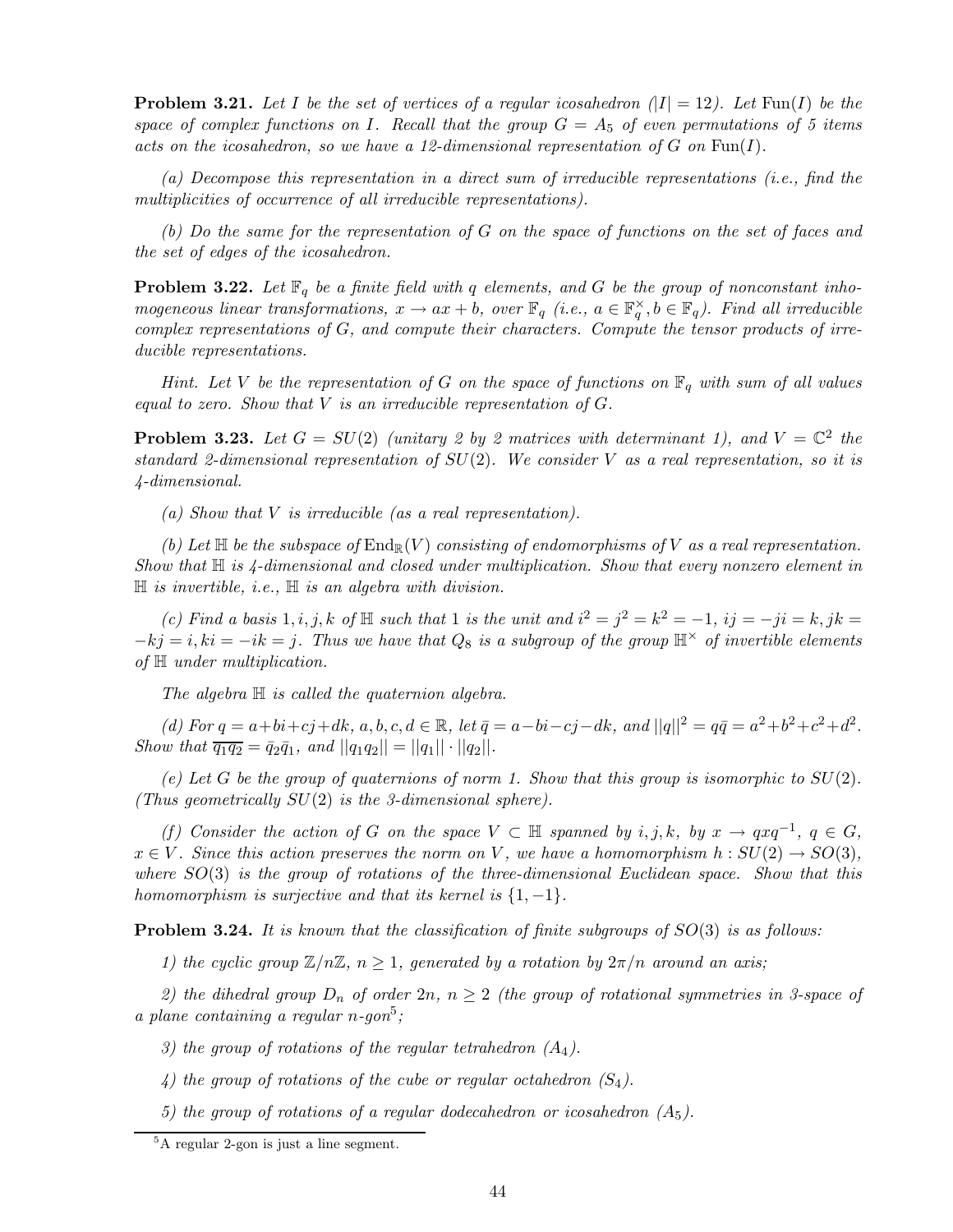#### *(a) Derive this classification.*

*Hint. Let* G *be a finite subgroup of* SO(3)*. Consider the action of* G *on the unit sphere. A point of the sphere preserved by some nontrivial element of* G *is called a pole. Show that every nontrivial element of* G *fixes a unique pair of opposite poles, and that the subgroup of* G *fixing a particular pole P is cyclic, of some order* m *(called the order of P). Thus the orbit of* P *has* n/m *elements, where*  $n = |G|$ *. Now let*  $P_1, ..., P_k$  *be the poles representing all the orbits of* G *on the set of poles, and* m1,...,m<sup>k</sup> *be their orders. By counting nontrivial elements of* G*, show that*

$$
2(1 - \frac{1}{n}) = \sum_{i} (1 - \frac{1}{m_i}).
$$

*Then find all possible*  $m_i$  *and* n *that can satisfy this equation and classify the corresponding groups.* 

*(b) Using this classification, classify finite subgroups of*  $SU(2)$  *(use the homomorphism*  $SU(2) \rightarrow$ SO(3)*).*

Problem 3.25. *Find the characters and tensor products of irreducible complex representations of the Heisenberg group from Problem 3.18.*

Problem 3.26. *Let* G *be a finite group, and* V *a complex representation of* G *which is faithful, i.e., the corresponding map*  $G \to GL(V)$  *is injective. Show that any irreducible representation of* G occurs inside  $S^nV$  (and hence inside  $V^{\otimes n}$ ) for some n.

Hint. Show that there exists a vector  $u \in V^*$  whose stabilizer in G is 1. Now define the map  $SV \to \text{Fun}(G,\mathbb{C})$  sending a polynomial f on  $V^*$  to the function  $f_u$  on G given by  $f_u(g) = f(gu)$ . Show that this map is surjective and use this to deduce the desired result.

Problem 3.27. *This problem is about an application of representation theory to physics (elasticity theory). We first describe the physical motivation and then state the mathematical problem.*

*Imagine a material which occupies a certain region* U *in the physical space*  $V = \mathbb{R}^3$  (a space *with a positive definite inner product). Suppose the material is deformed. This means, we have applied a diffeomorphism (=change of coordinates)*  $g: U \to U'$ . The question in elasticity theory *is how much stress in the material this deformation will cause.*

*For every point*  $P \in U$ , let  $A_P : V \to V$  be defined by  $A_P = dg(P)$ .  $A_P$  is nondegenerate, *so it has a polar decomposition*  $A_P = D_P O_P$ *, where*  $O_P$  *is orthogonal and*  $D_P$  *is symmetric. The matrix*  $O_P$  *characterizes the rotation part of*  $A_P$  *(which clearly produces no stress), and*  $D_P$  *is the distortion part, which actually causes stress. If the deformation is small, D<sub>P</sub> is close to 1, so*  $D_P = 1 + d_P$ , where  $d_P$  is a small symmetric matrix, i.e., an element of  $S^2V$ . This matrix is called *the deformation tensor at* P*.*

*Now we define the stress tensor, which characterizes stress. Let* v *be a small nonzero vector in* V, and  $\sigma$  a small disk perpendicular to v centered at P of area  $||v||$ . Let  $F_v$  be the force with which *the part of the material on the* v*-side of* σ *acts on the part on the opposite side. It is easy to deduce from Newton's laws that*  $F_v$  *is linear in* v, so there exists a linear operator  $S_P : V \to V$  such that  $F_v = Spv$ . It is called the stress tensor.

An elasticity law is an equation  $S_P = f(d_P)$ , where f is a function. The simplest such law is a *linear law (Hooke's law):*  $f : S^2V \to End(V)$  *is a linear function. In general, such a function is defined by* 9 · 6 = 54 *parameters, but we will show there are actually only two essential ones – the compression modulus* K *and the shearing modulus* µ*. For this purpose we will use representation theory.*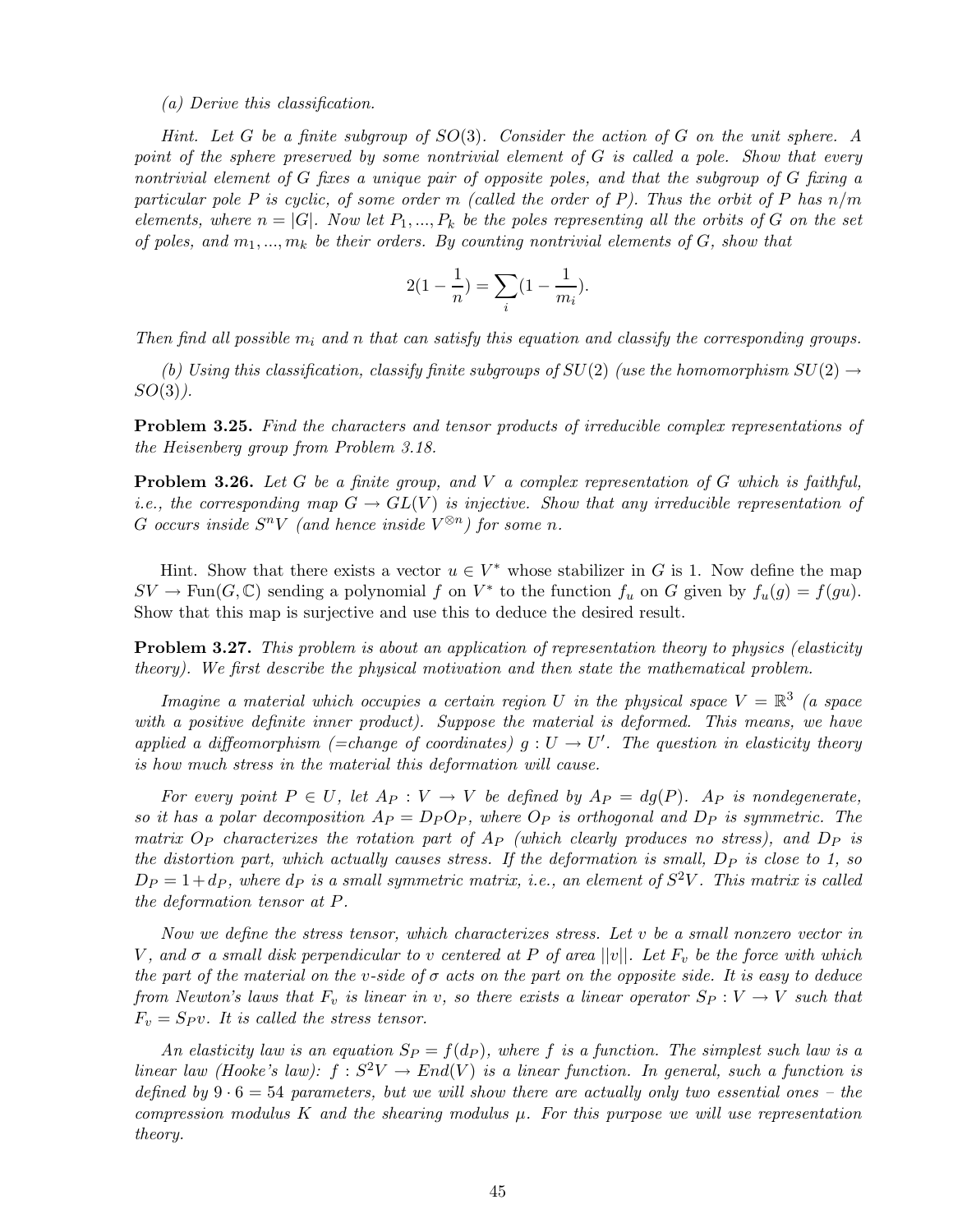*Recall that the group*  $SO(3)$  *of rotations acts on* V, so  $S^2V$ ,  $End(V)$  *are representations of this group. The laws of physics must be invariant under this group (Galileo transformations), so* f *must be a homomorphism of representations.*

(a) Show that  $End(V)$  admits a decomposition  $\mathbb{R} \oplus V \oplus W$ , where  $\mathbb{R}$  is the trivial representation, V *is the standard 3-dimensional representation, and* W *is a 5-dimensional representation of SO(3). Show that*  $S^2V = \mathbb{R} \oplus W$ 

*(b) Show that* V *and* W *are irreducible, even after complexification. Deduce using Schur's lemma that*  $S_P$  *is always symmetric, and for*  $x \in \mathbb{R}, y \in W$  *one has*  $f(x + y) = Kx + \mu y$  *for some real numbers*  $K, \mu$ .

In fact, it is clear from physics that  $K, \mu$  are positive. Physically, the compression modulus K *characterises resistance of the material to compression or dilation, while the shearing modulus* µ *characterizes its resistance to changing the shape of the object without changing its volume. For instance, clay (used for sculpting) has a large compression modulus but a small shearing modulus.*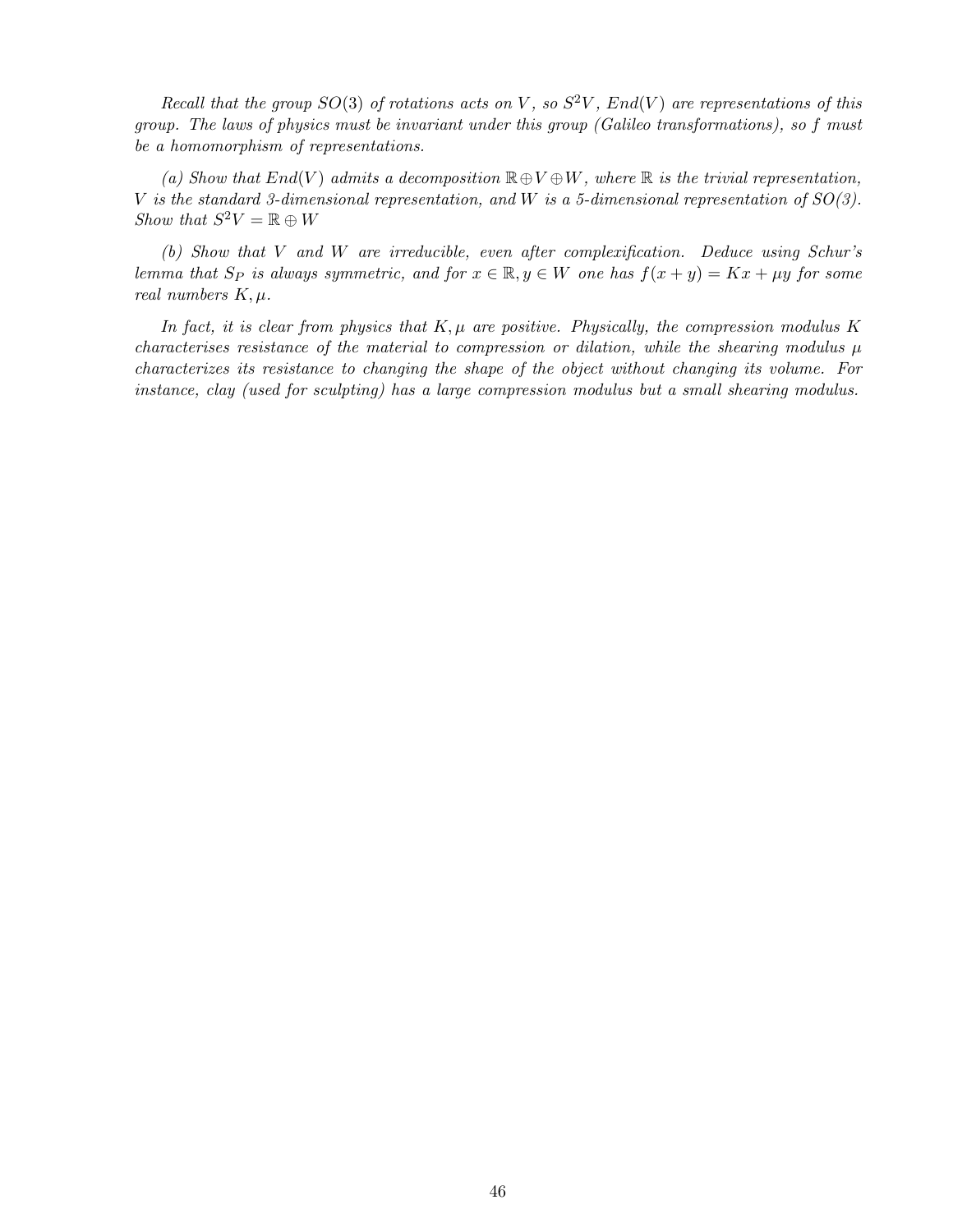# 4 Representations of finite groups: further results

# 4.1 Frobenius-Schur indicator

Suppose that G is a finite group and V is an irreducible representation of G over  $\mathbb C$ . We say that V is

- of complex type, if  $V \not\cong V^*$ ,
- of real type, if V has a nondegenerate symmetric form invariant under  $G$ ,
- of quaternionic type, if  $V$  has a nondegenerate skew form invariant under  $G$ .

**Problem 4.1.** *(a) Show that*  $\text{End}_{\mathbb{R}[G]} V$  *is*  $\mathbb{C}$  *for*  $V$  *of complex type,*  $\text{Mat}_2(\mathbb{R})$  *for*  $V$  *of real type, and* H *for* V *of quaternionic type, which motivates the names above.*

*Hint.* Show that the complexification  $V_{\mathbb{C}}$  of V decomposes as  $V \oplus V^*$ . Use this to compute the *dimension of*  $\text{End}_{\mathbb{R}[G]} V$  *in all three cases. Using the fact that*  $\mathbb{C} \subset \text{End}_{\mathbb{R}[G]} V$ *, prove the result in the complex case. In the remaining two cases, let* B *be the invariant bilinear form on* V, and (,) *the invariant positive Hermitian form (they are defined up to a nonzero complex scalar and a positive real scalar, respectively), and define the operator*  $j : V \to V$  *such that*  $B(v, w) = (v, jw)$ *. Show that j is complex antilinear (ji* = −*ij), and*  $j^2 = \lambda \cdot Id$ *, where*  $\lambda$  *is a real number, positive in the real case and negative in the quaternionic case (if* B *is renormalized,* j *multiplies by a nonzero complex number* z and  $j^2$  by  $z\overline{z}$ , as j is antilinear). Thus j can be normalized so that  $j^2 = 1$  for *the real case, and*  $j^2 = -1$  *in the quaternionic case. Deduce the claim from this.* 

(b) Show that V is of real type if and only if V is the complexification of a representation  $V_{\mathbb{R}}$ *over the field of real numbers.*

**Example 4.2.** For  $\mathbb{Z}/n\mathbb{Z}$  all irreducible representations are of complex type, except the trivial one and, if n is even, the "sign" representation,  $m \to (-1)^m$ , which are of real type. For  $S_3$  all three irreducible representations  $\mathbb{C}_+$ ,  $\mathbb{C}_-$ ,  $\mathbb{C}^2$  are of real type. For  $S_4$  there are five irreducible representations  $\mathbb{C}_+$ ,  $\mathbb{C}_-$ ,  $\mathbb{C}^2$ ,  $\mathbb{C}^3_+$ ,  $\mathbb{C}^3_-$ , which are all of real type. Similarly, all five irreducible representations of  $A_5$  –  $\mathbb{C}$ ,  $\mathbb{C}^3_+$ ,  $\mathbb{C}^2$ ,  $\mathbb{C}^4$ ,  $\mathbb{C}^5$  are of real type. As for  $Q_8$ , its one-dimensional representations are of real type, and the two-dimensional one is of quaternionic type.

**Definition 4.3.** The Frobenius-Schur indicator  $FS(V)$  of an irreducible representation V is 0 if it is of complex type, 1 if it is of real type, and  $-1$  if it is of quaternionic type.

**Theorem 4.4.** *(Frobenius-Schur)* The number of involutions (=elements of order  $\leq 2$ ) in G is *equal to*  $\sum_{V}$  dim(V)FS(V), *i.e.*, the sum of dimensions of all representations of G of real type *minus the sum of dimensions of its representations of quaternionic type.*

*Proof.* Let  $A: V \to V$  have eigenvalues  $\lambda_1, \lambda_2, \ldots, \lambda_n$ . We have

$$
\text{Tr}|_{S^2V}(A \otimes A) = \sum_{i \le j} \lambda_i \lambda_j
$$
  

$$
\text{Tr}|_{\Lambda^2V}(A \otimes A) = \sum_{i < j} \lambda_i \lambda_j
$$

Thus,

$$
\operatorname{Tr}|_{S^2V}(A \otimes A) - \operatorname{Tr}|_{\Lambda^2V}(A \otimes A) = \sum_{1 \le i \le n} \lambda_i^2 = \operatorname{Tr}(A^2).
$$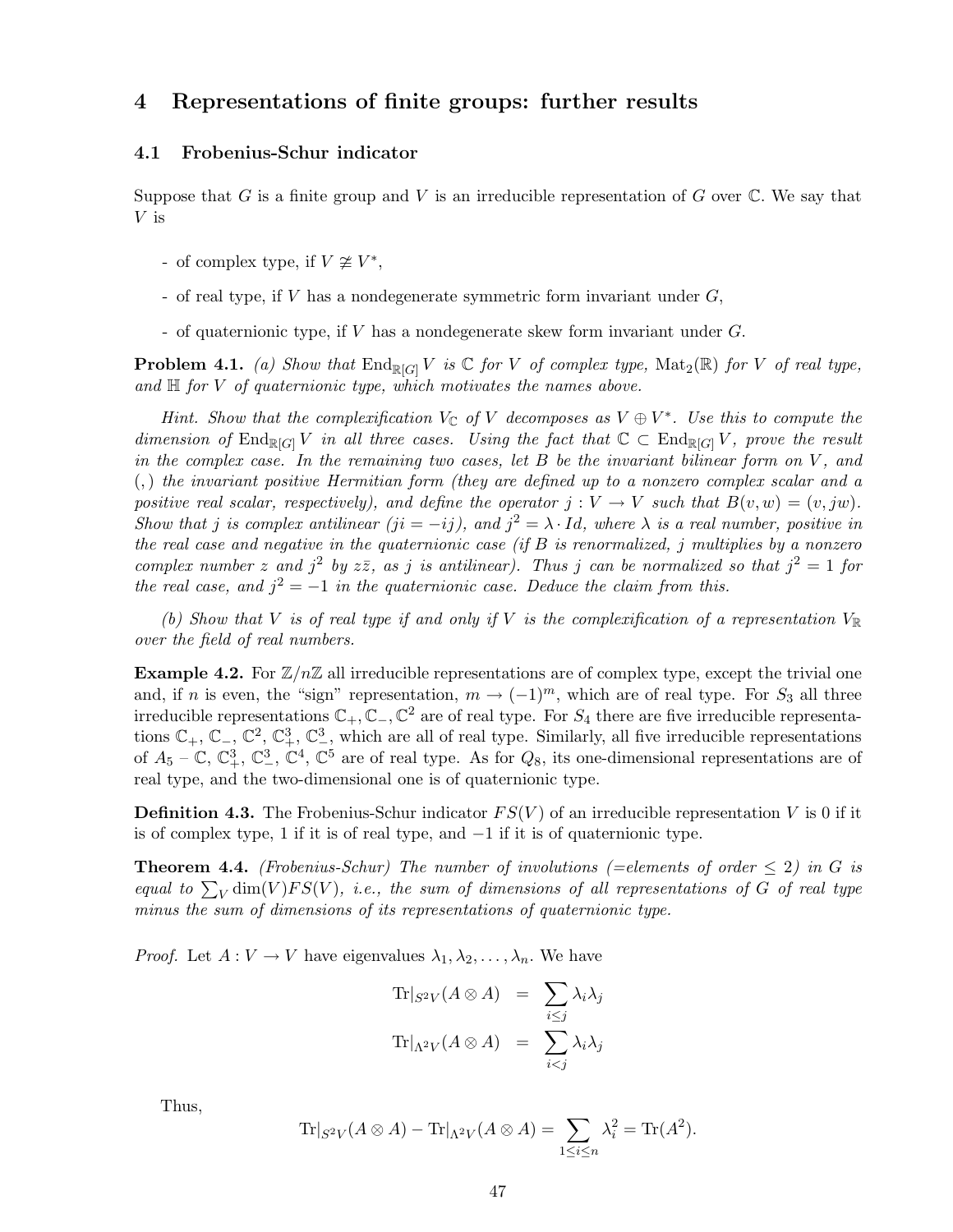Thus for  $g \in G$  we have

$$
\chi_V(g^2) = \chi_{S^2V}(g) - \chi_{\Lambda^2V}(g)
$$

Therefore,

$$
|G|^{-1}\chi_V(\sum_{g\in G}g^2)=\chi_{S^2V}(P)-\chi_{\wedge^2V}(P)=\dim(S^2V)^G-\dim(\wedge^2V)^G=\left\{\begin{array}{rl}1,&\text{if }V\text{ is of real type}\\-1,&\text{if }V\text{ is of quaternionic type}\\0,&\text{if }V\text{ is of complex type}\end{array}\right.
$$

Finally, the number of involutions in G equals

$$
\frac{1}{|G|} \sum_{V} \dim V \chi_{V} (\sum_{g \in G} g^{2}) = \sum_{\text{real } V} \dim V - \sum_{\text{quad } V} \dim V.
$$

 $\Box$ 

Corollary 4.5. *Assume that all representations of a finite group* G *are defined over real numbers (i.e., all complex representations of* G *are obtained by complexifying real representations). Then the sum of dimensions of irreducible representations of* G *equals the number of involutions in* G*.*

Exercise. Show that any nontrivial finite group of odd order has an irreducible representation which is not defined over  $\mathbb R$  (i.e., not realizable by real matrices).

### 4.2 Frobenius determinant

Enumerate the elements of a finite group G as follows:  $g_1, g_2, \ldots, g_n$ . Introduce n variables indexed with the elements of  $G$ :

$$
x_{g_1}, x_{g_2}, \ldots, x_{g_n}.
$$

**Definition 4.6.** Consider the matrix  $X_G$  with entries  $a_{ij} = x_{g_i g_j}$ . The determinant of  $X_G$  is some polynomial of degree *n* of  $x_{g_1}, x_{g_2}, \ldots, x_{g_n}$  that is called *the Frobenius determinant*.

The following theorem, discovered by Dedekind and proved by Frobenius, became the starting point for creation of representation theory (see [Cu]).

Theorem 4.7.

$$
\det X_G = \prod_{j=1}^r P_j(\mathbf{x})^{\deg P_j}
$$

*for some pairwise non-proportional irreducible polynomials*  $P_j(\mathbf{x})$ , where r *is the number of conjugacy classes of* G*.*

We will need the following simple lemma.

**Lemma 4.8.** Let Y be an  $n \times n$  matrix with entries  $y_{ij}$ . Then  $\det Y$  is an irreducible polynomial *of*  $\{y_{ij}\}.$ 

*Proof.* Let  $Y = t \cdot Id + \sum_{i=1}^{n} x_i E_{i,i+1}$ , where  $i+1$  is computed modulo n, and  $E_{i,j}$  are the elementary matrices. Then  $\det(Y) = t^n - (-1)^n x_1 ... x_n$ , which is obviously irreducible. Hence  $\det(Y)$  is irreducible (since factors of a homogeneous polynomial are homogeneous).

Now we are ready to proceed to the proof of Theorem 4.7.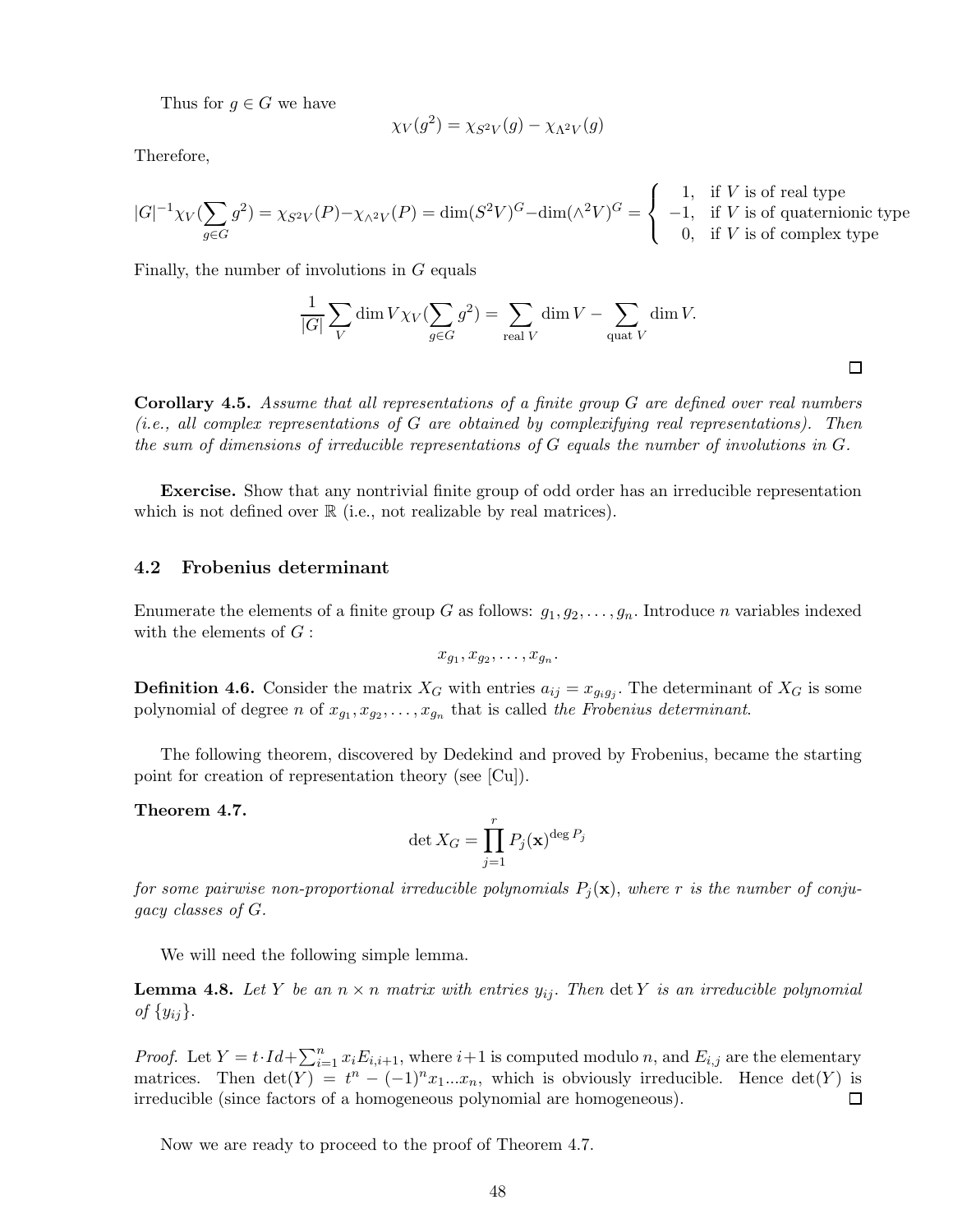*Proof.* Let  $V = \mathbb{C}[G]$  be the regular representation of G. Consider the operator-valued polynomial

$$
L(\mathbf{x}) = \sum_{g \in G} x_g \rho(g),
$$

where  $\rho(q) \in End V$  is induced by q. The action of  $L(\mathbf{x})$  on an element  $h \in G$  is

$$
L(\mathbf{x})h = \sum_{g \in G} x_g \rho(g)h = \sum_{g \in G} x_ggh = \sum_{z \in G} x_{zh^{-1}}z
$$

So the matrix of the linear operator  $L(\mathbf{x})$  in the basis  $g_1, g_2, \ldots, g_n$  is  $X_G$  with permuted columns and hence has the same determinant up to sign.

Further, by Maschke's theorem, we have

$$
\mathrm{det}_{V}L(\mathbf{x})=\prod_{i=1}^r(\mathrm{det}_{V_i}L(\mathbf{x}))^{\mathrm{dim}\,V_i},
$$

where  $V_i$  are the irreducible representations of G. We set  $P_i = det_{V_i}L(\mathbf{x})$ . Let  $\{e_{im}\}\$ be bases of  $V_i$ and  $E_{i,jk} \in \text{End } V_i$  be the matrix units in these bases. Then  $\{E_{i,jk}\}\$ is a basis of  $\mathbb{C}[G]$  and

$$
L(\mathbf{x})|_{V_i} = \sum_{j,k} y_{i,jk} E_{i,jk},
$$

where  $y_{i,jk}$  are new coordinates on  $\mathbb{C}[G]$  related to  $x_g$  by a linear transformation. Then

$$
P_i(\mathbf{x}) = \det |_{V_i} L(\mathbf{x}) = \det(y_{i,jk})
$$

Hence,  $P_i$  are irreducible (by Lemma 4.8) and not proportional to each other (as they depend on different collections of variables  $y_{i,jk}$ ). The theorem is proved. 口

## 4.3 Algebraic numbers and algebraic integers

We are now passing to deeper results in representation theory of finite groups. These results require the theory of algebraic numbers, which we will now briefly review.

**Definition 4.9.**  $z \in \mathbb{C}$  is an algebraic number (respectively, an algebraic integer), if z is a root of a monic polynomial with rational (respectively, integer) coefficients.

**Definition 4.10.**  $z \in \mathbb{C}$  is an algebraic number, (respectively, an algebraic integer), if z is an eigenvalue of a matrix with rational (respectively, integer) entries.

Proposition 4.11. *Definitions (4.9) and (4.10) are equivalent.*

*Proof.* To show  $(4.10) \Rightarrow (4.9)$ , notice that z is a root of the characteristic polynomial of the matrix (a monic polynomial with rational, respectively integer, coefficients). To show  $(4.9) \Rightarrow (4.10)$ , suppose z is a root of

$$
p(x) = xn + a1xn-1 + ... + an-1x + an.
$$

Then the characteristic polynomial of the following matrix (called the companion matrix) is  $p(x)$ :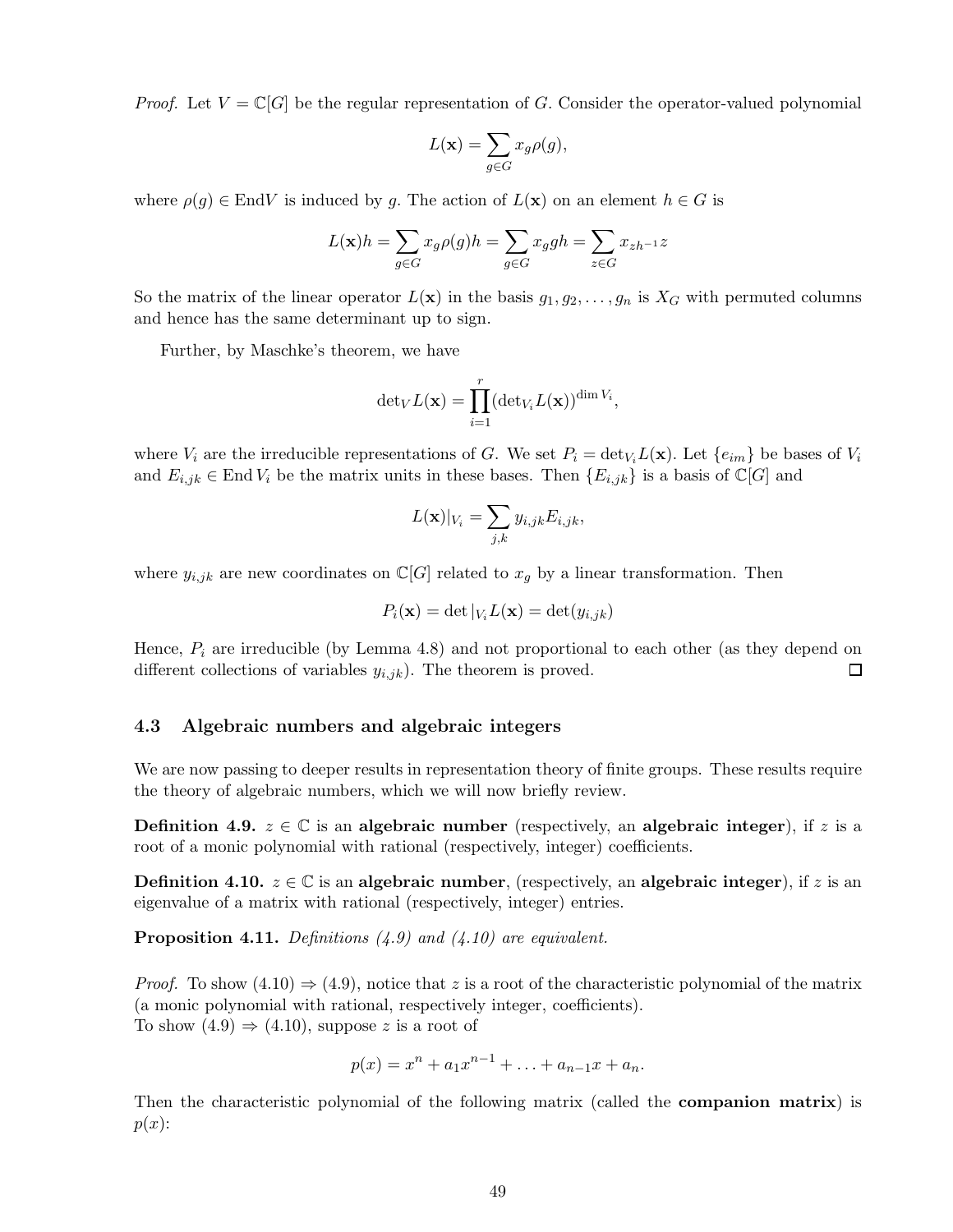$$
\begin{pmatrix}\n0 & 0 & 0 & \dots & 0 & -a_n \\
1 & 0 & 0 & \dots & 0 & -a_{n-1} \\
0 & 1 & 0 & \dots & 0 & -a_{n-2} \\
& & & \vdots & & \\
0 & 0 & 0 & \dots & 1 & -a_1\n\end{pmatrix}.
$$

Since z is a root of the characteristic polynomial of this matrix, it is an eigenvalue of this matrix.  $\Box$ 

The set of algebraic numbers is denoted by  $\overline{Q}$ , and the set of algebraic integers by A.

**Proposition 4.12.** *(i)*  $\mathbb A$  *is a ring.* 

 $(ii)$   $\overline{Q}$  *is a field. Namely, it is an algebraic closure of the field of rational numbers.* 

*Proof.* We will be using definition (4.10). Let  $\alpha$  be an eigenvalue of

 $\mathcal{A} \in \text{Mat}_n(\mathbb{C})$ 

with eigenvector v, let  $\beta$  be an eigenvalue of

$$
\mathcal{B}\in \mathrm{Mat}_m(\mathbb{C})
$$

with eigenvector w. Then  $\alpha \pm \beta$  is an eigenvalue of

$$
\mathcal{A}\otimes \mathrm{Id}_m\pm \mathrm{Id}_n\otimes \mathcal{B},
$$

and  $\alpha\beta$  is an eigenvalue of

 $\mathcal{A} \otimes \mathcal{B}$ .

The corresponding eigenvector is in both cases  $v \otimes w$ . This shows that both A and  $\overline{Q}$  are rings. To show that the latter is a field, it suffices to note that if  $\alpha \neq 0$  is a root of a polynomial  $p(x)$  of degree d, then  $\alpha^{-1}$  is a root of  $x^d p(1/x)$ . The last statement is easy, since a number  $\alpha$  is algebraic if and only if it defines a finite extension of Q. 口

Proposition 4.13.  $\mathbb{A} \cap \mathbb{Q} = \mathbb{Z}$ .

*Proof.* We will be using definition (4.9). Let z be a root of

 $p(x) = x^n + a_1 x^{n-1} + \ldots + a_{n-1} x + a_n,$ 

and suppose

$$
z = \frac{p}{q} \in \mathbb{Q}, \gcd(p, q) = 1.
$$

Notice that the leading term of  $p(x)$  will have  $q^n$  in the denominator, whereas all the other terms will have a lower power of q there. Thus, if  $q \neq \pm 1$ , then  $p(z) \notin \mathbb{Z}$ , a contradiction. Thus,  $z \in \mathbb{A} \cap \mathbb{Q} \Rightarrow z \in \mathbb{Z}$ . The reverse inclusion follows because  $n \in \mathbb{Z}$  is a root of  $x - n$ .  $z \in \mathbb{A} \cap \mathbb{Q} \Rightarrow z \in \mathbb{Z}$ . The reverse inclusion follows because  $n \in \mathbb{Z}$  is a root of  $x - n$ .

Every algebraic number  $\alpha$  has a **minimal polynomial**  $p(x)$ , which is the monic polynomial with rational coefficients of the smallest degree such that  $p(\alpha) = 0$ . Any other polynomial  $q(x)$  with rational coefficients such that  $q(\alpha) = 0$  is divisible by  $p(x)$ . Roots of  $p(x)$  are called the **algebraic** conjugates of  $\alpha$ ; they are roots of any polynomial q with rational coefficients such that  $q(\alpha) = 0$ .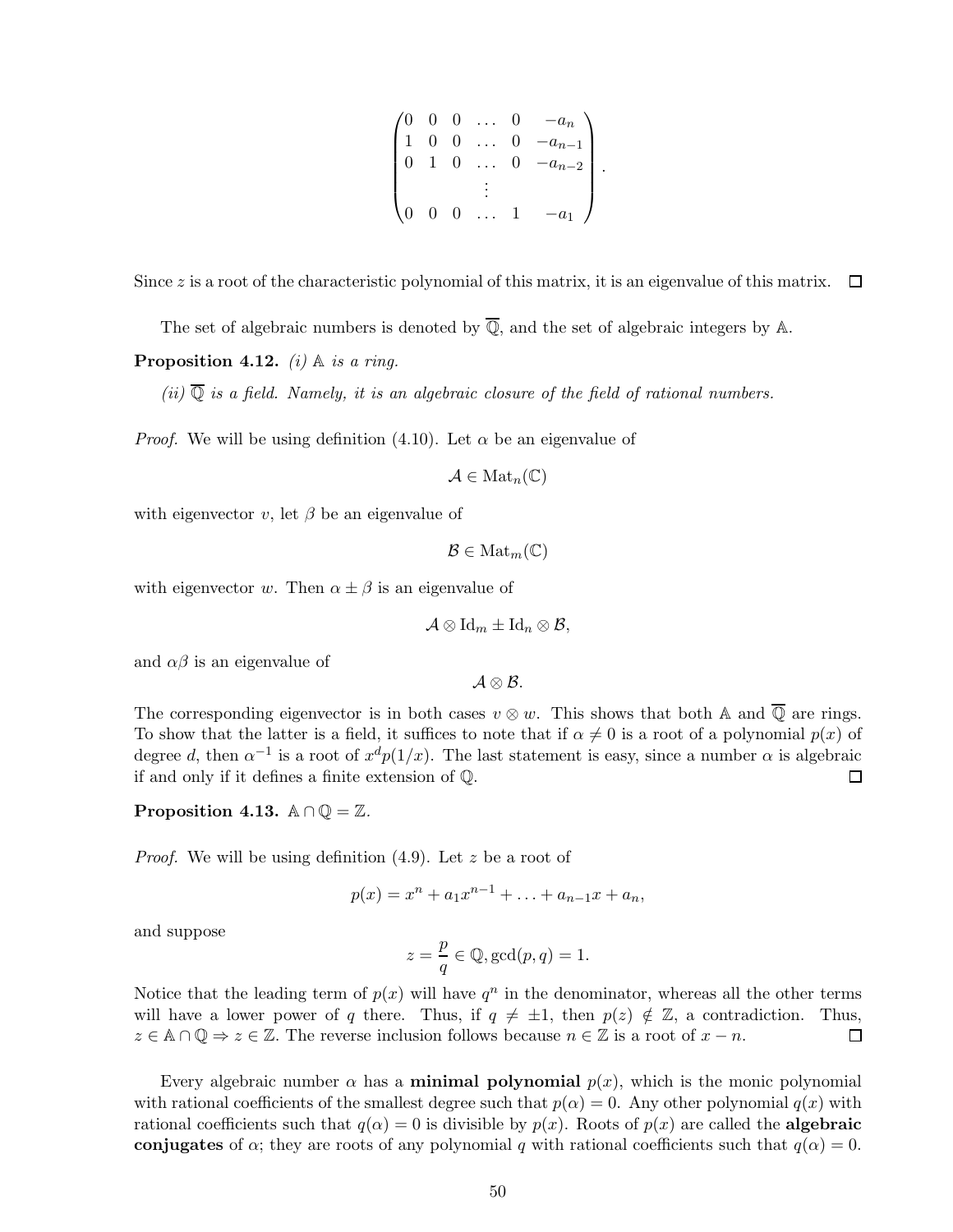Note that any algebraic conjugate of an algebraic integer is obviously also an algebraic integer. Therefore, by the Vieta theorem, the minimal polynomial of an algebraic integer has integer coefficients.

Below we will need the following lemma:

**Lemma 4.14.** *If*  $\alpha_1, ..., \alpha_m$  *are algebraic numbers, then all algebraic conjugates to*  $\alpha_1 + ... + \alpha_m$ *are of the form*  $\alpha'_1 + ... + \alpha'_m$ , where  $\alpha'_i$  are some algebraic conjugates of  $\alpha_i$ .

*Proof.* It suffices to prove this for two summands. If  $\alpha_i$  are eigenvalues of rational matrices  $A_i$  of smallest size (i.e., their characteristic polynomials are the minimal polynomials of  $\alpha_i$ ), then  $\alpha_1 + \alpha_2$ is an eigenvalue of  $A := A_1 \otimes \text{Id} + \text{Id} \otimes A_2$ . Therefore, so is any algebraic conjugate to  $\alpha_1 + \alpha_2$ .<br>But all eigenvalues of A are of the form  $\alpha'_1 + \alpha'_2$ , so we are done. But all eigenvalues of A are of the form  $\alpha'_1 + \alpha'_2$ , so we are done.

**Problem 4.15.** *(a) Show that for any finite group* G *there exists a finite Galois extension*  $K \subset \mathbb{C}$ *of* Q *such that any finite dimensional complex representation of* G *has a basis in which the matrices of the group elements have entries in* K*.*

*Hint.* Consider the representations of G over the field  $\overline{Q}$  of algebraic numbers.

*(b) Show that if* V *is an irreducible complex representation of a finite group* G *of dimension*  $> 1$  *then there exists*  $g \in G$  *such that*  $\chi_V(g) = 0$ *.* 

*Hint: Assume the contrary. Use orthonormality of characters to show that the arithmetic mean of the numbers*  $|\chi_V(g)|^2$  *for*  $g \neq 1$  *is* < 1*.* Deduce that their product  $\beta$  *satisfies*  $0 < \beta < 1$ *. Show that all conjugates of* β *satisfy the same inequalities (consider the Galois conjugates of the representation* V *, i.e. representations obtained from* V *by the action of the Galois group of* K *over* Q *on the matrices of group elements in the basis from part (a)). Then derive a contradiction.*

**Remark.** Here is a modification of this argument, which does not use (a). Let  $N = |G|$ . For  $\lim_{M \to \infty} 0 < j < N$  coprime to N, show that the map  $g \mapsto g^j$  is a bijection  $G \to G$ . Deduce that  $\prod_{g\neq 1} |\chi_V(g^j)|^2 = \beta$ . Then show that  $\beta \in K := \mathbb{Q}(\zeta)$ ,  $\zeta = e^{2\pi i/N}$ , and does not change under the *automorphism of* K *given by*  $\zeta \mapsto \zeta^j$ *. Deduce that*  $\beta$  *is an integer, and derive a contradiction.* 

### 4.4 Frobenius divisibility

Theorem 4.16. *Let* G *be a finite group, and let* V *be an irreducible representation of* G *over* C*. Then*

dim V *divides* |G|.

*Proof.* Let  $C_1, C_2, \ldots, C_n$  be the conjugacy classes of G. Set

$$
\lambda_i = \chi_V(g_{C_i}) \frac{|C_i|}{\dim V},
$$

where  $g_{C_i}$  is a representative of  $C_i$ .

**Proposition 4.17.** *The numbers*  $\lambda_i$  *are algebraic integers for all i.* 

*Proof.* Let C be a conjugacy class in G, and  $P = \sum_{h \in C} h$ . Then P is a central element of  $\mathbb{Z}[G]$ , so it acts on V by some scalar  $\lambda$ , which is an algebraic integer (indeed, since  $\mathbb{Z}[G]$  is a finitely generated  $\mathbb{Z}\text{-module},$  any element of  $\mathbb{Z}[G]$  is integral over  $\mathbb{Z}$ , i.e., satisfies a monic polynomial equation with integer coefficients). On the other hand, taking the trace of P in V, we get  $|C|\chi_V(q) = \lambda \dim V$ ,  $g \in C$ , so  $\lambda = \frac{|C|\chi_V(g)}{\dim V}$ . 口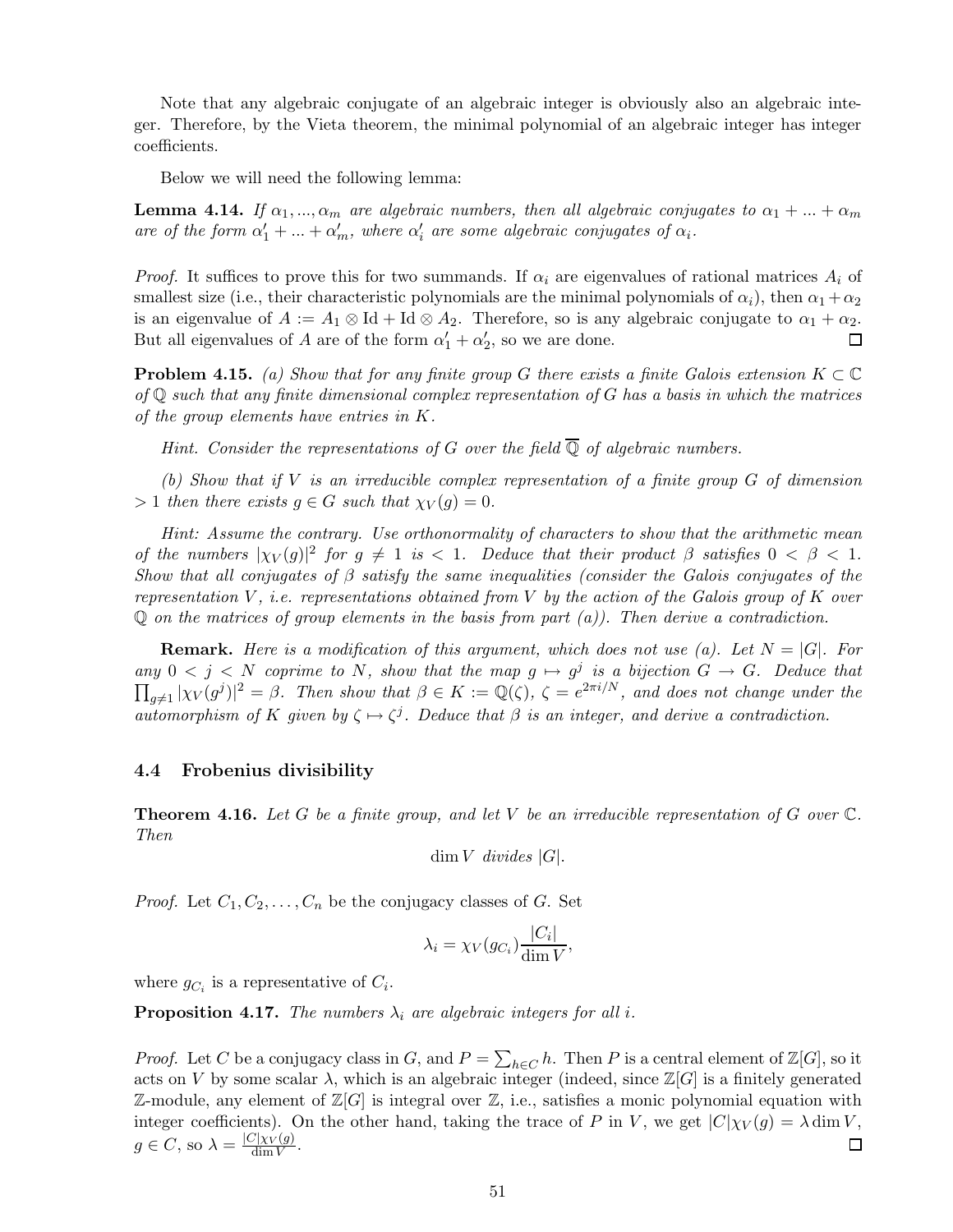Now, consider

$$
\sum_i \lambda_i \overline{\chi_V(g_{C_i})}.
$$

This is an algebraic integer, since:

(i)  $\lambda_i$  are algebraic integers by Proposition 4.17,

(ii)  $\chi_V(g_{C_i})$  is a sum of roots of unity (it is the sum of eigenvalues of the matrix of  $\rho(g_{C_i})$ , and since  $g_{C_i}^{|G|} = e$  in G, the eigenvalues of  $\rho(g_{C_i})$  are roots of unity), and

(iii) A is a ring (Proposition 4.12).

On the other hand, from the definition of  $\lambda_i$ ,

$$
\sum_{C_i} \lambda_i \overline{\chi_V(g_{C_i})} = \sum_i \frac{|C_i| \chi_V(g_{C_i}) \chi_V(g_{C_i})}{\dim V}.
$$

Recalling that  $\chi_V$  is a class function, this is equal to

$$
\sum_{g \in G} \frac{\chi_V(g) \overline{\chi_V(g)}}{\dim V} = \frac{|G|(\chi_V, \chi_V)}{\dim V}.
$$

Since V is an irreducible representation,  $(\chi_V, \chi_V) = 1$ , so

$$
\sum_{C_i} \lambda_i \overline{\chi_V(g_{C_i})} = \frac{|G|}{\dim V}.
$$

 $\Box$ 

Since  $\frac{|G|}{\dim V} \in \mathbb{Q}$  and  $\sum_{C_i} \lambda_i \overline{\chi_V(g_{C_i})} \in \mathbb{A}$ , by Proposition 4.13  $\frac{|G|}{\dim V} \in \mathbb{Z}$ .

### 4.5 Burnside's Theorem

Definition 4.18. A group G is called *solvable* if there exists a series of nested normal subgroups

$$
\{e\} = G_1 \triangleleft G_2 \triangleleft \dots \triangleleft G_n = G
$$

where  $G_{i+1}/G_i$  is abelian for all  $1 \leq i \leq n-1$ .

Remark 4.19. Such groups are called solvable because they first arose as Galois groups of polynomial equations which are solvable in radicals.

**Theorem 4.20** (Burnside). *Any group G of order*  $p^a q^b$ *, where p and q are prime and*  $a, b \ge 0$ *, is solvable.*

This famous result in group theory was proved by the British mathematician William Burnside in the early 20-th century, using representation theory (see [Cu]). Here is this proof, presented in modern language.

Before proving Burnside's theorem we will prove several other results which are of independent interest.

Theorem 4.21. *Let* V *be an irreducible representation of a finite group* G *and let* C *be a conjugacy class of* G with  $gcd(|C|, dim(V)) = 1$ . Then for any  $g \in C$ , either  $\chi_V(g) = 0$  or g acts as a scalar *on* V *.*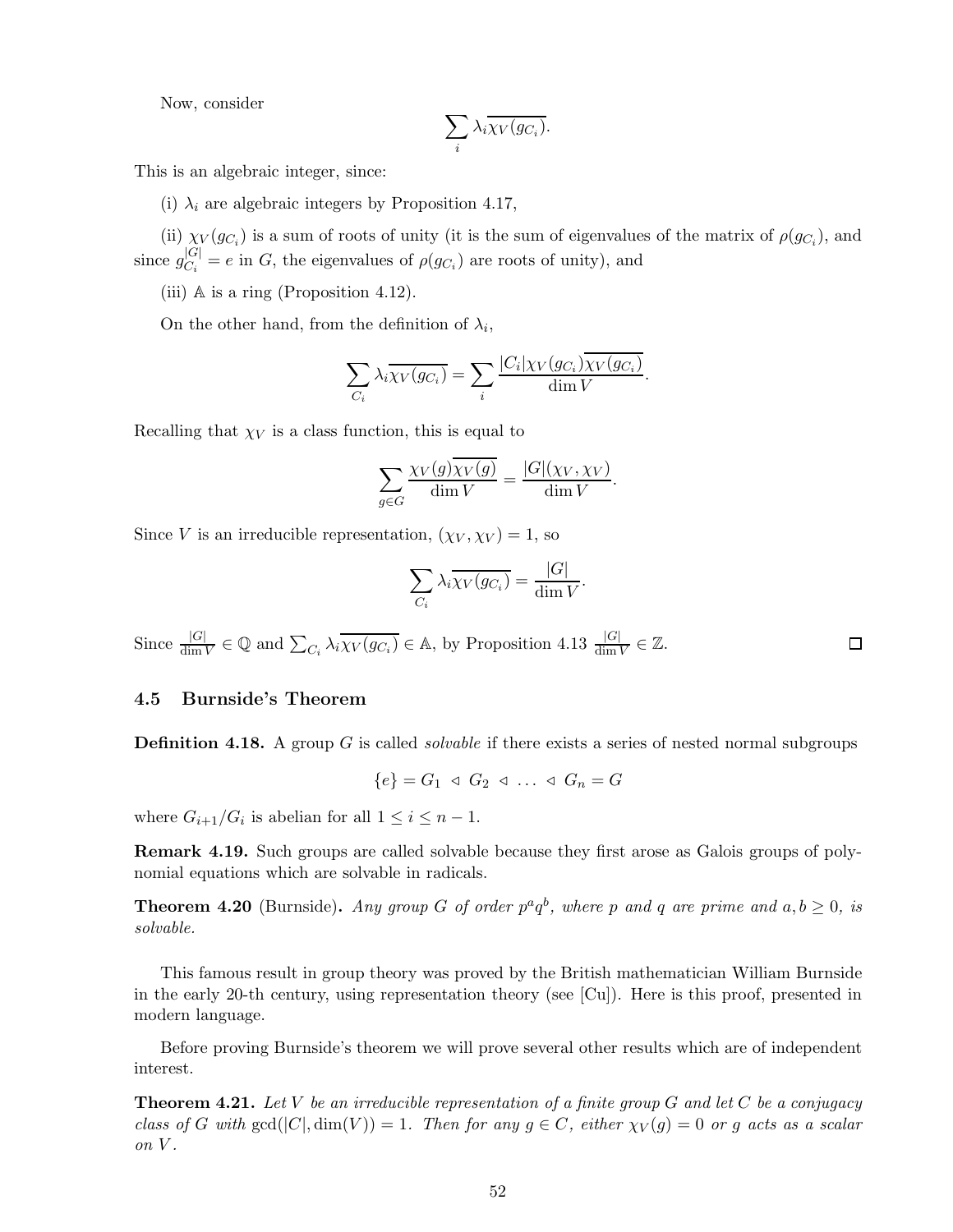The proof will be based on the following lemma.

**Lemma 4.22.** If  $\varepsilon_1, \varepsilon_2 ... \varepsilon_n$  are roots of unity such that  $\frac{1}{n}(\varepsilon_1 + \varepsilon_2 + ... + \varepsilon_n)$  is an algebraic *integer, then either*  $\varepsilon_1 = \ldots = \varepsilon_n$  *or*  $\varepsilon_1 + \ldots + \varepsilon_n = 0$ *.* 

*Proof.* Let  $a = \frac{1}{n}$  $\frac{1}{n}(\varepsilon_1 + \ldots + \varepsilon_n)$ . If not all  $\varepsilon_i$  are equal, then  $|a| < 1$ . Moreover, since any algebraic conjugate of a root of unity is also a root of unity,  $|a'| \leq 1$  for any algebraic conjugate a' of a. But the product of all algebraic conjugates of  $a$  is an integer. Since it has absolute value  $\lt 1$ , it must equal zero. Therefore,  $a = 0$ . 囗

*Proof of theorem 4.21.*

Let dim  $V = n$ . Let  $\varepsilon_1, \varepsilon_2, \dots \varepsilon_n$  be the eigenvalues of  $\rho_V(g)$ . They are roots of unity, so  $\chi_V(g)$  is an algebraic integer. Also, by Proposition 4.17,  $\frac{1}{n}|C|\chi_V(g)$  is an algebraic integer. Since  $gcd(n, |C|) = 1$ , there exist integers a, b such that  $a|C| + bn = 1$ . This implies that

$$
\frac{\chi_V(g)}{n} = \frac{1}{n}(\varepsilon_1 + \ldots + \varepsilon_n).
$$

is an algebraic integer. Thus, by Lemma 4.22, we get that either  $\varepsilon_1 = \ldots = \varepsilon_n$  or  $\varepsilon_1 + \ldots + \varepsilon_n =$  $\chi_V(g) = 0$ . In the first case, since  $\rho_V(g)$  is diagonalizable, it must be scalar. In the second case,  $\chi_V(g) = 0$ . The theorem is proved.

**Theorem 4.23.** Let G be a finite group, and let C be a conjugacy class in G of order  $p^k$  where  $p$ *is prime and* k > 0*. Then* G *has a proper nontrivial normal subgroup (i.e.,* G *is not simple).*

*Proof.* Choose an element  $g \in C$ . Since  $g \neq e$ , by orthogonality of columns of the character table,

$$
\sum_{V \in \text{Irr}G} \dim V \chi_V(g) = 0. \tag{4}
$$

We can divide IrrG into three parts:

- 1. the trivial representation,
- 2. D, the set of irreducible representations whose dimension is divisible by  $p$ , and
- 3. N, the set of non-trivial irreducible representations whose dimension is not divisible by  $p$ .

**Lemma 4.24.** *There exists*  $V \in N$  *such that*  $\chi_V(g) \neq 0$ *.* 

*Proof.* If  $V \in D$ , the number  $\frac{1}{p}$  dim(V) $\chi_V(g)$  is an algebraic integer, so

$$
a = \sum_{V \in D} \frac{1}{p} \dim(V) \chi_V(g)
$$

is an algebraic integer.

Now, by  $(4)$ , we have

$$
0 = \chi_{\mathbb{C}}(g) + \sum_{V \in D} \dim V \chi_V(g) + \sum_{V \in N} \dim V \chi_V(g) = 1 + pa + \sum_{V \in N} \dim V \chi_V(g).
$$

This means that the last summand is nonzero.

 $\Box$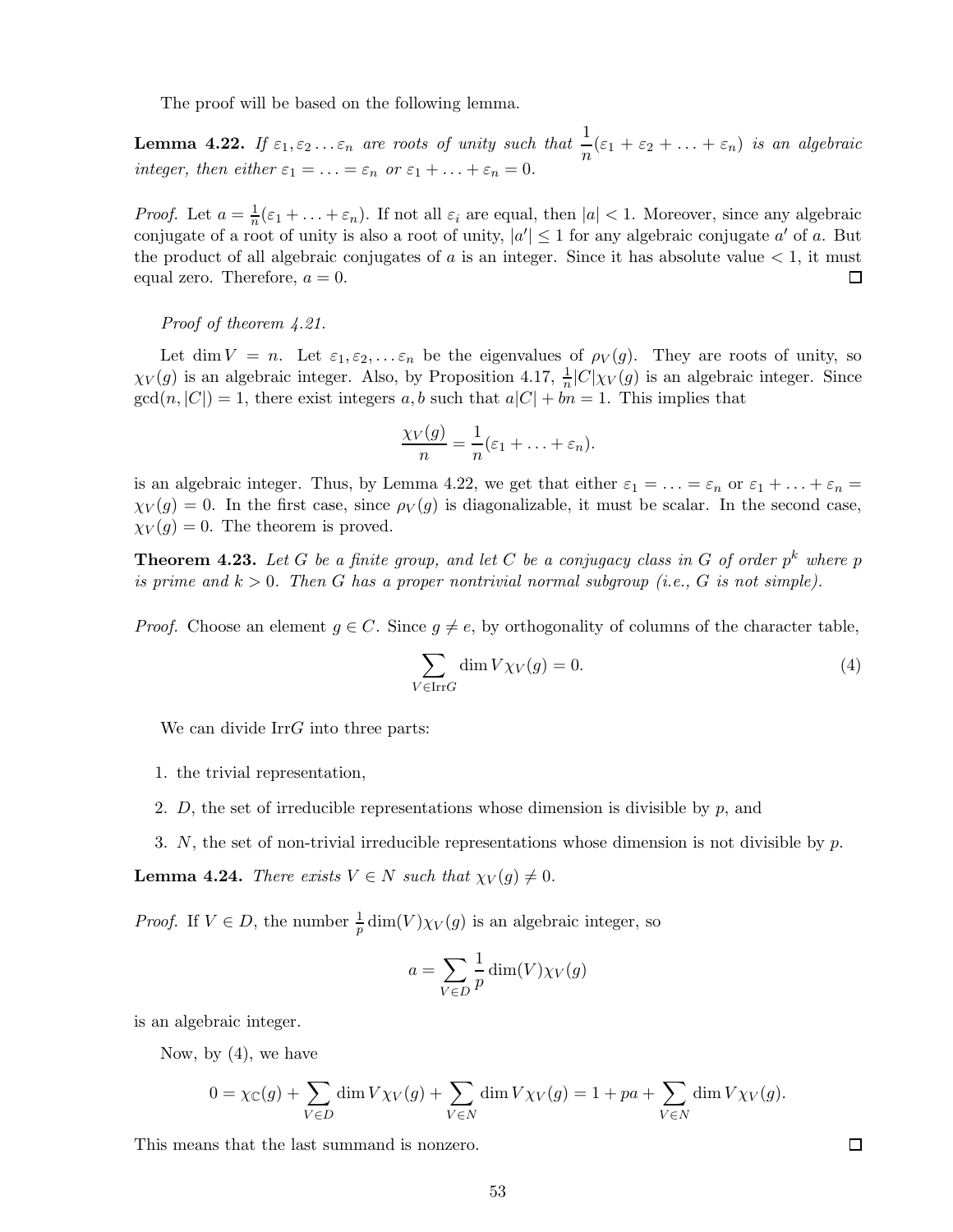Now pick  $V \in N$  such that  $\chi_V(g) \neq 0$ ; it exists by Lemma 4.24. Theorem 4.21 implies that g (and hence any element of C) acts by a scalar in V. Now let  $H$  be the subgroup of G generated by elements  $ab^{-1}$ ,  $a, b \in C$ . It is normal and acts trivially in V, so  $H \neq G$ , as V is nontrivial. Also  $H \neq 1$ , since  $|C| > 1$ .

#### *Proof of Burnside's theorem.*

Assume Burnside's theorem is false. Then there exists a nonsolvable group G of order  $p^a q^b$ . Let G be the smallest such group. Then G is simple, and by Theorem 4.23, it cannot have a conjugacy class of order  $p^k$  or  $q^k$ ,  $k \geq 1$ . So the order of any conjugacy class in G is either 1 or is divisible by pq. Adding the orders of conjugacy classes and equating the sum to  $p^a q^b$ , we see that there has to be more than one conjugacy class consisting just of one element. So G has a nontrivial center, which gives a contradiction.

### 4.6 Representations of products

Theorem 4.25. *Let* G,H *be finite groups,* {Vi} *be the irreducible representations of* G *over a field* k *(of any characteristic), and* {Wj} *be the irreducible representations of* H *over* k*. Then the irreducible representations of*  $G \times H$  *over* k are  $\{V_i \otimes W_j\}$ .

*Proof.* This follows from Theorem 2.26.

## 4.7 Virtual representations

Definition 4.26. A *virtual representation* of a finite group G is an integer linear combination of irreducible representations of  $G, V = \sum n_i V_i, n_i \in \mathbb{Z}$  (i.e.,  $n_i$  are not assumed to be nonnegative). The character of V is  $\chi_V := \sum n_i \chi_{V_i}$ .

The following lemma is often very useful (and will be used several times below).

**Lemma 4.27.** Let V be a virtual representation with character  $\chi_V$ . If  $(\chi_V, \chi_V) = 1$  and  $\chi_V(1) > 0$ *then*  $\chi_V$  *is a character of an irreducible representation of G.* 

*Proof.* Let  $V_1, V_2, \ldots, V_m$  be the irreducible representations of G, and  $V = \sum n_i V_i$ . Then by orthonormality of characters,  $(\chi_V, \chi_V) = \sum_i n_i^2$ . So  $\sum_i n_i^2 = 1$ , meaning that  $n_i = \pm 1$  for exactly one *i*, and  $n_j = 0$  for  $j \neq i$ . But  $\chi_V(1) > 0$ , so  $n_i = +1$  and we are done.

### 4.8 Induced Representations

Given a representation V of a group G and a subgroup  $H \subset G$ , there is a natural way to construct a representation of H. The restricted representation of V to H,  $\text{Res}_{H}^{G}V$  is the representation given by the vector space V and the action  $\rho_{\text{Res}_{H}^{G}V} = \rho_{V}|_{H}$ .

There is also a natural, but more complicated way to construct a representation of a group  $G$ given a representation  $V$  of its subgroup  $H$ .

**Definition 4.28.** If G is a group,  $H \subset G$ , and V is a representation of H, then the *induced representation*  $Ind_H^G V$  is the representation of G with

$$
Ind_{H}^{G}V = \{ f : G \to V | f(hx) = \rho_V(h) f(x) \forall x \in G, h \in H \}
$$

 $\Box$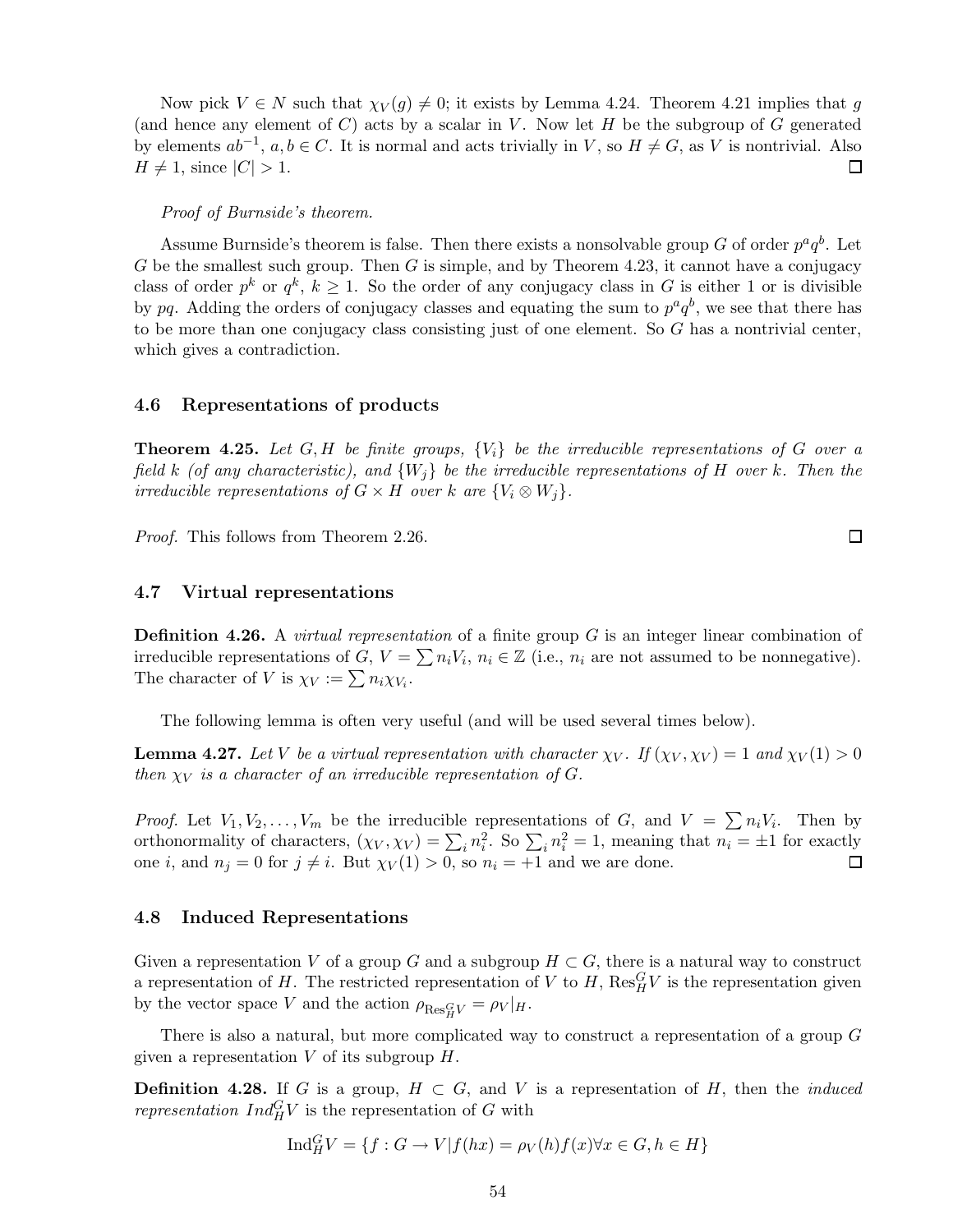and the action  $g(f)(x) = f(xg) \,\forall g \in G$ .

**Remark 4.29.** In fact,  $\text{Ind}_{H}^{G}V$  is naturally isomorphic to  $\text{Hom}_{H}(k[G], V)$ .

Let us check that  $\text{Ind}_{H}^{G}V$  is indeed a representation:

 $g(f)(hx) = f(hxg) = \rho_V(h)f(xg) = \rho_V(h)g(f)(x)$ , and  $g(g'(f))(x) = g'(f)(xg) = f(xgg') =$  $(gg')(f)(x)$  for any  $g, g', x \in G$  and  $h \in H$ .

**Remark 4.30.** Notice that if we choose a representative  $x_{\sigma}$  from every right H-coset  $\sigma$  of G, then any  $f \in \text{Ind}_{H}^{G}V$  is uniquely determined by  $\{f(x_{\sigma})\}.$ 

Because of this,

$$
\dim(\operatorname{Ind}_{H}^{G} V) = \dim V \cdot \frac{|G|}{|H|}.
$$

**Problem 4.31.** *Check that if*  $K \subset H \subset G$  *are groups and* V *a representation of* K *then*  $Ind_H^G Ind_K^H V$ *is isomorphic to*  $Ind_K^G V$ *.* 

**Exercise.** Let  $K \subset G$  be finite groups, and  $\chi : K \to \mathbb{C}^*$  be a homomorphism. Let  $\mathbb{C}_{\chi}$  be the corresponding 1-dimensional representation of  $K$ . Let

$$
e_{\chi} = \frac{1}{|K|} \sum_{g \in K} \chi(g)^{-1} g \in \mathbb{C}[K]
$$

be the idempotent corresponding to  $\chi$ . Show that the G-representation  $\text{Ind}_{K}^{G} \mathbb{C}_{\chi}$  is naturally isomorphic to  $\mathbb{C}[G]_{e_{\chi}}$  (with G acting by left multiplication).

# 4.9 The Mackey formula

Let us now compute the character  $\chi$  of  $\text{Ind}_{H}^{G}V$ . In each right coset  $\sigma \in H \backslash G$ , choose a representative  $x_{\sigma}$ .

Theorem 4.32. *(The Mackey formula) One has*

$$
\chi(g) = \sum_{\sigma \in H \backslash G: x_{\sigma}gx_{\sigma}^{-1} \in H} \chi_V(x_{\sigma}gx_{\sigma}^{-1}).
$$

**Remark.** If the characteristic of the ground field k is relatively prime to  $|H|$ , then this formula can be written as

$$
\chi(g) = \frac{1}{|H|} \sum_{x \in G : xgx^{-1} \in H} \chi_V(xgx^{-1}).
$$

*Proof.* For a right H-coset  $\sigma$  of G, let us define

$$
V_{\sigma} = \{ f \in \text{Ind}_{H}^{G} V | f(g) = 0 \ \forall g \ \notin \ \sigma \}.
$$

Then one has

$$
\mathrm{Ind}_{H}^{G}V=\bigoplus_{\sigma}V_{\sigma},
$$

and so

$$
\chi(g) = \sum_{\sigma} \chi_{\sigma}(g),
$$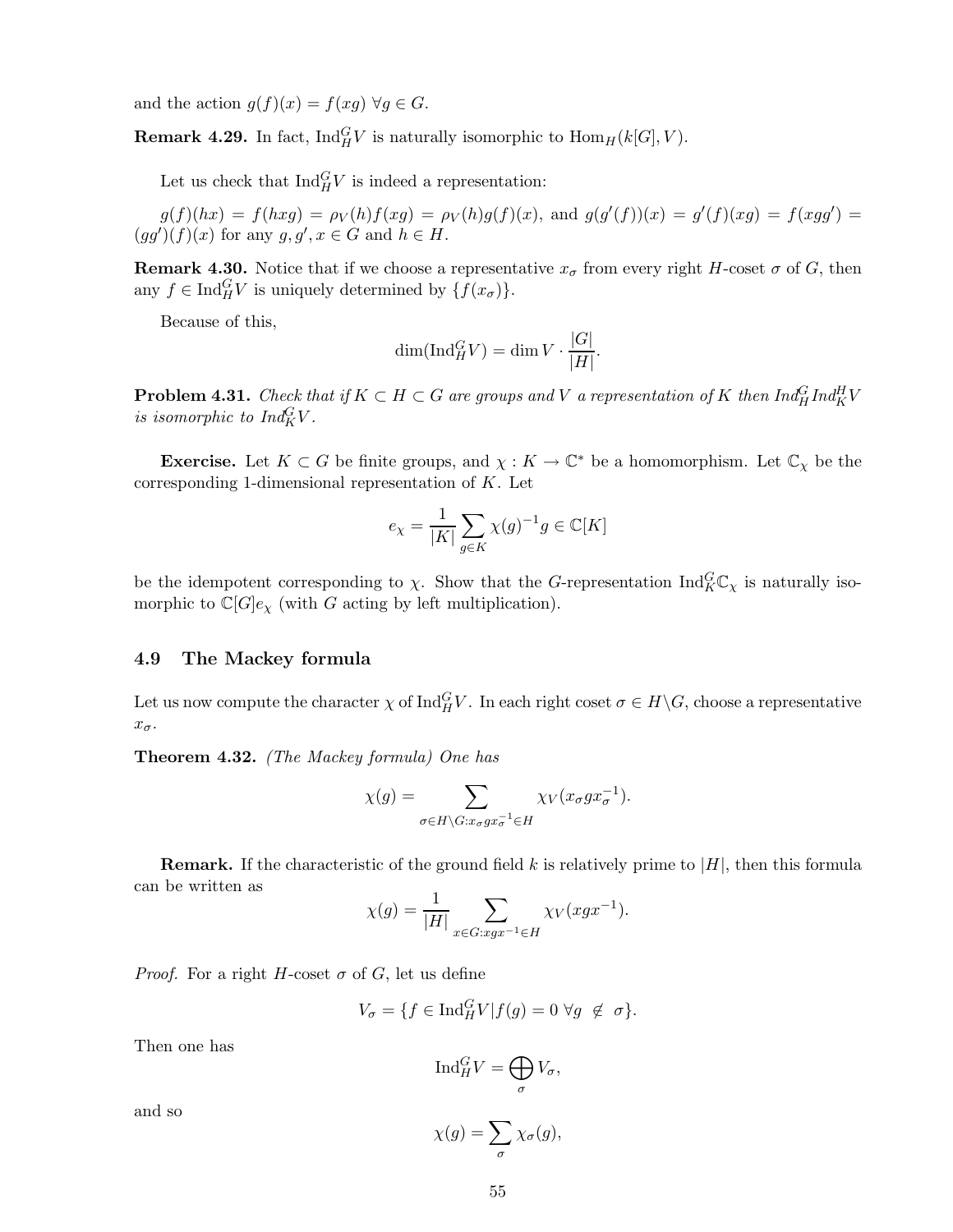where  $\chi_{\sigma}(g)$  is the trace of the diagonal block of  $\rho(g)$  corresponding to  $V_{\sigma}$ .

Since  $g(\sigma) = \sigma g$  is a right H-coset for any right H-coset  $\sigma$ ,  $\chi_{\sigma}(g) = 0$  if  $\sigma \neq \sigma g$ .

Now assume that  $\sigma = \sigma g$ . Then  $x_{\sigma}g = hx_{\sigma}$  where  $h = x_{\sigma}gx_{\sigma}^{-1} \in H$ . Consider the vector space homomorphism  $\alpha: V_{\sigma} \to V$  with  $\alpha(f) = f(x_{\sigma})$ . Since  $f \in V_{\sigma}$  is uniquely determined by  $f(x_{\sigma})$ ,  $\alpha$ is an isomorphism. We have

$$
\alpha(gf) = g(f)(x_{\sigma}) = f(x_{\sigma}g) = f(hx_{\sigma}) = \rho_V(h)f(x_{\sigma}) = h\alpha(f),
$$

and  $gf = \alpha^{-1}h\alpha(f)$ . This means that  $\chi_{\sigma}(g) = \chi_V(h)$ . Therefore

$$
\chi(g) = \sum_{\sigma \in H \setminus G, \sigma g = \sigma} \chi_V(x_{\sigma} g x_{\sigma}^{-1}).
$$

 $\Box$ 

# 4.10 Frobenius reciprocity

A very important result about induced representations is the Frobenius Reciprocity Theorem which connects the operations Ind and Res.

Theorem 4.33. (Frobenius Reciprocity)

Let  $H \subset G$  be groups, V be a representation of G and W a representation of H. Then  $\text{Hom}_G(V, \text{Ind}_H^G W)$  is naturally isomorphic to  $\text{Hom}_H(\text{Res}_H^G V, W)$ .

*Proof.* Let  $E = \text{Hom}_G(V, \text{Ind}_H^G W)$  and  $E' = \text{Hom}_H(\text{Res}_H^G V, W)$ . Define  $F : E \to E'$  and  $F' : E' \to E'$ E as follows:  $F(\alpha)v = (\alpha v)(e)$  for any  $\alpha \in E$  and  $(F'(\beta)v)(x) = \beta(xv)$  for any  $\beta \in E'$ .

In order to check that  $F$  and  $F'$  are well defined and inverse to each other, we need to check the following five statements.

Let  $\alpha \in E$ ,  $\beta \in E'$ ,  $v \in V$ , and  $x, g \in G$ . (a)  $F(\alpha)$  is an H-homomorphism, i.e.,  $F(\alpha)hv = hF(\alpha)v$ . Indeed,  $F(\alpha)hv = (\alpha hv)(e) = (h\alpha v)(e) = (\alpha v)(he) = (\alpha v)(eh) = h \cdot (\alpha v)(e) = hF(\alpha)v.$ (b)  $F'(\beta)v \in \text{Ind}_{H}^{G}W$ , i.e.,  $(F'(\beta)v)(hx) = h(F'(\beta)v)(x)$ . Indeed,  $(F'(\beta)v)(hx) = \beta(hxv) = h\beta(xv) = h(F'(\beta)v)(x)$ . (c)  $F'(\beta)$  is a G-homomorphism, i.e.  $F'(\beta)gv = g(F'(\beta)v)$ . Indeed,  $(F'(\beta)gv)(x) = \beta(xgv) = (F'(\beta)v)(xg) = (g(F'(\beta)v))(x)$ . (d)  $F \circ F' = Id_{E'}$ . This holds since  $F(F'(\beta))v = (F'(\beta)v)(e) = \beta(v)$ . (e)  $F' \circ F = Id_E$ , i.e.,  $(F'(F(\alpha))v)(x) = (\alpha v)(x)$ .  $\Box$ Indeed,  $(F'(F(\alpha))v)(x) = F(\alpha xv) = (\alpha xv)(e) = (\alpha vv)(e) = (\alpha v)(x)$ , and we are done.

Exercise. The purpose of this exercise is to understand the notions of restricted and induced representations as part of a more advanced framework. This framework is the notion of tensor products over k-algebras (which generalizes the tensor product over k which we defined in Definition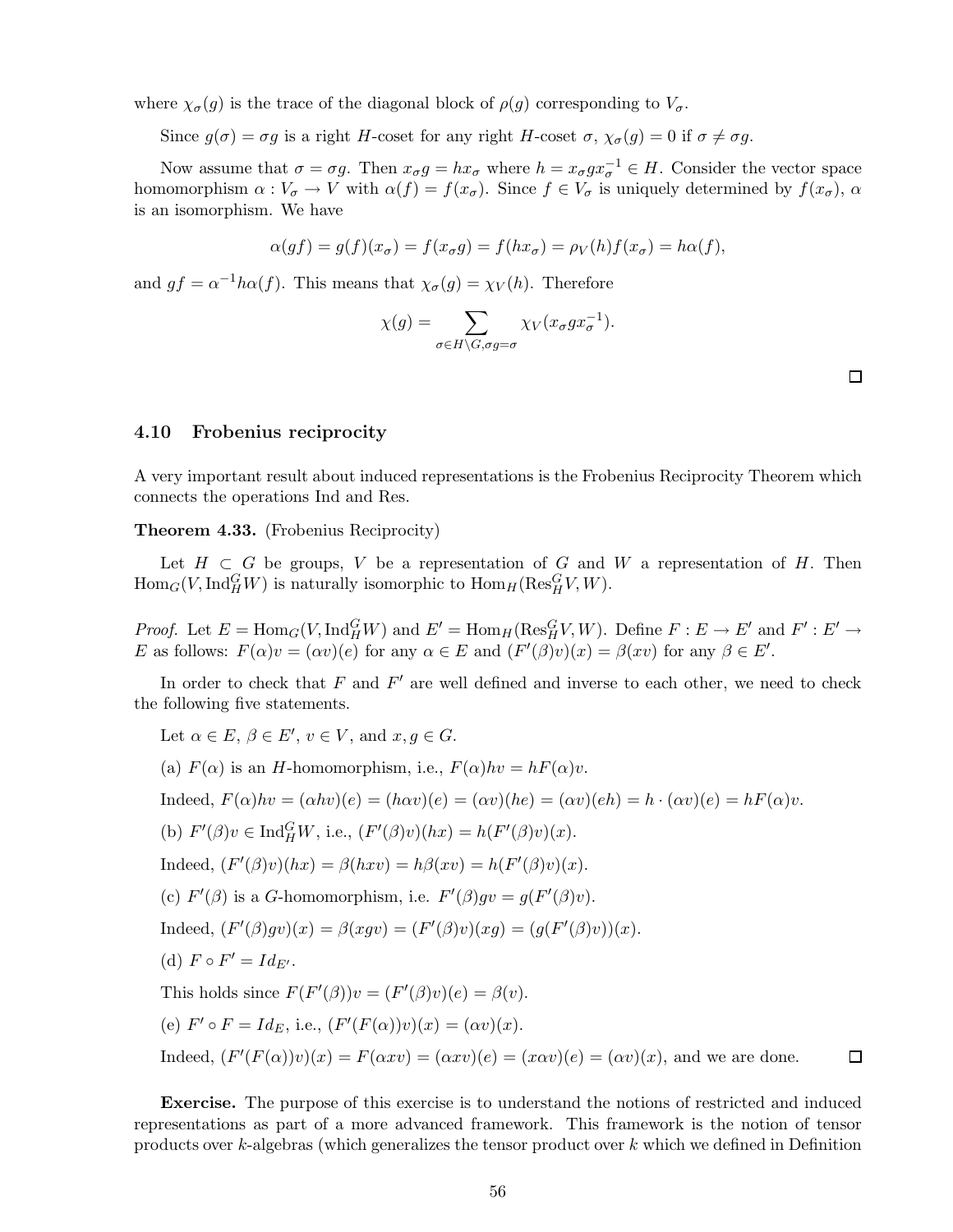1.48). In particular, this understanding will lead us to a new proof of the Frobenius reciprocity and to some analogies between induction and restriction.

Throughout this exercise, we will use the notation and results of the Exercise in Section 1.10.

Let G be a finite group and  $H \subset G$  a subgroup. We consider  $k[G]$  as a  $(k[H], k[G])$ -bimodule (both module structures are given by multiplication inside  $k[G]$ ). We denote this bimodule by  $k[G]_1$ . On the other hand, we can also consider  $k[G]$  as a  $(k[G], k[H])$ -bimodule (again, both module structures are given by multiplication). We denote this bimodule by  $k[G]_2$ .

(a) Let V be a representation of G. Then, V is a left k [G]-module, thus a  $(k |G|, k)$ -bimodule. Thus, the tensor product  $k[G]_1 \otimes_{k[G]} V$  is a  $(k[H], k)$ -bimodule, i. e., a left  $k[H]$ -module. Prove that this tensor product is isomorphic to  $\text{Res}_{H}^{G}V$  as a left  $k[H]$ -module. The isomorphism  $\text{Res}_{H}^{G}V \rightarrow$  $k[G]_1 \otimes_{k[G]} V$  is given by  $v \mapsto 1 \otimes_{k[G]} v$  for every  $v \in \text{Res}_H^G V$ .

(b) Let W be a representation of H. Then, W is a left  $k[H]$ -module, thus a  $(k[H], k)$ bimodule. Then,  $\text{Ind}_{H}^{G}W \cong \text{Hom}_{H} (k [G], W)$ , according to Remark 4.30. In other words,  $\text{Ind}_{H}^{G}W \cong$  $\text{Hom}_{k[H]}(k[G]_1, W)$ . Now, use part (b) of the Exercise in Section 1.10 to conclude Theorem 4.33.

(c) Let V be a representation of G. Then, V is a left  $k[G]$ -module, thus a  $(k[G], k)$ -bimodule. Prove that not only  $k[G]_1 \otimes_{k[G]} V$ , but also  $\text{Hom}_{k[G]} (k[G]_2, V)$  is isomorphic to  $\text{Res}_{H}^{G}V$  as a left  $k[H]$ -module. The isomorphism  $\text{Hom}_{k[G]}(k[G]_2, V) \to \text{Res}_{H}^{G}V$  is given by  $f \mapsto f(1)$  for every  $f \in \text{Hom}_{k[G]} (k[G]_2, V).$ 

(d) Let W be a representation of H. Then, W is a left  $k[H]$ -module, thus a  $(k[H], k)$ bimodule. Show that  $\text{Ind}_{H}^{G}W$  is not only isomorphic to  $\text{Hom}_{k[H]}(k[G]_1, W)$ , but also isomorphic to  $k[G]_2 \otimes_{k[H]} W$ . The isomorphism  $\text{Hom}_{k[H]} (k[G]_1, W) \to k[G]_2 \otimes_{k[H]} W$  is given by  $f \mapsto \sum_{g \in P} g^{-1} \otimes_{k[H]} W$  $f(g)$  for every  $f \in \text{Hom}_{k[H]}(k[G]_1, W)$ , where P is a set of distinct representatives for the right H-cosets in G. (This isomorphism is independent of the choice of representatives.)

(e) Let V be a representation of G and W a representation of H. Use (b) to prove that  $\text{Hom}_G \left( \text{Ind}_H^G W, V \right)$  is naturally isomorphic to  $\text{Hom}_H \left( W, \text{Res}_H^G V \right)$ .

(f) Let V be a representation of H. Prove that  $\text{Ind}_{H}^{G}(V^*) \cong (\text{Ind}_{H}^{G}V)^*$  as representations of G. [Hint: Write  $\text{Ind}_{H}^{G}V$  as  $k[G]_2 \otimes_{k[H]} V$  and write  $\text{Ind}_{H}^{G}(V^*)$  as  $\text{Hom}_{k[H]}(k[G]_1, V^*)$ . Prove that the map  $\text{Hom}_{k[H]}(k[G]_1, V^*) \times (\text{Ind}_{H}^{G}(V^*)) \to k$  given by  $(f, (x \otimes_{k[H]} v)) \mapsto (f(Sx))(v)$  is a nondegenerate G-invariant bilinear form, where  $S : k[G] \to k[G]$  is the linear map defined by  $Sg = g^{-1}$  for every  $g \in G$ .]

# 4.11 Examples

Here are some examples of induced representations (we use the notation for representations from the character tables).

- 1. Let  $G = S_3$ ,  $H = \mathbb{Z}_2$ . Using the Frobenius reciprocity, we obtain:  $\text{Ind}_{H}^{G} \mathbb{C}_{+} = \mathbb{C}^2 \oplus \mathbb{C}_{+}$ ,  $\operatorname{Ind}_{H}^{G} \mathbb{C}_{-} = \mathbb{C}^{2} \oplus \mathbb{C}_{-}.$
- 2. Let  $G = S_3$ ,  $H = \mathbb{Z}_3$ . Then we obtain  $\text{Ind}_{H}^{G} \mathbb{C}_+ = \mathbb{C}_+ \oplus \mathbb{C}_-, \text{Ind}_{H}^{G} \mathbb{C}_\epsilon = \text{Ind}_{H}^{G} \mathbb{C}_{\epsilon^2} = \mathbb{C}^2$ .
- 3. Let  $G = S_4$ ,  $H = S_3$ . Then  $\text{Ind}_{H}^{G} \mathbb{C}_{+} = \mathbb{C}_{+} \oplus \mathbb{C}_{-}^{3}$ ,  $\text{Ind}_{H}^{G} \mathbb{C}_{-} = \mathbb{C}_{-} \oplus \mathbb{C}_{+}^{3}$ ,  $\text{Ind}_{H}^{G} \mathbb{C}^{2} = \mathbb{C}^{2} \oplus \mathbb{C}_{-}^{3} \oplus \mathbb{C}_{+}^{3}$ .

**Problem 4.34.** Compute the decomposition into irreducibles of all the representations of  $A_5$  in*duced from all the irreducible representations of*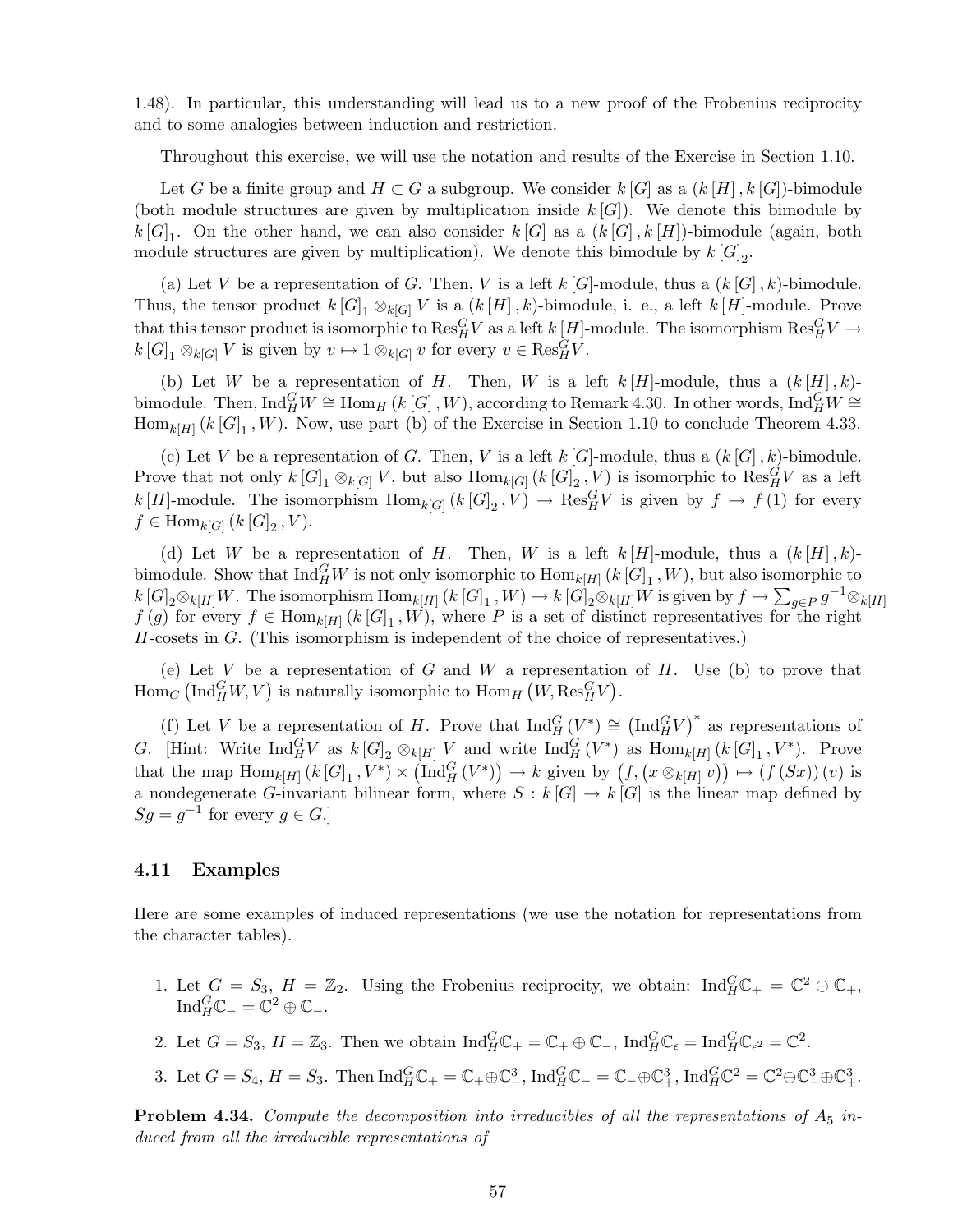$(a)$   $\mathbb{Z}_2$  $(b)$   $\mathbb{Z}_3$  $(c)$   $\mathbb{Z}_5$ *(d)* A<sup>4</sup>  $(e)$   $\mathbb{Z}_2 \times \mathbb{Z}_2$ 

# 4.12 Representations of  $S_n$

In this subsection we give a description of the representations of the symmetric group  $S_n$  for any  $\boldsymbol{n}$ .

**Definition 4.35.** A partition  $\lambda$  of n is a representation of n in the form  $n = \lambda_1 + \lambda_2 + ... + \lambda_p$ , where  $\lambda_i$  are positive integers, and  $\lambda_i \geq \lambda_{i+1}$ .

To such  $\lambda$  we will attach a **Young diagram**  $Y_{\lambda}$ , which is the union of rectangles  $-i \leq y \leq -i+1$ ,  $0 \le x \le \lambda_i$  in the coordinate plane, for  $i = 1, ..., p$ . Clearly,  $Y_\lambda$  is a collection of n unit squares. A Young tableau corresponding to  $Y_{\lambda}$  is the result of filling the numbers 1, ..., n into the squares of  $Y_{\lambda}$  in some way (without repetitions). For example, we will consider the Young tableau  $T_{\lambda}$  obtained by filling in the numbers in the increasing order, left to right, top to bottom.

We can define two subgroups of  $S_n$  corresponding to  $T_\lambda$ :

1. The row subgroup  $P_{\lambda}$ : the subgroup which maps every element of  $\{1,...,n\}$  into an element standing in the same row in  $T_{\lambda}$ .

2. The column subgroup  $Q_\lambda$ : the subgroup which maps every element of  $\{1,...,n\}$  into an element standing in the same column in  $T_{\lambda}$ .

Clearly,  $P_{\lambda} \cap Q_{\lambda} = \{1\}.$ 

Define the *Young projectors:*

$$
a_{\lambda} := \frac{1}{|P_{\lambda}|} \sum_{g \in P_{\lambda}} g,
$$
  

$$
b_{\lambda} := \frac{1}{|Q_{\lambda}|} \sum_{g \in Q_{\lambda}} (-1)^g g,
$$

where  $(-1)^g$  denotes the sign of the permutation g. Set  $c_\lambda = a_\lambda b_\lambda$ . Since  $P_\lambda \cap Q_\lambda = \{1\}$ , this element is nonzero.

The irreducible representations of  $S_n$  are described by the following theorem.

**Theorem 4.36.** The subspace  $V_\lambda := \mathbb{C}[S_n]c_\lambda$  of  $\mathbb{C}[S_n]$  is an irreducible representation of  $S_n$  under *left multiplication. Every irreducible representation of*  $S_n$  *is isomorphic to*  $V_\lambda$  *for a unique*  $\lambda$ *.* 

The modules  $V_{\lambda}$  are called the **Specht modules**.

The proof of this theorem is given in the next subsection.

#### Example 4.37.

For the partition  $\lambda = (n)$ ,  $P_{\lambda} = S_n$ ,  $Q_{\lambda} = \{1\}$ , so  $c_{\lambda}$  is the symmetrizer, and hence  $V_{\lambda}$  is the trivial representation.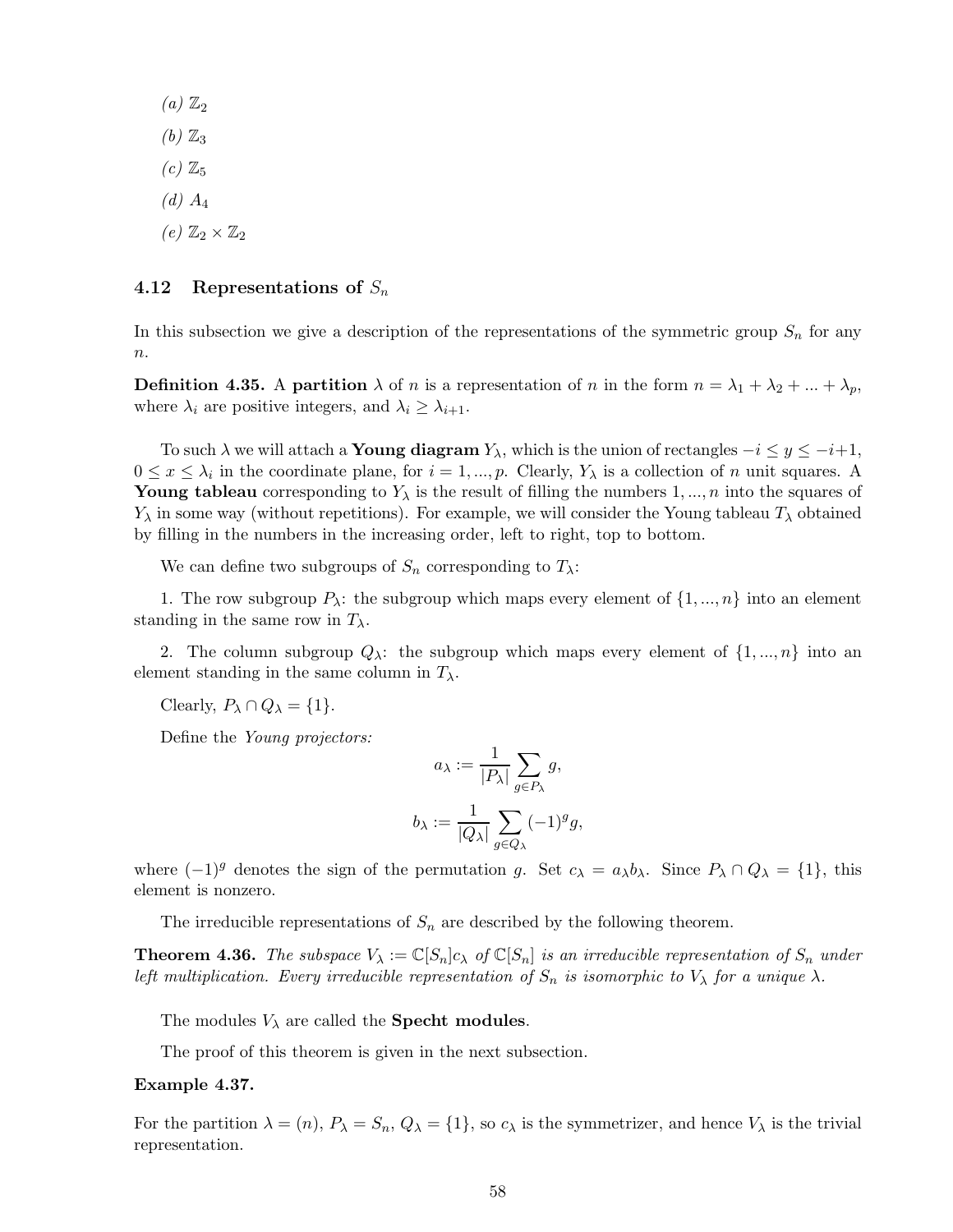For the partition  $\lambda = (1,...,1), Q_{\lambda} = S_n, P_{\lambda} = \{1\}$ , so  $c_{\lambda}$  is the antisymmetrizer, and hence  $V_{\lambda}$  is the sign representation.

 $n = 3$ . For  $\lambda = (2, 1)$ ,  $V_{\lambda} = \mathbb{C}^2$ .

 $n = 4.$  For  $\lambda = (2, 2), V_{\lambda} = \mathbb{C}^2$ ; for  $\lambda = (3, 1), V_{\lambda} = \mathbb{C}^3$ ; for  $\lambda = (2, 1, 1), V_{\lambda} = \mathbb{C}^3_+$ .

Corollary 4.38. All irreducible representations of  $S_n$  can be given by matrices with rational entries.

Problem 4.39. *Find the sum of dimensions of all irreducible representations of the symmetric group*  $S_n$ .

*Hint. Show that all irreducible representations of* S<sup>n</sup> *are real, i.e., admit a nondegenerate invariant symmetric form. Then use the Frobenius-Schur theorem.*

# 4.13 Proof of Theorem 4.36

**Lemma 4.40.** Let  $x \in \mathbb{C}[S_n]$ . Then  $a_\lambda x b_\lambda = \ell_\lambda(x) c_\lambda$ , where  $\ell_\lambda$  is a linear function.

*Proof.* If  $g \in P_\lambda Q_\lambda$ , then g has a unique representation as  $pq, p \in P_\lambda, q \in Q_\lambda$ , so  $a_\lambda gb_\lambda = (-1)^q c_\lambda$ . Thus, to prove the required statement, we need to show that if  $g$  is a permutation which is not in  $P_{\lambda}Q_{\lambda}$  then  $a_{\lambda}gb_{\lambda}=0$ .

To show this, it is sufficient to find a transposition t such that  $t \in P_\lambda$  and  $g^{-1}tg \in Q_\lambda$ ; then

$$
a_{\lambda}gb_{\lambda} = a_{\lambda}tgb_{\lambda} = a_{\lambda}g(g^{-1}tg)b_{\lambda} = -a_{\lambda}gb_{\lambda},
$$

so  $a_{\lambda}gb_{\lambda} = 0$ . In other words, we have to find two elements i, j standing in the same row in the tableau  $T = T_{\lambda}$ , and in the same column in the tableau  $T' = gT$  (where  $gT$  is the tableau of the same shape as T obtained by permuting the entries of T by the permutation q). Thus, it suffices to show that if such a pair does not exist, then  $g \in P_{\lambda} Q_{\lambda}$ , i.e., there exists  $p \in P_{\lambda}$ ,  $q' \in Q'_{\lambda} := g Q_{\lambda} g^{-1}$ such that  $pT = q'T'$  (so that  $g = pq^{-1}, q = g^{-1}q'g \in Q_\lambda$ ).

Any two elements in the first row of T must be in different columns of T', so there exists  $q'_1 \in Q'_\lambda$ which moves all these elements to the first row. So there is  $p_1 \in P_\lambda$  such that  $p_1T$  and  $q'_1T'$  have the same first row. Now do the same procedure with the second row, finding elements  $p_2, q'_2$  such that  $p_2p_1T$  and  $q'_2q'_1T'$  have the same first two rows. Continuing so, we will construct the desired elements  $p, q'$ . The lemma is proved. 囗

Let us introduce the lexicographic ordering on partitions:  $\lambda > \mu$  if the first nonvanishing  $\lambda_i - \mu_i$  is positive.

# **Lemma 4.41.** *If*  $\lambda > \mu$  *then*  $a_{\lambda} \mathbb{C}[S_n] b_{\mu} = 0$ *.*

*Proof.* Similarly to the previous lemma, it suffices to show that for any  $g \in S_n$  there exists a transposition  $t \in P_\lambda$  such that  $g^{-1}tg \in Q_\mu$ . Let  $T = T_\lambda$  and  $T' = gT_\mu$ . We claim that there are two integers which are in the same row of T and the same column of T'. Indeed, if  $\lambda_1 > \mu_1$ , this is clear by the pigeonhole principle (already for the first row). Otherwise, if  $\lambda_1 = \mu_1$ , like in the proof of the previous lemma, we can find elements  $p_1 \in P_{\lambda}$ ,  $q_1' \in gQ_{\mu}g^{-1}$  such that  $p_1T$  and  $q_1'T'$  have the same first row, and repeat the argument for the second row, and so on. Eventually, having done  $i-1$  such steps, we'll have  $\lambda_i > \mu_i$ , which means that some two elements of the *i*-th row of the first tableau are in the same column of the second tableau, completing the proof. 囗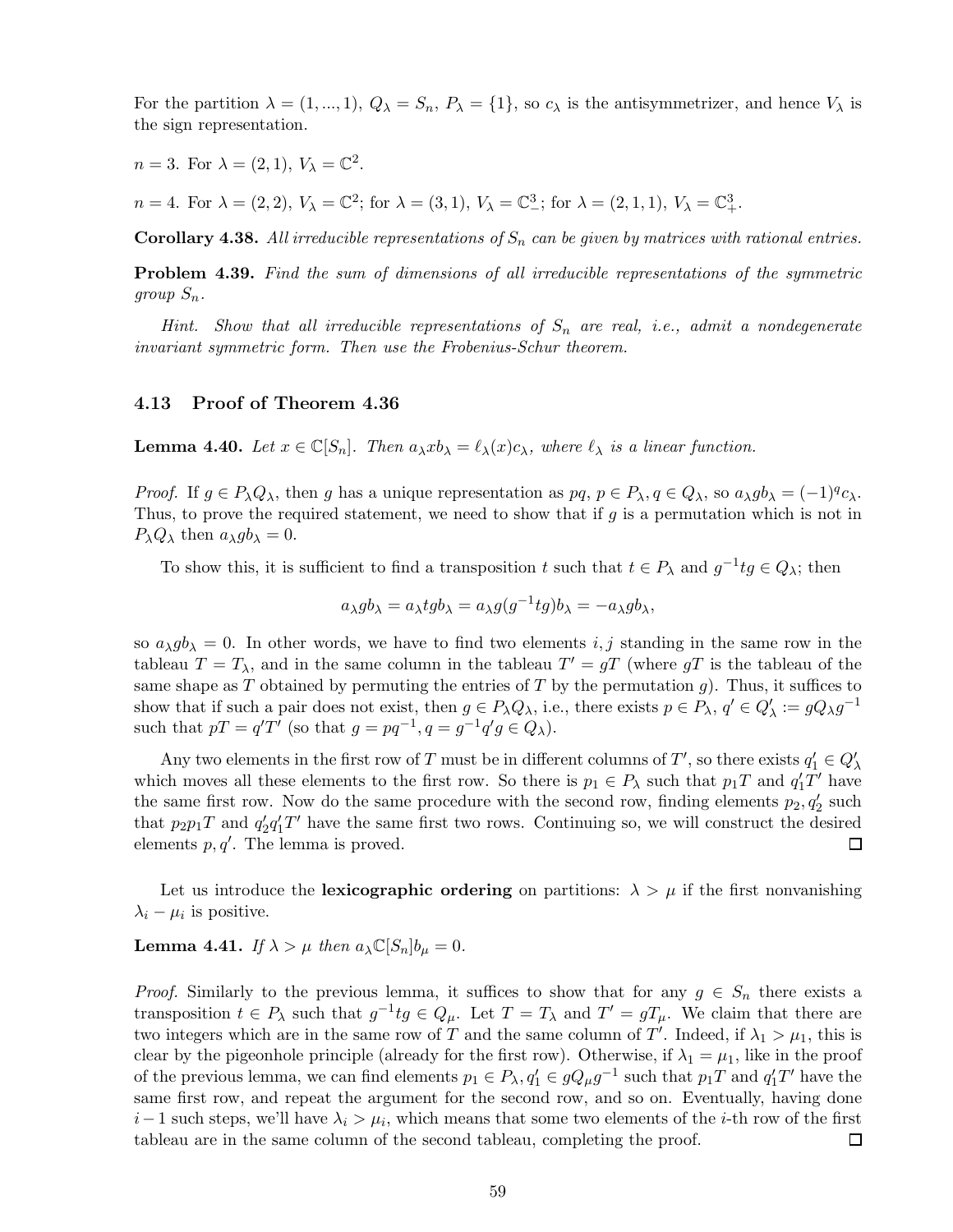**Lemma 4.42.**  $c_{\lambda}$  is proportional to an idempotent. Namely,  $c_{\lambda}^2 = \frac{n!}{\dim n!}$  $\frac{n!}{\dim V_\lambda}c_\lambda.$ 

*Proof.* Lemma 4.40 implies that  $c_{\lambda}^2$  is proportional to  $c_{\lambda}$ . Also, it is easy to see that the trace of  $c_{\lambda}$  in the regular representation is n! (as the coefficient of the identity element in  $c_{\lambda}$  is 1). This implies the statement. □

Lemma 4.43. *Let* A *be an algebra and* e *be an idempotent in* A*. Then for any left* A*-module* M*, one has*  $Hom_A(Ae, M) \cong eM$  *(namely,*  $x \in eM$  *corresponds to*  $f_x : Ae \rightarrow M$  *given by*  $f_x(a) = ax$ *,*  $a \in Ae$ ).

*Proof.* Note that  $1 - e$  is also an idempotent in A. Thus the statement immediately follows from the fact that Hom  $_A(A, M) \cong M$  and the decomposition  $A = Ae \oplus A(1 - e)$ . the fact that  $\text{Hom}_{A}(A,M) \cong M$  and the decomposition  $A = Ae \oplus A(1-e)$ .

Now we are ready to prove Theorem 4.36. Let  $\lambda \geq \mu$ . Then by Lemmas 4.42, 4.43

 $\text{Hom}_{S_n}(V_\lambda, V_\mu) = \text{Hom}_{S_n}(\mathbb{C}[S_n]c_\lambda, \mathbb{C}[S_n]c_\mu) = c_\lambda \mathbb{C}[S_n]c_\mu.$ 

The latter space is zero for  $\lambda > \mu$  by Lemma 4.41, and 1-dimensional if  $\lambda = \mu$  by Lemmas 4.40 and 4.42. Therefore,  $V_{\lambda}$  are irreducible, and  $V_{\lambda}$  is not isomorphic to  $V_{\mu}$  if  $\lambda \neq \mu$ . Since the number of partitions equals the number of conjugacy classes in  $S_n$ , the representations  $V_\lambda$  exhaust all the irreducible representations of  $S_n$ . The theorem is proved.

# 4.14 Induced representations for  $S_n$

Denote by  $U_{\lambda}$  the representation  $\text{Ind}_{P_{\lambda}}^{S_n} \mathbb{C}$ . It is easy to see that  $U_{\lambda}$  can be alternatively defined as  $U_{\lambda} = \mathbb{C}[S_n]a_{\lambda}.$ 

**Proposition 4.44.**  $Hom(U_\lambda, V_\mu) = 0$  for  $\mu < \lambda$ , and  $dim Hom(U_\lambda, V_\lambda) = 1$ . Thus,  $U_\lambda =$  $\bigoplus_{\mu\geq\lambda}K_{\mu\lambda}V_{\mu}$ , where  $K_{\mu\lambda}$  are nonnegative integers and  $K_{\lambda\lambda}=1$ .

**Definition 4.45.** The integers  $K_{\mu\lambda}$  are called the **Kostka numbers.** 

*Proof.* By Lemmas 4.42 and 4.43,

$$
\operatorname{Hom}(U_{\lambda}, V_{\mu}) = \operatorname{Hom}(\mathbb{C}[S_n]a_{\lambda}, \mathbb{C}[S_n]a_{\mu}b_{\mu}) = a_{\lambda}\mathbb{C}[S_n]a_{\mu}b_{\mu},
$$

and the result follows from Lemmas 4.40 and 4.41.

Now let us compute the character of  $U_\lambda$ . Let  $C_i$  be the conjugacy class in  $S_n$  having  $i_l$  cycles of length l for all  $l \geq 1$  (here **i** is a shorthand notation for  $(i_1, ..., i_l, ...)$ ). Also let  $x_1, ..., x_N$  be variables, and let

$$
H_m(x) = \sum_i x_i^m
$$

be the power sum polynomials.

**Theorem 4.46.** Let  $N \geq p$  (where p is the number of parts of  $\lambda$ ). Then  $\chi_{U_{\lambda}}(C_i)$  is the coefficient<sup>6</sup> *of*  $x^{\lambda} := \prod x_i^{\lambda_j}$  $\hat{j}^j$  *in the polynomial* 

$$
\prod_{m\geq 1} H_m(x)^{i_m}.
$$

<sup>&</sup>lt;sup>6</sup>If  $j > p$ , we define  $\lambda_j$  to be zero.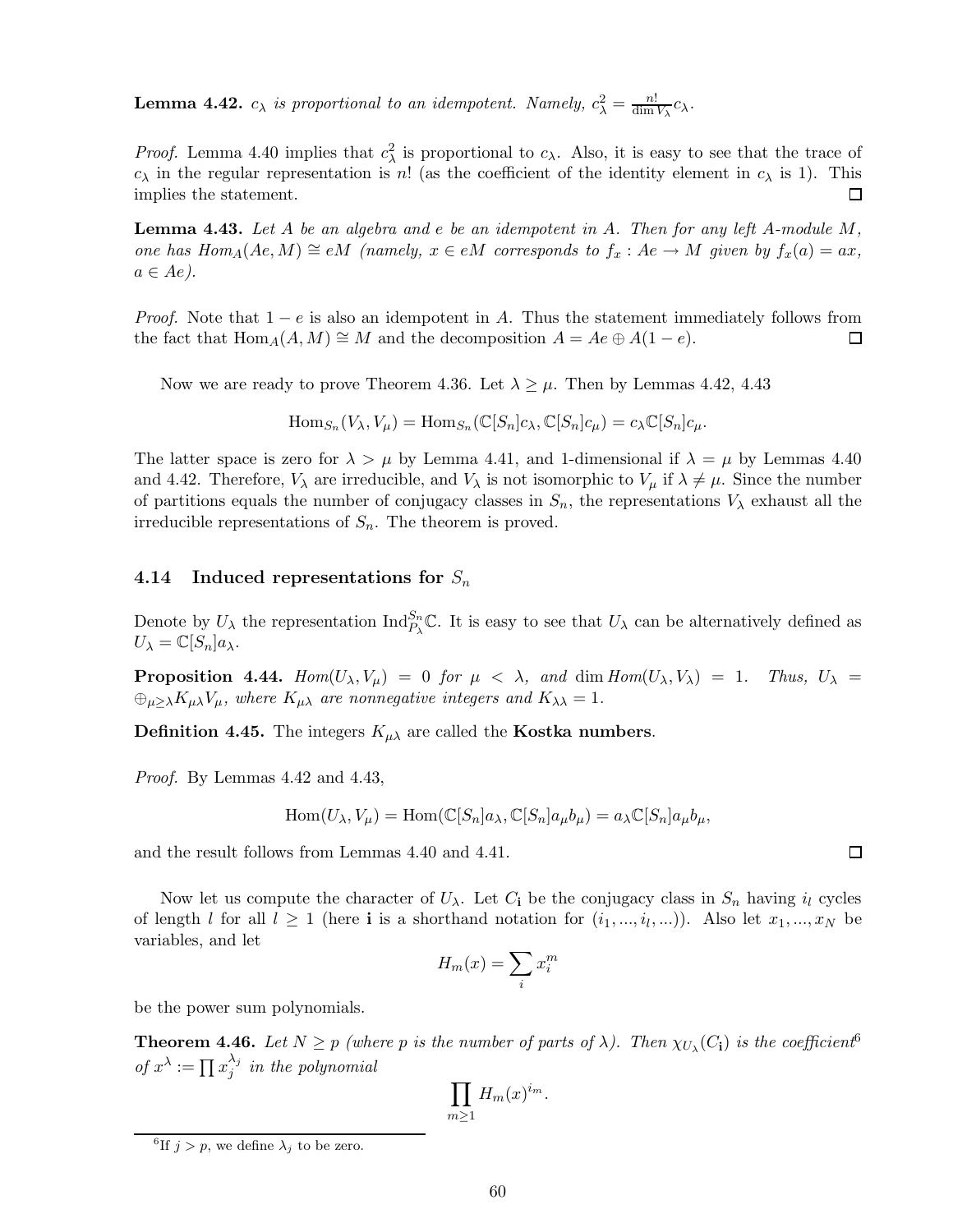*Proof.* The proof is obtained easily from the Mackey formula. Namely,  $\chi_{U_\lambda}(C_i)$  is the number of elements  $x \in S_n$  such that  $xgx^{-1} \in P_\lambda$  (for a representative  $g \in C_i$ ), divided by  $|P_\lambda|$ . The order of  $P_{\lambda}$  is  $\prod_i \lambda_i!$ , and the number of elements x such that  $xgx^{-1} \in P_{\lambda}$  is the number of elements in  $P_{\lambda}$ conjugate to g (i.e.  $|C_i \cap P_\lambda|$ ) times the order of the centralizer  $Z_g$  of g (which is  $n!/|C_i|$ ). Thus,

$$
\chi_{U_{\lambda}}(C_{\mathbf{i}}) = \frac{|Z_g|}{\prod_j \lambda_j!} |C_{\mathbf{i}} \cap P_{\lambda}|.
$$

Now, it is easy to see that the centralizer  $Z_g$  of g is isomorphic to  $\prod_m S_{i_m} \ltimes (\mathbb{Z}/m\mathbb{Z})^{i_m}$ , so

$$
|Z_g| = \prod_m m^{i_m} i_m!,
$$

and we get

$$
\chi_{U_{\lambda}}(C_{\mathbf{i}}) = \frac{\prod_{m} m^{i_m} i_m!}{\prod_j \lambda_j!} |C_{\mathbf{i}} \cap P_{\lambda}|.
$$

Now, since  $P_{\lambda} = \prod_j S_{\lambda_j}$ , we have

$$
|C_{\mathbf{i}} \cap P_{\lambda}| = \sum_{r} \prod_{j \geq 1} \frac{\lambda_j!}{\prod_{m \geq 1} m^{r_{jm}} r_{jm}!},
$$

where  $r = (r_{jm})$  runs over all collections of nonnegative integers such that

$$
\sum_{m} mr_{jm} = \lambda_j, \sum_{j} r_{jm} = i_m.
$$

Indeed, an element of  $C_i$  that is in  $P_\lambda$  would define an ordered partition of each  $\lambda_j$  into parts (namely, cycle lengths), with m occuring  $r_{jm}$  times, such that the total (over all j) number of times each part m occurs is  $i_m$ . Thus we get

$$
\chi_{U_{\lambda}}(C_{\mathbf{i}}) = \sum_{r} \prod_{m} \frac{i_{m}!}{\prod_{j} r_{jm}!}
$$

But this is exactly the coefficient of  $x^{\lambda}$  in

$$
\prod_{m\geq 1} (x_1^m + \dots + x_N^m)^{i_m}
$$

 $(r_{jm}$  is the number of times we take  $x_j^m$ ).

## 4.15 The Frobenius character formula

Let  $\Delta(x) = \prod_{1 \leq i < j \leq N} (x_i - x_j)$ . Let  $\rho = (N - 1, N - 2, ..., 0) \in \mathbb{C}^N$ . The following theorem, due to Frobenius, gives a character formula for the Specht modules  $V_{\lambda}$ .

**Theorem 4.47.** Let  $N \geq p$ . Then  $\chi_{V_{\lambda}}(C_i)$  is the coefficient of  $x^{\lambda+\rho} := \prod_{i} x_j^{\lambda_j+N-j}$  in the polyno*mial*

$$
\Delta(x) \prod_{m \ge 1} H_m(x)^{i_m}.
$$

**Remark.** Here is an equivalent formulation of Theorem 4.47:  $\chi_{V_{\lambda}}(C_i)$  is the coefficient of  $x^{\lambda}$ in the (Laurent) polynomial

$$
\prod_{i < j} \left( 1 - \frac{x_j}{x_i} \right) \prod_{m \ge 1} H_m(x)^{i_m}.
$$

61

 $\Box$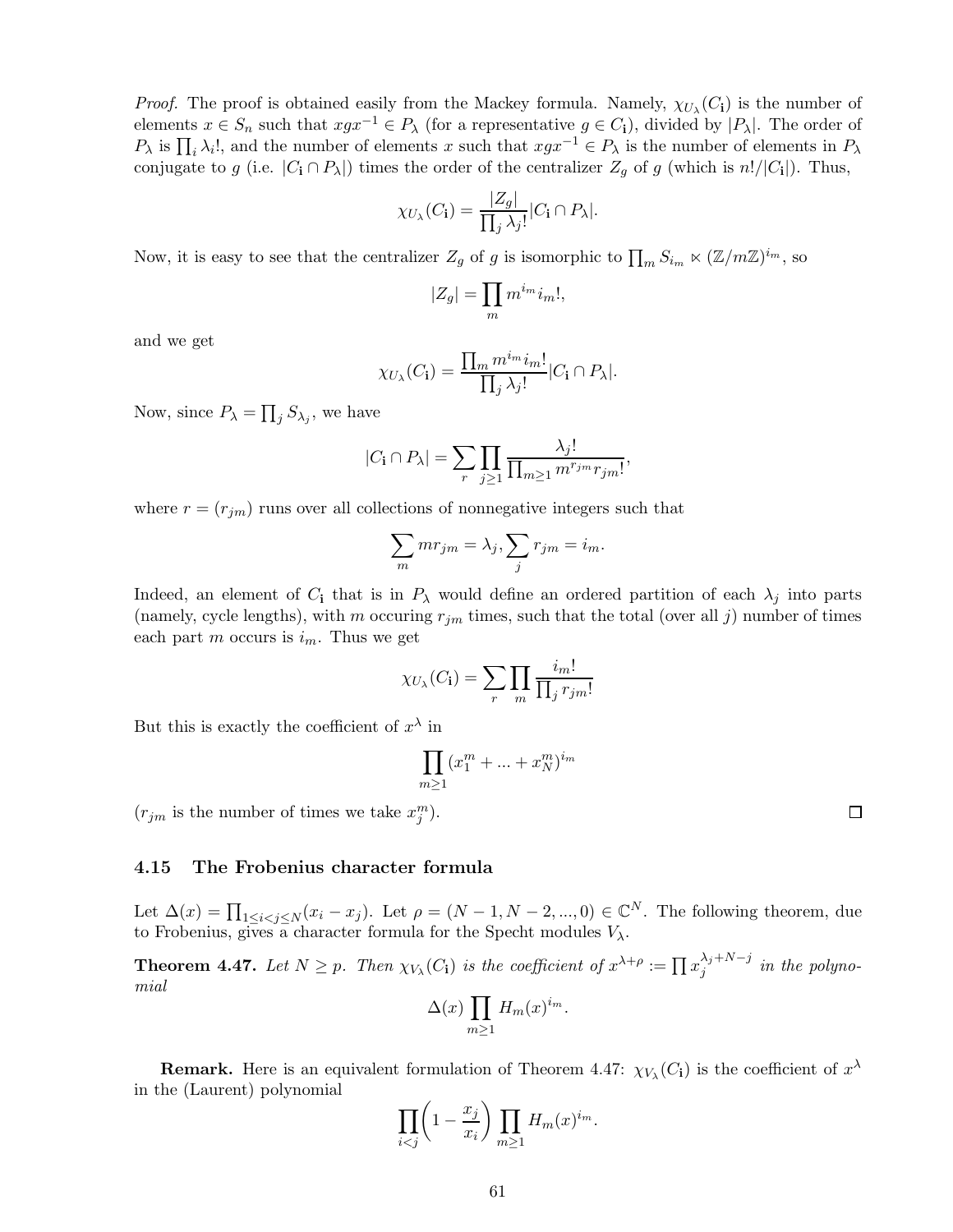*Proof.* Denote  $\chi_{V_\lambda}$  shortly by  $\chi_\lambda$ . Let us denote the class function defined in the theorem by  $\theta_\lambda$ . We claim that this function has the property  $\theta_{\lambda} = \sum_{\mu \geq \lambda} L_{\mu} \lambda \chi_{\mu}$ , where  $L_{\mu} \lambda$  are integers and  $L_{\lambda} \lambda = 1$ . Indeed, from Theorem 4.46 we have

$$
\theta_{\lambda} = \sum_{\sigma \in S_N} (-1)^{\sigma} \chi_{U_{\lambda + \rho - \sigma(\rho)}},
$$

where if the vector  $\lambda + \rho - \sigma(\rho)$  has a negative entry, the corresponding term is dropped, and if it has nonnegative entries which fail to be nonincreasing, then the entries should be reordered in the nonincreasing order, making a partition that we'll denote  $\langle \lambda + \rho - \sigma(\rho) \rangle$  (i.e., we agree that  $U_{\lambda+\rho-\sigma(\rho)}:=U_{\langle\lambda+\rho-\sigma(\rho)\rangle}$ . Now note that  $\mu=\langle\lambda+\rho-\sigma(\rho)\rangle$  is obtained from  $\lambda$  by adding vectors of the form  $e_i - e_j$ ,  $i < j$ , which implies that  $\mu > \lambda$  or  $\mu = \lambda$ , and the case  $\mu = \lambda$  arises only if  $\sigma = 1$ , as desired.

Therefore, to show that  $\theta_{\lambda} = \chi_{\lambda}$ , by Lemma 4.27, it suffices to show that  $(\theta_{\lambda}, \theta_{\lambda}) = 1$ .

We have

$$
(\theta_{\lambda}, \theta_{\lambda}) = \frac{1}{n!} \sum_{\mathbf{i}} |C_{\mathbf{i}}| \theta_{\lambda} (C_{\mathbf{i}})^2.
$$

Using that

$$
|C_{\mathbf{i}}| = \frac{n!}{\prod_{m} m^{i_m} i_m!}
$$

,

we conclude that  $(\theta_{\lambda}, \theta_{\lambda})$  is the coefficient of  $x^{\lambda+\rho}y^{\lambda+\rho}$  in the series  $R(x, y) = \Delta(x)\Delta(y)S(x, y)$ , where

$$
S(x,y) = \sum_{\mathbf{i}} \prod_{m} \frac{(\sum_{j} x_j^m)^{i_m} (\sum_{k} y_k^m)^{i_m}}{m^{i_m} i_m!} = \sum_{\mathbf{i}} \prod_{m} \frac{(\sum_{j,k} x_j^m y_k^m/m)^{i_m}}{i_m!}.
$$

Summing over  $\mathbf{i}$  and  $m$ , we get

$$
S(x, y) = \prod_{m} \exp\left(\sum_{j,k} x_j^m y_k^m / m\right) = \exp\left(-\sum_{j,k} \log(1 - x_j y_k)\right) = \prod_{j,k} (1 - x_j y_k)^{-1}
$$

Thus,

$$
R(x, y) = \frac{\prod_{i < j} (x_i - x_j)(y_i - y_j)}{\prod_{i, j} (1 - x_i y_j)}.
$$

Now we need the following lemma.

#### Lemma 4.48.

$$
\frac{\prod_{i < j} (z_j - z_i)(y_i - y_j)}{\prod_{i, j} (z_i - y_j)} = \det(\frac{1}{z_i - y_j}).
$$

*Proof.* Multiply both sides by  $\prod_{i,j} (z_i - y_j)$ . Then the right hand side must vanish on the hyperplanes  $z_i = z_j$  and  $y_i = y_j$  (i.e., be divisible by  $\Delta(z)\Delta(y)$ ), and is a homogeneous polynomial of degree  $N(N-1)$ . This implies that the right hand side and the left hand side are proportional. The proportionality coefficient (which is equal to 1) is found by induction by multiplying both sides by  $z_N - y_N$  and then setting  $z_N = y_N$ . 囗

Now setting in the lemma  $z_i = 1/x_i$ , we get

Corollary 4.49. *(Cauchy identity)*

$$
R(x,y) = \det(\frac{1}{1 - x_i y_j}) = \sum_{\sigma \in S_N} \frac{1}{\prod_{j=1}^N (1 - x_j y_{\sigma(j)})}.
$$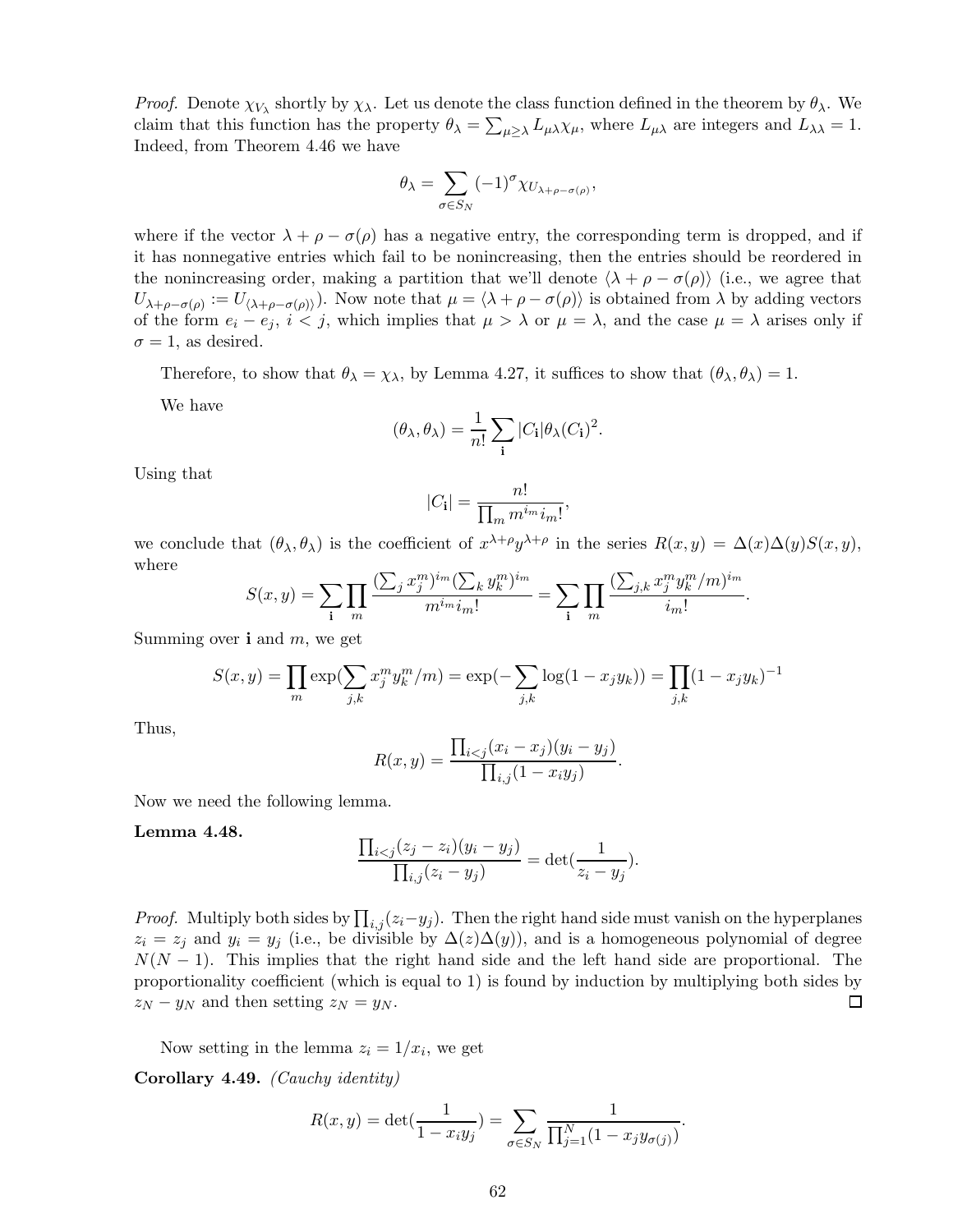Corollary 4.49 easily implies that the coefficient of  $x^{\lambda+\rho}y^{\lambda+\rho}$  is 1. Indeed, if  $\sigma \neq 1$  is a permutation in  $S_N$ , the coefficient of this monomial in  $\frac{1}{\prod_{i=1}^{N} x_i}$  $\frac{1}{(1-x_jy_{\sigma(j)})}$  is obviously zero.

**Remark.** For partitions  $\lambda$  and  $\mu$  of n, let us say that  $\lambda \preceq \mu$  or  $\mu \succeq \lambda$  if  $\mu - \lambda$  is a sum of vectors of the form  $e_i - e_j$ ,  $i < j$  (called positive roots). This is a partial order, and  $\mu \succeq \lambda$  implies  $\mu \geq \lambda$ . It follows from Theorem 4.47 and its proof that

$$
\chi_{\lambda} = \oplus_{\mu \succeq \lambda} \widetilde{K}_{\mu\lambda} \chi_{U_{\mu}}.
$$

This implies that the Kostka numbers  $K_{\mu\lambda}$  vanish unless  $\mu \succeq \lambda$ .

# 4.16 Problems

In the following problems, we do not make a distinction between Young diagrams and partitions.

**Problem 4.50.** For a Young diagram  $\mu$ , let  $A(\mu)$  be the set of Young diagrams obtained by adding *a square to*  $\mu$ , and  $R(\mu)$  be the set of Young diagrams obtained by removing a square from  $\mu$ .

- (a) Show that  $\operatorname{Res}_{S_{n-1}}^{S_n} V_\mu = \bigoplus_{\lambda \in R(\mu)} V_\lambda$ .
- (b) Show that  $\text{Ind}_{S_{n-1}}^{S_n} V_\mu = \bigoplus_{\lambda \in A(\mu)} V_\lambda$ .

**Problem 4.51.** The content  $c(\lambda)$  of a Young diagram  $\lambda$  is the sum  $\sum_j \sum_{i=1}^{\lambda_j} (i-j)$ . Let  $C =$  $\sum_{i \leq j} (ij) \in \mathbb{C}[S_n]$  *be the sum of all transpositions. Show that* C *acts on the Specht module*  $V_\lambda$  *by multiplication by*  $c(\lambda)$ *.* 

**Problem 4.52.** *(a) Let V be any finite dimensional representation of*  $S_n$ *. Show that the element*  $E := (12) + ... + (1n)$  *is diagonalizable and has integer eigenvalues on* V, which are between  $1 - n$  $and n-1$ .

*Represent* E as  $C_n - C_{n-1}$ , where  $C_n = C$  *is the element from Problem 4.51.* 

*(b)* Show that the element  $(12) + ... + (1n)$  acts on  $V_{\lambda}$  by a scalar if and only if  $\lambda$  is a rectangular *Young diagram, and compute this scalar.*

### 4.17 The hook length formula

Let us use the Frobenius character formula to compute the dimension of  $V_\lambda$ . According to the character formula, dim  $V_{\lambda}$  is the coefficient of  $x^{\lambda+\rho}$  in  $\Delta(x)(x_1 + ... + x_N)^n$ . Let  $l_j = \lambda_j + N - j$ . Then, using the determinant formula for  $\Delta(x)$  and expanding the determinant as a sum over permutations, we get

$$
\dim V_{\lambda} = \sum_{s \in S_N : l_j \ge N - s(j)} (-1)^s \frac{n!}{\prod_j (l_j - N + s(j))!} = \frac{n!}{l_1! \dots l_N!} \sum_{s \in S_N} (-1)^s \prod_j l_j(l_j - 1) \dots (l_j - N + s(j) + 1) = \frac{n!}{\prod_j l_j!} \det(l_j(l_j - 1) \dots (l_j - N + i + 1)).
$$

Using column reduction and the Vandermonde determinant formula, we see from this expression that

$$
\dim V_{\lambda} = \frac{n!}{\prod_{j} l_{j}!} \det(l_{j}^{N-i}) = \frac{n!}{\prod_{j} l_{j}!} \prod_{1 \leq i < j \leq N} (l_{i} - l_{j}) \tag{5}
$$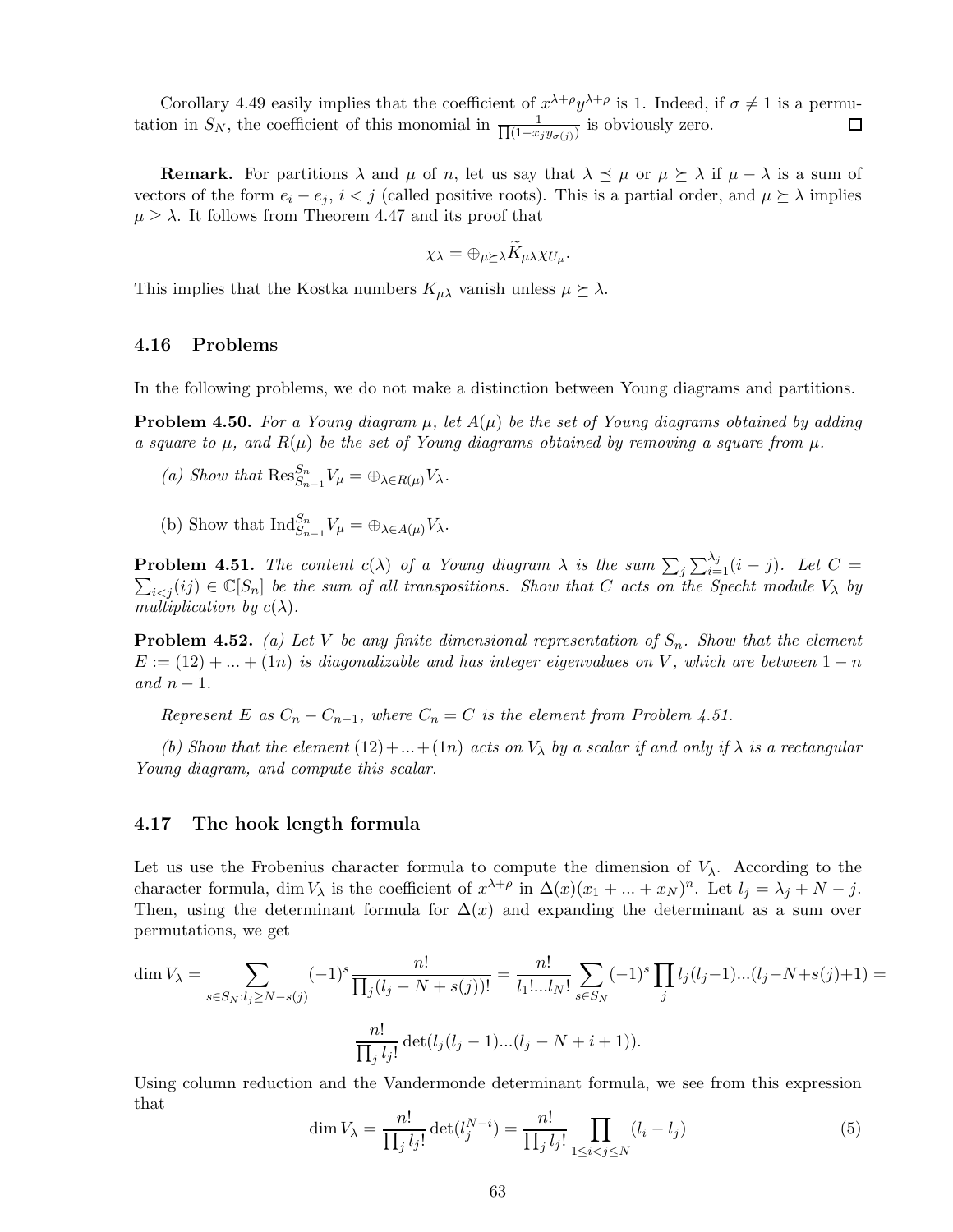(where  $N \geq p$ ).

In this formula, there are many cancelations. After making some of these cancelations, we obtain the hook length formula. Namely, for a square  $(i,j)$  in a Young diagram  $\lambda$   $(i,j \geq 1, i \leq \lambda_i)$ , define the hook of  $(i, j)$  to be the set of all squares  $(i', j')$  in  $\lambda$  with  $i' \geq i$ ,  $j' = j$  or  $i' = i$ ,  $j' \geq j$ . Let  $h(i, j)$  be the length of the hook of i, j, i.e., the number of squares in it.

Theorem 4.53. *(The hook length formula) One has*

$$
\dim V_{\lambda} = \frac{n!}{\prod_{i \leq \lambda_j} h(i,j)}.
$$

*Proof.* The formula follows from formula (5). Namely, note that

$$
\frac{l_1!}{\prod_{1 < j \le N} (l_1 - l_j)} = \prod_{1 \le k \le l_1, k \ne l_1 - l_j} k.
$$

It is easy to see that the factors in this product are exactly the hooklengths  $h(i, 1)$ . Now delete the first row of the diagram and proceed by induction.  $\Box$ 

# 4.18 Schur-Weyl duality for  $\mathfrak{gl}(V)$

We start with a simple result which is called the Double Centralizer Theorem.

Theorem 4.54. *Let* A*,* B *be two subalgebras of the algebra* End E *of endomorphisms of a finite dimensional vector space* E, such that A is semisimple, and  $B = \text{End}_A E$ . Then:

*(i)*  $A = \text{End}_B E$  *(i.e., the centralizer of the centralizer of* A *is* A);

*(ii)* B *is semisimple;*

*(iii)* as a representation of  $A \otimes B$ , E decomposes as  $E = \bigoplus_{i \in I} V_i \otimes W_i$ , where  $V_i$  are all the *irreducible representations of* A*, and* W<sup>i</sup> *are all the irreducible representations of* B*. In particular, we have a natural bijection between irreducible representations of* A *and* B*.*

*Proof.* Since A is semisimple, we have a natural decomposition  $E = \bigoplus_{i \in I} V_i \otimes W_i$ , where  $W_i :=$  $\text{Hom}_A(V_i, E)$ , and  $A = \bigoplus_i \text{End } V_i$ . Therefore, by Schur's lemma,  $B = \text{End}_A(E)$  is naturally identified with  $\oplus_i$  End( $W_i$ ). This implies all the statements of the theorem.  $\Box$ 

We will now apply Theorem 4.54 to the following situation:  $E = V^{\otimes n}$ , where V is a finite dimensional vector space over a field of characteristic zero, and A is the image of  $\mathbb{C}[S_n]$  in End E. Let us now characterize the algebra B. Let  $\mathfrak{gl}(V)$  be End V regarded as a Lie algebra with operation  $ab - ba$ .

**Theorem 4.55.** The algebra  $B = \text{End}_A E$  is the image of the universal enveloping algebra  $\mathfrak{U}(\mathfrak{gl}(V))$ *under its natural action on* E*. In other words,* B *is generated by elements of the form*

$$
\Delta_n(b) := b \otimes 1 \otimes \ldots \otimes 1 + 1 \otimes b \otimes \ldots \otimes 1 + \ldots + 1 \otimes 1 \otimes \ldots \otimes b,
$$

 $b \in \mathfrak{gl}(V)$ .

*Proof.* Clearly, the image of  $\mathfrak{U}(\mathfrak{gl}(V))$  is contained in B, so we just need to show that any element of B is contained in the image of  $\mathfrak{U}(\mathfrak{gl}(V))$ . By definition,  $B = S^n$  End V, so the result follows from part (ii) of the following lemma.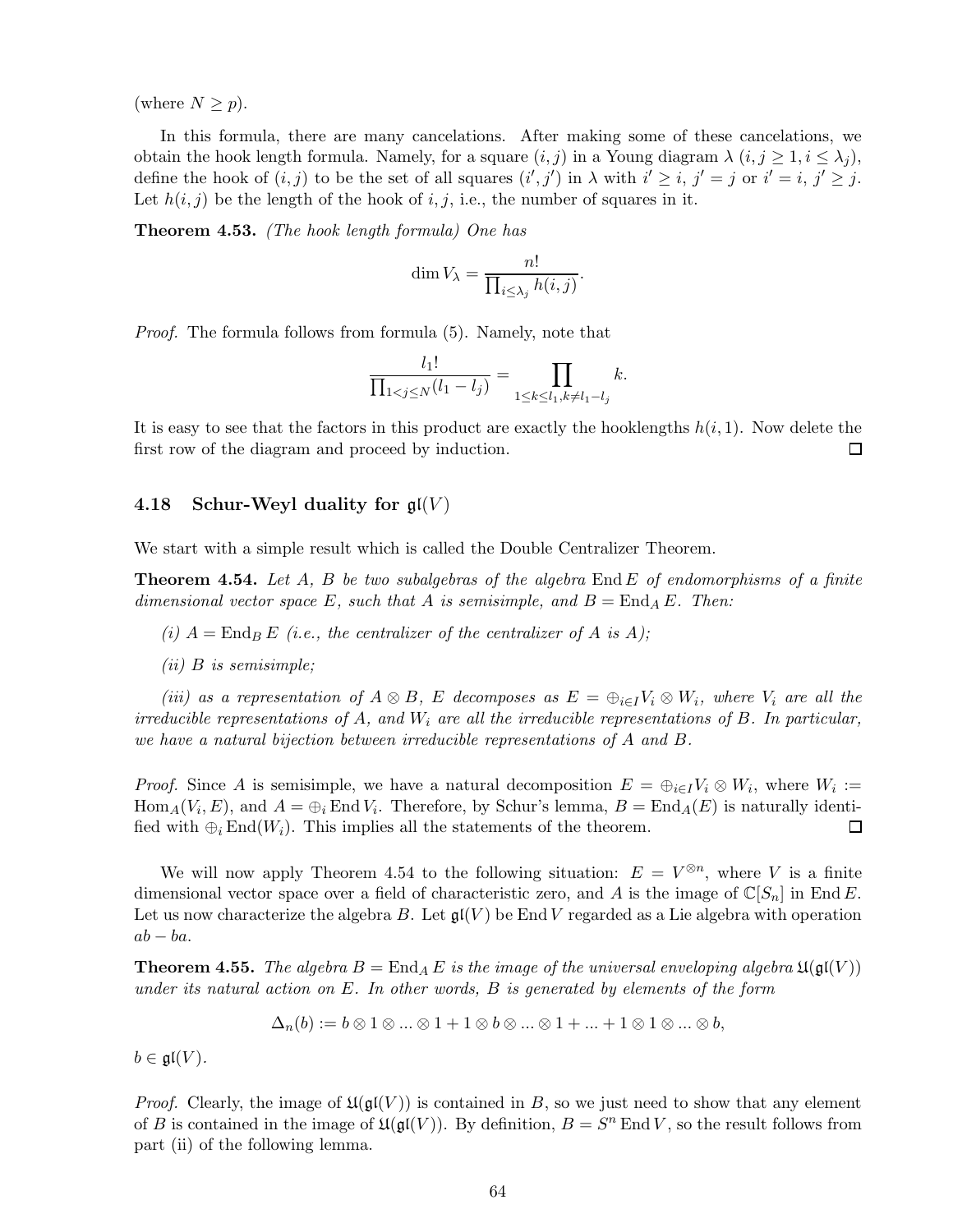Lemma 4.56. *Let* k *be a field of characteristic zero.*

(*i*) For any finite dimensional vector space U over k, the space  $S<sup>n</sup>U$  is spanned by elements of *the form*  $u \otimes ... \otimes u$ ,  $u \in U$ .

*(ii)* For any algebra A over k, the algebra  $S<sup>n</sup>A$  is generated by elements  $\Delta_n(a)$ ,  $a \in A$ .

*Proof.* (i) The space  $S^nU$  is an irreducible representation of  $GL(U)$  (Problem 3.19). The subspace spanned by  $u \otimes ... \otimes u$  is a nonzero subrepresentation, so it must be everything.

(ii) By the fundamental theorem on symmetric functions, there exists a polynomial P with rational coefficients such that  $P(H_1(x),...,H_n(x)) = x_1...x_n$  (where  $x = (x_1,...,x_n)$ ). Then

$$
P(\Delta_n(a), \Delta_n(a^2), ..., \Delta_n(a^n)) = a \otimes ... \otimes a.
$$

The rest follows from (i).

Now, the algebra A is semisimple by Maschke's theorem, so the double centralizer theorem applies, and we get the following result, which goes under the name "Schur-Weyl duality".

**Theorem 4.57.** *(i)* The image A of  $\mathbb{C}[S_n]$  and the image B of  $\mathfrak{U}(\mathfrak{gl}(V))$  in  $\text{End}(V^{\otimes n})$  are central*izers of each other.*

(*ii*) Both A and B are semisimple. In particular,  $V^{\otimes n}$  is a semisimple  $\mathfrak{gl}(V)$ -module.

*(iii)* We have a decomposition of  $A \otimes B$ -modules  $V^{\otimes n} = \bigoplus_{\lambda} V_{\lambda} \otimes L_{\lambda}$ , where the summation *is taken over partitions of* n,  $V_{\lambda}$  *are Specht modules for*  $S_n$ *, and*  $L_{\lambda}$  *are some distinct irreducible representations of*  $\mathfrak{gl}(V)$  *or zero.* 

### 4.19 Schur-Weyl duality for  $GL(V)$

The Schur-Weyl duality for the Lie algebra  $\mathfrak{gl}(V)$  implies a similar statement for the group  $GL(V)$ .

**Proposition 4.58.** *The image of*  $GL(V)$  *in*  $End(V^{\otimes n})$  *spans* B.

*Proof.* Denote the span of  $g^{\otimes n}$ ,  $g \in GL(V)$ , by B'. Let  $b \in End V$  be any element.

We claim that B' contains  $b^{\otimes n}$ . Indeed, for all values of t but finitely many,  $t \cdot \text{Id} + b$  is invertible, so  $(t \cdot \text{Id} + b)^{\otimes n}$  belongs to B'. This implies that this is true for all t, in particular for  $t = 0$ , since  $(t \cdot \text{Id} + b)^{\otimes n}$  is a polynomial in t.

The rest follows from Lemma 4.56.

**Corollary 4.59.** As a representation of  $S_n \times GL(V)$ ,  $V^{\otimes n}$  decomposes as  $\bigoplus_{\lambda} V_{\lambda} \otimes L_{\lambda}$ , where  $L_{\lambda} = Hom_{S_n}(V_{\lambda}, V^{\otimes n})$  are distinct irreducible representations of  $GL(V)$  or zero.

**Example 4.60.** If  $\lambda = (n)$  then  $L_{\lambda} = S^n V$ , and if  $\lambda = (1^n)$  (*n* copies of 1) then  $L_{\lambda} = \wedge^n V$ . It was shown in Problem 3.19 that these representations are indeed irreducible (except that  $\wedge^n V$  is zero if  $n > \dim V$ ).

 $\Box$ 

 $\Box$ 

 $\Box$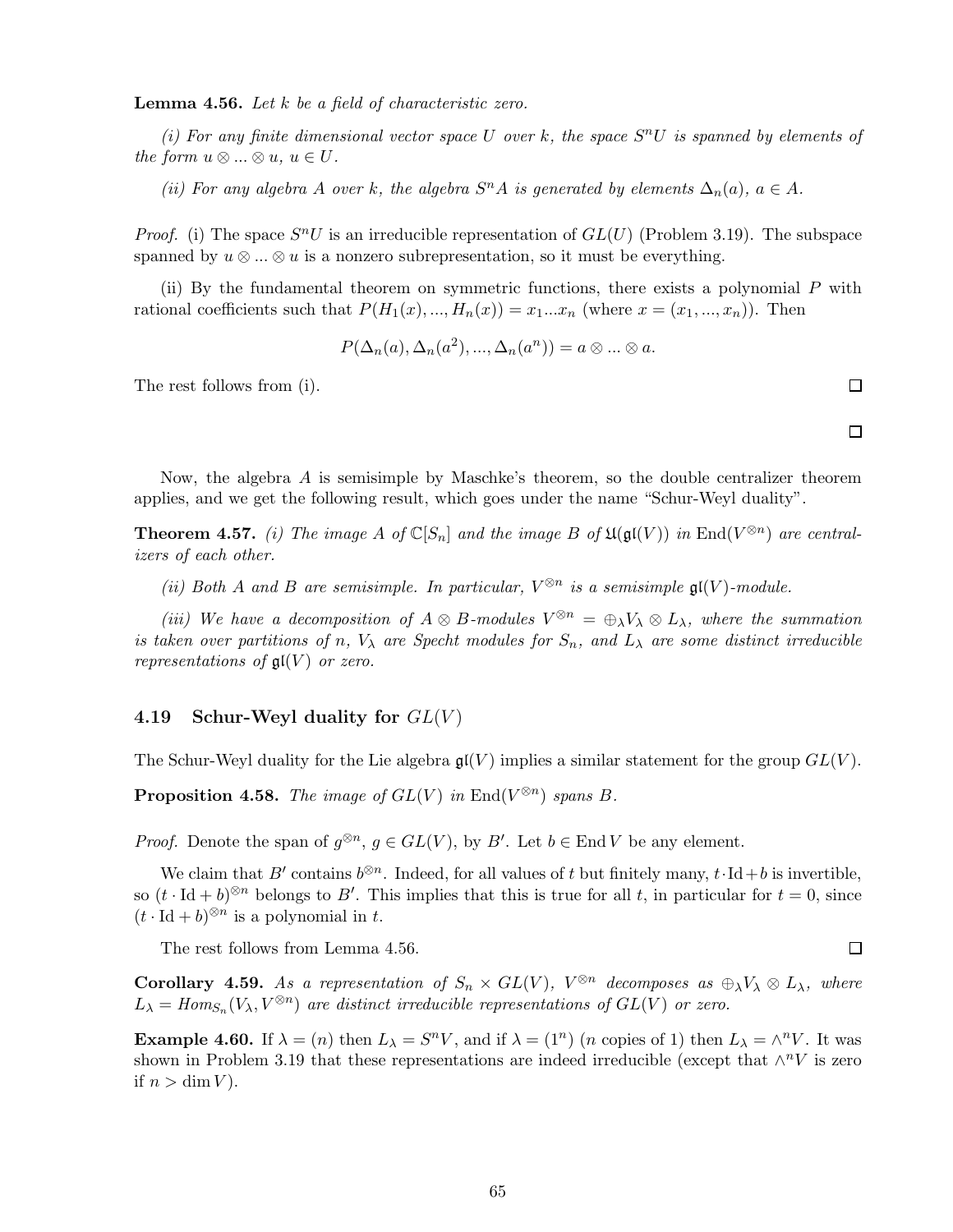### 4.20 Schur polynomials

Let  $\lambda = (\lambda_1, ..., \lambda_p)$  be a partition of n, and  $N \geq p$ . Let

$$
D_{\lambda}(x) = \sum_{s \in S_N} (-1)^s \prod_{j=1}^N x_{s(j)}^{\lambda_j + N - j} = \det(x_i^{\lambda_j + N - j}).
$$

Define the polynomials

$$
S_{\lambda}(x) := \frac{D_{\lambda}(x)}{D_0(x)}
$$

(clearly  $D_0(x)$  is just  $\Delta(x)$ ). It is easy to see that these are indeed polynomials, as  $D_\lambda$  is antisymmetric and therefore must be divisible by  $\Delta$ . The polynomials  $S_{\lambda}$  are called the **Schur** polynomials.

#### Proposition 4.61.

$$
\prod_{m} (x_1^m + \dots + x_N^m)^{i_m} = \sum_{\lambda: p \le N} \chi_{\lambda}(C_1) S_{\lambda}(x).
$$

*Proof.* The identity follows from the Frobenius character formula and the antisymmetry of

$$
\Delta(x) \prod_m (x_1^m + \ldots + x_N^m)^{i_m}.
$$

Certain special values of Schur polynomials are of importance. Namely, we have

Proposition 4.62.

$$
S_{\lambda}(1, z, z^2, ..., z^{N-1}) = \prod_{1 \le i < j \le N} \frac{z^{\lambda_i - i} - z^{\lambda_j - j}}{z^{-i} - z^{-j}}
$$

*Therefore,*

$$
S_{\lambda}(1,...,1) = \prod_{1 \leq i < j \leq N} \frac{\lambda_i - \lambda_j + j - i}{j - i}
$$

*Proof.* The first identity is obtained from the definition using the Vandermonde determinant. The second identity follows from the first one by setting  $z = 1$ .  $\Box$ 

### 4.21 The characters of  $L_{\lambda}$

Proposition 4.61 allows us to calculate the characters of the representations  $L_{\lambda}$ .

Namely, let dim  $V = N$ ,  $g \in GL(V)$ , and  $x_1, ..., x_N$  be the eigenvalues of g on V. To compute the character  $\chi_{L_\lambda}(g)$ , let us calculate  $\text{Tr}_{V^{\otimes n}}(g^{\otimes n}s)$ , where  $s \in S_n$ . If  $s \in C_i$ , we easily get that this trace equals

$$
\prod_m \text{Tr}(g^m)^{i_m} = \prod_m H_m(x)^{i_m}.
$$

On the other hand, by the Schur-Weyl duality

$$
\mathrm{Tr}_{V^{\otimes n}}(g^{\otimes n}s) = \sum_{\lambda} \chi_{\lambda}(C_{\mathbf{i}}) \mathrm{Tr}_{L_{\lambda}}(g).
$$

Comparing this to Proposition 4.61 and using linear independence of columns of the character table of  $S_n$ , we obtain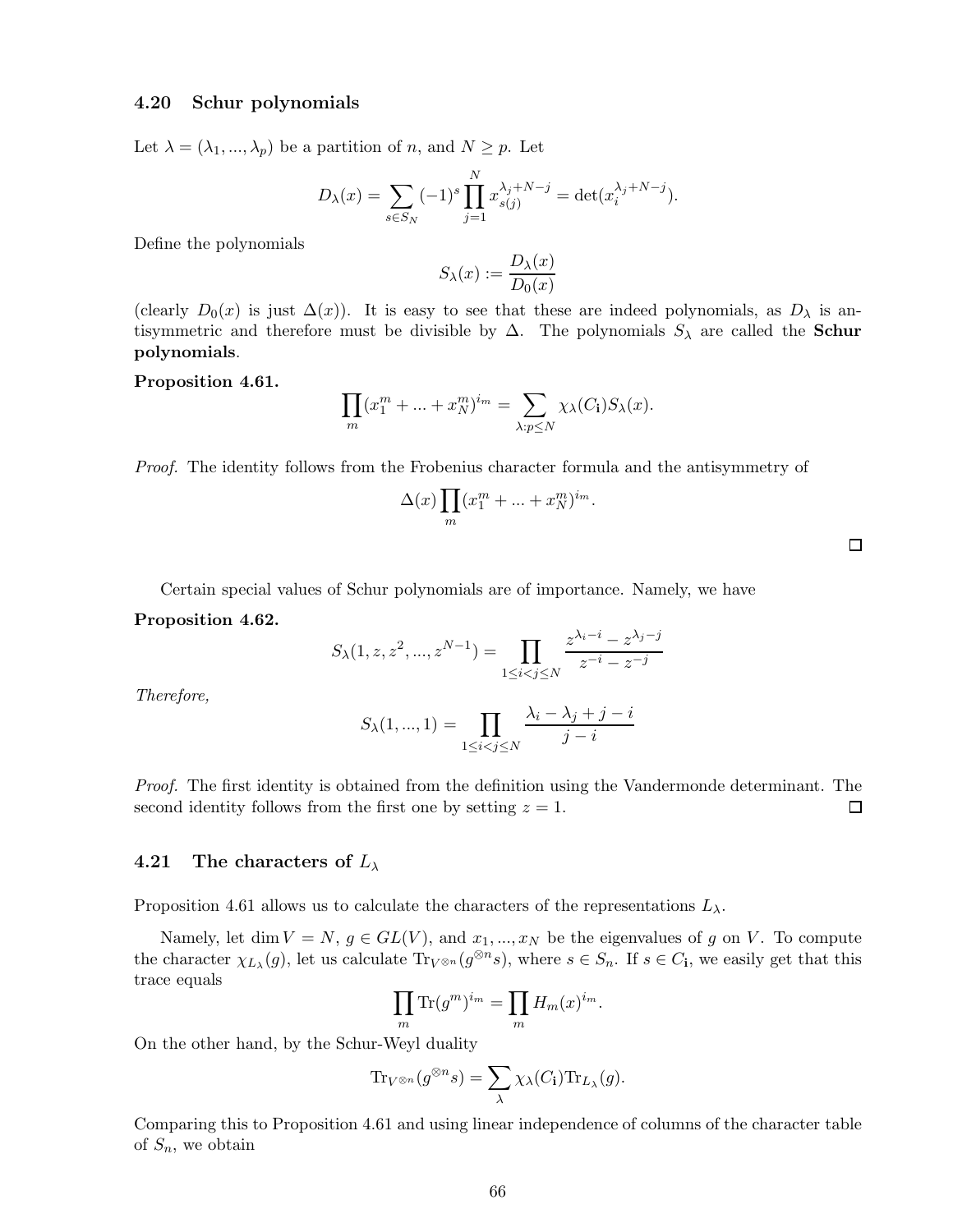**Theorem 4.63.** *(Weyl character formula) The representation*  $L_{\lambda}$  *is zero if and only if*  $N < p$ , *where* p *is the number of parts of*  $\lambda$ *. If*  $N \geq p$ *, the character of*  $L_{\lambda}$  *is the Schur polynomial*  $S_{\lambda}(x)$ *. Therefore, the dimension of*  $L_{\lambda}$  *is given by the formula* 

$$
\dim L_{\lambda} = \prod_{1 \le i < j \le N} \frac{\lambda_i - \lambda_j + j - i}{j - i}
$$

This shows that irreducible representations of  $GL(V)$  which occur in  $V^{\otimes n}$  for some n are labeled by Young diagrams with any number of squares but at most  $N = \dim V$  rows.

**Proposition 4.64.** The representation  $L_{\lambda+1^N}$  (where  $1^N = (1, 1, ..., 1) \in \mathbb{Z}^N$ ) is isomorphic to  $L_\lambda \otimes \wedge^N V$ .

*Proof.* Indeed,  $L_\lambda \otimes \wedge^N V \subset V^{\otimes n} \otimes \wedge^N V \subset V^{\otimes n+N}$ , and the only component of  $V^{\otimes n+N}$  that has the same character as  $L_\lambda \otimes \wedge^N V$  is  $L_{\lambda+1^N}$ . This implies the statement.  $\Box$ 

### 4.22 Polynomial representations of  $GL(V)$

**Definition 4.65.** We say that a finite dimensional representation Y of  $GL(V)$  is **polynomial** (or algebraic, or rational) if its matrix elements are polynomial functions of the entries of  $g, g^{-1}$ ,  $g \in GL(V)$  (i.e., belong to  $k[g_{ij}][1/\det(g)]$ ).

For example,  $V^{\otimes n}$  and hence all  $L_{\lambda}$  are polynomial. Also define  $L_{\lambda-r,1^N} := L_{\lambda} \otimes (\wedge^N V^*)^{\otimes r}$  (this definition makes sense by Proposition 4.64). This is also a polynomial representation. Thus we have attached a unique irreducible polynomial representation  $L_{\lambda}$  of  $GL(V) = GL<sub>N</sub>$  to any sequence  $(\lambda_1,...,\lambda_N)$  of integers (not necessarily positive) such that  $\lambda_1 \geq ... \geq \lambda_N$ . This sequence is called the highest weight of  $L_{\lambda}$ .

Theorem 4.66. *(i) Every finite dimensional polynomial representation of* GL(V ) *is completely reducible, and decomposes into summands of the form*  $L_{\lambda}$  *(which are pairwise non-isomorphic).* 

*(ii) (the Peter-Weyl theorem for* GL(V )*). Let* R *be the algebra of polynomial functions on* GL(V). Then as a representation of  $GL(V) \times GL(V)$  (with action  $(\rho(g,h)\phi)(x) = \phi(g^{-1}xh)$ ,  $g, h, x \in GL(V), \phi \in R$ *), R decomposes as* 

$$
R=\oplus_{\lambda}L_{\lambda}^*\otimes L_{\lambda},
$$

*where the summation runs over all* λ*.*

*Proof.* (i) Let Y be a polynomial representation of  $GL(V)$ . We have an embedding  $\xi: Y \to Y \otimes R$ given by  $(u, \xi(v))(g) := u(gv), u \in V^*$ . It is easy to see that  $\xi$  is a homomorphism of representations (where the action of  $GL(V)$  on the first component of  $Y \otimes R$  is trivial). Thus, it suffices to prove the theorem for a subrepresentation  $Y \subset R^m$ . Now, every element of R is a polynomial of  $g_{ij}$ times a nonpositive power of  $\det(q)$ . Thus, R is a quotient of a direct sum of representations of the form  $S^{r}(V \otimes V^{*}) \otimes (\wedge^{N}V^{*})^{\otimes s}$ . So we may assume that Y is contained in a quotient of a (finite) direct sum of such representations. As  $V^* = \wedge^{N-1} V \otimes \wedge^N V^*$ , Y is contained in a direct sum of representations of the form  $V^{\otimes n} \otimes (\wedge^N V^*)^{\otimes s}$ , and we are done.

(ii) Let Y be a polynomial representation of  $GL(V)$ , and let us regard R as a representation of  $GL(V)$  via  $(\rho(h)\phi)(x) = \phi(xh)$ . Then  $Hom_{GL(V)}(Y,R)$  is the space of polynomial functions on  $GL(V)$  with values in Y<sup>\*</sup>, which are  $GL(V)$ -equivariant. This space is naturally identified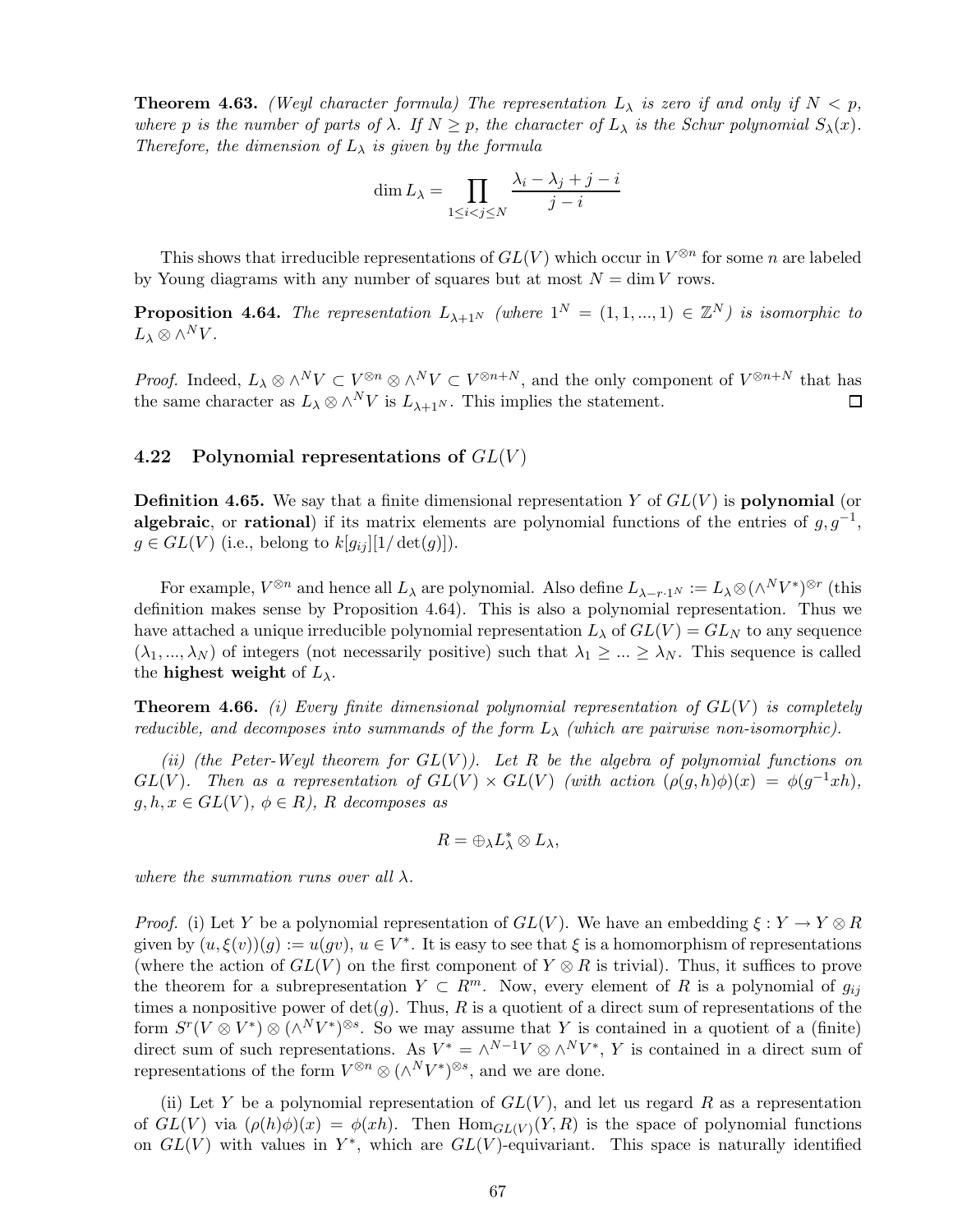with  $Y^*$ . Taking into account the proof of (i), we deduce that R has the required decomposition, which is compatible with the second action of  $GL(V)$  (by left multiplications). This implies the statement. 囗

Note that the Peter-Weyl theorem generalizes Maschke's theorem for finite group, one of whose forms states that the space of complex functions  $\text{Fun}(G,\mathbb{C})$  on a finite group G as a representation of  $G \times G$  decomposes as  $\bigoplus_{V \in \text{Irrep(G)}} V^* \otimes V$ .

**Remark 4.67.** Since the Lie algebra  $\mathfrak{sl}(V)$  of traceless operators on V is a quotient of  $\mathfrak{gl}(V)$  by scalars, the above results extend in a straightforward manner to representations of the Lie algebra  $\mathfrak{sl}(V)$ . Similarly, the results for  $GL(V)$  extend to the case of the group  $SL(V)$  of operators with determinant 1. The only difference is that in this case the representations  $L_{\lambda}$  and  $L_{\lambda+1}$ <sup>N</sup> are isomorphic, so the irreducible representations are parametrized by integer sequences  $\lambda_1 \geq ... \geq \lambda_N$ up to a simultaneous shift by a constant.

In particular, one can show that any finite dimensional representation of  $\mathfrak{sl}(V)$  is completely reducible, and any irreducible one is of the form  $L<sub>\lambda</sub>$  (we will not do this here). For dim  $V = 2$  one then recovers the representation theory of  $\mathfrak{sl}(2)$  studied in Problem 1.55.

# 4.23 Problems

**Problem 4.68.** (a) Show that the  $S_n$ -representation  $V'_\lambda := \mathbb{C}[S_n]b_\lambda a_\lambda$  is isomorphic to  $V_\lambda$ .

*Hint.* Define  $S_n$ -homomorphisms  $f: V_\lambda \to V'_\lambda$  and  $g: V'_\lambda \to V_\lambda$  by the formulas  $f(x) = xa_\lambda$  and  $g(y) = yb<sub>\lambda</sub>$ , and show that they are inverse to each other up to a nonzero scalar.

*(b)* Let  $\phi$  :  $\mathbb{C}[S_n] \to \mathbb{C}[S_n]$  *be the automorphism sending* s to  $(-1)^s s$  *for any permutation* s. *Show that*  $\phi$  *maps any representation* V *of*  $S_n$  *to* V  $\otimes$   $\mathbb{C}_-$ *. Show also that*  $\phi(\mathbb{C}[S_n]a) = \mathbb{C}[S_n]\phi(a)$ *,*  $for a \in \mathbb{C}[S_n]$ . Use (a) to deduce that  $V_\lambda \otimes \mathbb{C}_- = V_{\lambda^*}$ , where  $\lambda^*$  is the conjugate partition to  $\lambda$ , *obtained by reflecting the Young diagram of* λ*.*

**Problem 4.69.** Let  $R_{k,N}$  be the algebra of polynomials on the space of k-tuples of complex N by N *matrices*  $X_1, ..., X_k$ *, invariant under simultaneous conjugation. An example of an element of*  $R_{k,N}$ *is the function*  $T_w := \text{Tr}(w(X_1, ..., X_k))$ *, where* w *is any finite word on a k-letter alphabet. Show that*  $R_{k,N}$  *is generated by the elements*  $T_w$ *.* 

*Hint.* Consider invariant functions that are of degree  $d_i$  in each  $X_i$ , and realize this space as *a* tensor product  $\otimes_i S^{d_i}(V \otimes V^*)$ . Then embed this tensor product into  $(V \otimes V^*)^{\otimes N} = \text{End}(V)^{\otimes n}$ , *and use the Schur-Weyl duality to get the result.*

### 4.24 Representations of  $GL_2(\mathbb{F}_q)$

# 4.24.1 Conjugacy classes in  $GL_2(\mathbb{F}_q)$

Let  $\mathbb{F}_q$  be a finite field of size q of characteristic other than 2, and  $G = GL_2(\mathbb{F}_q)$ . Then

$$
|G| = (q^2 - 1)(q^2 - q),
$$

since the first column of an invertible 2 by 2 matrix must be non-zero and the second column may not be a multiple of the first one. Factoring,

$$
|GL_2(\mathbb{F}_q)| = q(q+1)(q-1)^2.
$$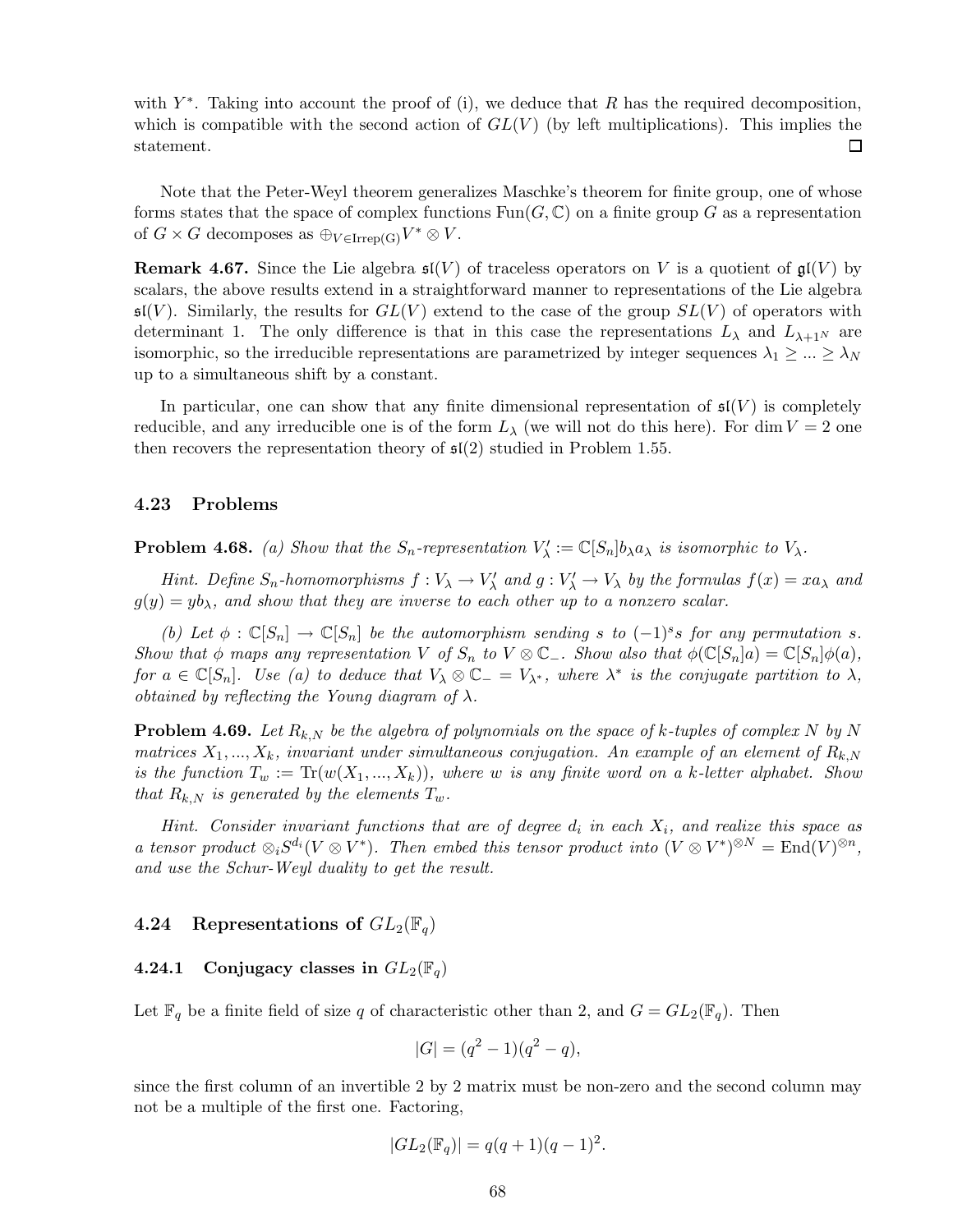The goal of this section is to describe the irreducible representations of G. To begin, let us find the conjugacy classes in  $GL_2(\mathbb{F}_q)$ .

| Representatives                                                                                                                                                    | Number of elements in a conjugacy<br>class                                                                                                                                               | Number of classes                                                                      |
|--------------------------------------------------------------------------------------------------------------------------------------------------------------------|------------------------------------------------------------------------------------------------------------------------------------------------------------------------------------------|----------------------------------------------------------------------------------------|
| Scalar $\left(\begin{smallmatrix} x & 0 \\ 0 & x \end{smallmatrix}\right)$                                                                                         | 1 (this is a central element)                                                                                                                                                            | $q-1$ (one for every non-<br>zero $x)$                                                 |
| Parabolic $\left(\begin{smallmatrix} x & 1 \\ 0 & x \end{smallmatrix}\right)$                                                                                      | $q^2-1$ (elements that commute with<br>this one are of the form $\begin{pmatrix} t & u \\ 0 & t \end{pmatrix}$ , $t \neq$<br>$\left( 0\right)$                                           | $q-1$ (one for every non-<br>zero $x)$                                                 |
| Hyperbolic $\begin{pmatrix} x & 0 \\ 0 & y \end{pmatrix}$ , $y \neq x$                                                                                             | $q^2+q$ (elements that commute with<br>this one are of the form $\begin{pmatrix} t & 0 \\ 0 & u \end{pmatrix}$ , $t, u \neq$<br>$\left( 0\right)$                                        | $\begin{cases} \frac{1}{2}(q-1)(q-2)(x, y \neq 0 \\ \text{and } x \neq y) \end{cases}$ |
| Elliptic $\left(\begin{array}{c}x\,\,\varepsilon y\\y\,\,\,x\end{array}\right), x\in\mathbb{F}_q, y\in$<br>tic polynomial over $\mathbb{F}_q$ is irre-<br>ducible) | $\mathbb{F}_q^{\times}$ , $\varepsilon \in \mathbb{F}_q \setminus \mathbb{F}_q^2$ (characteris- $ q^2 - q $ (the reason will be described $ \frac{1}{2}q(q-1) $ (matrices with<br>below) | $y$ and $-y$ are conjugate)                                                            |

More on the conjugacy class of elliptic matrices: these are the matrices whose characteristic polynomial is irreducible over  $\mathbb{F}_q$  and which therefore don't have eigenvalues in  $\mathbb{F}_q$ . Let A be such a matrix, and consider a quadratic extension of  $\mathbb{F}_q$ ,

$$
\mathbb{F}_q(\sqrt{\varepsilon}), \varepsilon \in \mathbb{F}_q \setminus \mathbb{F}_q^2.
$$

Over this field, A will have eigenvalues

 $\alpha = \alpha_1 + \sqrt{\varepsilon} \alpha_2$ 

and

$$
\overline{\alpha} = \alpha_1 - \sqrt{\varepsilon} \alpha_2,
$$

with corresponding eigenvectors

$$
v, \overline{v} \quad (Av = \alpha v, \ A\overline{v} = \overline{\alpha v}).
$$

Choose a basis

$$
\{e_1=v+\overline{v},\ e_2=\sqrt{\varepsilon}(v-\overline{v})\}.
$$

In this basis, the matrix A will have the form

$$
\begin{pmatrix} \alpha_1 & \varepsilon \alpha_2 \\ \alpha_2 & \alpha_1 \end{pmatrix},
$$

justifying the description of representative elements of this conjugacy class. In the basis  $\{v, \overline{v}\}\)$ , matrices that commute with A will have the form

$$
\begin{pmatrix} \lambda & 0 \\ 0 & \overline{\lambda} \end{pmatrix},
$$

for all

$$
\lambda \in \mathbb{F}_{q^2}^{\times},
$$

so the number of such matrices is  $q^2 - 1$ .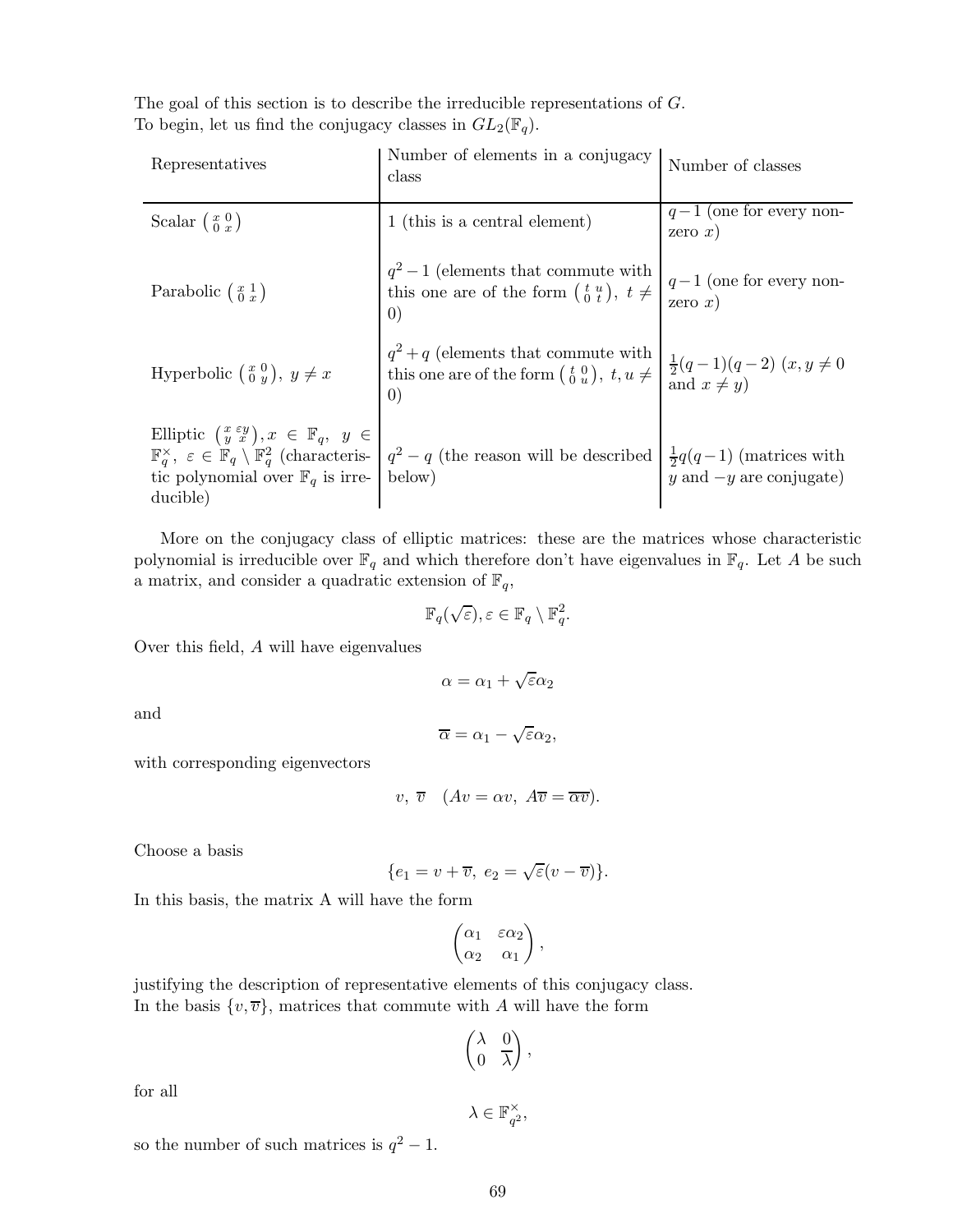## 4.24.2 1-dimensional representations

First, we describe the 1-dimensional representations of G.

Proposition 4.70.  $[G,G] = SL_2(\mathbb{F}_q)$ .

*Proof.* Clearly,

$$
\det(xyx^{-1}y^{-1}) = 1,
$$

so

$$
[G, G] \subseteq SL_2(\mathbb{F}_q).
$$

To show the converse, it suffices to show that the matrices

$$
\begin{pmatrix} 1 & 1 \\ 0 & 1 \end{pmatrix}, \begin{pmatrix} a & 0 \\ 0 & a^{-1} \end{pmatrix}, \begin{pmatrix} 1 & 0 \\ 1 & 1 \end{pmatrix}
$$

are commutators (as such matrices generate  $SL_2(\mathbb{F}_q)$ .) Clearly, by using transposition, it suffices to show that only the first two matrices are commutators. But it is easy to see that the matrix

$$
\begin{pmatrix} 1 & 1 \\ 0 & 1 \end{pmatrix}
$$

is the commutator of the matrices

$$
A = \begin{pmatrix} 1 & 1/2 \\ 0 & 1 \end{pmatrix}, B = \begin{pmatrix} 1 & 0 \\ 0 & -1 \end{pmatrix},
$$

 $\int a$  0 0  $a^{-1}$ 

 $\overline{ }$ 

while the matrix

is the commutator of the matrices

$$
A = \begin{pmatrix} a & 0 \\ 0 & 1 \end{pmatrix}, B = \begin{pmatrix} 0 & 1 \\ 1 & 0 \end{pmatrix},
$$

This completes the proof.

Therefore,

$$
G/[G,G] \cong \mathbb{F}_q^{\times}
$$
 via  $g \to \det(g)$ .

The one-dimensional representations of G thus have the form

$$
\rho(g) = \xi\big(\det(g)\big),\,
$$

where  $\xi$  is a homomorphism

 $\xi: \mathbb{F}_q^{\times} \to \mathbb{C}^{\times};$ 

so there are  $q-1$  such representations, denoted  $\mathbb{C}_{\xi}.$ 

 $\Box$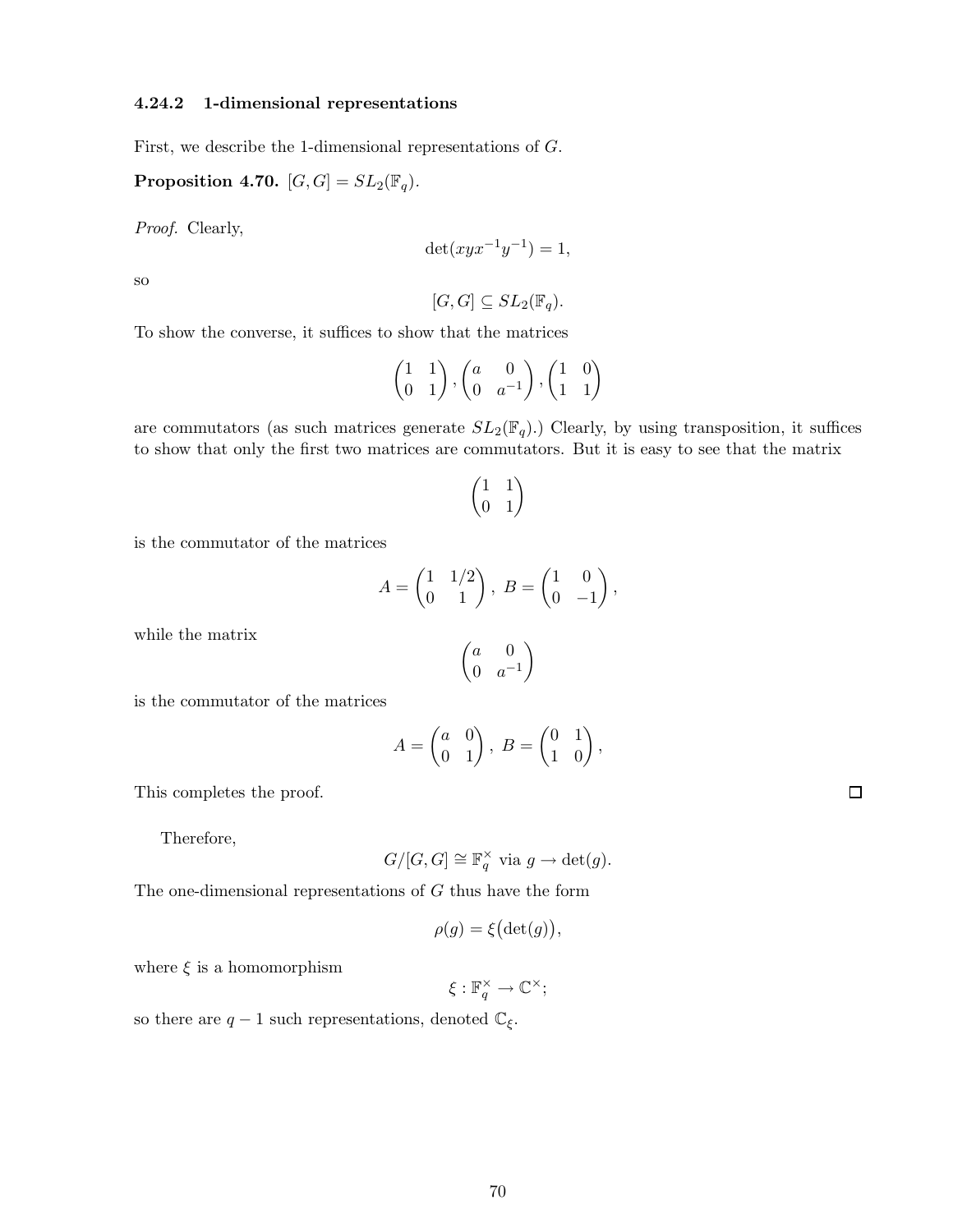## 4.24.3 Principal series representations

Let

$$
B\subset G,\;B=\{\left(\begin{matrix} *&*\\ 0&*\end{matrix}\right)\}
$$

(the set of upper triangular matrices); then

$$
|B| = (q-1)2q,
$$
  
[B, B] = U = { $\begin{pmatrix} 1 & * \\ 0 & 1 \end{pmatrix}$ },

and

$$
B/[B,B]\cong \mathbb{F}_q^\times\times \mathbb{F}_q^\times
$$

(the isomorphism maps an element of  $B$  to its two diagonal entries). Let

$$
\lambda:B\to\mathbb{C}^\times
$$

be a homomorphism defined by

$$
\lambda \begin{pmatrix} a & b \\ 0 & c \end{pmatrix} = \lambda_1(a)\lambda_2(c)
$$
, for some pair of homomorphisms  $\lambda_1, \lambda_2 : \mathbb{F}_q^{\times} \to \mathbb{C}^{\times}$ .

Define

$$
V_{\lambda_1,\lambda_2} = \text{Ind}_{B}^{G} \mathbb{C}_{\lambda},
$$

where  $\mathbb{C}_{\lambda}$  is the 1-dimensional representation of B in which B acts by  $\lambda$ . We have

$$
\dim(V_{\lambda_1,\lambda_2}) = \frac{|G|}{|B|} = q + 1.
$$

**Theorem 4.71.** *1.*  $\lambda_1 \neq \lambda_2 \Rightarrow V_{\lambda_1, \lambda_2}$  is irreducible.

- 2.  $\lambda_1 = \lambda_2 = \mu \Rightarrow V_{\lambda_1, \lambda_2} = \mathbb{C}_{\mu} \oplus W_{\mu}$ , where  $W_{\mu}$  is a q-dimensional irreducible representation of G*.*
- 3.  $W_{\mu} \cong W_{\nu}$  *if and only if*  $\mu = \nu$ ;  $V_{\lambda_1, \lambda_2} \cong V_{\lambda'_1, \lambda'_2}$  *if and only if*  $\{\lambda_1, \lambda_2\} = \{\lambda'_1, \lambda'_2, \lambda'_3, \lambda'_4, \lambda'_5\}$  $\langle 1, \lambda_2' \rangle$  *(in the*) *second case,*  $\lambda_1 \neq \lambda_2, \lambda'_1 \neq \lambda'_2$  $'_{2}$ .

*Proof.* From the Mackey formula, we have

$$
tr_{V_{\lambda_1,\lambda_2}}(g) = \frac{1}{|B|} \sum_{a \in G, \, aga^{-1} \in B} \lambda (aga^{-1}).
$$

If

$$
g = \begin{pmatrix} x & 0 \\ 0 & x \end{pmatrix},
$$

the expression on the right evaluates to

$$
\lambda(g)\frac{|G|}{|B|} = \lambda_1(x)\lambda_2(x)\big(q+1\big).
$$

If

$$
g = \begin{pmatrix} x & 1 \\ 0 & x \end{pmatrix},
$$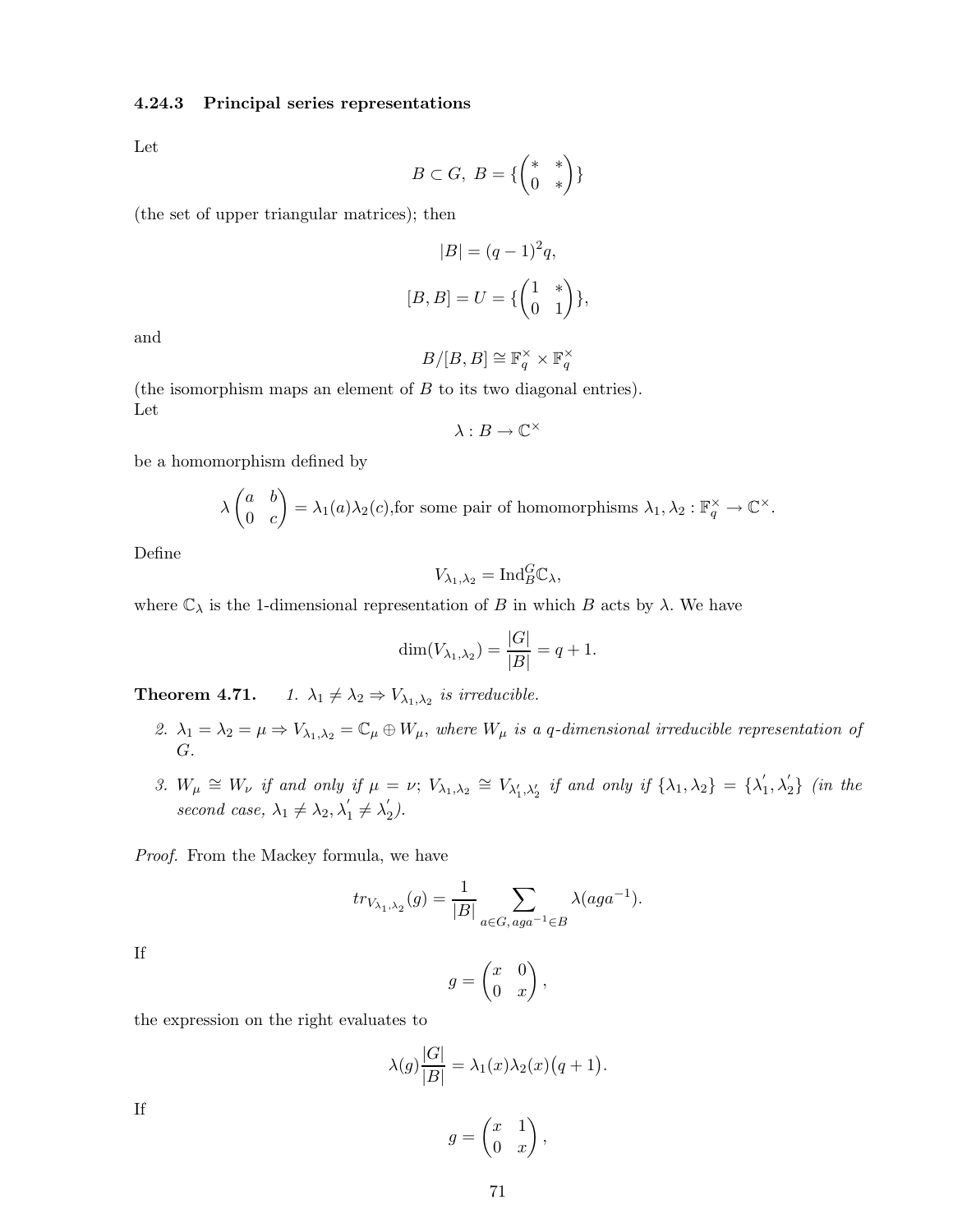the expression evaluates to

 $\lambda(g) \cdot 1$ ,

since here

$$
aga^{-1} \in B \Rightarrow a \in B.
$$

If

$$
g = \begin{pmatrix} x & 0 \\ 0 & y \end{pmatrix},
$$

the expression evaluates to

$$
(\lambda_1(x)\lambda_2(y) + \lambda_1(y)\lambda_2(x)) \cdot 1,
$$

since here

 $aga^{-1} \in B \Rightarrow a \in B$  or a is an element of B multiplied by the transposition matrix.

If

$$
g = \begin{pmatrix} x & \varepsilon y \\ y & x \end{pmatrix}, \ x \neq y
$$

the expression on the right evaluates to 0 because matrices of this type don't have eigenvalues over  $\mathbb{F}_q$  (and thus cannot be conjugated into B). From the definition,  $\lambda_i(x)(i=1,2)$  is a root of unity, so

$$
|G|\langle \chi_{V_{\lambda_1,\lambda_2}}, \chi_{V_{\lambda_1,\lambda_2}} \rangle = (q+1)^2(q-1) + (q^2-1)(q-1) + 2(q^2+q)\frac{(q-1)(q-2)}{2} + (q^2+q)\sum_{x \neq y} \lambda_1(x)\lambda_2(y)\overline{\lambda_1(y)\lambda_2(x)}.
$$

The last two summands come from the expansion

$$
|a+b|^2 = |a|^2 + |b|^2 + a\overline{b} + \overline{a}b.
$$

If

$$
\lambda_1=\lambda_2=\mu,
$$

the last term is equal to

$$
(q^2+q)(q-2)(q-1),
$$

and the total in this case is

$$
(q+1)(q-1)[(q+1)+(q-1)+2q(q-2)] = (q+1)(q-1)2q(q-1) = 2|G|,
$$

so

$$
\langle \chi_{V_{\lambda_1,\lambda_2}}, \chi_{V_{\lambda_1,\lambda_2}} \rangle = 2.
$$

Clearly,

$$
\mathbb{C}_{\mu} \subseteq \mathrm{Ind}_{B}^{G} \mathbb{C}_{\mu,\mu},
$$

since

$$
\text{Hom}_G(\mathbb{C}_{\mu}, \text{Ind}_{B}^{G}\mathbb{C}_{\mu,\mu}) = \text{Hom}_B(\mathbb{C}_{\mu}, \mathbb{C}_{\mu}) = \mathbb{C}
$$
 (Theorem 4.33).

Therefore,  $\text{Ind}_{B}^{G} \mathbb{C}_{\mu,\mu} = \mathbb{C}_{\mu} \oplus W_{\mu}$ ;  $W_{\mu}$  is irreducible; and the character of  $W_{\mu}$  is different for distinct values of  $\mu$ , proving that  $W_{\mu}$  are distinct.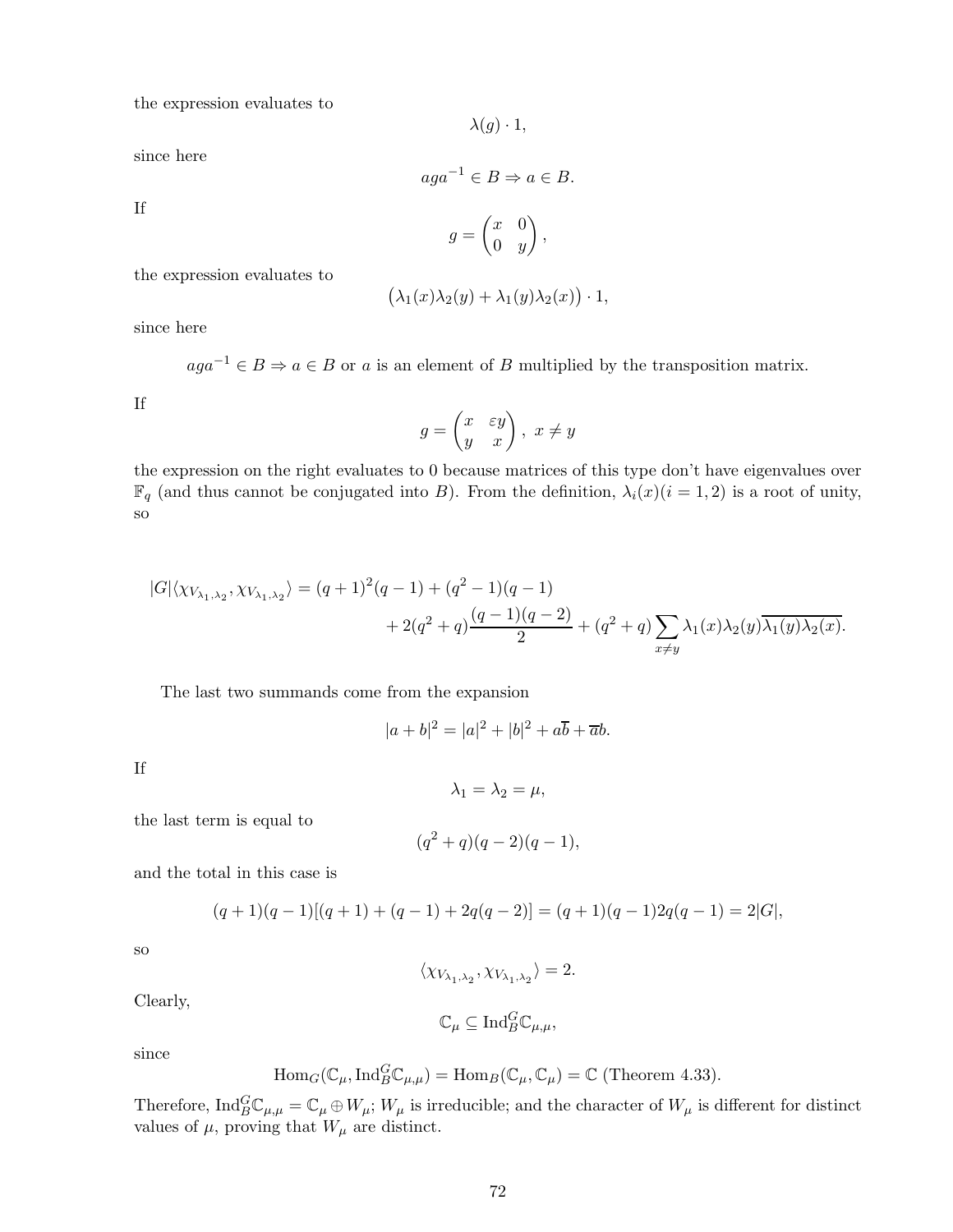If  $\lambda_1 \neq \lambda_2$ , let  $z = xy^{-1}$ , then the last term of the summation is

$$
(q^{2} + q) \sum_{x \neq y} \lambda_{1}(z) \overline{\lambda_{2}(z)} = (q^{2} + q) \sum_{x; z \neq 1} \frac{\lambda_{1}}{\lambda_{2}}(z) = (q^{2} + q)(q - 1) \sum_{z \neq 1} \frac{\lambda_{1}}{\lambda_{2}}(z).
$$

Since

$$
\sum_{z\in\mathbb{F}_q^{\times}}\frac{\lambda_1}{\lambda_2}(z)=0,
$$

because the sum of all roots of unity of a given order  $m > 1$  is zero, the last term becomes

$$
-(q^{2} + q)(q - 1)\sum_{z \neq 1} \frac{\lambda_{1}}{\lambda_{2}}(1) = -(q^{2} + q)(q - 1).
$$

The difference between this case and the case of  $\lambda_1 = \lambda_2$  is equal to

$$
-(q2 + q)[(q - 2)(q - 1) + (q - 1)] = |G|,
$$

so this is an irreducible representation by Lemma 4.27.

To prove the third assertion of the theorem, we look at the characters on hyperbolic elements and note that the function

$$
\lambda_1(x)\lambda_2(y) + \lambda_1(y)\lambda_2(x)
$$

determines  $\lambda_1, \lambda_2$  up to permutation.

 $\Box$ 

#### 4.24.4 Complementary series representations

Let  $\mathbb{F}_{q^2} \supset \mathbb{F}_q$  be a quadratic extension  $\mathbb{F}_q(\sqrt{\varepsilon}), \varepsilon \in \mathbb{F}_q \setminus \mathbb{F}_q^2$ . We regard this as a 2-dimensional vector space over  $\mathbb{F}_q$ ; then G is the group of linear transformations of  $\mathbb{F}_{q^2}$  over  $\mathbb{F}_q$ . Let  $K \subset G$  be the cyclic group of multiplications by elements of  $\mathbb{F}_{q^2}^{\times}$ ,

$$
K = \{ \begin{pmatrix} x & \varepsilon y \\ y & x \end{pmatrix} \}, \ |K| = q^2 - 1.
$$

For  $\nu: K \to \mathbb{C}^{\times}$  a homomorphism, let

$$
Y_{\nu} = \text{Ind}_{K}^{G} \mathbb{C}_{\nu}.
$$

This representation, of course, is very reducible. Let us compute its character, using the Mackey formula. We get

$$
\chi \begin{pmatrix} x & 0 \\ 0 & x \end{pmatrix} = q(q-1)\nu(x);
$$

 $\chi(A) = 0$  for A parabolic or hyperbolic;

$$
\chi \begin{pmatrix} x & \varepsilon y \\ y & x \end{pmatrix} = \nu \begin{pmatrix} x & \varepsilon y \\ y & x \end{pmatrix} + \nu \begin{pmatrix} x & \varepsilon y \\ y & x \end{pmatrix}^q.
$$

The last assertion holds because if we regard the matrix as an element of  $\mathbb{F}_{q^2}$ , conjugation is an automorphism of  $\mathbb{F}_{q^2}$  over  $\mathbb{F}_q$ , but the only nontrivial automorphism of  $\mathbb{F}_{q^2}$  over  $\mathbb{F}_q$  is the  $q^{\text{th}}$  power map.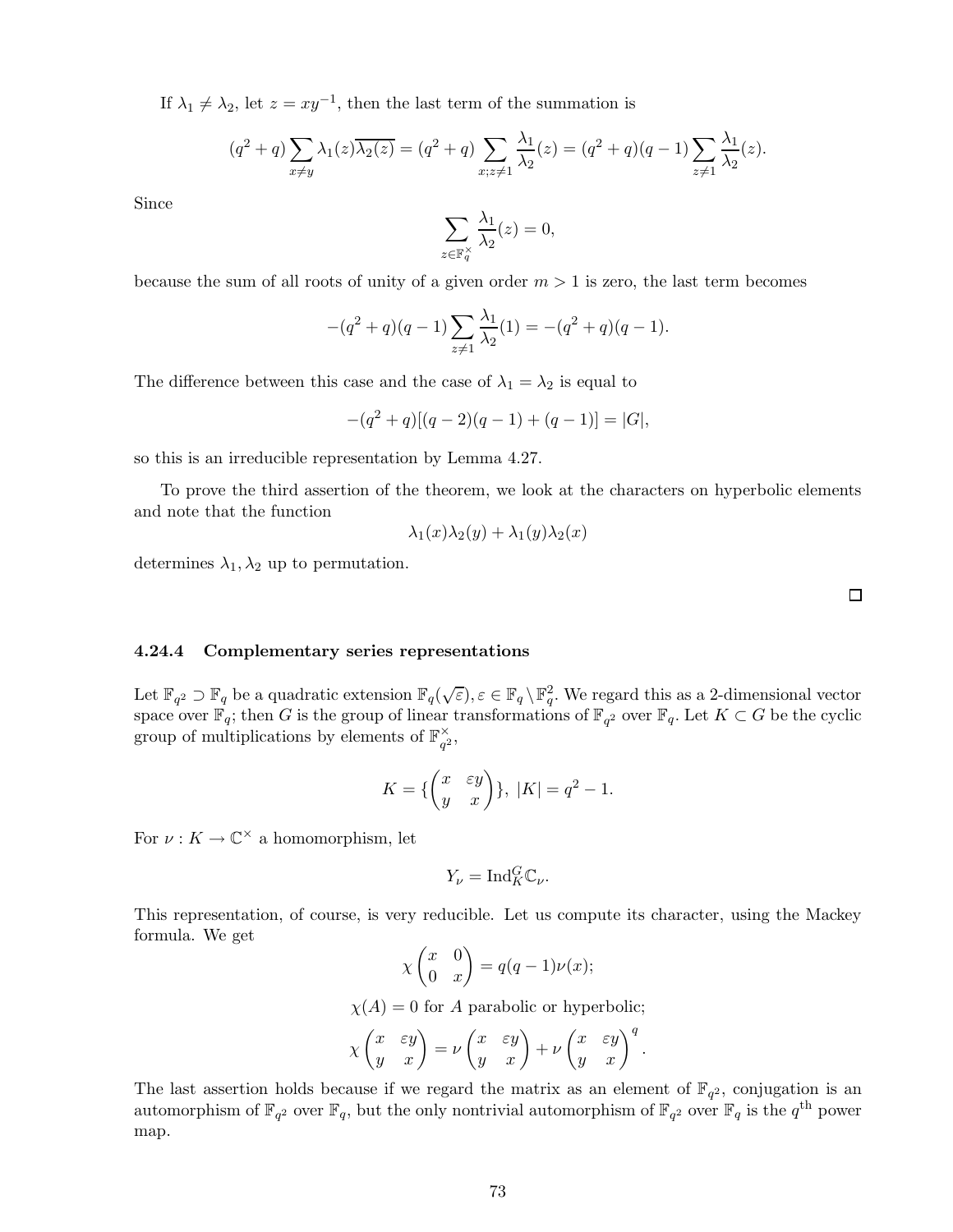We thus have

$$
\mathrm{Ind}_{K}^{G} \mathbb{C}_{\nu^{q}} \cong \mathrm{Ind}_{K}^{G} \mathbb{C}_{\nu}
$$

because they have the same character. Therefore, for  $\nu^q \neq \nu$  we get  $\frac{1}{2}q(q-1)$  representations.

Next, we look at the following tensor product:

$$
W_1\otimes V_{\alpha,1},
$$

where 1 is the trivial character and  $W_1$  is defined as in the previous section. The character of this representation is

$$
\chi\begin{pmatrix} x & 0 \\ 0 & x \end{pmatrix}=q(q+1)\alpha(x);
$$

 $\chi(A) = 0$  for A parabolic or elliptic;

$$
\chi \begin{pmatrix} x & 0 \\ 0 & y \end{pmatrix} = \alpha(x) + \alpha(y).
$$

Thus the "virtual representation"

$$
W_1 \otimes V_{\alpha,1} - V_{\alpha,1} - \mathrm{Ind}_{K}^{G} \mathbb{C}_{\nu},
$$

where  $\alpha$  is the restriction of  $\nu$  to scalars, has character

$$
\chi \begin{pmatrix} x & 0 \\ 0 & x \end{pmatrix} = (q-1)\alpha(x);
$$

$$
\chi \begin{pmatrix} x & 1 \\ 0 & x \end{pmatrix} = -\alpha(x);
$$

$$
\chi \begin{pmatrix} x & 0 \\ 0 & y \end{pmatrix} = 0;
$$

$$
\chi \begin{pmatrix} x & \varepsilon y \\ y & x \end{pmatrix} = -\nu \begin{pmatrix} x & \varepsilon y \\ y & x \end{pmatrix} - \nu^q \begin{pmatrix} x & \varepsilon y \\ y & x \end{pmatrix}
$$

.

In all that follows, we will have  $\nu^q \neq \nu$ .

The following two lemmas will establish that the inner product of this character with itself is equal to 1, that its value at 1 is positive. As we know from Lemma 4.27, these two properties imply that it is the character of an irreducible representation of G.

**Lemma 4.72.** Let  $\chi$  be the character of the "virtual representation" defined above. Then

$$
\langle \chi, \chi \rangle = 1
$$

*and*

$$
\chi(1) > 0.
$$

*Proof.*

$$
\chi(1) = q(q+1) - (q+1) - q(q-1) = q-1 > 0.
$$

We now compute the inner product  $\langle \chi, \chi \rangle$ . Since  $\alpha$  is a root of unity, this will be equal to

$$
\frac{1}{(q-1)^2 q(q+1)} \left[ (q-1) \cdot (q-1)^2 \cdot 1 + (q-1) \cdot 1 \cdot (q^2-1) + \frac{q(q-1)}{2} \cdot \sum_{\zeta \text{ elliptic}} (\nu(\zeta) + \nu^q(\zeta)) \overline{(\nu(\zeta) + \nu^q(\zeta))} \right]
$$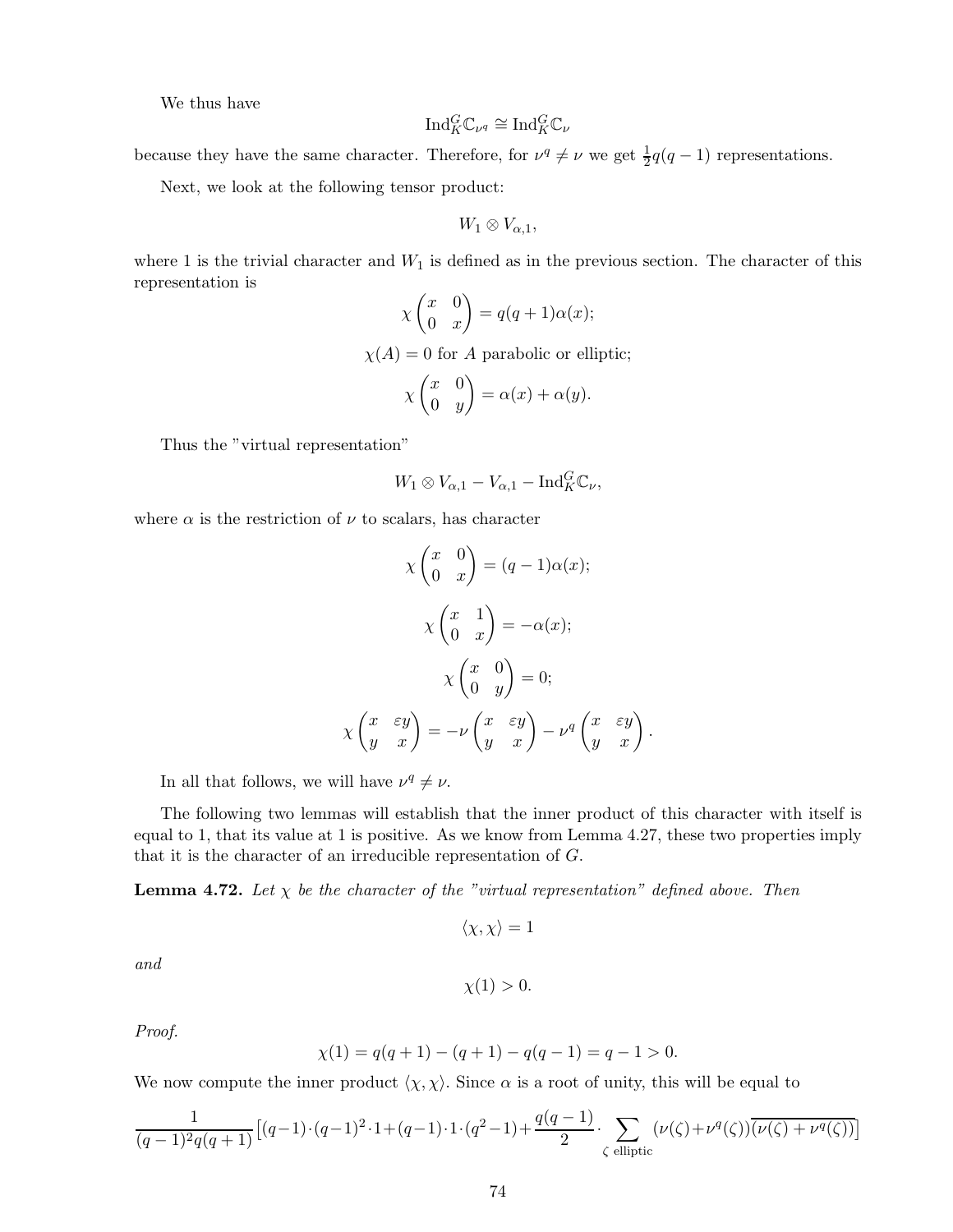Because  $\nu$  is also a root of unity, the last term of the expression evaluates to

$$
\sum_{\zeta \text{ elliptic}} (2 + \nu^{q-1}(\zeta) + \nu^{1-q}(\zeta)).
$$

Let's evaluate the last summand.

Since  $\mathbb{F}_{q^2}^{\times}$  is cyclic and  $\nu^q \neq \nu$ ,

$$
\sum_{\zeta \in \mathbb{F}_{q^2}^{\times}} \nu^{q-1}(\zeta) = \sum_{\zeta \in \mathbb{F}_{q^2}^{\times}} \nu^{1-q}(\zeta) = 0.
$$

Therefore,

$$
\sum_{\zeta \text{ elliptic}} (\nu^{q-1}(\zeta) + \nu^{1-q}(\zeta)) = -\sum_{\zeta \in \mathbb{F}_q^{\times}} (\nu^{q-1}(\zeta) + \nu^{1-q}(\zeta)) = -2(q-1) =
$$

since  $\mathbb{F}_q^{\times}$  is cyclic of order  $q-1$ . Therefore,

$$
\langle \chi, \chi \rangle = \frac{1}{(q-1)^2 q(q+1)} \big( (q-1) \cdot (q-1)^2 \cdot 1 + (q-1) \cdot 1 \cdot (q^2-1) + \frac{q(q-1)}{2} \cdot (2(q^2-q) - 2(q-1)) \big) = 1.
$$

We have now shown that for any  $\nu$  with  $\nu^q \neq \nu$  the representation  $Y_{\nu}$  with the same character as

$$
W_1 \otimes V_{\alpha,1} - V_{\alpha,1} - \mathrm{Ind}_{K}^{G} \mathbb{C}_{\nu}
$$

exists and is irreducible. These characters are distinct for distinct pairs  $(\alpha, \nu)$  (up to switch  $\nu \rightarrow \nu^q$ , so there are  $\frac{q(q-1)}{2}$  such representations, each of dimension  $q-1$ .

We have thus found  $q-1$  1-dimensional representations of G,  $\frac{q(q-1)}{2}$  principal series representations, and  $\frac{q(q-1)}{2}$  complementary series representations, for a total of  $q^2-1$  representations, i.e., the number of conjugacy classes in  $G$ . This implies that we have in fact found all irreducible representations of  $GL_2(\mathbb{F}_q)$ .

### 4.25 Artin's theorem

Theorem 4.73. *Let* X *be a conjugation-invariant system of subgroups of a finite group* G*. Then two conditions are equivalent:*

*(i)* Any element of G belongs to a subgroup  $H \in X$ .

*(ii) The character of any irreducible representation of* G *belongs to the* Q*-span of characters of induced representations*  $Ind_H^G V$ *, where*  $H \in X$  *and*  $V$  *is an irreducible representation of*  $H$ *.* 

Remark. Statement (ii) of Theorem 4.73 is equivalent to the the same statement with Q-span replaced by C-span. Indeed, consider the matrix whose columns consist of the coefficients of the decomposition of  $\text{Ind}_{H}^{G}V$  (for various  $H, V$ ) with respect to the irreducible representations of G. Then both statements are equivalent to the condition that the rows of this matrix are linearly independent.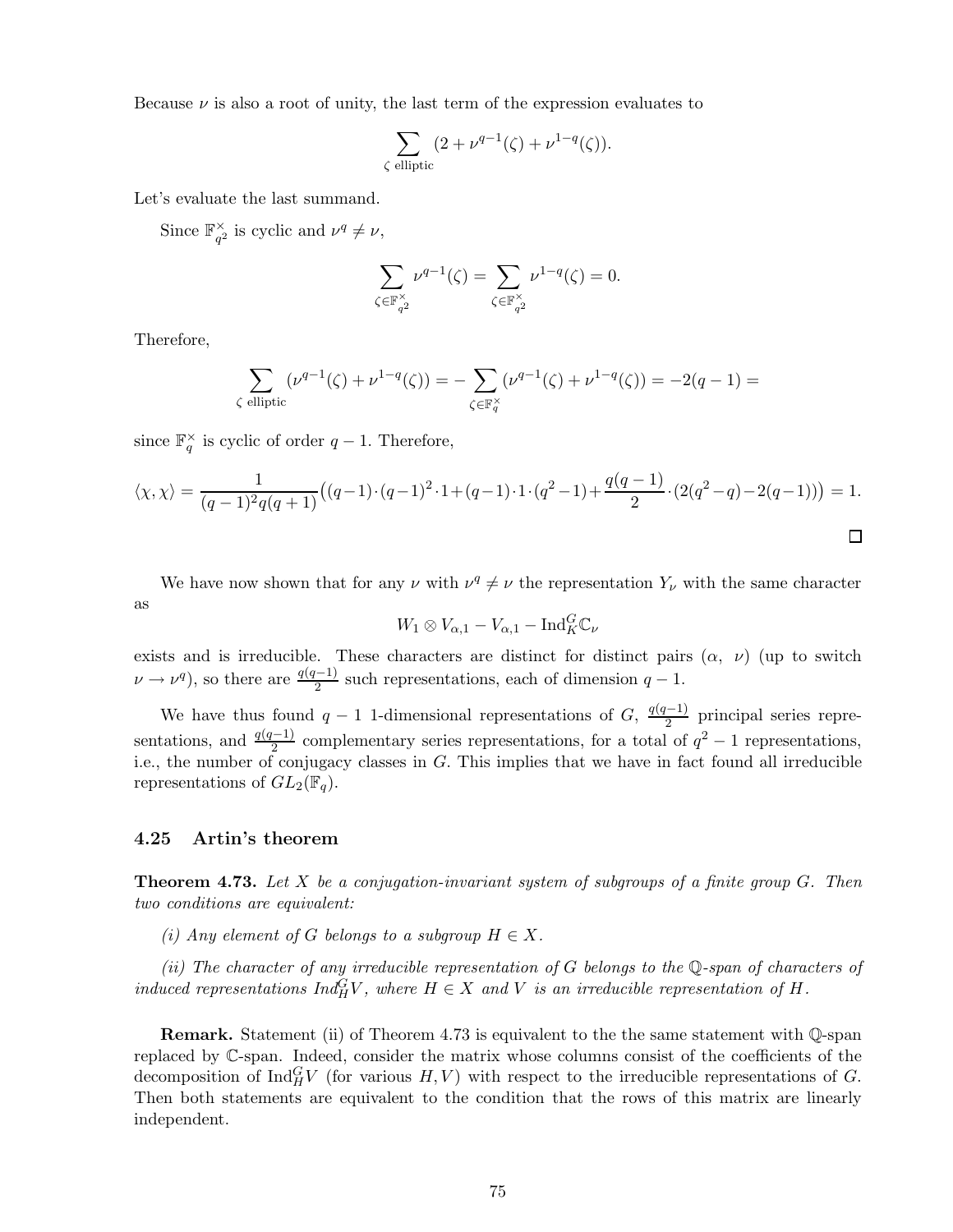*Proof.* Proof that (ii) implies (i). Assume that  $g \in G$  does not belong to any of the subgroups  $H \in X$ . Then, since X is conjugation invariant, it cannot be conjugated into such a subgroup. Hence by the Mackey formula,  $\chi_{Ind_H^G(V)}(g) = 0$  for all  $H \in X$  and V. So by (ii), for any irreducible representation W of G,  $\chi_W(g) = 0$ . But irreducible characters span the space of class functions, so any class function vanishes on g, which is a contradiction.

Proof that (i) implies (ii). Let U be a virtual representation of G over  $\mathbb C$  (i.e., a linear combination of irreducible representations with nonzero integer coefficients) such that  $(\chi_U, \chi_{Ind_H^G})_0 = 0$  for all H,V. So by Frobenius reciprocity,  $(\chi_{U|H}, \chi_V) = 0$ . This means that  $\chi_U$  vanishes on H for any  $H \in X$ . Hence by (i),  $\chi_U$  is identically zero. This implies (ii) (because of the above remark). 口

Corollary 4.74. *Any irreducible character of a finite group is a rational linear combination of induced characters from its cyclic subgroups.*

### 4.26 Representations of semidirect products

Let G, A be groups and  $\phi: G \to \text{Aut}(A)$  be a homomorphism. For  $a \in A$ , denote  $\phi(g)a$  by  $g(a)$ . The semidirect product  $G \ltimes A$  is defined to be the product  $A \times G$  with multiplication law

$$
(a_1, g_1)(a_2, g_2) = (a_1g_1(a_2), g_1g_2).
$$

Clearly, G and A are subgroups of  $G \ltimes A$  in a natural way.

We would like to study irreducible complex representations of  $G \ltimes A$ . For simplicity, let us do it when A is abelian.

In this case, irreducible representations of A are 1-dimensional and form the character group  $A^{\vee}$ , which carries an action of G. Let O be an orbit of this action,  $x \in O$  a chosen element, and  $G_x$  the stabilizer of x in G. Let U be an irreducible representation of  $G_x$ . Then we define a representation  $V_{(O,U)}$  of  $G \ltimes A$  as follows.

As a representation of  $G$ , we set

$$
V_{(O,x,U)} = \text{Ind}_{G_x}^G U = \{ f : G \to U | f(hg) = hf(g), h \in G_x \}.
$$

Next, we introduce an additional action of A on this space by  $(af)(q) = x(q(a))f(q)$ . Then it's easy to check that these two actions combine into an action of  $G \ltimes A$ . Also, it is clear that this representation does not really depend on the choice of x, in the following sense. Let  $x, y \in O$ , and  $g \in G$  be such that  $gx = y$ , and let  $g(U)$  be the representation of  $G_y$  obtained from the representation U of  $G_x$  by the action of g. Then  $V_{(O,x,U)}$  is (naturally) isomorphic to  $V_{(O,y,g(U))}$ . Thus we will denote  $V_{(O,x,U)}$  by  $V_{(O,U)}$  (remembering, however, that x has been fixed).

**Theorem 4.75.** *(i) The representations*  $V_{(O,U)}$  *are irreducible.* 

- *(ii) They are pairwise nonisomorphic.*
- *(iii)* They form a complete set of irreducible representations of  $G \ltimes A$ *.*
- *(iv)* The character of  $V = V_{(O,U)}$  is given by the Mackey-type formula

$$
\chi_V(a,g) = \frac{1}{|G_x|} \sum_{h \in G: hgh^{-1} \in G_x} x(h(a)) \chi_U(hgh^{-1}).
$$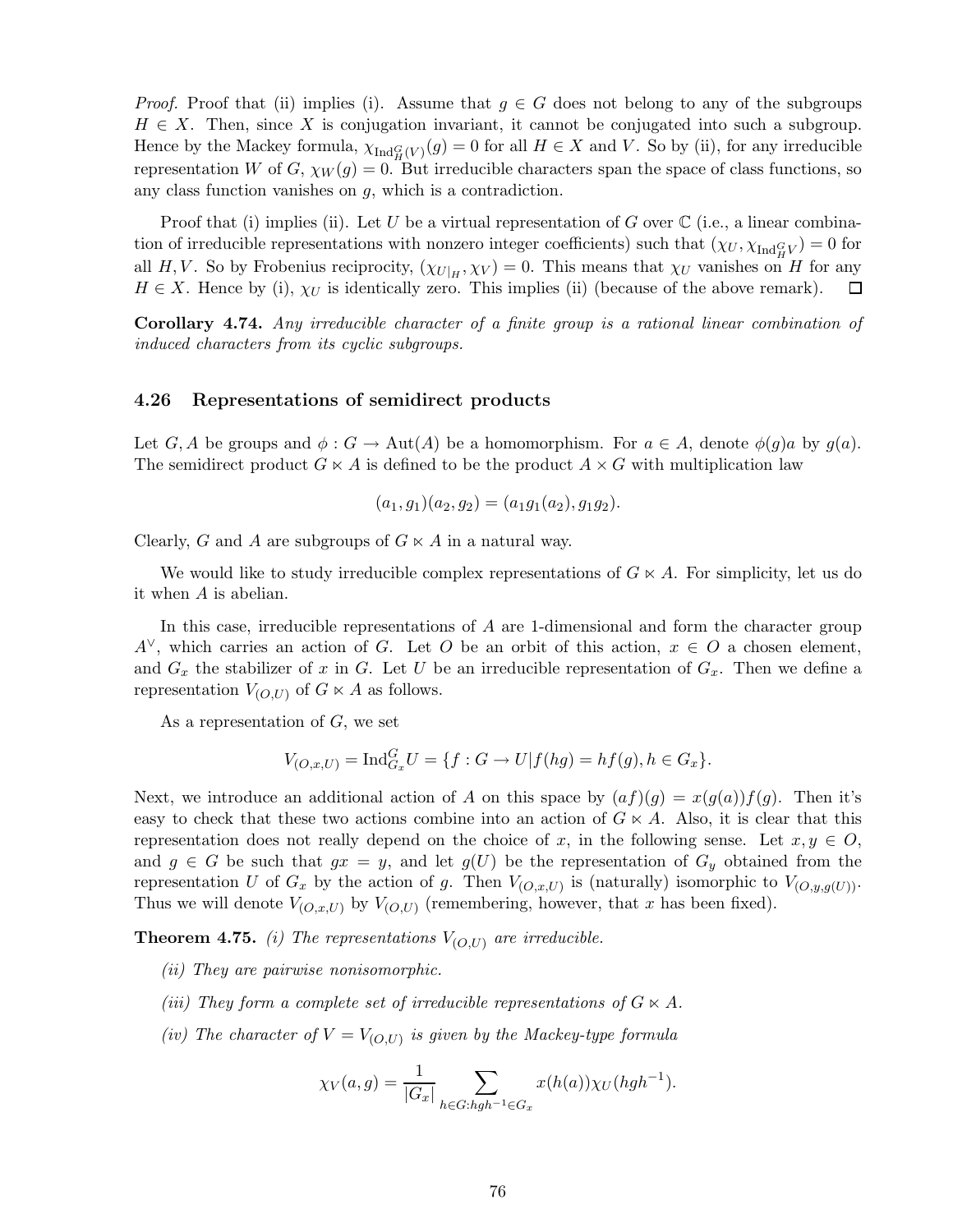*Proof.* (i) Let us decompose  $V = V_{(O,U)}$  as an A-module. Then we get

$$
V=\oplus_{y\in O}V_y,
$$

where  $V_y = \{v \in V_{(O,U)} | av = (y, a)v, a \in A\}$ . (Equivalently,  $V_y = \{v \in V_{(O,U)} | v(g) = 0 \text{ unless } gy = 0\}$ x}). So if  $W \subset V$  is a subrepresentation, then  $W = \bigoplus_{y \in O} W_y$ , where  $W_y \subset V_y$ . Now,  $V_y$  is a representation of  $G_y$ , which goes to U under any isomorphism  $G_y \to G_x$  determined by  $g \in G$ mapping x to y. Hence,  $V_y$  is irreducible over  $G_y$ , so  $W_y = 0$  or  $W_y = V_y$  for each y. Also, if  $hy = z$ then  $hW_y = W_z$ , so either  $W_y = 0$  for all y or  $W_y = V_y$  for all y, as desired.

(ii) The orbit  $O$  is determined by the A-module structure of  $V$ , and the representation  $U$  by the structure of  $V_x$  as a  $G_x$ -module.

(iii) We have

$$
\sum_{U,O} \dim V_{(U,O)}^2 = \sum_{U,O} |O|^2 (\dim U)^2 =
$$
  

$$
\sum_O |O|^2 |G_x| = \sum_O |O| |G/G_x| |G_x| = |G| \sum_O |O| = |G| |A^{\vee}| = |G \ltimes A|.
$$

 $\Box$ 

(iv) The proof is essentially the same as that of the Mackey formula.

Exercise. Redo Problems 3.17(a), 3.18, 3.22 using Theorem 4.75.

Exercise. Deduce parts (i)-(iii) of Theorem 4.75 from part (iv).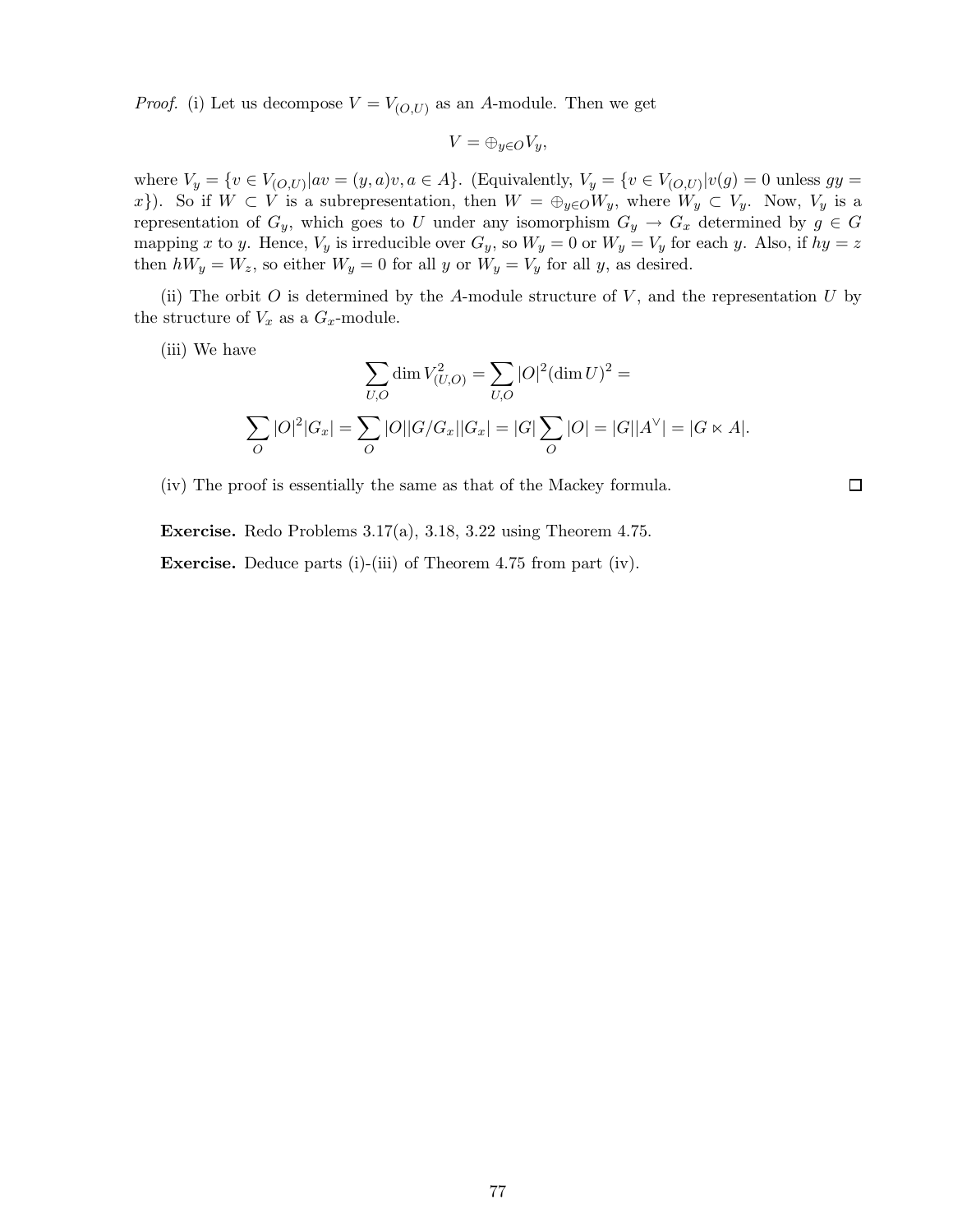# 5 Quiver Representations

## 5.1 Problems

Problem 5.1. Field embeddings. *Recall that*  $k(y_1,...,y_m)$  *denotes the field of rational functions of*  $y_1, ..., y_m$  *over a field k. Let*  $f : k[x_1, ..., x_n] \to k(y_1, ..., y_m)$  *be an injective k-algebra homomorphism. Show that*  $m \geq n$ . (Look at the growth of dimensions of the spaces  $W_N$  of polynomials of *degree* N in  $x_i$  and their images under f as  $N \to \infty$ ). Deduce that if  $f : k(x_1, ..., x_n) \to k(y_1, ..., y_m)$ *is a field embedding, then*  $m \geq n$ .

#### Problem 5.2. Some algebraic geometry.

Let k be an algebraically closed field, and  $G = GL_n(k)$ . Let V be a polynomial representation *of* G. Show that if G has finitely many orbits on V then  $\dim(V) \leq n^2$ . Namely:

 $(a)$  Let  $x_1, \ldots, x_N$  be linear coordinates on V. Let us say that a subset X of V is Zariski dense *if any polynomial*  $f(x_1,...,x_N)$  *which vanishes on* X *is zero (coefficientwise). Show that if* G *has finitely many orbits on* V *then* G *has at least one Zariski dense orbit on* V *.*

*(b) Use (a) to construct a field embedding*  $k(x_1,...,x_N) \rightarrow k(g_{pq})$ , then use Problem 5.1.

(c) generalize the result of this problem to the case when  $G = GL_{n_1}(k) \times ... \times GL_{n_m}(k)$ .

### Problem 5.3. Dynkin diagrams.

*Let* Γ *be a graph, i.e., a finite set of points (vertices) connected with a certain number of edges (we allow multiple edges). We assume that* Γ *is connected (any vertex can be connected to any other by a path of edges) and has no self-loops (edges from a vertex to itself). Suppose the vertices of*  $\Gamma$  *are labeled by integers* 1,..., *N*. Then one can assign to  $\Gamma$  *an*  $N \times N$  *matrix*  $R_{\Gamma} = (r_{ij})$ *, where* rij *is the number of edges connecting vertices* i *and* j*. This matrix is obviously symmetric, and is called the adjacency matrix. Define the matrix*  $A_{\Gamma} = 2I - R_{\Gamma}$ *, where I is the identity matrix.* 

Main definition: Γ *is said to be a Dynkin diagram if the quadratic from on* R <sup>N</sup> *with matrix* A<sup>Γ</sup> *is positive definite.*

*Dynkin diagrams appear in many areas of mathematics (singularity theory, Lie algebras, representation theory, algebraic geometry, mathematical physics, etc.) In this problem you will get a complete classification of Dynkin diagrams. Namely, you will prove*

Theorem. Γ *is a Dynkin diagram if and only if it is one on the following graphs:*

\n- $$
A_n
$$
:
\n- $O\rightarrow O \cdots O\rightarrow O$
\n- $D_n$ :
\n- $O\rightarrow O \cdots O\rightarrow O$
\n

•  $E_6$  *:* <u>○−○−○−</u>−−−−−○ | ◦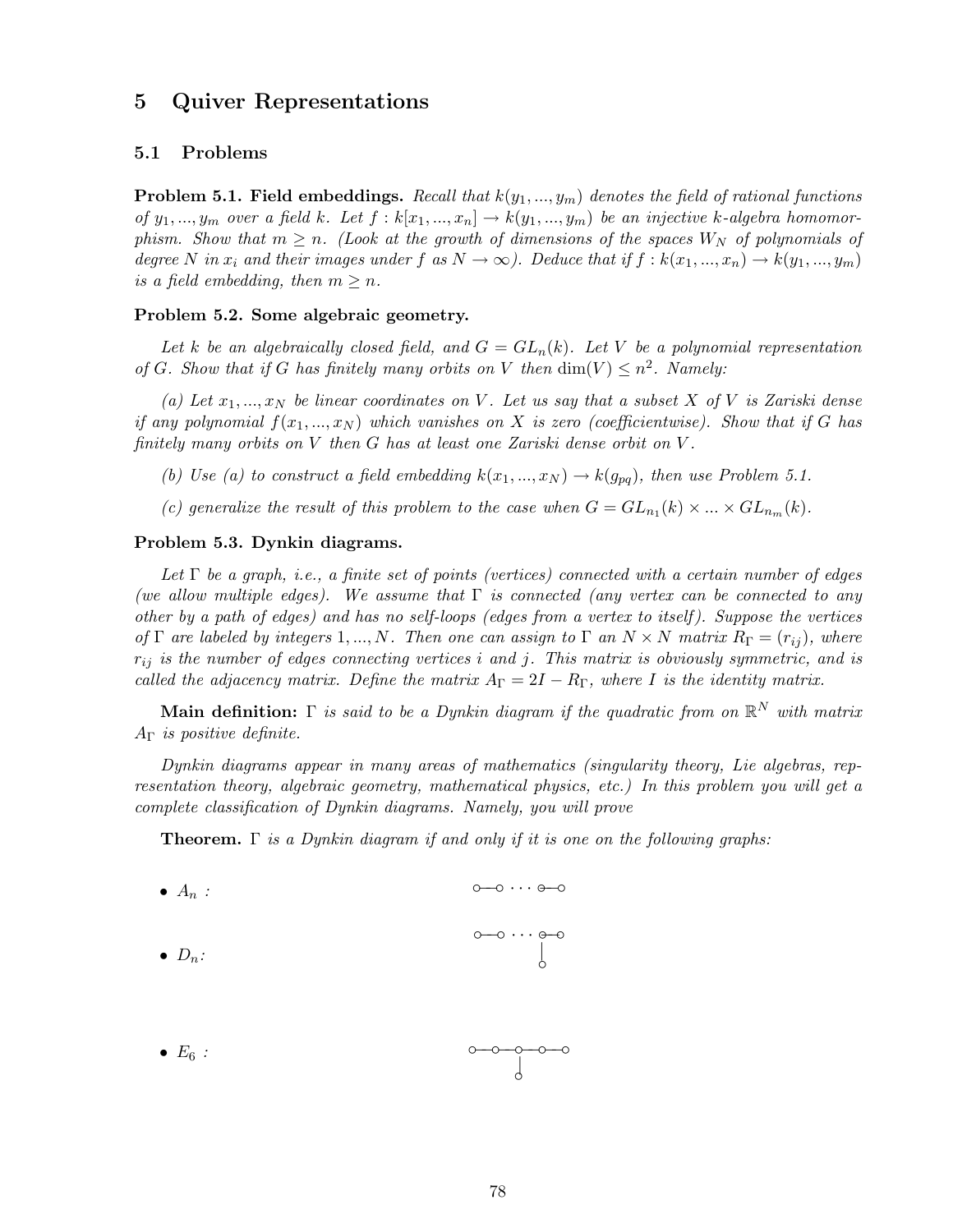• 
$$
E_7
$$
 :  $0 - 0 - 0 - 0$   
•  $E_8$  :

(a) Compute the determinant of  $A_{\Gamma}$  where  $\Gamma = A_N, D_N$ . (Use the row decomposition rule, and *write down a recursive equation for it). Deduce by Sylvester criterion*<sup>7</sup> that  $A_N, D_N$  are Dynkin *diagrams.*<sup>8</sup>

*(b) Compute the determinants of*  $A_\Gamma$  *for*  $E_6$ ,  $E_7$ ,  $E_8$  *(use row decomposition and reduce to (a)). Show they are Dynkin diagrams.*

*(c)* Show that if  $\Gamma$  is a Dynkin diagram, it cannot have cycles. For this, show that  $det(A_{\Gamma}) = 0$ *for a graph* Γ *below* <sup>9</sup>



*(show that the sum of rows is 0). Thus* Γ *has to be a tree.*

*(d) Show that if* Γ *is a Dynkin diagram, it cannot have vertices with 4 or more incoming edges, and that*  $\Gamma$  *can have no more than one vertex with* 3 incoming edges. For this, show that  $det(A_{\Gamma}) = 0$ *for a graph* Γ *below:*



<sup>7</sup>Recall the Sylvester criterion: a symmetric real matrix is positive definite if and only if all its upper left corner principal minors are positive.

<sup>8</sup>The Sylvester criterion says that a symmetric bilinear form (,) on  $\mathbb{R}^N$  is positive definite if and only if for any  $k \leq N$ ,  $\det_{1 \leq i,j \leq k} (e_i, e_j) > 0$ .

<sup>9</sup>Please ignore the numerical labels; they will be relevant for Problem 5.5 below.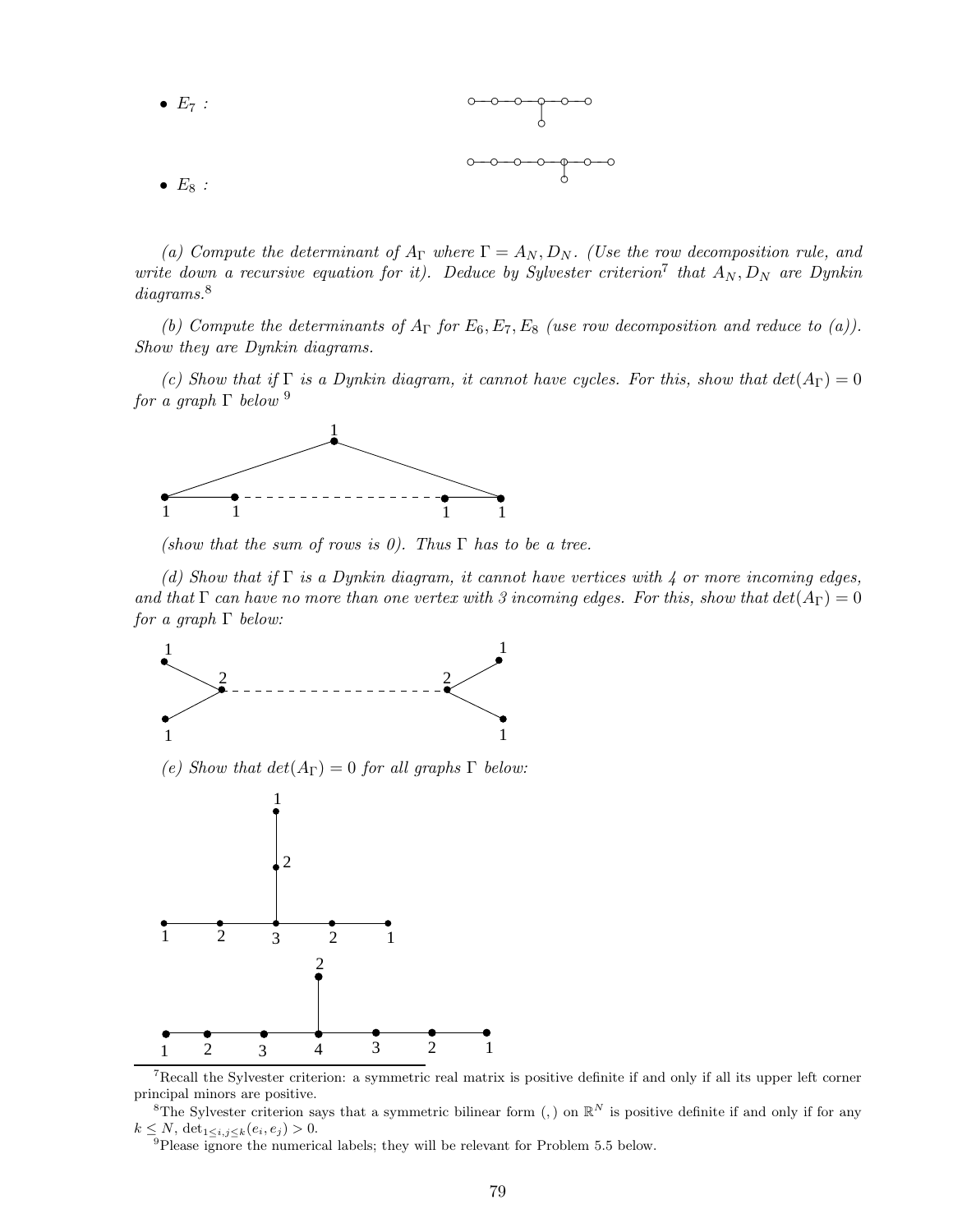

*(f) Deduce from (a)-(e) the classification theorem for Dynkin diagrams.*

*(g) A (simply laced) affine Dynkin diagram is a connected graph without self-loops such that the quadratic form defined by* A<sup>Γ</sup> *is positive semidefinite. Classify affine Dynkin diagrams. (Show that they are exactly the forbidden diagrams from (c)-(e)).*

Problem 5.4. *Let* Q *be a quiver with set of vertices* D*. We say that* Q *is of finite type if it has finitely many indecomposable representations. Let*  $b_{ij}$  *be the number of edges from i to j in Q*  $(i, j ∈ D)$ *.* 

*There is the following remarkable theorem, proved by P. Gabriel in early seventies.*

Theorem. *A connected quiver* Q *is of finite type if and only if the corresponding unoriented graph (i.e., with directions of arrows forgotten) is a Dynkin diagram.*

*In this problem you will prove the "only if" direction of this theorem (i.e., why other quivers are NOT of finite type).*

(a) Show that if Q is of finite type then for any rational numbers  $x_i \geq 0$  which are not simul*taneously zero, one has*  $q(x_1, ..., x_m) > 0$ *, where* 

$$
q(x_1, ..., x_m) := \sum_{i \in D} x_i^2 - \frac{1}{2} \sum_{i,j \in D} b_{ij} x_i x_j.
$$

*Hint. It suffices to check the result for integers:*  $x_i = n_i$ *. First assume that*  $n_i \geq 0$ *, and consider the space* W of representations V of Q such that  $\dim V_i = n_i$ . Show that the group  $\prod_i GL_{n_i}(k)$  acts *with finitely many orbits on*  $W \oplus k$ *, and use Problem 5.2 to derive the inequality. Then deduce the result in the case when*  $n_i$  *are arbitrary integers.* 

*(b) Deduce that* q *is a positive definite quadratic form.*

*Hint. Use the fact that* Q *is dense in* R*.*

*(c) Show that a quiver of finite type can have no self-loops. Then, using Problem 5.3, deduce the theorem.*

**Problem 5.5.** Let  $G \neq 1$  be a finite subgroup of  $SU(2)$ , and V be the 2-dimensional representation *of* G coming from its embedding into  $SU(2)$ . Let  $V_i$ ,  $i \in I$ , be all the irreducible representations of G. Let  $r_{ij}$  be the multiplicity of  $V_i$  in  $V \otimes V_j$ .

(a) Show that  $r_{ij} = r_{ji}$ .

(b) The McKay graph of G,  $M(G)$ , is the graph whose vertices are labeled by  $i \in I$ , and i is connected to j by  $r_{ij}$  edges. Show that  $M(G)$  is connected. (Use Problem 3.26)

(c) Show that  $M(G)$  is an affine Dynkin graph (one of the "forbidden" graphs in Problem 5.3). For this, show that the matrix  $a_{ij} = 2\delta_{ij} - r_{ij}$  is positive semidefinite but not definite, and use Problem 5.3.

Hint. Let  $f = \sum x_i \chi_{V_i}$ , where  $\chi_{V_i}$  be the characters of  $V_i$ . Show directly that  $((2-\chi_V)f, f) \ge 0$ . When is it equal to 0? Next, show that  $M(G)$  has no self-loops, by using that if G is not cyclic then G contains the central element  $-Id \in SU(2)$ .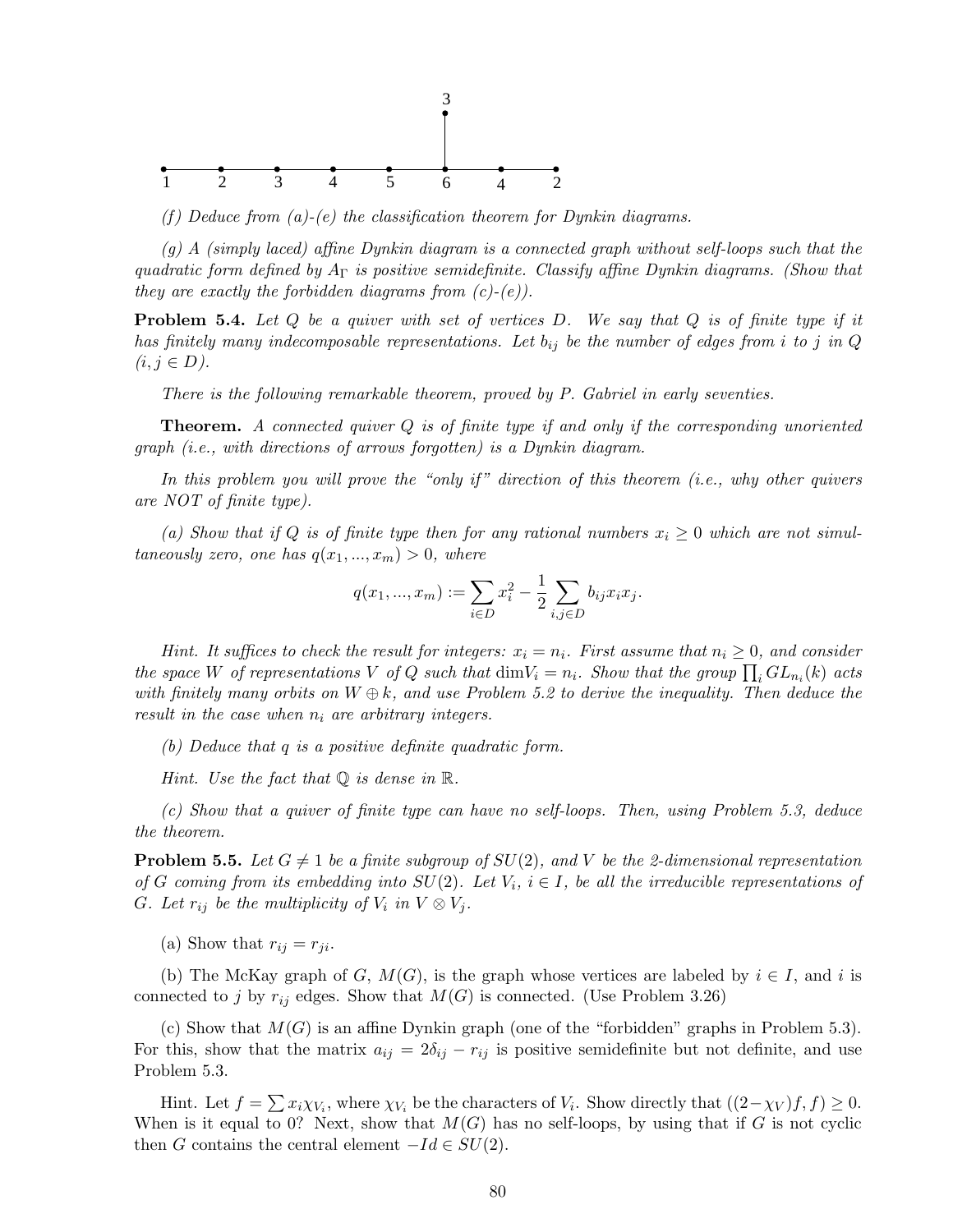(d) Which groups from Problem 3.24 correspond to which diagrams?

(e) Using the McKay graph, find the dimensions of irreducible representations of all finite  $G \subset SU(2)$  (namely, show that they are the numbers labeling the vertices of the affine Dynkin diagrams on our pictures). Compare with the results on subgroups of  $SO(3)$  we obtained in Problem 3.24.

## 5.2 Indecomposable representations of the quivers  $A_1, A_2, A_3$

We have seen that a central question about representations of quivers is whether a certain quiver has only finitely many indecomposable representations. In the previous subsection it is shown that only those quivers whose underlying undirected graph is a Dynkin diagram may have this property. To see if they actually do have this property, we first explicitly decompose representations of certain easy quivers.

**Remark 5.6.** By an object of the type  $1 \rightarrow 0$  we mean a map from a one-dimensional vector space to the zero space. Similarly, an object of the type  $0 \longrightarrow 1$  is a map from the zero space into a one-dimensional space. The object  $1 \longrightarrow 1$  means an isomorphism from a one-dimensional to another one-dimensional space. The numbers in such diagrams always mean the dimension of the attached spaces and the maps are the canonical maps (unless specified otherwise)

**Example 5.7** ( $A_1$ ). The quiver  $A_1$  consists of a single vertex and has no edges. Since a representation of this quiver is just a single vector space, the only indecomposable representation is the ground field (=a one-dimensional space).

**Example 5.8** ( $A_2$ ). The quiver  $A_2$  consists of two vertices connected by a single edge.

 $\bullet \longrightarrow \bullet$ 

A representation of this quiver consists of two vector spaces V, W and an operator  $A: V \to W$ .

$$
\overset{\bullet}{V} \xrightarrow{A} \overset{\bullet}{W}
$$

To decompose this representation, we first let  $V'$  be a complement to the kernel of A in V and let  $W'$  be a complement to the image of A in W. Then we can decompose the representation as follows

• V <sup>A</sup> /• W = • ker A <sup>0</sup> /• 0 ⊕ • V ′ / A <sup>∼</sup> • ImA ⊕ • 0 <sup>0</sup> /• W′

The first summand is a multiple of the object  $1 \longrightarrow 0$ , the second a multiple of  $1 \longrightarrow 1$ , the third of  $0 \longrightarrow 1$ . We see that the quiver  $A_2$  has three indecomposable representations, namely

 $1 \longrightarrow 0$ ,  $1 \longrightarrow 1$  and  $0 \longrightarrow 1$ .

**Example 5.9** ( $A_3$ ). The quiver  $A_3$  consists of three vertices and two connections between them. So we have to choose between two possible orientations.

> • /•  $\rightarrow \bullet$  or  $\bullet =$  $\bullet \longrightarrow \bullet$

1. We first look at the orientation

 $\bullet \longrightarrow \bullet$  .

•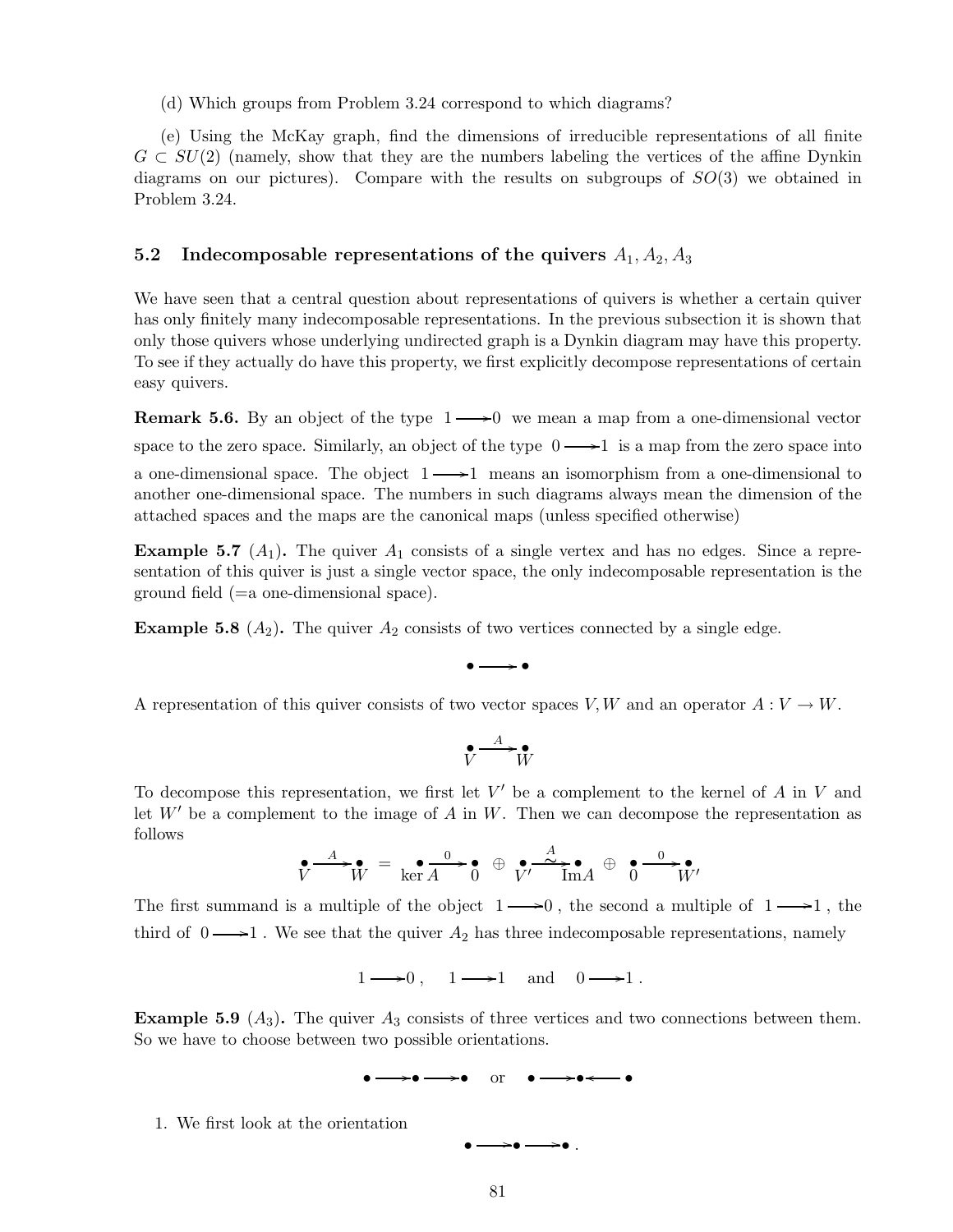Then a representation of this quiver looks like

$$
\mathbf{v} \xrightarrow{A} \mathbf{v} \xrightarrow{B} \mathbf{v}.
$$

Like in Example 5.8 we first split away

$$
\ker \overline{A} \xrightarrow{0} \overline{0} \xrightarrow{0} \overline{0}.
$$

This object is a multiple of  $1 \longrightarrow 0 \longrightarrow 0$ . Next, let Y' be a complement of ImB in Y. Then we can also split away

$$
\bullet \xrightarrow{\hspace{1cm} 0 \hspace{1cm} 0 \hspace{1cm} \longrightarrow \hspace{1cm} 0 \hspace{1cm} \longrightarrow}
$$

which is a multiple of the object  $0 \rightarrow 0 \rightarrow 1$ . This results in a situation where the map A is injective and the map  $B$  is surjective (we rename the spaces to simplify notation):

$$
\mathbf{V} \xrightarrow{A} \mathbf{W} \xrightarrow{B} \mathbf{V}.
$$

Next, let  $X = \ker(B \circ A)$  and let X' be a complement of X in V. Let W' be a complement of  $A(X)$  in W such that  $A(X') \subset W'$ . Then we get

$$
\mathbf{y} \xrightarrow{A} \mathbf{y} \xrightarrow{B} \mathbf{y} = \mathbf{y} \xrightarrow{A} \widetilde{A(X)} \xrightarrow{B} \mathbf{y} \xrightarrow{A} \mathbf{y} \mathbf{y}
$$

The first of these summands is a multiple of  $1 \rightarrow 1 \rightarrow 0$ . Looking at the second summand, we now have a situation where A is injective, B is surjective and furthermore ker( $B \circ A$ ) = 0. To simplify notation, we redefine

$$
V = X', W = W'.
$$

Next we let  $X = \text{Im}(B \circ A)$  and let X' be a complement of X in Y. Furthermore, let  $W' = B^{-1}(X')$ . Then W' is a complement of  $A(V)$  in W. This yields the decomposition

$$
\mathbf{v} \xrightarrow{A} \mathbf{v} \xrightarrow{B} \mathbf{v} = \mathbf{v} \xrightarrow{A} \mathbf{A}(V) \xrightarrow{B} \mathbf{v} \xrightarrow{B} \mathbf{v} \xrightarrow{B} \mathbf{v}
$$

Here, the first summand is a multiple of  $1 \rightarrow \rightarrow 1 \rightarrow 1$ . By splitting away the kernel of B, the second summand can be decomposed into multiples of  $0 \longrightarrow 1 \longrightarrow 1$  and  $0 \longrightarrow 1 \longrightarrow 0$ . So, on the whole, this quiver has six indecomposable representations:

> $1 \longrightarrow 0 \longrightarrow 0$ ,  $0 \longrightarrow 0 \longrightarrow 1$ ,  $1 \longrightarrow 1 \longrightarrow 0$ ,  $1 \rightarrow 1 \rightarrow 1$ ,  $0 \rightarrow 1 \rightarrow 1$ ,  $0 \rightarrow 1 \rightarrow 0$

> > $\bullet \longrightarrow \bullet \longleftarrow \bullet$  .

2. Now we look at the orientation

Very similarly to the other orientation, we can split away objects of the type

$$
1 \longrightarrow 0 \longleftarrow 0 \,, \quad 0 \longrightarrow 0 \longleftarrow 1
$$

which results in a situation where both  $A$  and  $B$  are injective:

$$
\mathbf{V} \xrightarrow{\mathbf{A}} \mathbf{W} \xrightarrow{\mathbf{B}} \mathbf{O} \bullet \mathbf{V}.
$$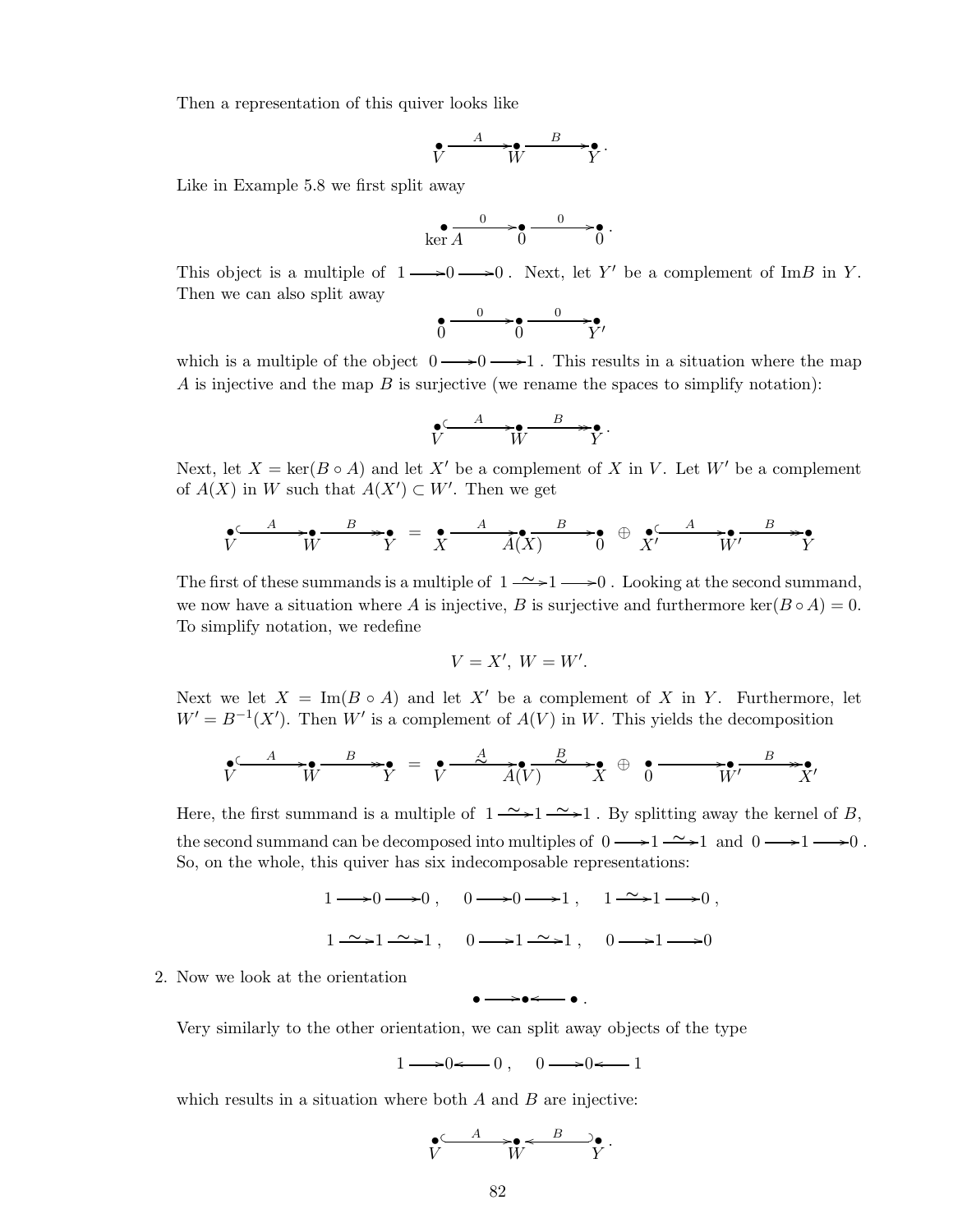By identifying V and Y as subspaces of  $W$ , this leads to the problem of classifying pairs of subspaces of a given space  $W$  up to isomorphism (the **pair of subspaces problem**). To do so, we first choose a complement  $W'$  of  $V \cap Y$  in  $W$ , and set  $V' = W' \cap V$ ,  $Y' = W' \cap Y$ . Then we can decompose the representation as follows:

$$
\underbrace{\bullet}_{V}\underbrace{\bullet\bullet\bullet\bullet\bullet}_{W}\underbrace{\bullet\bullet\bullet\bullet\bullet\bullet\bullet\bullet\bullet\bullet}_{Y'}\oplus\underbrace{\bullet\bullet\bullet\bullet\bullet\bullet\bullet\bullet\bullet\bullet\bullet\bullet\bullet}_{Y'\cap Y}\underbrace{\bullet\bullet\bullet\bullet\bullet\bullet\bullet\bullet\bullet\bullet}_{V\cap Y}\bullet_{V'\cap Y}\bullet
$$

The second summand is a multiple of the object 1 ∼ /1 1 o ∼ . We go on decomposing the first summand. Again, to simplify notation, we let

$$
V = V', W = W', Y = Y'.
$$

We can now assume that  $V \cap Y = 0$ . Next, let W' be a complement of  $V \oplus Y$  in W. Then we get

$$
\bullet \xrightarrow[V]{\bullet} W \xrightarrow{V} Y = \bullet \xrightarrow[V]{\bullet} V \xrightarrow{V} \oplus Y \xrightarrow{V} 0 \xrightarrow{V'} W'
$$

The second of these summands is a multiple of the indecomposable object  $0 \longrightarrow 1 \longleftarrow 0$ . The first summand can be further decomposed as follows:

$$
\mathbf{v} \longrightarrow \mathbf{v} \longrightarrow \mathbf{v}
$$

These summands are multiples of

$$
1 \longrightarrow 1 \longleftarrow 0 \,, \quad 0 \longrightarrow 1 \longleftarrow 1
$$

So - like in the other orientation - we get 6 indecomposable representations of  $A_3$ :

$$
1 \longrightarrow 0 \longleftarrow 0, \quad 0 \longrightarrow 0 \longleftarrow 1, \quad 1 \stackrel{\sim}{\longrightarrow} 1 \longleftarrow 1,
$$
  

$$
0 \longrightarrow 1 \longleftarrow 0, \quad 1 \longrightarrow 1 \longleftarrow 0, \quad 0 \longrightarrow 1 \longleftarrow 1
$$

# 5.3 Indecomposable representations of the quiver  $D_4$

As a last - slightly more complicated - example we consider the quiver  $D_4$ .

**Example 5.10**  $(D_4)$ . We restrict ourselves to the orientation



So a representation of this quiver looks like

$$
V_1 \xrightarrow{A_1} V A_3
$$
\n
$$
A_2
$$
\n
$$
V_3
$$
\n
$$
V_2
$$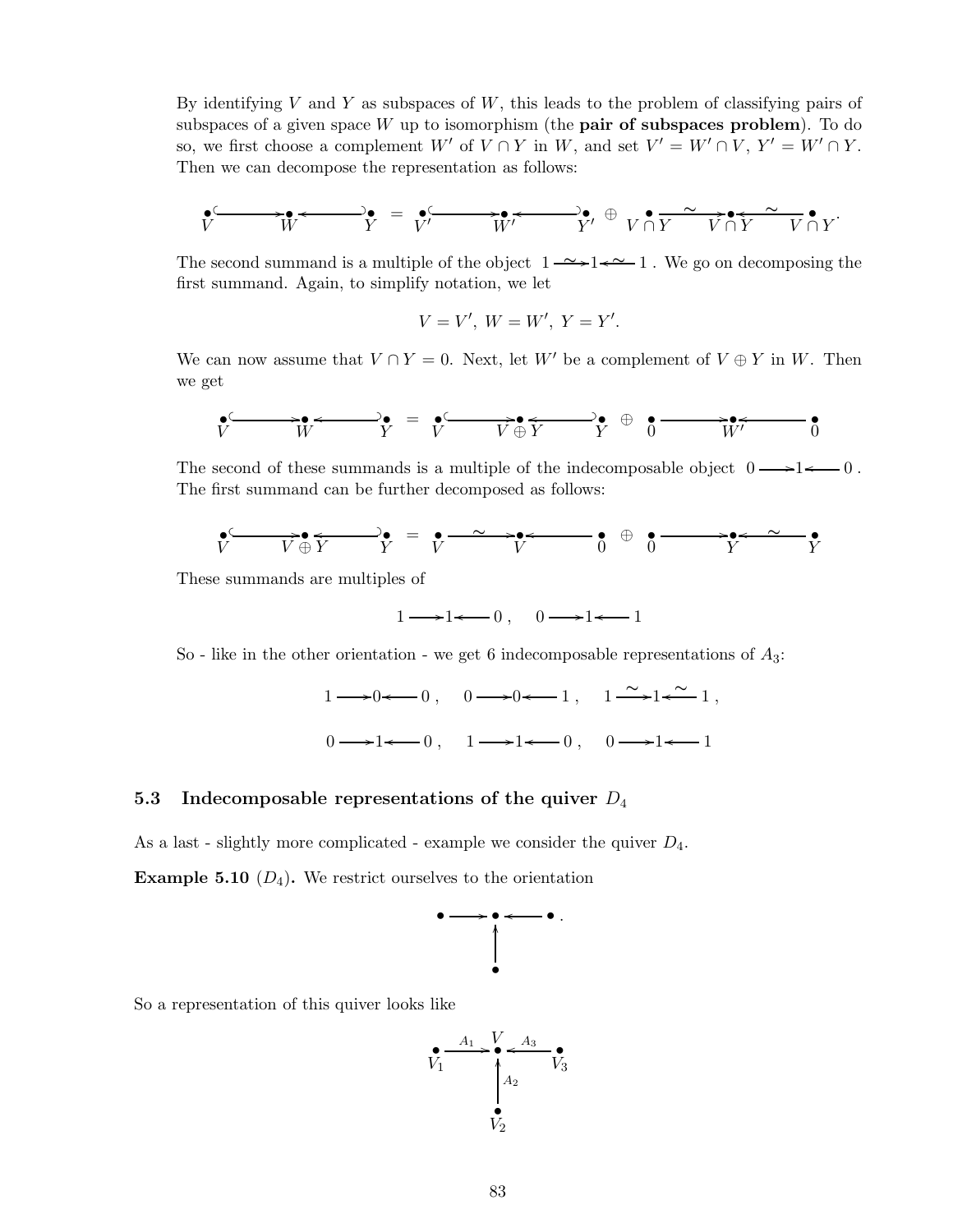The first thing we can do is - as usual - split away the kernels of the maps  $A_1, A_2, A_3$ . More precisely, we split away the representations



These representations are multiples of the indecomposable objects



So we get to a situation where all of the maps  $A_1, A_2, A_3$  are injective.



As in 2, we can then identify the spaces  $V_1, V_2, V_3$  with subspaces of V. So we get to the **triple of** subspaces problem of classifying a triple of subspaces of a given space  $V$ .

The next step is to split away a multiple of



to reach a situation where

$$
V_1 + V_2 + V_3 = V.
$$

By letting  $Y = V_1 \cap V_2 \cap V_3$ , choosing a complement V' of Y in V, and setting  $V_i' = V' \cap V_i$ ,  $i = 1, 2, 3$ , we can decompose this representation into



The last summand is a multiple of the indecomposable representation

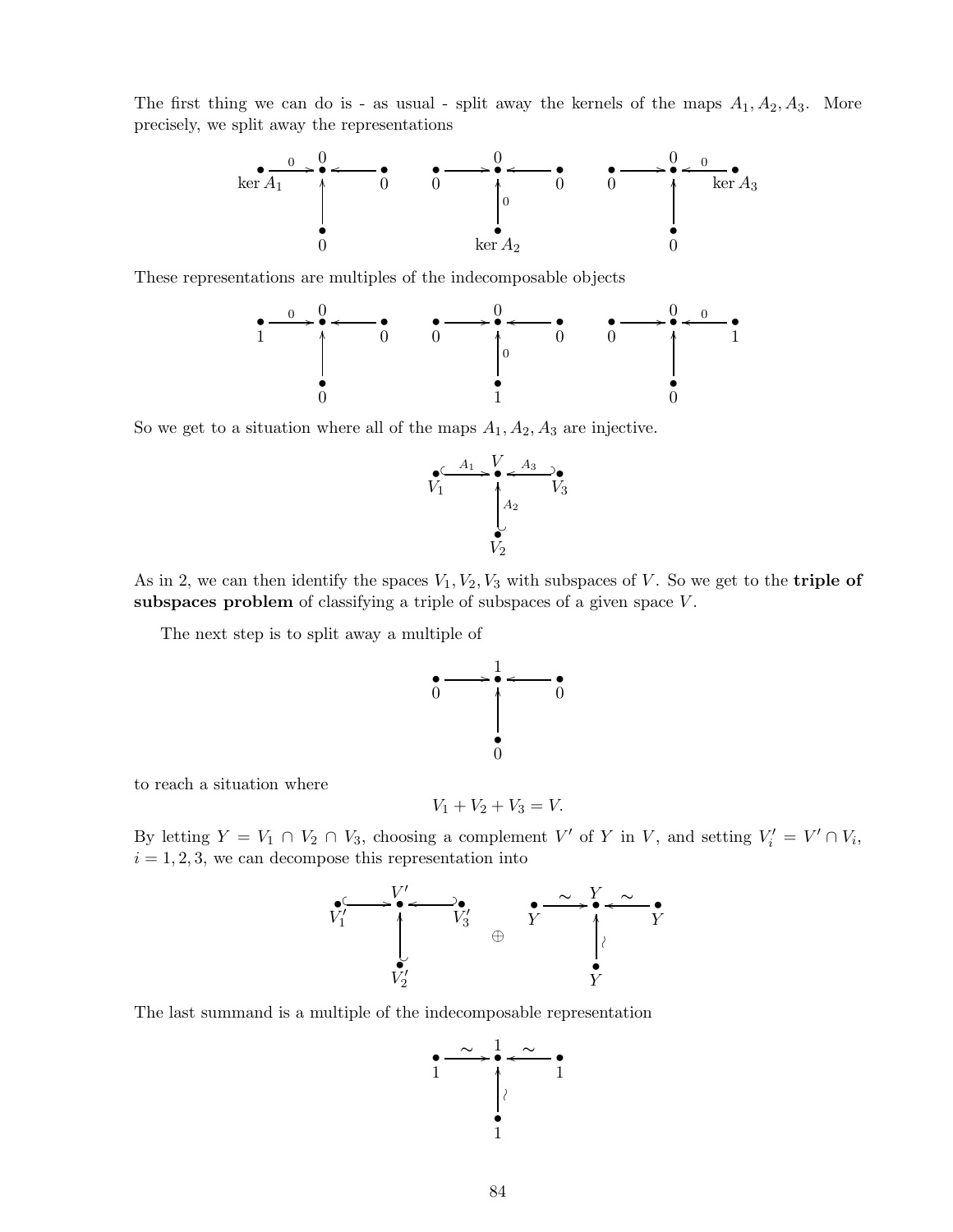So - considering the first summand and renaming the spaces to simplify notation - we are in a situation where

$$
V = V_1 + V_2 + V_3, \quad V_1 \cap V_2 \cap V_3 = 0.
$$

As a next step, we let  $Y = V_1 \cap V_2$  and we choose a complement  $V'$  of Y in V such that  $V_3 \subset V'$ , and set  $V'_1 = V' \cap V_1, V'_2 = V' \cap V_2$ . This yields the decomposition



The second summand is a multiple of the indecomposable object



In the resulting situation we have  $V_1 \cap V_2 = 0$ . Similarly we can split away multiples of



to reach a situation where the spaces  $V_1, V_2, V_3$  do not intersect pairwise

$$
V_1 \cap V_2 = V_1 \cap V_3 = V_2 \cap V_3 = 0.
$$

If  $V_1 \nsubseteq V_2 \oplus V_3$  we let  $Y = V_1 \cap (V_2 \oplus V_3)$ . We let  $V_1'$  be a complement of Y in  $V_1$ . Since then  $V'_1 \cap (V_2 \oplus V_3) = 0$ , we can select a complement V' of  $V'_1$  in V which contains  $V_2 \oplus V_3$ . This gives us the decomposition



The first of these summands is a multiple of



By splitting these away we get to a situation where  $V_1 \subseteq V_2 \oplus V_3$ . Similarly, we can split away objects of the type



to reach a situation in which the following conditions hold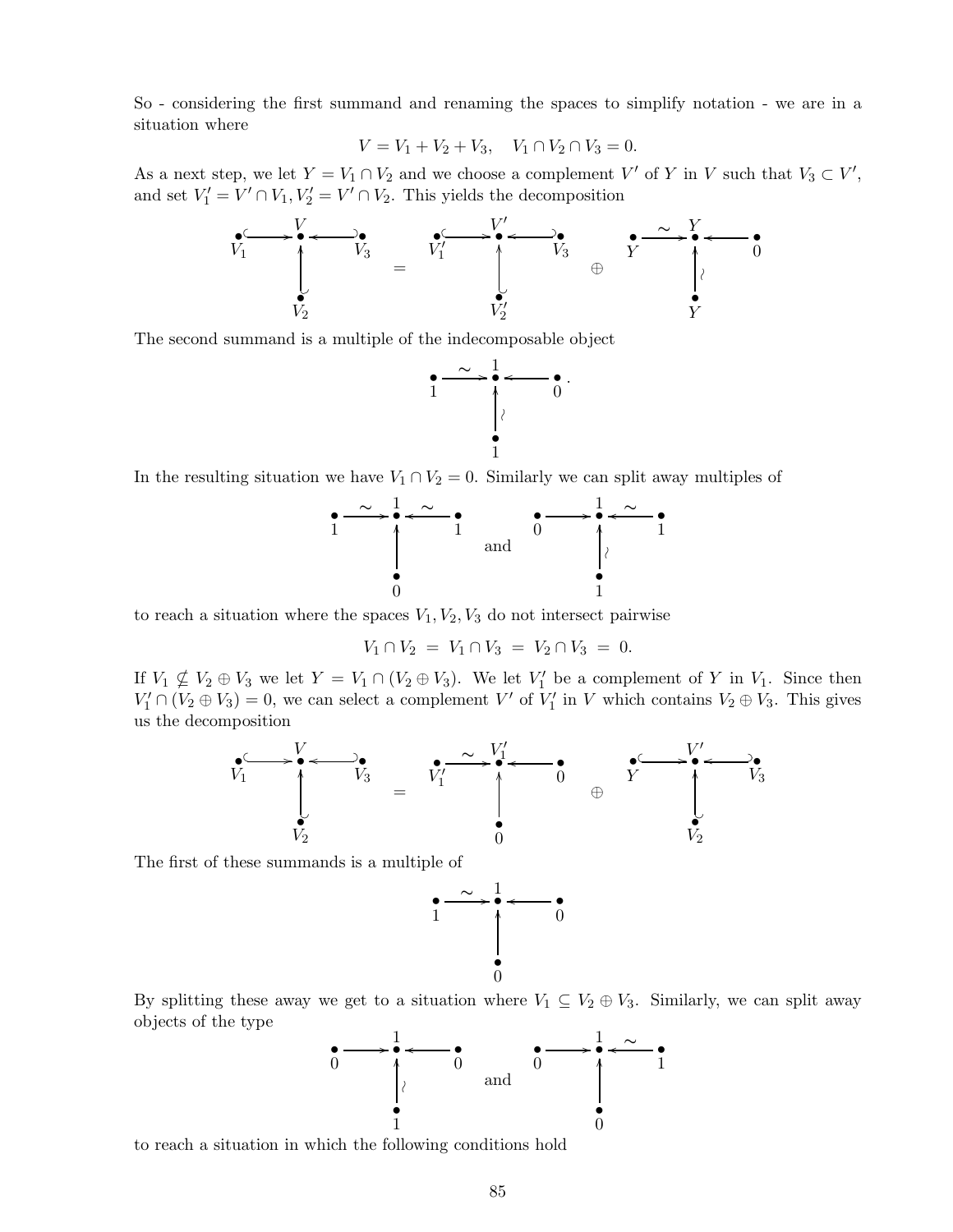1.  $V_1 + V_2 + V_3 = V$ . 2.  $V_1 \cap V_2 = 0$ ,  $V_1 \cap V_3 = 0$ ,  $V_2 \cap V_3 = 0$ . 3.  $V_1 \subseteq V_2 \oplus V_3$ ,  $V_2 \subseteq V_1 \oplus V_3$ ,  $V_3 \subseteq V_1 \oplus V_2$ .

But this implies that

$$
V_1 \oplus V_2 = V_1 \oplus V_3 = V_2 \oplus V_3 = V.
$$

So we get

$$
\dim V_1 = \dim V_2 = \dim V_3 = n
$$

and

$$
\dim V = 2n.
$$

Since  $V_3 \subseteq V_1 \oplus V_2$  we can write every element of  $V_3$  in the form

$$
x \in V_3
$$
,  $x = (x_1, x_2)$ ,  $x_1 \in V_1$ ,  $x_2 \in V_2$ .

We then can define the projections

$$
B_1: V_3 \to V_1, \quad (x_1, x_2) \mapsto x_1,
$$
  
\n $B_2: V_3 \to V_2, \quad (x_1, x_2) \mapsto x_2.$ 

Since  $V_3 \cap V_1 = 0, V_3 \cap V_2 = 0$ , these maps have to be injective and therefore are isomorphisms. We then define the isomorphism

$$
A=B_2\circ B_1^{-1}:V_1\to V_2.
$$

Let  $e_1, \ldots, e_n$  be a basis for  $V_1$ . Then we get

$$
V_1 = \mathbb{C} e_1 \oplus \mathbb{C} e_2 \oplus \cdots \oplus \mathbb{C} e_n
$$

$$
V_2 = \mathbb{C} A e_1 \oplus \mathbb{C} A e_2 \oplus \cdots \oplus \mathbb{C} A e_n
$$

$$
V_3 = \mathbb{C} (e_1 + Ae_1) \oplus \mathbb{C} (e_2 + Ae_2) \oplus \cdots \oplus \mathbb{C} (e_n + Ae_n).
$$

So we can think of  $V_3$  as the graph of an isomorphism  $A: V_1 \to V_2$ . From this we obtain the decomposition

$$
V_1 \longrightarrow V_3 \longrightarrow V_4
$$
  
\n
$$
V_2 \longrightarrow V_3 \longrightarrow V_4
$$
  
\n
$$
V_1 \longrightarrow V_5
$$
  
\n
$$
\bigoplus_{j=1}^n \bigoplus_{\mathbb{C}(1,0)}^{\mathbb{C}(2,0)} \bigoplus_{\mathbb{C}(0,1)}^{\mathbb{C}^2} \bigoplus_{\mathbb{C}(1,1)}^{\mathbb{C}(3,0)}
$$

These correspond to the indecomposable object



Thus the quiver  $D_4$  with the selected orientation has 12 indecomposable objects. If one were to explicitly decompose representations for the other possible orientations, one would also find 12 indecomposable objects.

It appears as if the number of indecomposable representations does not depend on the orientation of the edges, and indeed - Gabriel's theorem will generalize this observation.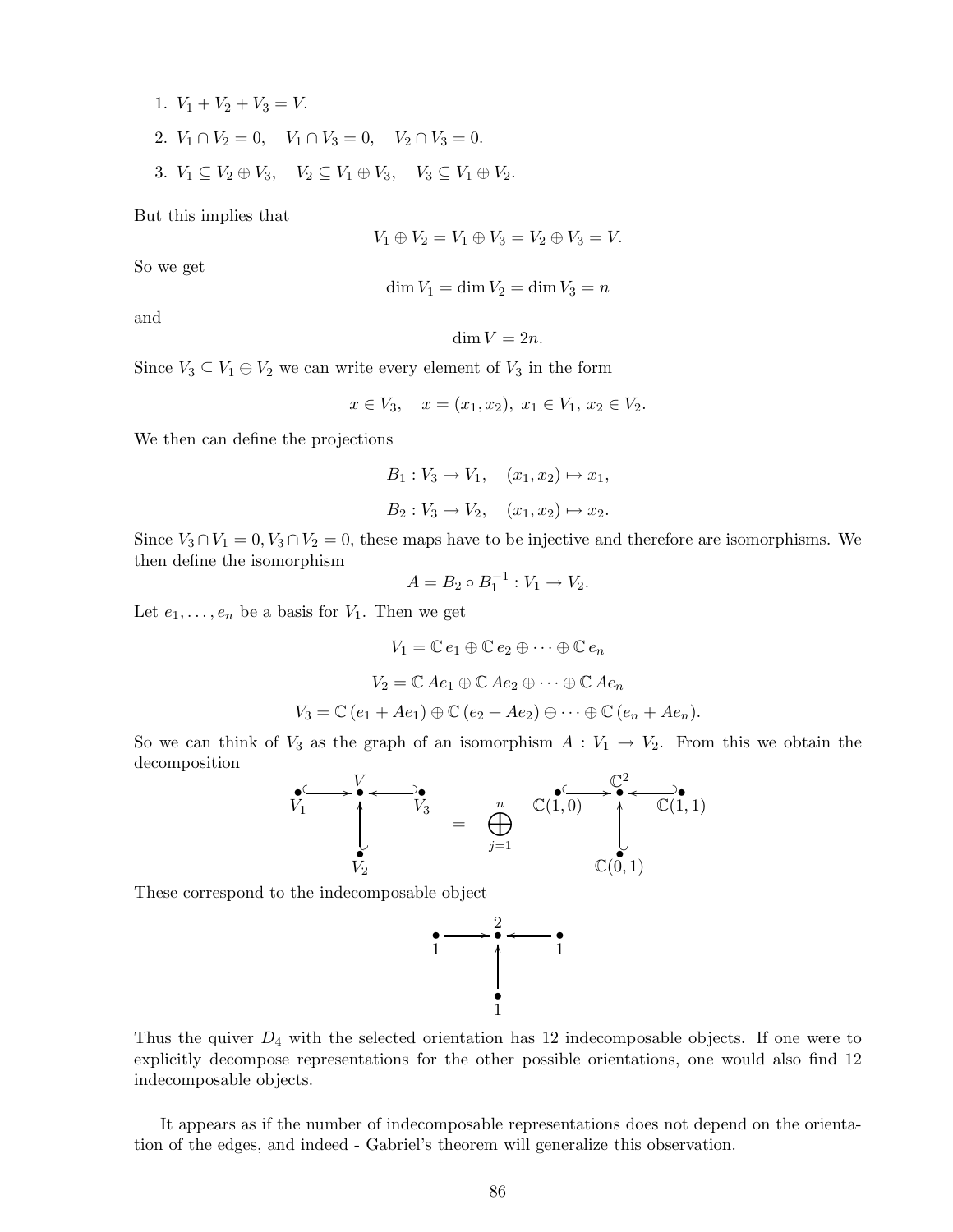### 5.4 Roots

From now on, let  $\Gamma$  be a fixed graph of type  $A_n, D_n, E_6, E_7, E_8$ . We denote the adjacency matrix of Γ by  $R_{\Gamma}$ .

Definition 5.11 (Cartan Matrix). We define the Cartan matrix as

$$
A_{\Gamma} = 2\mathrm{Id} - R_{\Gamma}.
$$

On the lattice  $\mathbb{Z}^n$  (or the space  $\mathbb{R}^n$ ) we then define an inner product

$$
B(x, y) = x^T A_{\Gamma} y
$$

corresponding to the graph Γ.

Lemma 5.12. *1.* B *is positive definite.*

2.  $B(x, x)$  takes only even values for  $x \in \mathbb{Z}^n$ .

*Proof.* 1. This follows by definition, since Γ is a Dynkin diagram.

2. By the definition of the Cartan matrix we get

$$
B(x, x) = x^T A_{\Gamma} x = \sum_{i,j} x_i a_{ij} x_j = 2 \sum_i x_i^2 + \sum_{i,j, i \neq j} x_i a_{ij} x_j = 2 \sum_i x_i^2 + 2 \cdot \sum_{i < j} a_{ij} x_i x_j
$$

which is even.

Definition 5.13. A root with respect to a certain positive inner product is a shortest (with respect to this inner product), nonzero vector in  $\mathbb{Z}^n$ .

So for the inner product B, a root is a nonzero vector  $x \in \mathbb{Z}^n$  such that

$$
B(x,x) = 2.
$$

Remark 5.14. There can be only finitely many roots, since all of them have to lie in some ball. Definition 5.15. We call vectors of the form

$$
\alpha_i = (0, \ldots, \overbrace{1}^{i-\text{th}}, \ldots, 0)
$$

simple roots.

The  $\alpha_i$  naturally form a basis of the lattice  $\mathbb{Z}^n$ .

**Lemma 5.16.** Let  $\alpha$  be a root,  $\alpha = \sum_{i=1}^{n} k_i \alpha_i$ . Then either  $k_i \geq 0$  for all i or  $k_i \leq 0$  for all i.

*Proof.* Assume the contrary, i.e.,  $k_i > 0$ ,  $k_j < 0$ . Without loss of generality, we can also assume that  $k_s = 0$  for all s between i and j. We can identify the indices i, j with vertices of the graph Γ.



囗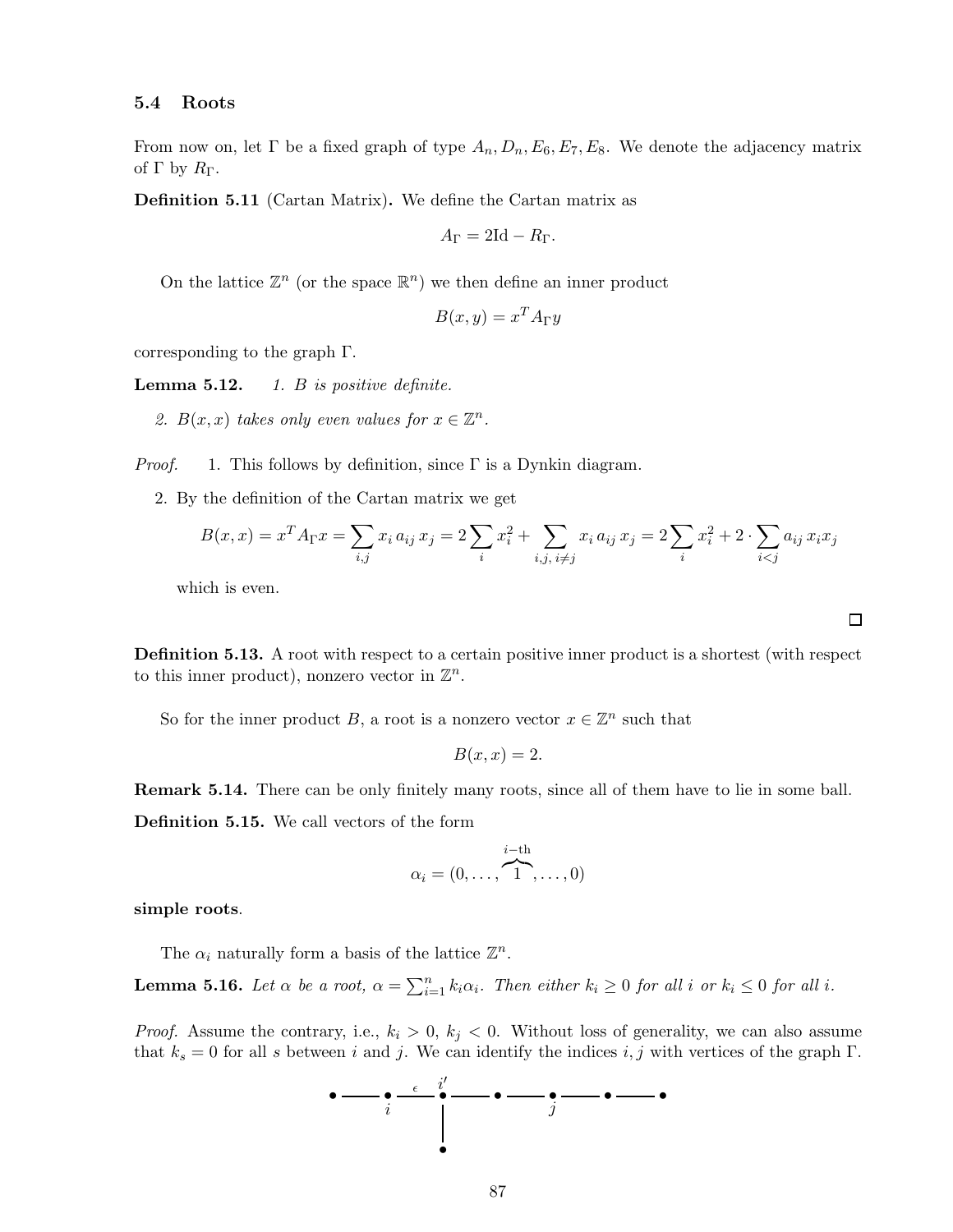Next, let  $\epsilon$  be the edge connecting i with the next vertex towards j and i' be the vertex on the other end of  $\epsilon$ . We then let  $\Gamma_1, \Gamma_2$  be the graphs obtained from  $\Gamma$  by removing  $\epsilon$ . Since  $\Gamma$  is supposed to be a Dynkin diagram - and therefore has no cycles or loops - both  $\Gamma_1$  and  $\Gamma_2$  will be connected graphs, which are not connected to each other.



Then we have  $i \in \Gamma_1, j \in \Gamma_2$ . We define

$$
\beta = \sum_{m \in \Gamma_1} k_m \alpha_m, \quad \gamma = \sum_{m \in \Gamma_2} k_m \alpha_m.
$$

With this choice we get

$$
\alpha = \beta + \gamma.
$$

Since  $k_i > 0, k_j < 0$  we know that  $\beta \neq 0, \gamma \neq 0$  and therefore

$$
B(\beta,\beta) \ge 2, \quad B(\gamma,\gamma) \ge 2.
$$

Furthermore,

$$
B(\beta,\gamma)=-k_i k_{i'},
$$

since  $\Gamma_1, \Gamma_2$  are only connected at  $\epsilon$ . But this has to be a nonnegative number, since  $k_i > 0$  and  $k_{i'} \leq 0$ . This yields

$$
B(\alpha, \alpha) = B(\beta + \gamma, \beta + \gamma) = \underbrace{B(\beta, \beta)}_{\geq 2} + 2 \underbrace{B(\beta, \gamma)}_{\geq 0} + \underbrace{B(\gamma, \gamma)}_{\geq 2} \geq 4.
$$

 $\Box$ 

But this is a contradiction, since  $\alpha$  was assumed to be a root.

**Definition 5.17.** We call a root  $\alpha = \sum_i k_i \alpha_i$  a positive root if all  $k_i \geq 0$ . A root for which  $k_i \leq 0$ for all  $i$  is called a negative root.

Remark 5.18. Lemma 5.16 states that every root is either positive or negative.

**Example 5.19.** 1. Let  $\Gamma$  be of the type  $A_{N-1}$ . Then the lattice  $L = \mathbb{Z}^{N-1}$  can be realized as a subgroup of the lattice  $\mathbb{Z}^N$  by letting  $L \subseteq \mathbb{Z}^N$  be the subgroup of all vectors  $(x_1, \ldots, x_N)$ such that

$$
\sum_i x_i = 0.
$$

The vectors

$$
\alpha_1 = (1, -1, 0, \dots, 0) \n\alpha_2 = (0, 1, -1, 0, \dots, 0) \n\vdots \n\alpha_{N-1} = (0, \dots, 0, 1, -1)
$$

naturally form a basis of L. Furthermore, the standard inner product

$$
(x,y) = \sum x_i y_i
$$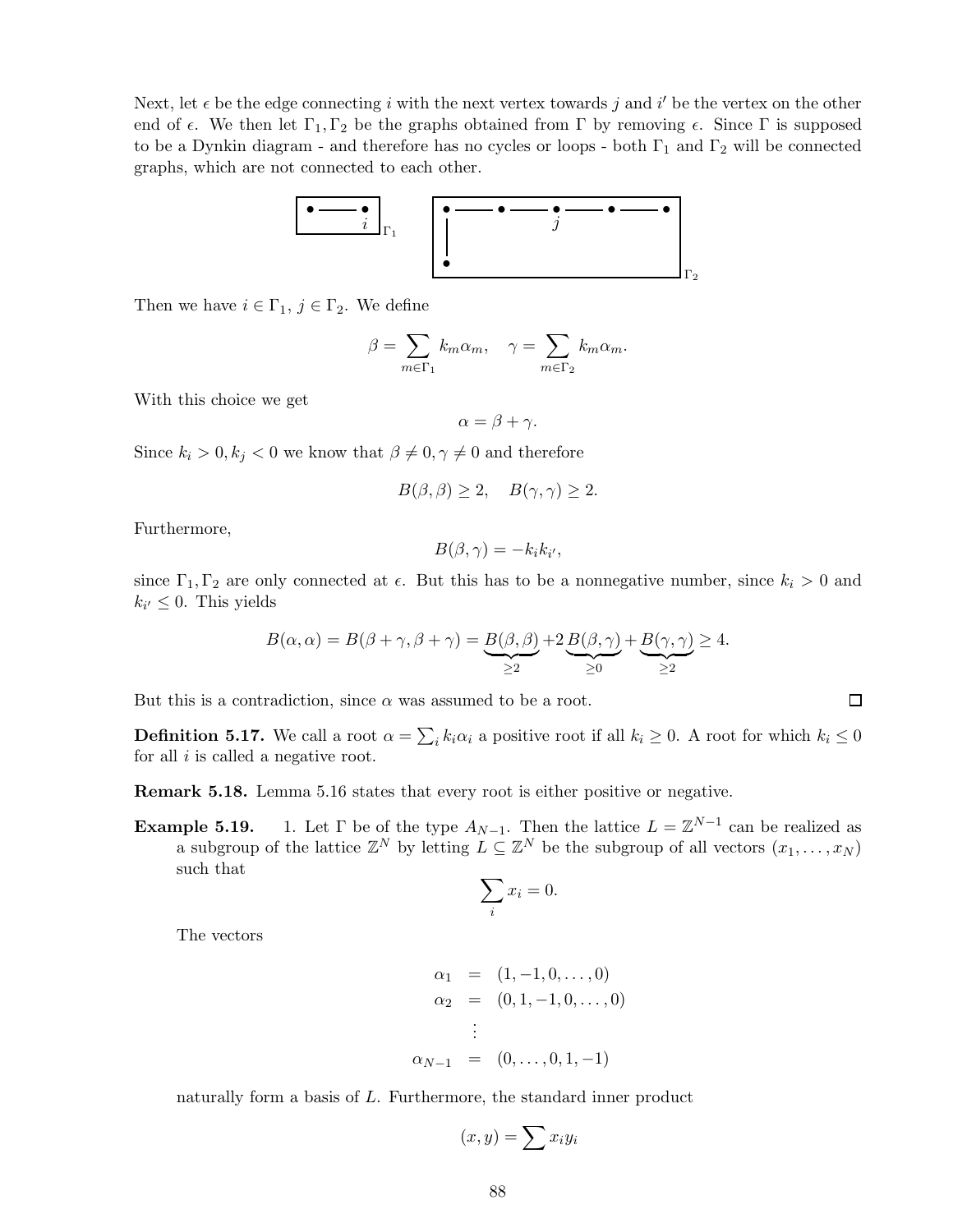on  $\mathbb{Z}^N$  restricts to the inner product B given by  $\Gamma$  on L, since it takes the same values on the basis vectors:

$$
(\alpha_i, \alpha_i) = 2
$$

$$
(\alpha_i, \alpha_j) = \begin{cases} -1 & i, j \text{ adjacent} \\ 0 & \text{otherwise} \end{cases}
$$

This means that vectors of the form

$$
(0,\ldots,0,1,0,\ldots,0,-1,0,\ldots,0) = \alpha_i + \alpha_{i+1} + \cdots + \alpha_{j-1}
$$

and

$$
(0,\ldots,0,-1,0,\ldots,0,1,0,\ldots,0) = -(\alpha_i + \alpha_{i+1} + \cdots + \alpha_{j-1})
$$

are the roots of  $L$ . Therefore the number of positive roots in  $L$  equals

$$
\frac{N(N-1)}{2}.
$$

2. As a fact we also state the number of positive roots in the other Dynkin diagrams:

$$
\begin{array}{ll}D_N & N(N-1)\\E_6 & 36\,\, \text{roots}\\E_7 & 63\,\, \text{roots}\\E_8 & 120\,\, \text{roots}\end{array}
$$

**Definition 5.20.** Let  $\alpha \in \mathbb{Z}^n$  be a positive root. The reflection  $s_\alpha$  is defined by the formula

$$
s_{\alpha}(v) = v - B(v, \alpha)\alpha.
$$

We denote  $s_{\alpha_i}$  by  $s_i$  and call these **simple reflections**.

**Remark 5.21.** As a linear operator of  $\mathbb{R}^n$ ,  $s_\alpha$  fixes any vector orthogonal to  $\alpha$  and

$$
s_{\alpha}(\alpha) = -\alpha
$$

Therefore  $s_{\alpha}$  is the reflection at the hyperplane orthogonal to  $\alpha$ , and in particular fixes B. The  $s_i$  generate a subgroup  $W \subseteq O(\mathbb{R}^n)$ , which is called *the Weyl group* of Γ. Since for every  $w \in W$ ,  $w(\alpha_i)$  is a root, and since there are only finitely many roots, W has to be finite.

## 5.5 Gabriel's theorem

**Definition 5.22.** Let Q be a quiver with any labeling  $1, \ldots, n$  of the vertices. Let  $V = (V_1, \ldots, V_n)$ be a representation of Q. We then call

$$
d(V) = (\dim V_1, \dots, \dim V_n)
$$

the dimension vector of this representation.

We are now able to formulate Gabriel's theorem using roots.

**Theorem 5.23** (Gabriel's theorem). Let Q be a quiver of type  $A_n, D_n, E_6, E_7, E_8$ . Then Q has *finitely many indecomposable representations. Namely, the dimension vector of any indecomposable representation is a positive root (with respect to*  $B_{\Gamma}$ ) and for any positive root  $\alpha$  there is exactly *one indecomposable representation with dimension vector* α*.*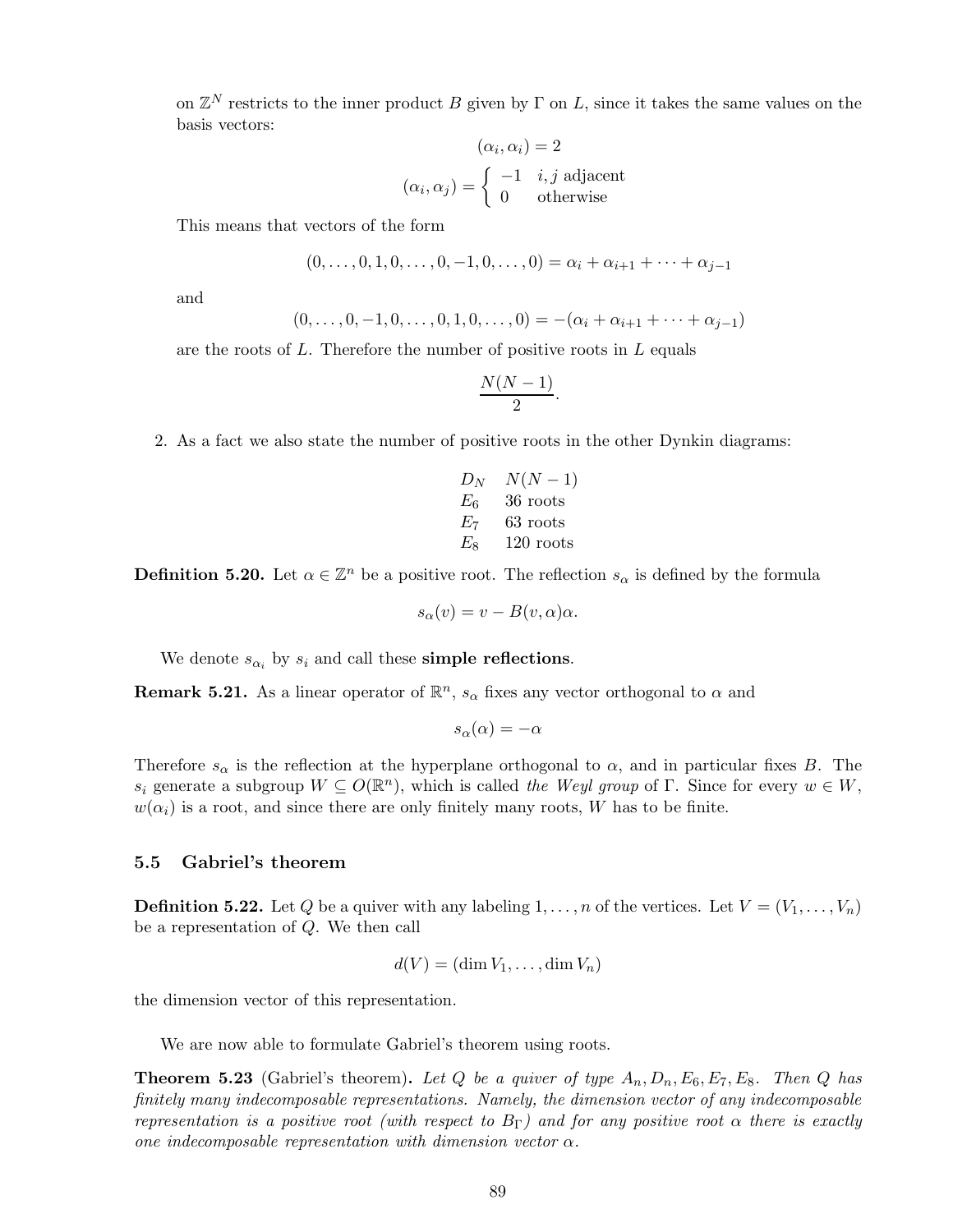## 5.6 Reflection Functors

**Definition 5.24.** Let Q be any quiver. We call a vertex  $i \in Q$  a sink if all edges connected to i point towards i.  $\int$   $\bullet$ 

 $\ddot{\bullet}$ 

.<br>I

We call a vertex  $i \in Q$  a source if all edges connected to i point away from i.



**Definition 5.25.** Let Q be any quiver and  $i \in Q$  be a sink (a source). Then we let  $\overline{Q_i}$  be the quiver obtained from  $Q$  by reversing all arrows pointing into (pointing out of) i.

We are now able to define the reflection functors (also called *Coxeter functors*).

**Definition 5.26.** Let Q be a quiver,  $i \in Q$  be a sink. Let V be a representation of Q. Then we define the reflection functor

$$
F_i^+ : \text{Rep}Q \to \text{Rep}\overline{Q_i}
$$

by the rule

$$
F_i^+(V)_k = V_k \quad \text{if } k \neq i
$$

$$
F_i^+(V)_i = \ker \left(\varphi : \bigoplus_{j \to i} V_j \to V_i\right).
$$

Also, all maps stay the same but those now pointing out of i; these are replaced by compositions of the inclusion of ker  $\varphi$  into  $\oplus V_j$  with the projections  $\oplus V_j \to V_k$ .

**Definition 5.27.** Let Q be a quiver,  $i \in Q$  be a source. Let V be a representation of Q. Let  $\psi$  be the canonical map

$$
\psi: V_i \to \bigoplus_{i \to j} V_j.
$$

Then we define the reflection functor

$$
F_i^- : \text{Rep}Q \to \text{Rep}\overline{Q_i}
$$

by the rule

$$
F_i^-(V)_k = V_k \quad \text{if } k \neq i
$$

$$
F_i^-(V)_i = \text{Coker}(\psi) = \left(\bigoplus_{i \to j} V_j\right) / \text{Im}\psi.
$$

Again, all maps stay the same but those now pointing into  $i$ ; these are replaced by the compositions of the inclusions  $V_k \to \bigoplus_{i \to j} V_j$  with the natural map  $\bigoplus V_j \to \bigoplus V_j/\text{Im}\psi$ .

Proposition 5.28. *Let* Q *be a quiver,* V *an indecomposable representation of* Q*.*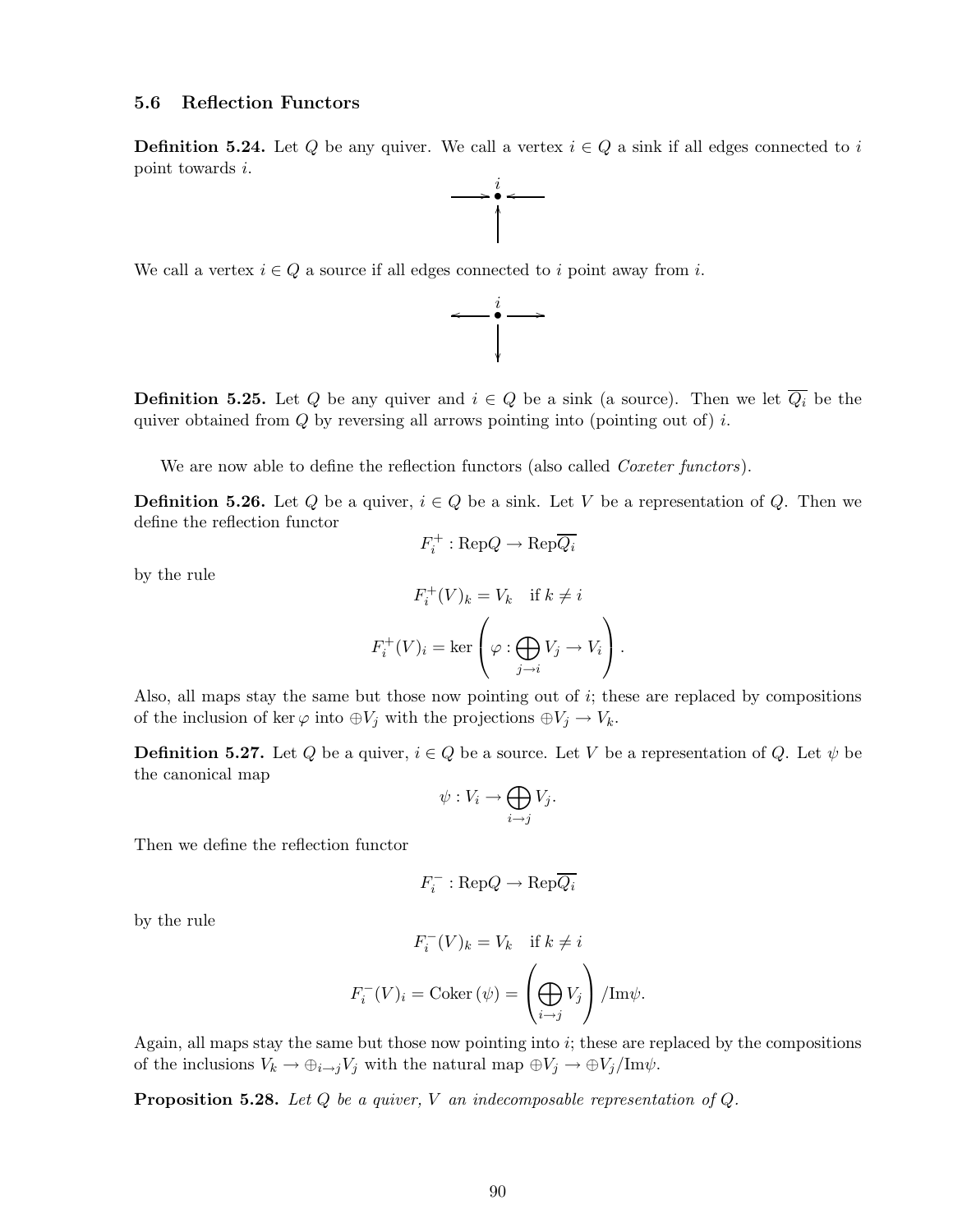*1. Let*  $i \in Q$  *be a sink. Then either* dim  $V_i = 1$ , dim  $V_j = 0$  *for*  $j \neq i$  **or** 

$$
\varphi : \bigoplus_{j \to i} V_j \to V_i
$$

*is surjective.*

2. Let  $i \in Q$  be a source. Then either dim  $V_i = 1$ , dim  $V_j = 0$  for  $j \neq i$  or

$$
\psi: V_i \to \bigoplus_{i \to j} V_j
$$

*is injective.*

*Proof.* 1. Choose a complement W of Im $\varphi$ . Then we get

$$
V = \begin{array}{c} \bullet \rightarrow \bullet \leftarrow \bullet \\ \bullet \\ \bullet \\ 0 \end{array} \quad \oplus \quad V'
$$

Since  $V$  is indecomposable, one of these summands has to be zero. If the first summand is zero, then  $\varphi$  has to be surjective. If the second summand is zero, then the first one has to be of the desired form, because else we could write it as a direct sum of several objects of the type

$$
\begin{array}{ccc}\n\bullet & \to & \bullet & \bullet \\
0 & \uparrow & \bullet & 0 \\
\bullet & & 0 & \\
0 & & & \n\end{array}
$$

 $\Box$ 

which is impossible, since  $V$  was supposed to be indecomposable.

2. Follows similarly by splitting away the kernel of  $\psi$ .

Proposition 5.29. *Let* Q *be a quiver,* V *be a representation of* Q*.*

*1. If*

$$
\varphi : \bigoplus_{j \to i} V_j \to V_i
$$

*is surjective, then*

$$
F_i^- F_i^+ V = V.
$$

*2. If*

 $\psi: V_i \to \bigoplus$  $i \rightarrow j$  $V_j$ 

 $F_i^+ F_i^- V = V.$ 

*is injective, then*

*Proof.* In the following proof, we will always mean by  $i \rightarrow j$  that i points into j in the original quiver Q. We only establish the first statement and we also restrict ourselves to showing that the spaces of V and  $F_i^- F_i^+ V$  are the same. It is enough to do so for the *i*-th space. Let

$$
\varphi : \bigoplus_{j \to i} V_j \to V_i
$$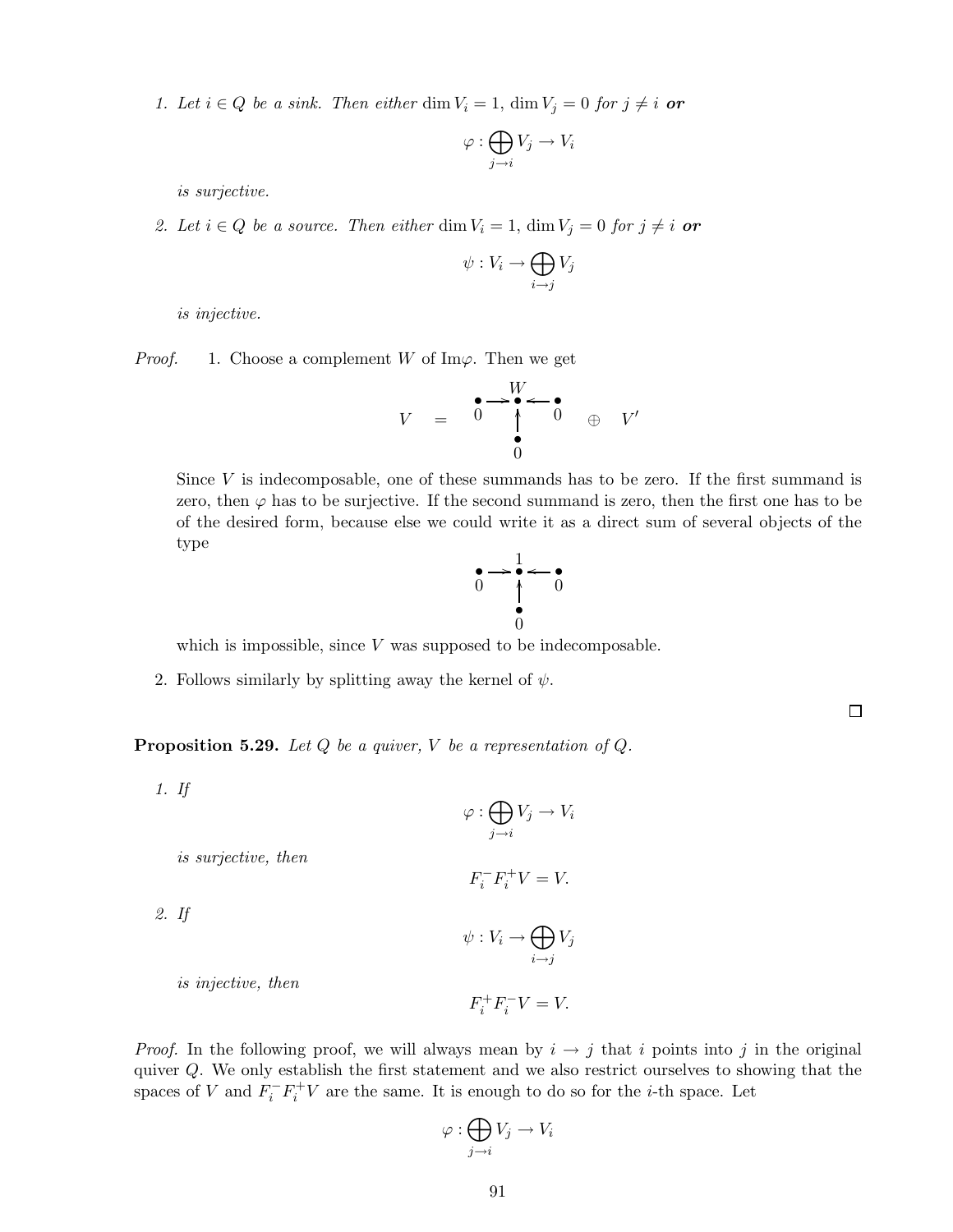be surjective and let

$$
K=\ker \varphi.
$$

When applying  $F_i^+$ , the space  $V_i$  gets replaced by K. Furthermore, let

$$
\psi: K \to \bigoplus_{j \to i} V_j.
$$

After applying  $F_i^-, K$  gets replaced by

$$
K' = \left(\bigoplus_{j \to i} V_j\right) / (\text{Im}\psi).
$$

But

$$
\mathrm{Im}\psi=K
$$

and therefore

$$
K' = \left(\bigoplus_{j \to i} V_j\right) / \left(\ker(\varphi : \bigoplus_{j \to i} V_j \to V_i)\right) = \text{Im}(\varphi : \bigoplus_{j \to i} V_j \to V_i)
$$

by the homomorphism theorem. Since  $\varphi$  was assumed to be surjective, we get

 $K'=V_i$ .

 $\Box$ 

Proposition 5.30. *Let* Q *be a quiver, and* V *be an indecomposable representation of* Q*. Then*  $F_i^+V$  and  $F_i^-V$  (whenever defined) are either indecomposable or 0.

*Proof.* We prove the proposition for  $F_i^+V$  - the case  $F_i^-V$  follows similarly. By Proposition 5.28 it follows that either

$$
\varphi : \bigoplus_{j \to i} V_j \to V_i
$$

is surjective or dim  $V_i = 1$ , dim  $V_j = 0$ ,  $j \neq i$ . In the last case

 $F_i^+ V = 0.$ 

So we can assume that  $\varphi$  is surjective. In this case, assume that  $F_i^+V$  is decomposable as

$$
F_i^+V = X \oplus Y
$$

with  $X, Y \neq 0$ . But  $F_i^{\dagger} V$  is injective at i, since the maps are canonical projections, whose direct sum is the tautological embedding. Therefore  $X$  and  $Y$  also have to be injective at i and hence (by 5.29)

$$
F_i^+ F_i^- X = X, \quad F_i^+ F_i^- Y = Y
$$

In particular

$$
F_i^- X \neq 0, \quad F_i^- Y \neq 0.
$$

Therefore

$$
V = F_i^- F_i^+ V = F_i^- X \oplus F_i^- Y
$$

which is a contradiction, since  $V$  was assumed to be indecomposable. So we can infer that

$$
F_i^+V
$$

is indecomposable.

 $\Box$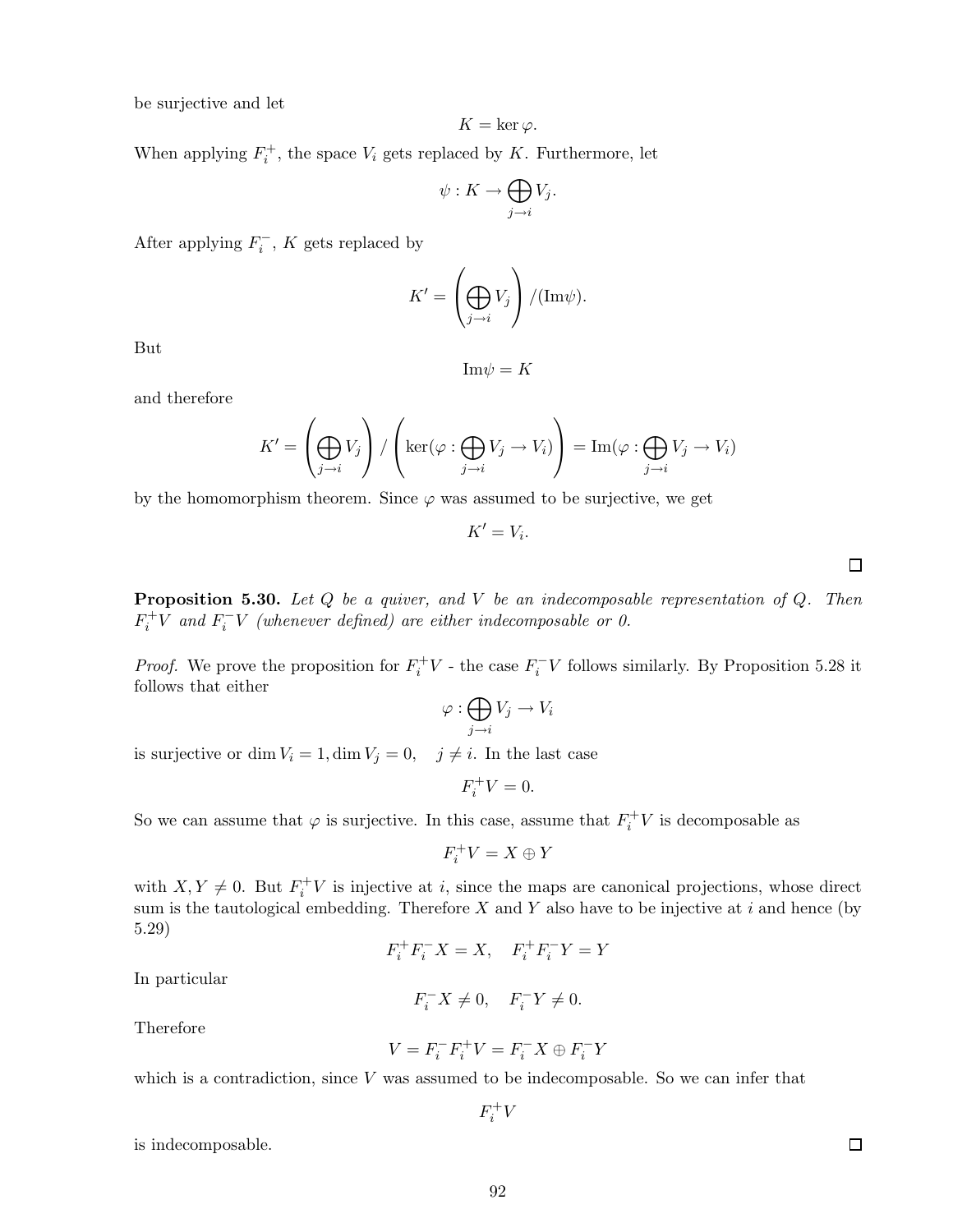Proposition 5.31. *Let* Q *be a quiver and* V *a representation of* Q*.*

*1. Let*  $i \in Q$  *be a sink and let*  $V$  *be surjective at*  $i$ *. Then* 

$$
d(F_i^+V) = s_i(d(V)).
$$

*2. Let*  $i \in Q$  *be a source and let* V *be injective at i. Then* 

$$
d(F_i^- V) = s_i(d(V)).
$$

*Proof.* We only prove the first statement, the second one follows similarly. Let  $i \in Q$  be a sink and let

$$
\varphi : \bigoplus_{j \to i} V_j \to V_i
$$

be surjective. Let  $K = \ker \varphi$ . Then

$$
\dim K = \sum_{j \to i} \dim V_j - \dim V_i.
$$

Therefore we get

$$
\left(d(F_i^+V) - d(V)\right)_i = \sum_{j \to i} \dim V_j - 2 \dim V_i = -B\left(d(V), \alpha_i\right)
$$

and

$$
\left(d(F_i^+V)-d(V)\right)_j=0,\quad j\neq i.
$$

This implies

$$
d(F_i^+ V) - d(V) = -B(d(V), \alpha_i) \alpha_i
$$
  
\n
$$
\Leftrightarrow d(F_i^+ V) = d(V) - B(d(V), \alpha_i) \alpha_i = s_i(d(V)).
$$

## 5.7 Coxeter elements

**Definition 5.32.** Let Q be a quiver and let  $\Gamma$  be the underlying graph. Fix any labeling  $1, \ldots, n$ of the vertices of Γ. Then the Coxeter element c of  $Q$  corresponding to this labeling is defined as

$$
c=s_1s_2\ldots s_n.
$$

Lemma 5.33. *Let*

$$
\beta = \sum_i k_i \alpha_i
$$

*with*  $k_i \geq 0$  *for all i but not all*  $k_i = 0$ *. Then there is*  $N \in \mathbb{N}$ *, such that* 

 $c^N\beta$ 

*has at least one strictly negative coefficient.*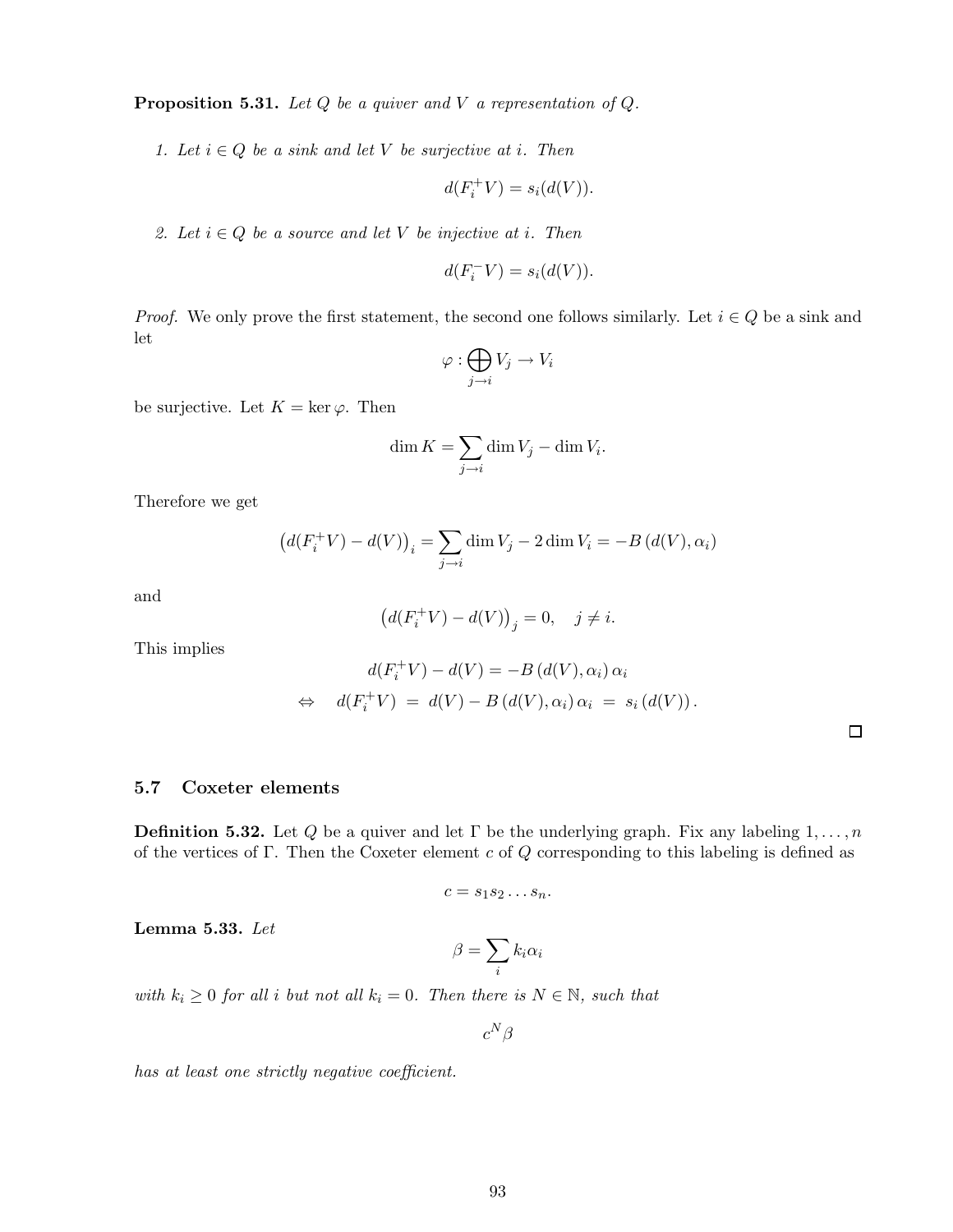*Proof.* c belongs to a finite group W. So there is  $M \in \mathbb{N}$ , such that

$$
c^M = 1.
$$

We claim that

$$
1 + c + c^2 + \dots + c^{M-1} = 0
$$

as operators on  $\mathbb{R}^n$ . This implies what we need, since  $\beta$  has at least one strictly positive coefficient, so one of the elements

$$
c\beta, c^2\beta, \ldots, c^{M-1}\beta
$$

must have at least one strictly negative one. Furthermore, it is enough to show that 1 is not an eigenvalue for c, since  $M-1$ 

$$
(1 + c + c2 + \dots + cM-1)v = w \neq 0
$$
  
\n
$$
\Rightarrow cw = c(1 + c + c2 + \dots + cM-1) v = (c + c2 + c3 + \dots + cM-1 + 1)v = w.
$$

Assume the contrary, i.e., 1 is a eigenvalue of c and let  $v$  be a corresponding eigenvector.

$$
cv = v \Rightarrow s_1 \dots s_n v = v
$$
  

$$
\Leftrightarrow s_2 \dots s_n v = s_1 v.
$$

But since  $s_i$  only changes the *i*-th coordinate of v, we get

$$
s_1v = v \quad \text{and} \quad s_2 \dots s_nv = v.
$$

Repeating the same procedure, we get

 $s_i v = v$ 

for all  $i$ . But this means

$$
B(v, \alpha_i) = 0.
$$

for all i, and since B is nondegenerate, we get  $v = 0$ . But this is a contradiction, since v is an eigenvector.  $\Box$ 

#### 5.8 Proof of Gabriel's theorem

Let V be an indecomposable representation of Q. We introduce a fixed labeling  $1, \ldots, n$  on Q, such that  $i < j$  if one can reach j from i. This is possible, since we can assign the highest label to any sink, remove this sink from the quiver, assign the next highest label to a sink of the remaining quiver and so on. This way we create a labeling of the desired kind.

We now consider the sequence

$$
V^{(0)} = V, V^{(1)} = F_n^+ V, V^{(2)} = F_{n-1}^+ F_n^+ V, \dots
$$

This sequence is well defined because of the selected labeling: n has to be a sink of  $Q$ ,  $n-1$  has to be a sink of  $Q_n$  (where  $Q_n$  is obtained from  $Q$  by reversing all the arrows at the vertex  $r$ ) and so on. Furthermore, we note that  $V^{(n)}$  is a representation of Q again, since every arrow has been reversed twice (since we applied a reflection functor to every vertex). This implies that we can define

$$
V^{(n+1)} = F_n^+ V^{(n)}, \dots
$$

and continue the sequence to infinity.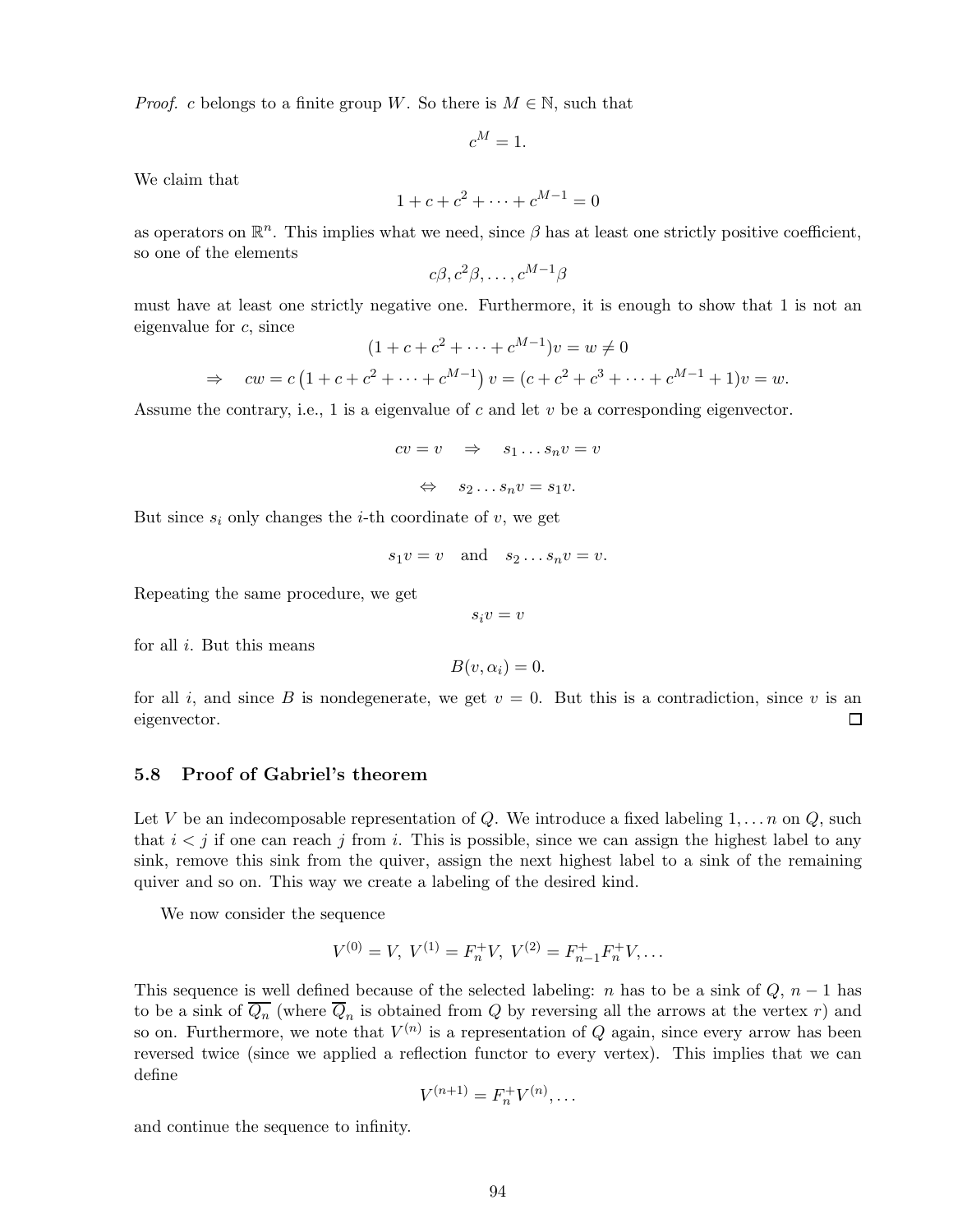**Theorem 5.34.** *There is*  $m \in \mathbb{N}$ *, such that* 

$$
d\left(V^{(m)}\right) = \alpha_p
$$

*for some* p*.*

*Proof.* If  $V^{(i)}$  is surjective at the appropriate vertex k, then

$$
d\left(V^{(i+1)}\right) = d\left(F_k^+V^{(i)}\right) = s_k d\left(V^{(i)}\right).
$$

This implies, that if  $V^{(0)}, \ldots, V^{(i-1)}$  are surjective at the appropriate vertices, then

$$
d\left(V^{(i)}\right)=\ldots s_{n-1}s_nd(V).
$$

By Lemma 5.33 this cannot continue indefinitely - since  $d(V^{(i)})$  may not have any negative entries. Let *i* be smallest number such that  $V^{(i)}$  is not surjective at the appropriate vertex. By Proposition 5.30 it is indecomposable. So, by Proposition 5.28, we get

$$
d(V^{(i)}) = \alpha_p
$$

for some p.

We are now able to prove Gabriel's theorem. Namely, we get the following corollaries.

Corollary 5.35. Let  $Q$  be a quiver,  $V$  be any indecomposable representation. Then  $d(V)$  is a *positive root.*

*Proof.* By Theorem 5.34

$$
s_{i_1}\ldots s_{i_m}\left(d(V)\right)=\alpha_p.
$$

Since the  $s_i$  preserve B, we get

$$
B(d(V), d(V)) = B(\alpha_p, \alpha_p) = 2.
$$

 $\Box$ 

 $\Box$ 

**Corollary 5.36.** Let V, V' be indecomposable representations of Q such that  $d(V) = d(V')$ . Then V *and* V ′ *are isomorphic.*

*Proof.* Let i be such that

$$
d\left(V^{(i)}\right) = \alpha_p.
$$

Then we also get  $d(V'(i)) = \alpha_p$ . So

$$
V^{\prime(i)} = V^{(i)} =: V^i.
$$

Furthermore we have

$$
V^{(i)} = F_k^+ \dots F_{n-1}^+ F_n^+ V^{(0)}
$$
  

$$
V'^{(i)} = F_k^+ \dots F_{n-1}^+ F_n^+ V'^{(0)}.
$$

But both  $V^{(i-1)}, \ldots, V^{(0)}$  and  $V'^{(i-1)}, \ldots, V'^{(0)}$  have to be surjective at the appropriate vertices. This implies

$$
F_n^- F_{n-1}^- \dots F_k^- V^i = \begin{cases} F_n^- F_{n-1}^- \dots F_k^- F_k^+ \dots F_{n-1}^+ F_n^+ V^{(0)} &= V^{(0)} = V \\ F_n^- F_{n-1}^- \dots F_k^- F_k^+ \dots F_{n-1}^+ F_n^+ V'^{(0)} &= V'^{(0)} = V' \end{cases}
$$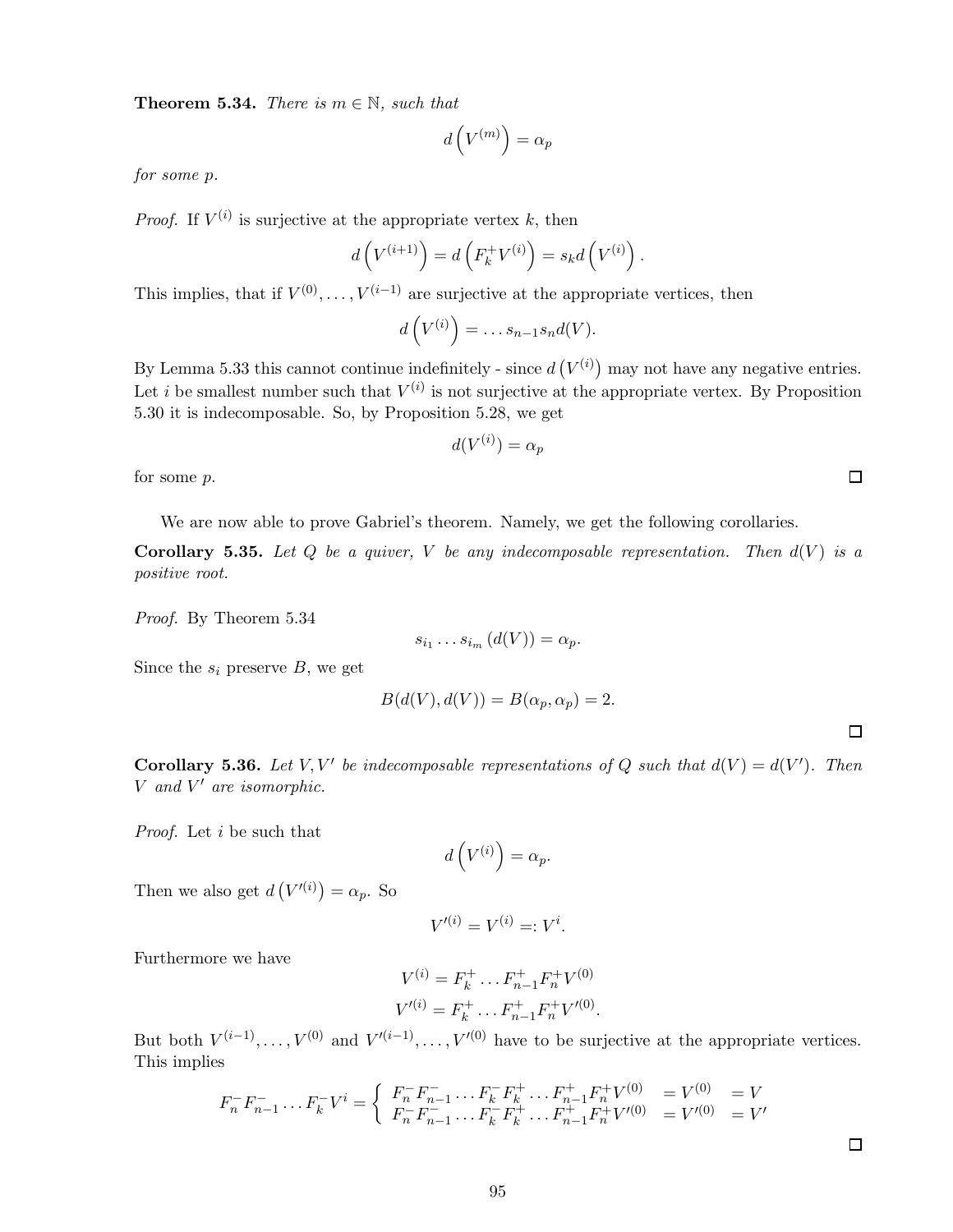These two corollaries show that there are only finitely many indecomposable representations (since there are only finitely many roots) and that the dimension vector of each of them is a positive root. The last statement of Gabriel's theorem follows from

Corollary 5.37. *For every positive root* α*, there is an indecomposable representation* V *with*

$$
d(V) = \alpha.
$$

*Proof.* Consider the sequence

$$
s_n\alpha,s_{n-1}s_n\alpha,\ldots
$$

Consider the first element of this sequence which is a negative root (this has to happen by Lemma 5.33) and look at one step before that, calling this element  $\beta$ . So  $\beta$  is a positive root and  $s_i\beta$  is a negative root for some i. But since the  $s_i$  only change one coordinate, we get

$$
\beta = \alpha_i
$$

and

$$
(s_q \dots s_{n-1} s_n) \alpha = \alpha_i
$$

.

.

We let  $\mathbb{C}_{(i)}$  be the representation having dimension vector  $\alpha_i$ . Then we define

$$
V = F_n^- F_{n-1}^- \dots F_q^- \mathbb{C}_{(i)}.
$$

This is an indecomposable representation and

$$
d(V) = \alpha.
$$

Example 5.38. Let us demonstrate by example how reflection functors work. Consider the quiver  $D_4$  with the orientation of all arrows towards the node (which is labeled by 4). Start with the 1-dimensional representation  $V_{\alpha_4}$  sitting at the 4-th vertex. Apply to  $V_{\alpha_4}$  the functor  $F_3^-F_2^-F_1^-$ . This yields

$$
F_1^- F_2^- F_3^- V_{\alpha_4} = V_{\alpha_1 + \alpha_2 + \alpha_3 + \alpha_4}
$$

Now applying  $F_4^-$  we get

 $F_4^- F_1^- F_2^- F_3^- V_{\alpha_4} = V_{\alpha_1 + \alpha_2 + \alpha_3 + 2\alpha_4}.$ 

Note that this is exactly the inclusion of 3 lines into the plane, which is the most complicated indecomposable representation of the  $D_4$  quiver.

### 5.9 Problems

Problem 5.39. *Let* Q<sup>n</sup> *be the cyclic quiver of length* n*, i.e.,* n *vertices connected by* n *oriented edges forming a cycle. Obviously, the classification of indecomposable representations of*  $Q_1$  *is given by the Jordan normal form theorem. Obtain a similar classification of indecomposable representations of*  $Q_2$ . In other words, classify pairs of linear operators  $A: V \to W$  and  $B: W \to V$  up to *isomorphism. Namely:*

*(a) Consider the following pairs (for*  $n \geq 1$ *):* 

- *1)*  $E_{n,\lambda}$ :  $V = W = \mathbb{C}^n$ , *A is the Jordan block of size n with eigenvalue*  $\lambda$ ,  $B = 1$  ( $\lambda \in \mathbb{C}$ ).
- *2)*  $E_{n,\infty}$ *: is obtained from*  $E_{n,0}$  *by exchanging* V *with* W *and* A *with* B.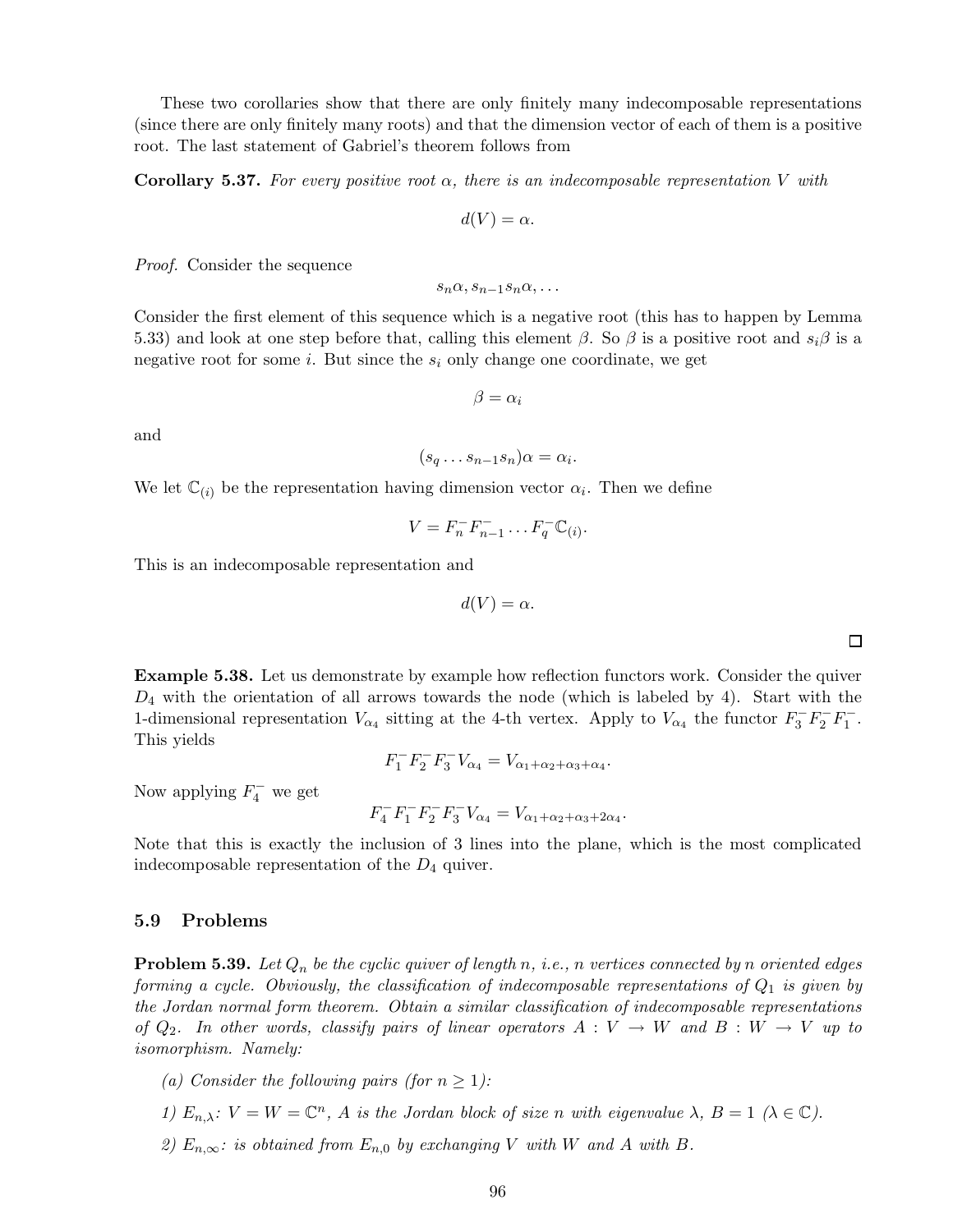*3)*  $H_n$ :  $V = \mathbb{C}^n$  *with basis*  $v_i$ ,  $W = \mathbb{C}^{n-1}$  *with basis*  $w_i$ ,  $Av_i = w_i$ ,  $Bw_i = v_{i+1}$  for  $i < n$ , and  $Av_n = 0.$ 

4)  $K_n$  *is obtained from*  $H_n$  *by exchanging* V *with* W *and* A *with* B.

*Show that these are indecomposable and pairwise nonisomorphic.*

*(b)* Show that if E is a representation of  $Q_2$  such that AB is not nilpotent, then  $E = E' \oplus E''$ , *where*  $E'' = E_{n,\lambda}$  *for some*  $\lambda \neq 0$ *.* 

*(c) Consider the case when* AB *is nilpotent, and consider the operator* X *on* V ⊕ W *given by*  $X(v, w) = (Bw, Av)$ *. Show that* X *is nilpotent, and admits a basis consisting of chains (i.e., sequences* u,  $Xu$ ,  $X^2u$ , ... $X^{l-1}u$  where  $X^l u = 0$ ) which are compatible with the direct sum decompo*sition (i.e., for every chain*  $u \in V$  *or*  $u \in W$ *). Deduce that (1)-(4) are the only indecomposable representations of* Q2*.*

*(d)(harder!) generalize this classification to the Kronecker quiver, which has two vertices* 1 *and* 2 *and two edges both going from* 1 *to* 2*.*

 $(e)$ (still harder!) can you generalize this classification to  $Q_n$ ,  $n > 2$ , with any orientation?

Problem 5.40. *Let*  $L \subset \frac{1}{2}$  $\frac{1}{2}\mathbb{Z}^8$  be the lattice of vectors where the coordinates are either all integers *or all half-integers (but not integers), and the sum of all coordinates is an even integer.*

(*a*) Let  $\alpha_i = e_i - e_{i+1}, i = 1, ..., 6, \alpha_7 = e_6 + e_7, \alpha_8 = -1/2 \sum_{i=1}^8 e_i$ . Show that  $\alpha_i$  are a basis *of*  $L$  *(over*  $\mathbb{Z}$ *).* 

 $(b)$  Show that roots in L *(under the usual inner product)* form a root system of type  $E_8$  *(compute*) *the inner products of*  $\alpha_i$ *).* 

*(c)* Show that the  $E_7$  and  $E_6$  lattices can be obtained as the sets of vectors in the  $E_8$  lattice L *where the first two, respectively three, coordinates (in the basis*  $e_i$ ) are equal.

*(d) Show that* E6,E7,E<sup>8</sup> *have 72,126,240 roots, respectively (enumerate types of roots in terms of the presentations in the basis*  $e_i$ , and count the roots of each type).

**Problem 5.41.** Let  $V_{\alpha}$  be the indecomposable representation of a Dynkin quiver Q which corre*sponds to a positive root*  $\alpha$ . For instance, if  $\alpha_i$  is a simple root, then  $V_{\alpha_i}$  has a 1-dimensional space *at* i *and 0 everywhere else.*

(a) Show that if *i* is a source then  $Ext^1(V, V_{\alpha_i}) = 0$  for any representation V of Q, and if *i* is *a sink, then*  $\text{Ext}^1(V_{\alpha_i}, V) = 0.$ 

(b) Given an orientation of the quiver, find a Jordan-Holder series of  $V_{\alpha}$  for that orientation.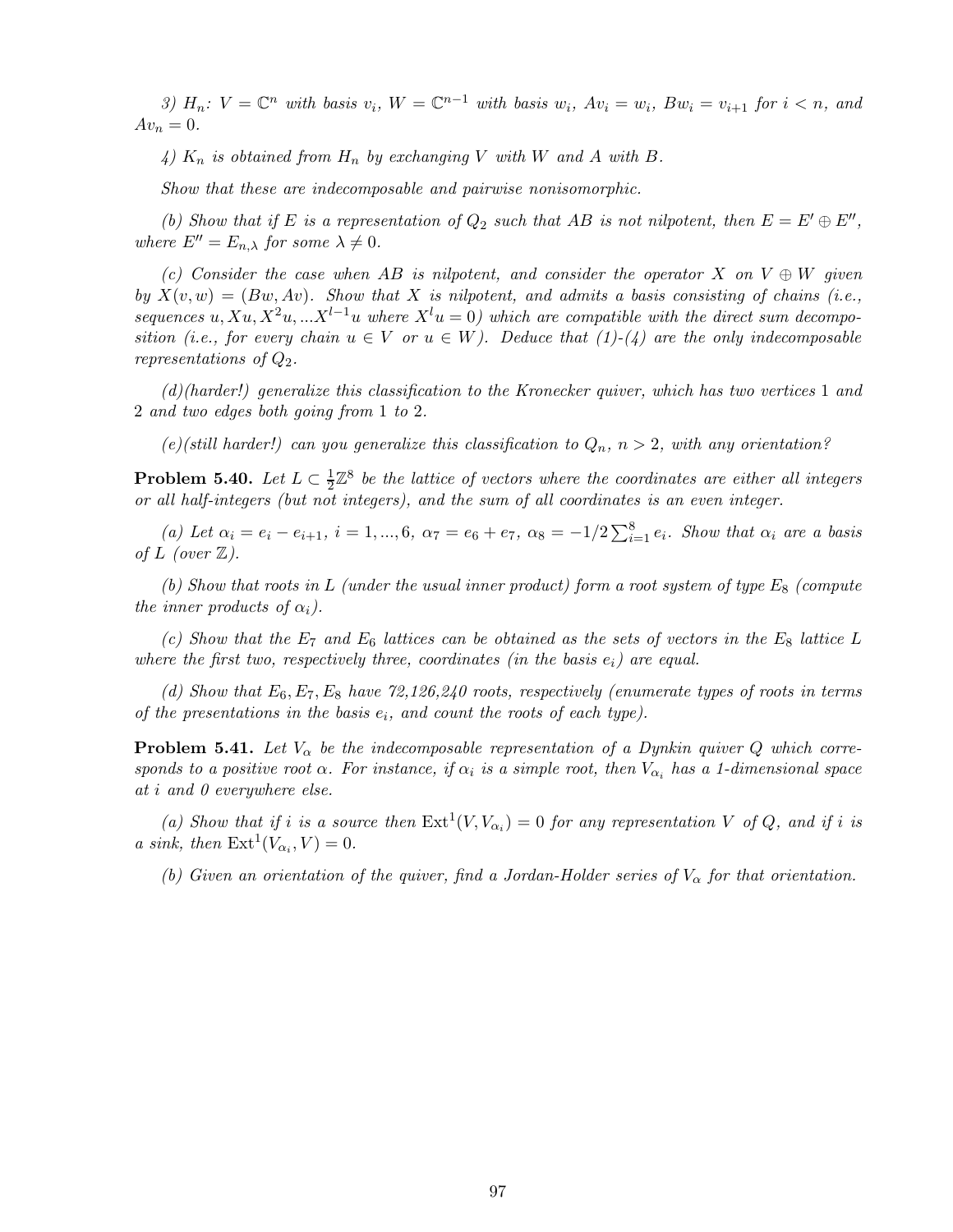# 6 Introduction to categories

## 6.1 The definition of a category

We have now seen many examples of representation theories and of operations with representations (direct sum, tensor product, induction, restriction, reflection functors, etc.) A context in which one can systematically talk about this is provided by Category Theory.

Category theory was founded by Saunders MacLane and Samuel Eilenberg around 1940. It is a fairly abstract theory which seemingly has no content, for which reason it was christened "abstract nonsense". Nevertheless, it is a very flexible and powerful language, which has become totally indispensable in many areas of mathematics, such as algebraic geometry, topology, representation theory, and many others.

We will now give a very short introduction to Category theory, highlighting its relevance to the topics in representation theory we have discussed. For a serious acquaintance with category theory, the reader should use the classical book [McL].

**Definition 6.1.** A category  $\mathcal C$  is the following data:

(i) a class of objects  $Ob(\mathcal{C});$ 

(ii) for every objects  $X, Y \in Ob(C)$ , the class  $Hom_C(X, Y) = Hom(X, Y)$  of morphisms (or arrows) from  $X, Y$  (for  $f \in Hom(X, Y)$ , one may write  $f : X \to Y$ );

(iii) For any objects  $X, Y, Z \in Ob(\mathcal{C})$ , a composition map  $\text{Hom}(Y, Z) \times \text{Hom}(X, Y) \to \text{Hom}(X, Z)$ ,  $(f,g) \mapsto f \circ g,$ 

which satisfy the following axioms:

1. The composition is associative, i.e.,  $(f \circ g) \circ h = f \circ (g \circ h);$ 

2. For each  $X \in Ob(\mathcal{C})$ , there is a morphism  $1_X \in Hom(X, X)$ , called the unit morphism, such that  $1_X \circ f = f$  and  $g \circ 1_X = g$  for any  $f, g$  for which compositions make sense.

**Remark.** We will write  $X \in \mathcal{C}$  instead of  $X \in Ob(\mathcal{C})$ .

Example 6.2. 1. The category Sets of sets (morphisms are arbitrary maps).

2. The categories Groups, Rings (morphisms are homomorphisms).

3. The category  $\mathbf{Vect}_k$  of vector spaces over a field k (morphisms are linear maps).

4. The category  $\text{Rep}(A)$  of representations of an algebra A (morphisms are homomorphisms of representations).

5. The category of topological spaces (morphisms are continuous maps).

6. The homotopy category of topological spaces (morphisms are homotopy classes of continuous maps).

Important remark. Unfortunately, one cannot simplify this definition by replacing the word "class" by the much more familiar word "set". Indeed, this would rule out the important Example 1, as it is well known that there is no set of all sets, and working with such a set leads to contradictions. The precise definition of a class and the precise distinction between a class and a set is the subject of set theory, and cannot be discussed here. Luckily, for most practical purposes (in particular, in these notes), this distinction is not essential.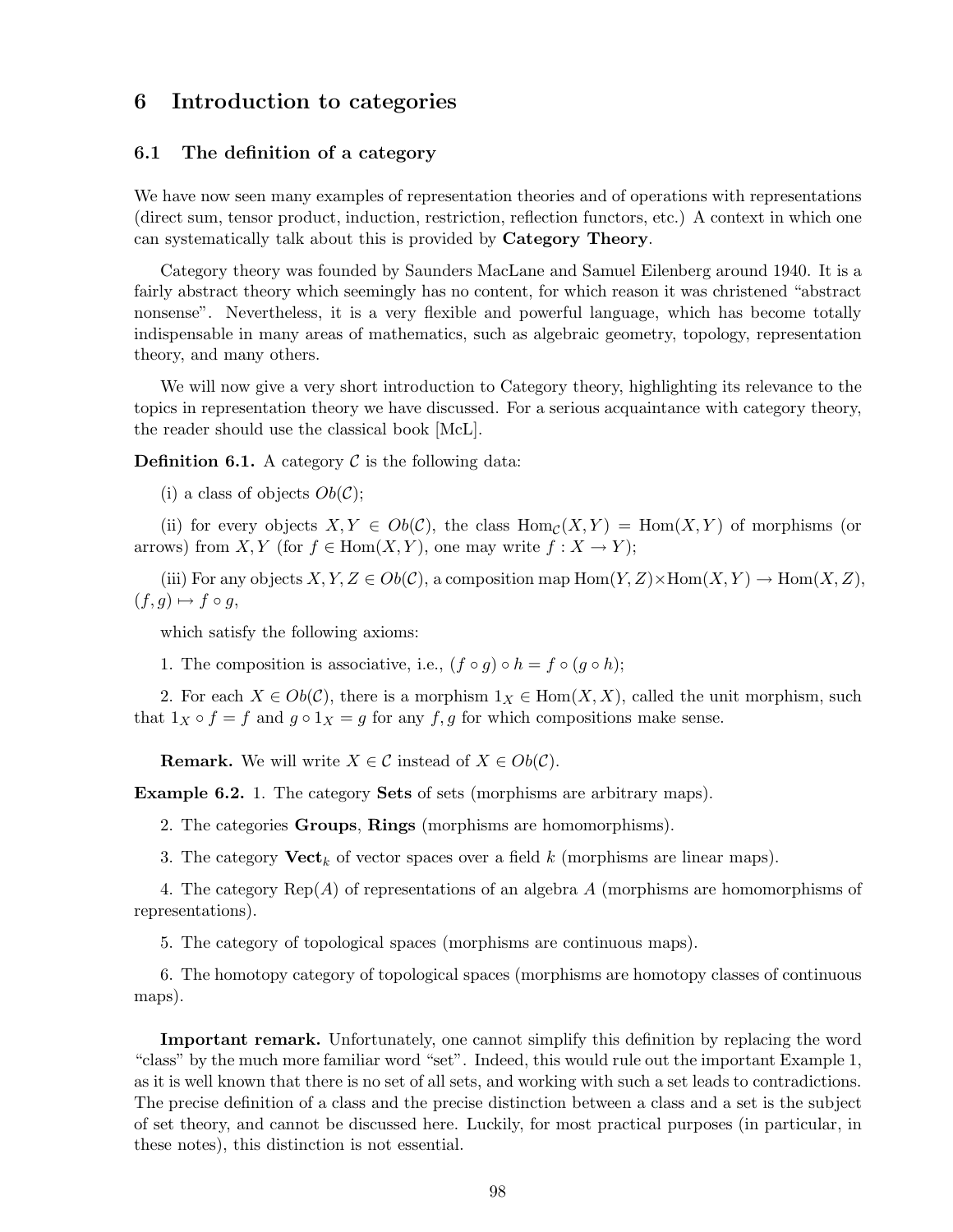We also mention that in many examples, including examples 1-6, the word "class" in (ii) can be replaced by "set". Categories with this property (that  $Hom(X, Y)$  is a set for any  $X, Y$ ) are called locally small; many categories that we encounter are of this kind.

Sometimes the collection  $\text{Hom}(X, Y)$  of morphisms from X to Y in a given locally small category  $\mathcal C$  is not just a set but has some additional structure (say, the structure of an abelian group, or a vector space over some field). In this case one says that  $\mathcal C$  is **enriched** over another category D (which is a *monoidal* category, i.e., has a product operation and a neutral object under this product, e.g. the category of abelian groups or vector spaces). This means that for each  $X, Y \in \mathcal{C}$ ,  $Hom(X, Y)$  is an object of D, and the composition  $Hom(Y, Z) \times Hom(X, Y) \to Hom(X, Z)$  is a morphism in  $\mathcal{D}$ . For a more detailed discussion of this, we refer the reader to [McL].

**Example.** The category  $\text{Rep}(A)$  of representations of a k-algebra A is enriched over the category of k-vector spaces.

**Definition 6.3.** A full subcategory of a category  $\mathcal C$  is a category  $\mathcal C'$  whose objects are a subclass of objects of  $C$ , and  $\text{Hom}_{\mathcal{C}'}(X, Y) = \text{Hom}_{\mathcal{C}}(X, Y)$ .

Example. The category AbelianGroups is a full subcategory of the category Groups.

## 6.2 Functors

We would like to define arrows between categories. Such arrows are called functors.

**Definition 6.4.** A functor  $F : \mathcal{C} \to \mathcal{D}$  between categories  $\mathcal{C}$  and  $\mathcal{D}$  is

(i) a map  $F: Ob(\mathcal{C}) \to Ob(\mathcal{D});$ 

(ii) for each  $X, Y \in \mathcal{C}$ , a map  $F = F_{X,Y} : \text{Hom}(X,Y) \to \text{Hom}(F(X),F(Y))$  which preserves compositions and identity morphisms.

Note that functors can be composed in an obvious way. Also, any category has the identity functor.

**Example 6.5.** 1. A (locally small) category C with one object X is the same thing as a monoid. A functor between such categories is a homomorphism of monoids.

2. Forgetful functors Groups  $\rightarrow$  Sets, Rings  $\rightarrow$  AbelianGroups.

3. The opposite category of a given category is the same category with the order of arrows and compositions reversed. Then  $V \mapsto V^*$  is a functor  $\mathbf{Vect}_k \mapsto \mathbf{Vect}_k^{\text{op}}$ .

4. The Hom functors: If C is a locally small category then we have the functor  $C \rightarrow$  Sets given by  $Y \mapsto \text{Hom}(X, Y)$  and  $\mathcal{C}^{op} \to \textbf{Sets}$  given by  $Y \mapsto \text{Hom}(Y, X)$ .

5. The assignment  $X \mapsto \text{Fun}(X,\mathbb{Z})$  is a functor  $\textbf{Sets} \to \textbf{Rings}^{op}$ .

6. Let Q be a quiver. Consider the category  $\mathcal{C}(Q)$  whose objects are the vertices and morphisms are oriented paths between them. Then functors from  $\mathcal{C}(Q)$  to  $\mathbf{Vect}_k$  are representations of Q over k.

7. Let  $K \subset G$  be groups. Then we have the induction functor  $\text{Ind}_{K}^{G} : \text{Rep}(K) \to \text{Rep}(G)$ , and  $\operatorname{Res}^G_K : \operatorname{Rep}(G) \to \operatorname{Rep}(K).$ 

8. We have an obvious notion of the Cartesian product of categories (obtained by taking the Cartesian products of the classes of objects and morphisms of the factors). The functors of direct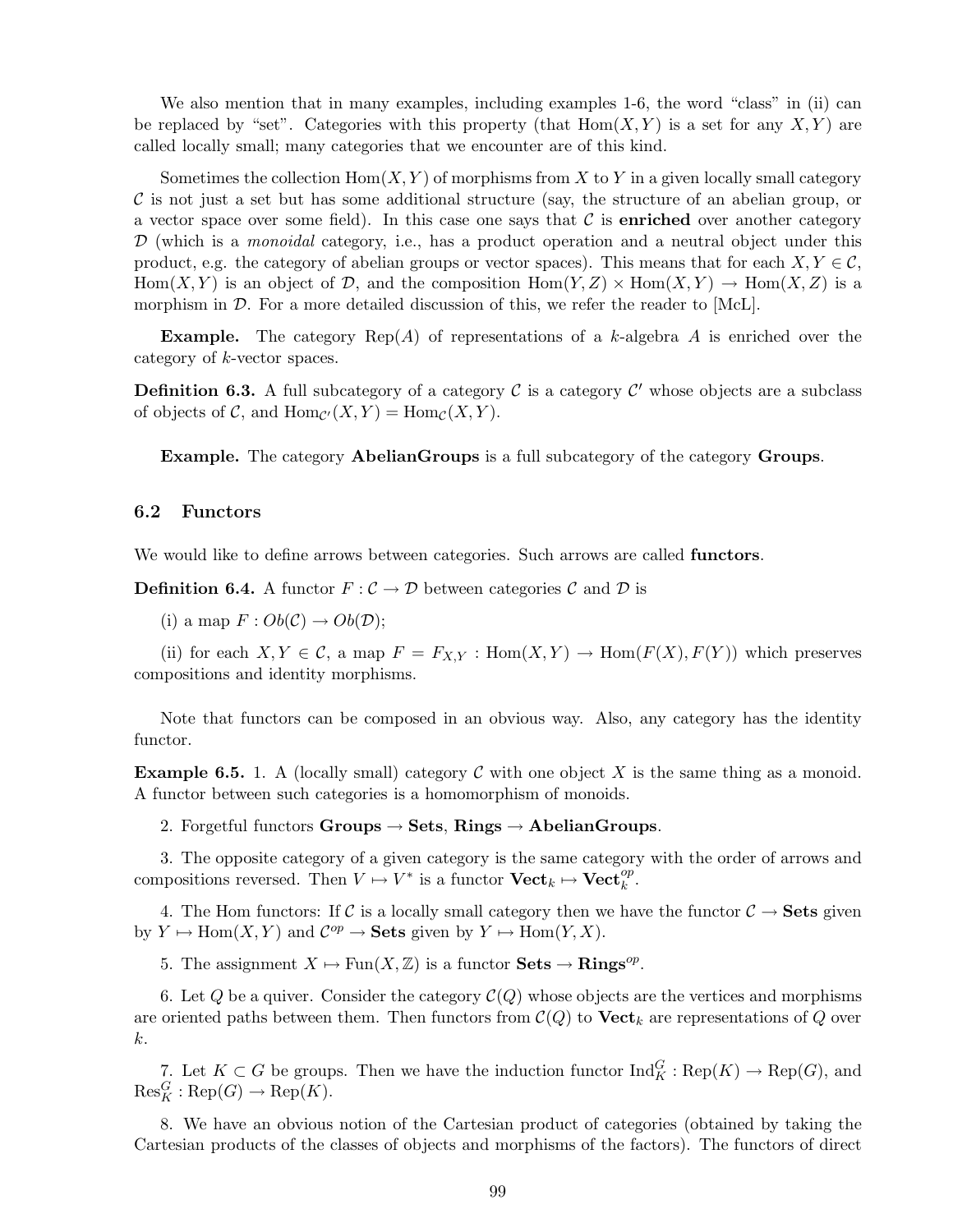sum and tensor product are then functors  $\mathbf{Vect}_k \times \mathbf{Vect}_k \to \mathbf{Vect}_k$ . Also the operations  $V \mapsto V^{\otimes n}$ ,  $V \mapsto S^n V, V \mapsto \wedge^n V$  are functors on  $\textbf{Vect}_k$ . More generally, if  $\pi$  is a representation of  $S_n$ , we have functors  $V \mapsto \text{Hom}_{S_n}(\pi, V^{\otimes n})$ . Such functors (for irreducible  $\pi$ ) are called the Schur functors. They are labeled by Young diagrams.

9. The reflection functors  $F_i^{\pm} : \text{Rep}(Q) \to \text{Rep}(\bar{Q}_i)$  are functors between representation categories of quivers.

### 6.3 Morphisms of functors

One of the important features of functors between categories which distinguishes them from usual maps or functions is that the functors between two given categories themselves form a category, i.e., one can define a nontrivial notion of a morphism between two functors.

**Definition 6.6.** Let  $\mathcal{C}, \mathcal{D}$  be categories and  $F, G: \mathcal{C} \to \mathcal{D}$  be functors between them. A morphism  $a: F \to G$  (also called a natural transformation or a functorial morphism) is a collection of morphisms  $a_X : F(X) \to G(X)$  labeled by the objects X of C, which is *functorial* in X, i.e., for any morphism  $f: X \to Y$  (for  $X, Y \in \mathcal{C}$ ) one has  $a_Y \circ F(f) = G(f) \circ a_X$ .

A morphism  $a: F \to G$  is an isomorphism if there is another morphism  $a^{-1}: G \to F$  such that  $a \circ a^{-1}$  and  $a^{-1} \circ a$  are the identities. The set of morphisms from F to G is denoted by  $Hom(F, G)$ .

**Example 6.7.** 1. Let  $\textbf{FVect}_k$  be the category of finite dimensional vector spaces over k. Then the functors id and ∗∗ on this category are isomorphic. The isomorphism is defined by the standard maps  $a_V: V \to V^{**}$  given by  $a_V(u)(f) = f(u), u \in V, f \in V^*$ . But these two functors are not isomorphic on the category of all vector spaces  $\mathbf{Vect}_k$ , since for an infinite dimensional vector space V, V is not isomorphic to  $V^{**}$ .

2. Let  $\textbf{FVect}'_k$  be the category of finite dimensional k-vector spaces, where the morphisms are the isomorphisms. We have a functor  $F$  from this category to itself sending any space  $V$  to  $V^*$  and any morphism a to  $(a^*)^{-1}$ . This functor satisfies the property that V is isomorphic to  $F(V)$  for any V, but it is not isomorphic to the identity functor. This is because the isomorphism  $V \to F(V) = V^*$  cannot be chosen to be compatible with the action of  $GL(V)$ , as V is not isomorphic to  $V^*$  as a representation of  $GL(V)$ .

3. Let A be an algebra over a field k, and  $F : A - \text{mod} \rightarrow \text{Vect}_k$  be the forgetful functor. Then as follows from Problem 1.22,  $\text{End}F = \text{Hom}(F, F) = A$ .

4. The set of endomorphisms of the identity functor on the category  $A - \text{mod}$  is the center of A (check it!).

### 6.4 Equivalence of categories

When two algebraic or geometric objects are isomorphic, it is usually not a good idea to say that they are equal (i.e., literally the same). The reason is that such objects are usually equal in many different ways, i.e., there are many ways to pick an isomorphism, but by saying that the objects are equal we are misleading the reader or listener into thinking that we are providing a certain choice of the identification, which we actually do not do. A vivid example of this is a finite dimensional vector space  $V$  and its dual space  $V^*$ .

For this reason in category theory, one most of the time tries to avoid saying that two objects or two functors are equal. In particular, this applies to the definition of isomorphism of categories.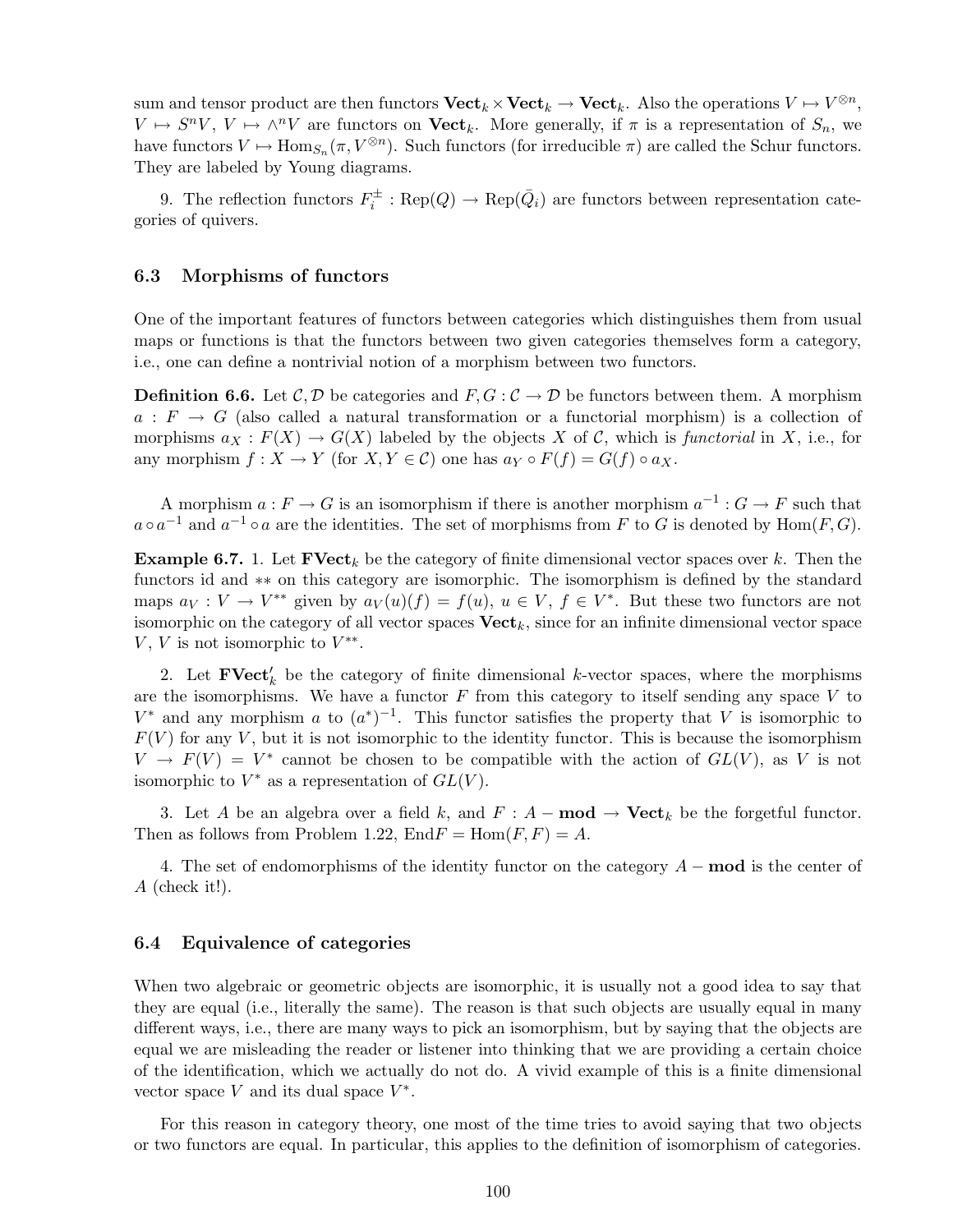Namely, the naive notion of isomorphism of categories is defined in the obvious way: a functor  $F: \mathcal{C} \to \mathcal{D}$  is an isomorphism if there exists  $F^{-1}: \mathcal{D} \to \mathcal{C}$  such that  $F \circ F^{-1}$  and  $F^{-1} \circ F$  are equal to the identity functors. But this definition is not very useful. We might suspect so since we have used the word "equal" for objects of a category (namely, functors) which we are not supposed to do. And in fact here is an example of two categories which are "the same for all practical purposes" but are not isomorphic; it demonstrates the deficiency of our definition.

Namely, let  $C_1$  be the simplest possible category:  $Ob(C_1)$  consists of one object X, with Hom $(X, X) = \{1_X\}$ . Also, let  $C_2$  have two objects  $X, Y$  and 4 morphisms:  $1_X, 1_Y, a : X \to Y$ and  $b: Y \to X$ . So we must have  $a \circ b = 1_Y$ ,  $b \circ a = 1_X$ .

It is easy to check that for any category  $D$ , there is a natural bijection between the collections of isomorphism classes of functors  $C_1 \to \mathcal{D}$  and  $C_2 \to \mathcal{D}$  (both are identified with the collection of isomorphism classes of objects of  $D$ ). This is what we mean by saying that  $C_1$  and  $C_2$  are "the same for all practical purposes". Nevertheless they are not isomorphic, since  $C_1$  has one object, and  $C_2$ has two objects (even though these two objects are isomorphic to each other).

This shows that we should adopt a more flexible and less restrictive notion of isomorphism of categories. This is accomplished by the definition of an equivalence of categories.

**Definition 6.8.** A functor  $F: \mathcal{C} \to \mathcal{D}$  is an equivalence of categories if there exists  $F': \mathcal{D} \to \mathcal{C}$ such that  $F \circ F'$  and  $F' \circ F$  are **isomorphic** to the identity functors.

In this situation, F ′ is said to be *a quasi-inverse* to F.

In particular, the above categories  $C_1$  and  $C_2$  are equivalent (check it!).

Also, the category FSet of finite sets is equivalent to the category whose objects are nonnegative integers, and morphisms are given by  $Hom(m, n) = Maps({1, ..., m}, {1, ..., n})$ . Are these categories isomorphic? The answer to this question depends on whether you believe that there is only one finite set with a given number of elements, or that there are many of those. It seems better to think that there are many (without asking "how many"), so that isomorphic sets need not be literally equal, but this is really a matter of choice. In any case, this is not really a reasonable question; the answer to this question is irrelevant for any practical purpose, and thinking about it will give you nothing but a headache.

## 6.5 Representable functors

A fundamental notion in category theory is that of a **representable functor**. Namely, let  $C$  be a (locally small) category, and  $F : C \to$  Sets be a functor. We say that F is representable if there exists an object  $X \in \mathcal{C}$  such that F is isomorphic to the functor Hom $(X, ?)$ . More precisely, if we are given such an object X, together with an isomorphism  $\xi : F \cong \text{Hom}(X, ?)$ , we say that the functor F is represented by X (using  $\xi$ ).

In a similar way, one can talk about representable functors from  $\mathcal{C}^{op}$  to **Sets**. Namely, one calls such a functor representable if it is of the form  $Hom(?, X)$  for some object  $X \in \mathcal{C}$ , up to an isomorphism.

Not every functor is representable, but if a representing object  $X$  exists, then it is unique. Namely, we have the following lemma.

Lemma 6.9. *(The Yoneda Lemma) If a functor* F *is represented by an object* X*, then* X *is unique up to a unique isomorphism. I.e., if* X,Y *are two objects in* C*, then for any isomorphism of functors*  $\phi: Hom(X, ?) \to Hom(Y, ?)$  *there is a unique isomorphism*  $a_{\phi}: X \to Y$  *inducing*  $\phi$ *.*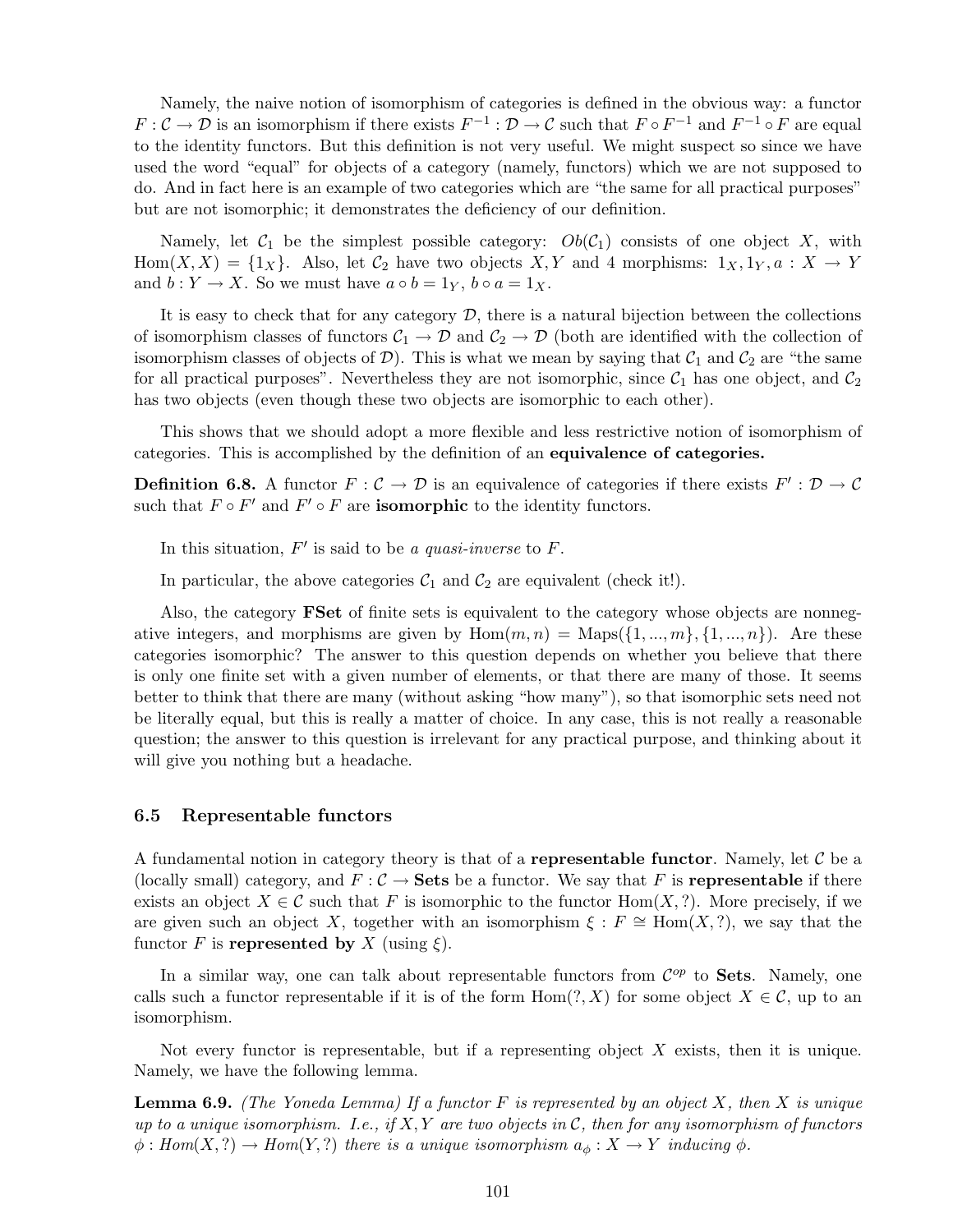*Proof.* (Sketch) One sets  $a_{\phi} = \phi_Y^{-1}(1_Y)$ , and shows that it is invertible by constructing the inverse, which is  $a_{\phi}^{-1} = \phi_X(1_X)$ . It remains to show that the composition both ways is the identity, which we will omit here. This establishes the existence of  $a_{\phi}$ . Its uniqueness is verified in a straightforward  $\Box$ manner.

**Remark.** In a similar way, if a category  $\mathcal{C}$  is enriched over another category  $\mathcal{D}$  (say, the category of abelian groups or vector spaces), one can define the notion of a representable functor from  $\mathcal C$  to  $\mathcal{D}.$ 

**Example 6.10.** Let  $A$  be an algebra. Then the forgetful functor to vector spaces on the category of left A-modules is representable, and the representing object is the free rank 1 module ( $=$ the regular representation)  $M = A$ . But if A is infinite dimensional, and we restrict attention to the category of finite dimensional modules, then the forgetful functor, in general, is not representable (this is so, for example, if A is the algebra of complex functions on  $\mathbb Z$  which are zero at all points but finitely many).

## 6.6 Adjoint functors

Another fundamental notion in category theory is the notion of adjoint functors.

**Definition 6.11.** Functors  $F: \mathcal{C} \to \mathcal{D}$  and  $G: \mathcal{D} \to \mathcal{C}$  are said to be a pair of adjoint functors if for any  $X \in \mathcal{C}, Y \in \mathcal{D}$  we are given an isomorphism  $\xi_{XY} : \text{Hom}_{\mathcal{C}}(F(X), Y) \to \text{Hom}_{\mathcal{D}}(X, G(Y))$  which is functorial in X and Y; in other words, if we are given an isomorphism of functors  $\text{Hom}(F(?)$ , ?)  $\rightarrow$ Hom $(?, G(?))$   $(C \times D \rightarrow$  Sets). In this situation, we say that F is left adjoint to G and G is right adjoint to F.

Not every functor has a left or right adjoint, but if it does, it is unique and can be constructed canonically (i.e., if we somehow found two such functors, then there is a canonical isomorphism between them). This follows easily from the Yoneda lemma, as if  $F, G$  are a pair of adjoint functors then  $F(X)$  represents the functor  $Y \mapsto \text{Hom}(X, G(Y))$ , and  $G(Y)$  represents the functor  $X \mapsto$  $Hom(F(X),Y).$ 

Remark 6.12. The terminology "left and right adjoint functors" is motivated by the analogy between categories and inner product spaces. More specifically, we have the following useful dictionary between category theory and linear algebra, which helps understand better many notions of category theory.

| Dictionary between category theory and linear algebra |                                                                 |  |
|-------------------------------------------------------|-----------------------------------------------------------------|--|
| Category $\mathcal C$                                 | Vector space $V$ with a nondegenerate inner product             |  |
| The set of morphisms $Hom(X, Y)$                      | Inner product $(x, y)$ on V (maybe nonsymmetric)                |  |
| Opposite category $\mathcal{C}^{op}$                  | Same space $V$ with reversed inner product                      |  |
| The category Sets                                     | The ground field $k$                                            |  |
| Full subcategory in $\mathcal C$                      | Nondegenerate subspace in $V$                                   |  |
| Functor $F: \mathcal{C} \to \mathcal{D}$              | Linear operator $f: V \to W$                                    |  |
| Functor $F: \mathcal{C} \to \mathbf{Sets}$            | Linear functional $f \in V^* = \text{Hom}(V, k)$                |  |
| Representable functor                                 | Linear functional $f \in V^*$ given by $f(v) = (u, v), u \in V$ |  |
| Yoneda lemma                                          | Nondegeneracy of the inner product (on both sides)              |  |
| Not all functors are representable                    | If dim $V = \infty$ , not $\forall f \in V^*$ , $f(v) = (u, v)$ |  |
| Left and right adjoint functors                       | Left and right adjoint operators                                |  |
| Adjoint functors don't always exist                   | Adjoint operators may not exist if $\dim V = \infty$            |  |
| If they do, they are unique                           | If they do, they are unique                                     |  |
| Left and right adjoints may not coincide              | The inner product may be nonsymmetric                           |  |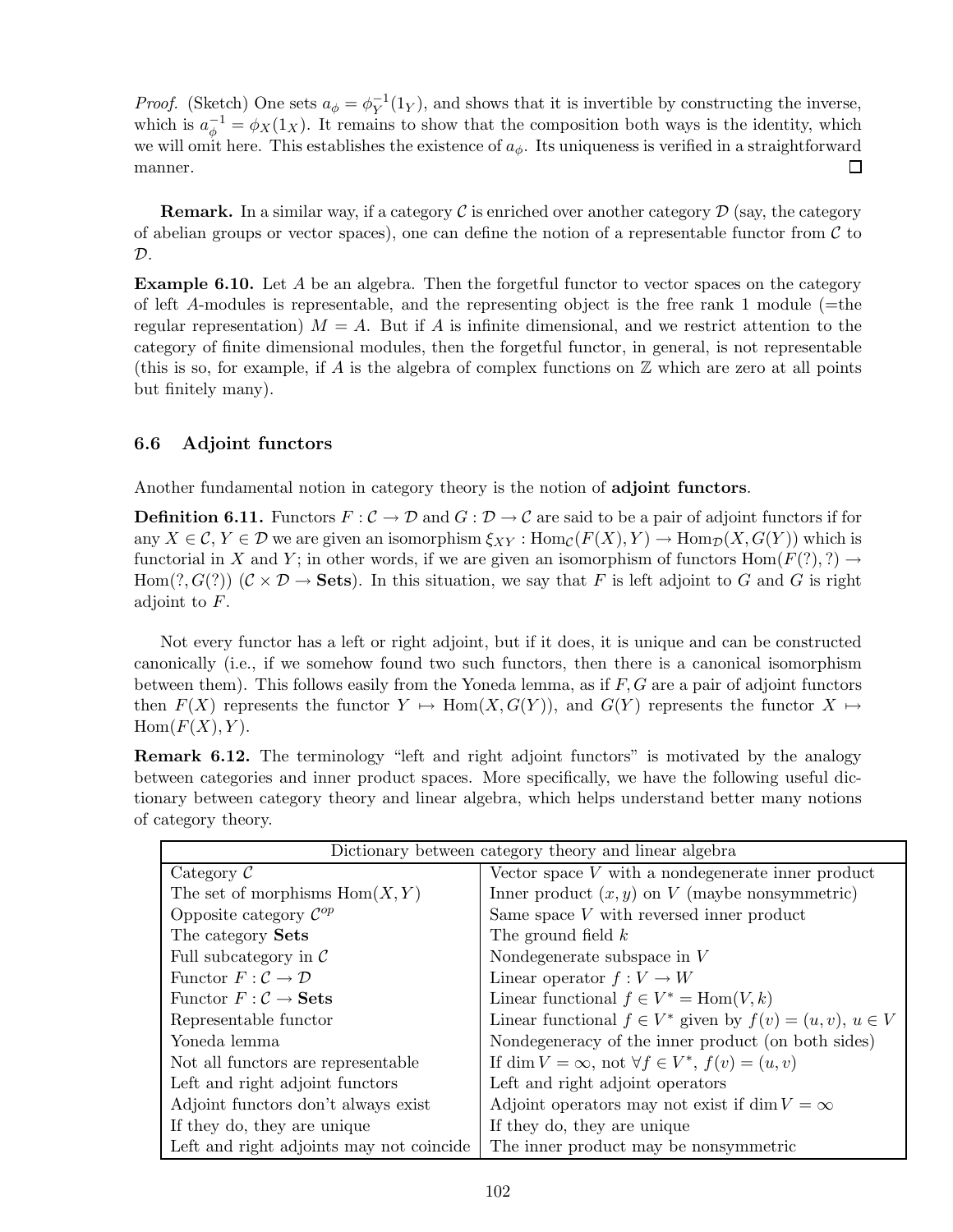**Example 6.13.** 1. Let V be a finite dimensional representation of a group G or a Lie algebra  $\mathfrak{g}$ . Then the left and right adjoint to the functor  $V \otimes$  on the category of representations of G is the functor  $V^*$ ⊗.

2. The functor  $\text{Res}_{K}^{G}$  is left adjoint to  $\text{Ind}_{K}^{G}$ . This is nothing but the statement of the Frobenius reciprocity.

3. Let  $\text{Assoc}_k$  be the category of associative unital algebras, and Lie<sub>k</sub> the category of Lie algebras over some field k. We have a functor  $L : \textbf{Assoc}_k \to \textbf{Lie}_k$ , which attaches to an associative algebra the same space regarded as a Lie algebra, with bracket  $[a,b] = ab - ba$ . Then the functor L has a left adjoint, which is the functor U of taking the universal enveloping algebra of a Lie algebra.

4. We have the functor  $GL_1: \mathbf{Assoc}_k \to \mathbf{Groups}$ , given by  $A \mapsto GL_1(A) = A^{\times}$ . This functor has a left adjoint, which is the functor  $G \mapsto k[G]$ , the group algebra of G.

5. The left adjoint to the forgetful functor  $\mathbf{Assoc}_k \to \mathbf{Vect}_k$  is the functor of tensor algebra:  $V \mapsto TV$ . Also, if we denote by  $\mathbf{Comm}_k$  the category of commutative algebras, then the left adjoint to the forgetful functor  $\text{Comm}_k \to \text{Vect}_k$  is the functor of the symmetric algebra:  $V \mapsto SV$ .

One can give many more examples, spanning many fields. These examples show that adjoint functors are ubiquitous in mathematics.

### 6.7 Abelian categories

The type of categories that most often appears in representation theory is abelian categories. The standard definition of an abelian category is rather long, so we will not give it here, referring the reader to the textbook [Fr]; rather, we will use as the definition what is really the statement of the Freyd-Mitchell theorem:

Definition 6.14. An abelian category is a category (enriched over the category of abelian groups), which is equivalent to a full subcategory  $\mathcal C$  of the category A-mod of left modules over a ring  $A$ , closed under taking finite direct sums, as well as kernels, cokernels, and images of morphisms.

We see from this definition that in an abelian category,  $Hom(X, Y)$  is an abelian group for each  $X, Y$ , compositions are group homomorphisms with respect to each argument, there is the zero object, the notion of an injective morphism (monomorphism) and surjective morphism (epimorphism), and every morphism has a kernel, a cokernel, and an image.

Example 6.15. The category of modules over an algebra A and the category of finite dimensional modules over A are abelian categories.

Remark 6.16. The good thing about Definition 6.14 is that it allows us to visualize objects, morphisms, kernels, and cokernels in terms of classical algebra. But the definition also has a big drawback, which is that even if  $\mathcal C$  is the whole category A-mod, the ring A is not determined by  $\mathcal C$ . In particular, two different rings can have equivalent categories of modules (such rings are called Morita equivalent). Actually, it is worse than that: for many important abelian categories there is no natural (or even manageable) ring  $A$  at all. This is why people prefer to use the standard definition, which is free from this drawback, even though it is more abstract.

We say that an abelian category C is k-linear if the groups  $\text{Hom}_{\mathcal{C}}(X,Y)$  are equipped with a structure of a vector space over  $k$ , and composition maps are  $k$ -linear in each argument. In particular, the categories in Example 6.15 are k-linear.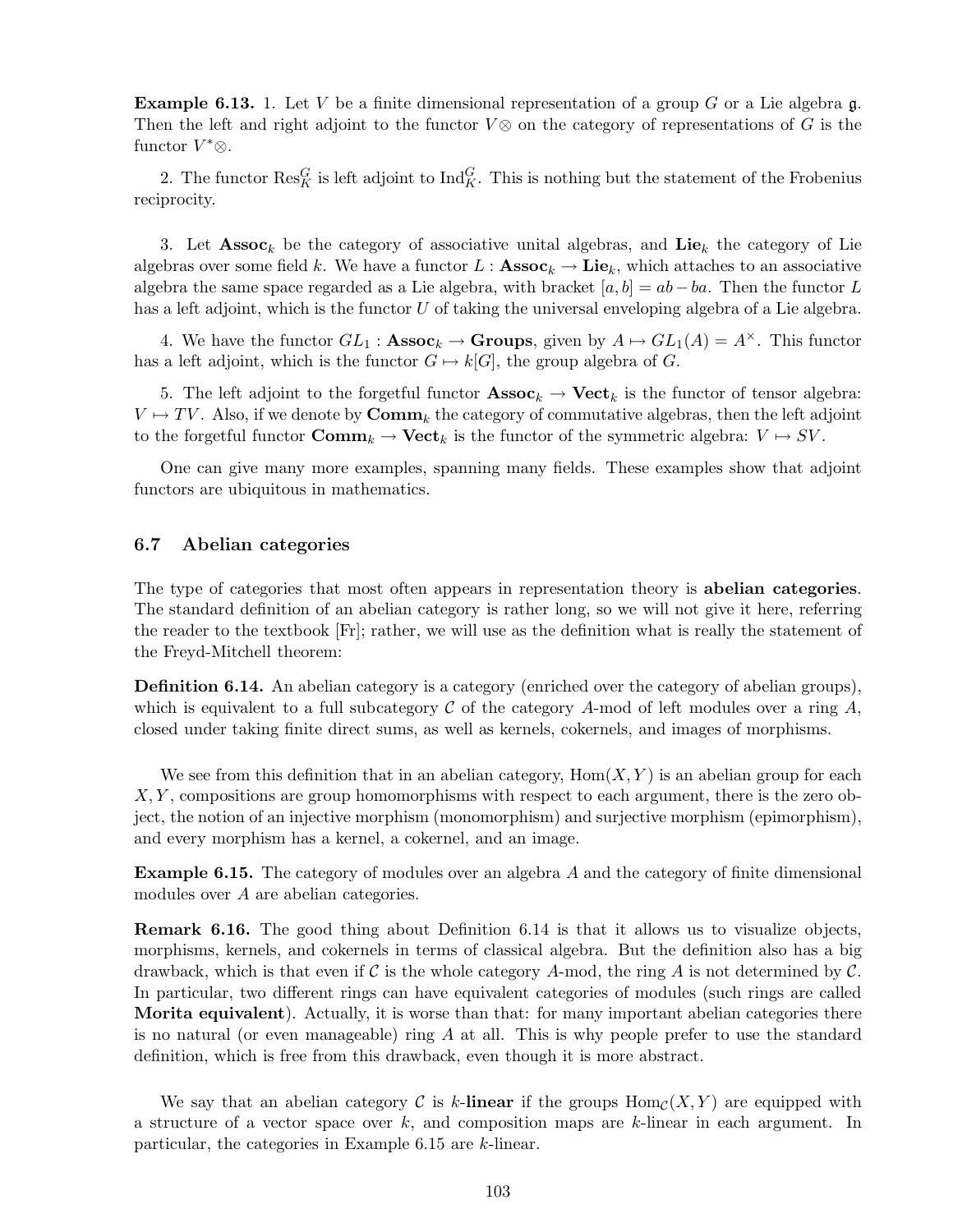Definition 6.17. A sequence of objects and morphisms

$$
X_0 \to X_1 \to \dots \to X_{n+1}
$$

in an abelian category is said to be a complex if the composition of any two consecutive arrows is zero. The **cohomology** of this complex is  $H^i = \text{Ker}(d_i)/\text{Im}(d_{i-1})$ , where  $d_i: X_i \to X_{i+1}$  (thus the cohomology is defined for  $1 \leq i \leq n$ ). The complex is said to be **exact in the** *i***-th term** if  $H<sup>i</sup> = 0$ , and is said to be an exact sequence if it is exact in all terms. A short exact sequence is an exact sequence of the form

$$
0 \to X \to Y \to Z \to 0.
$$

Clearly,  $0 \to X \to Y \to Z \to 0$  is a short exact sequence if and only if  $X \to Y$  is injective,  $Y \to Z$  is surjective, and the induced map  $Y/X \to Z$  is an isomorphism.

**Definition 6.18.** A functor  $F$  between two abelian categories is **additive** if it induces homomorphisms on Hom groups. Also, for  $k$ -linear categories one says that  $F$  is  $k$ -linear if it induces  $k$ -linear maps between Hom spaces.

It is easy to show that if F is an additive functor, then  $F(X \oplus Y)$  is canonically isomorphic to  $F(X) \oplus F(Y)$ .

**Example 6.19.** The functors  $\text{Ind}_{K}^{G}$ ,  $\text{Res}_{K}^{G}$ ,  $\text{Hom}_{G}(V, ?)$  in the theory of group representations over a field k are additive and k-linear.

**Definition 6.20.** An additive functor  $F: \mathcal{C} \to \mathcal{D}$  between abelian categories is left exact if for any exact sequence

$$
0 \to X \to Y \to Z,
$$

the sequence

$$
0 \to F(X) \to F(Y) \to F(Z)
$$

is exact.  $F$  is right exact if for any exact sequence

$$
X \to Y \to Z \to 0,
$$

the sequence

$$
F(X) \to F(Y) \to F(Z) \to 0
$$

is exact.  $F$  is **exact** if it is both left and right exact.

**Definition 6.21.** An abelian category  $\mathcal C$  is **semisimple** if any short exact sequence in this category splits, i.e., is isomorphic to a sequence

$$
0 \to X \to X \oplus Y \to Y \to 0
$$

(where the maps are obvious).

**Example 6.22.** The category of representations of a finite group  $G$  over a field of characteristic not dividing  $|G|$  (or 0) is semisimple.

Note that in a semisimple category, any additive functor is automatically exact on both sides.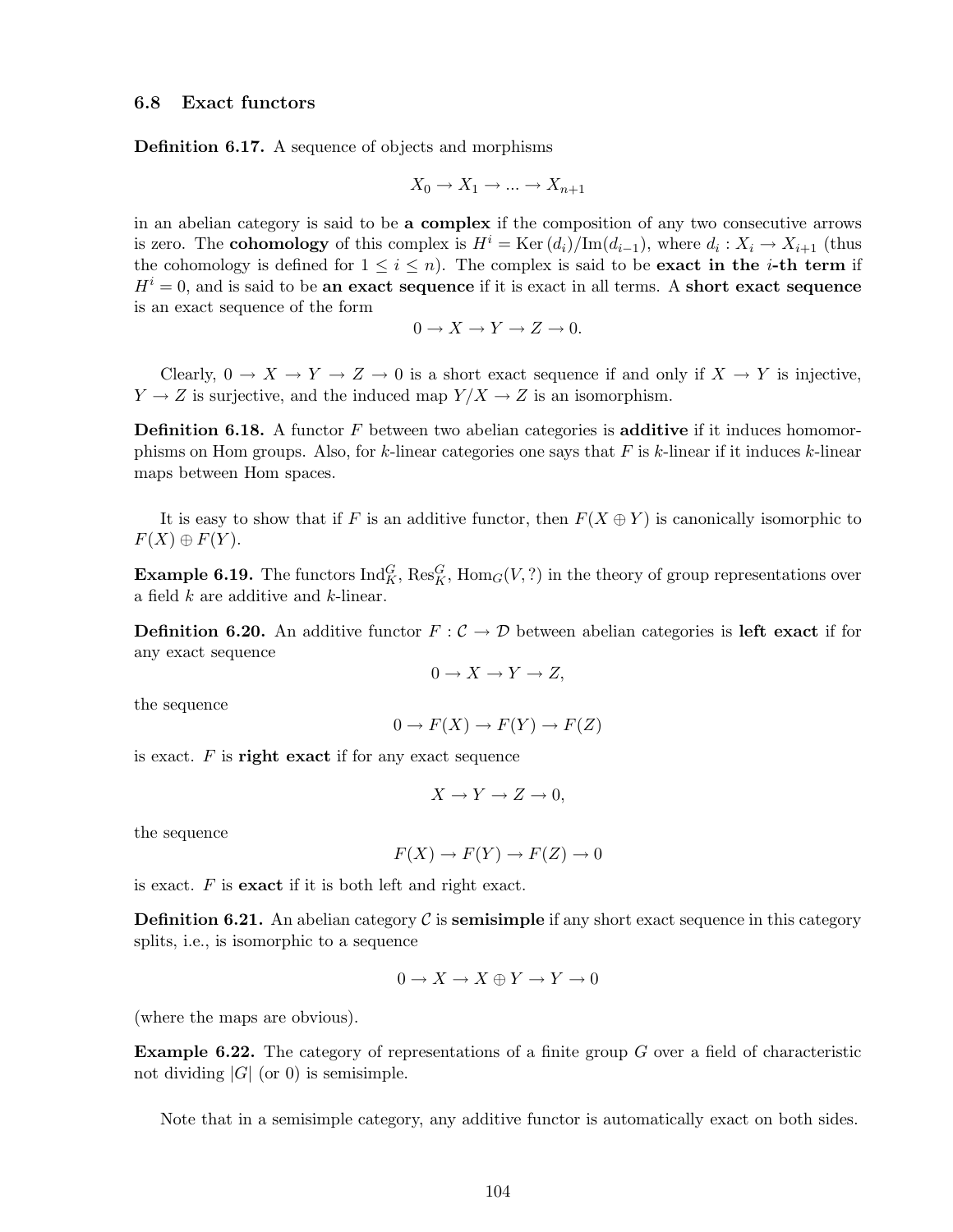**Example 6.23.** (i) The functors  $\text{Ind}_{K}^{G}$ ,  $\text{Res}_{K}^{G}$  are exact.

(ii) The functor  $Hom(X, ?)$  is left exact, but not necessarily right exact. To see that it need not be right exact, it suffices to consider the exact sequence

$$
0 \to \mathbb{Z} \to \mathbb{Z} \to \mathbb{Z}/2\mathbb{Z} \to 0,
$$

and apply the functor  $\text{Hom}(\mathbb{Z}/2\mathbb{Z}, ?)$ .

(iii) The functor  $X \otimes_A f$  for a right A-module X (on the category of left A-modules) is right exact, but not necessarily left exact. To see this, it suffices to tensor multiply the above exact sequence by  $\mathbb{Z}/2\mathbb{Z}$ .

**Exercise.** Show that if  $(F, G)$  is a pair of adjoint additive functors between abelian categories, then  $F$  is right exact and  $G$  is left exact.

**Exercise.** (a) Let Q be a quiver and  $i \in Q$  a source. Let V be a representation of Q, and W a representation of  $\overline{Q_i}$  (the quiver obtained from Q by reversing arrows at the vertex i). Prove that there is a natural isomorphism between  $\text{Hom}(F_i^-, V, W)$  and  $\text{Hom}(V, F_i^+W)$ . In other words, the functor  $F_i^+$  is right adjoint to  $F_i^-$ .

(b) Deduce that the functor  $F_i^+$  is left exact, and  $F_i^-$  is right exact.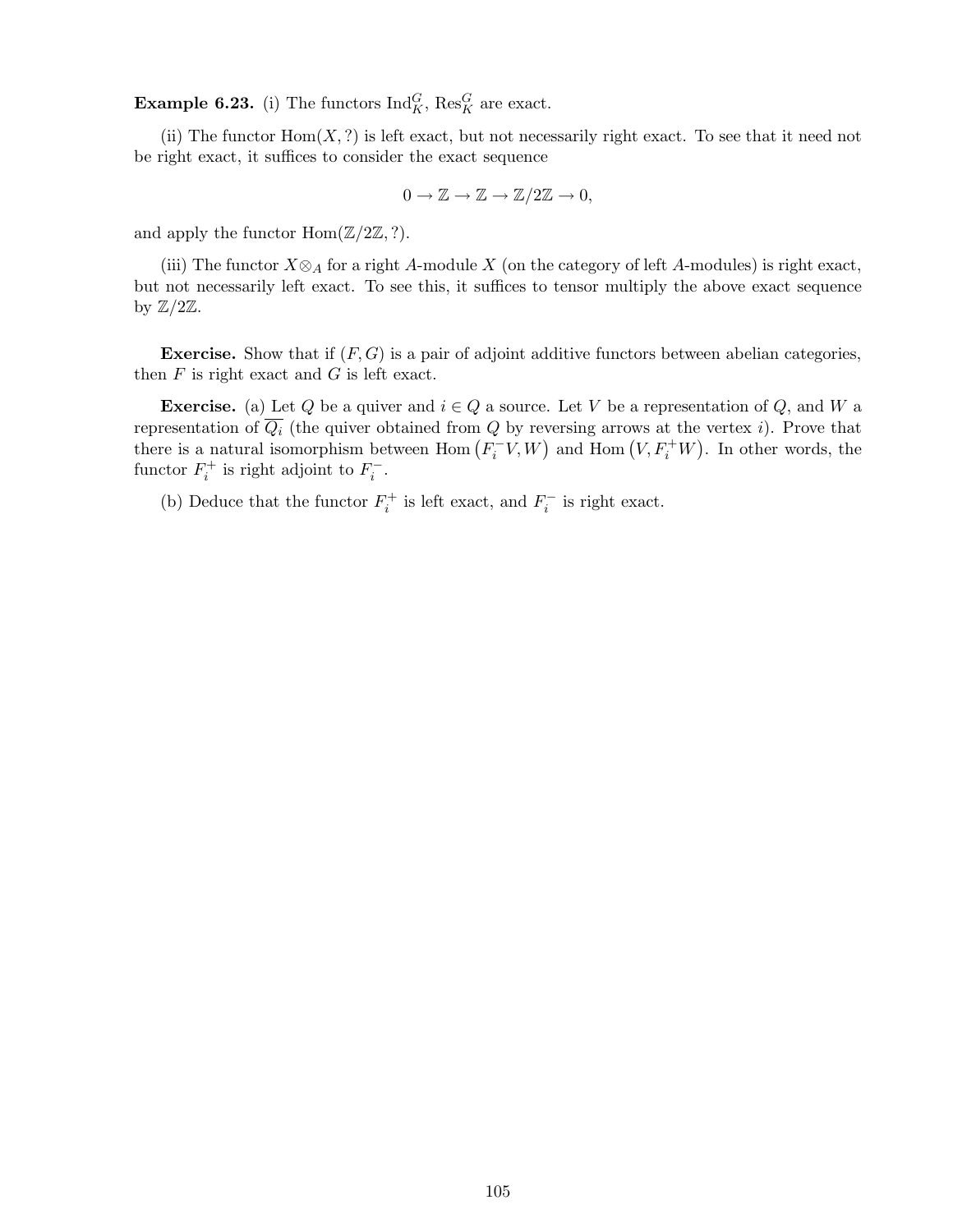# 7 Structure of finite dimensional algebras

In this section we return to studying the structure of finite dimensional algebras. Throughout the section, we work over an algebraically closed field  $k$  (of any characteristic).

### 7.1 Projective modules

Let A be an algebra, and P be a left A-module.

Theorem 7.1. *The following properties of* P *are equivalent:*

*(i)* If  $\alpha : M \to N$  *is a surjective morphism, and*  $\nu : P \to N$  *any morphism, then there exists a morphism*  $\mu$  :  $P \rightarrow M$  *such that*  $\alpha \circ \mu = \nu$ .

*(ii) Any surjective morphism*  $\alpha : M \to P$  *splits, i.e., there exists*  $\mu : P \to M$  *such that*  $\alpha \circ \mu = id$ *.* 

*(iii)* There exists another A-module Q such that  $P \oplus Q$  *is a free A-module, i.e., a direct sum of copies of* A*.*

*(iv)* The functor  $Hom_A(P, ?)$  on the category of A-modules is exact.

*Proof.* To prove that (i) implies (ii), take  $N = P$ . To prove that (ii) implies (iii), take M to be free (this can always be done since any module is a quotient of a free module). To prove that (iii) implies (iv), note that the functor  $\text{Hom}_{A}(P,?)$  is exact if P is free (as  $\text{Hom}_{A}(A, N) = N$ ), so the statement follows, as if the direct sum of two complexes is exact, then each of them is exact. To prove that (iv) implies (i), let K be the kernel of the map  $\alpha$ , and apply the exact functor  $\text{Hom}_{A}(P,?)$  to the exact sequence

$$
0 \to K \to M \to N \to 0.
$$

 $\Box$ 

**Definition 7.2.** A module satisfying any of the conditions (i)-(iv) of Theorem 7.1 is said to be projective.

#### 7.2 Lifting of idempotents

Let A be a ring, and  $I \subset A$  a nilpotent ideal.

**Proposition 7.3.** Let  $e_0 \in A/I$  be an idempotent, i.e.,  $e_0^2 = e_0$ . There exists an idempotent  $e \in A$ *which is a lift of*  $e_0$  *(i.e., it projects to*  $e_0$  *under the reduction modulo I). This idempotent is unique up to conjugation by an element of*  $1 + I$ .

*Proof.* Let us first establish the statement in the case when  $I^2 = 0$ . Note that in this case I is a left and right module over  $A/I$ . Let  $e_*$  be any lift of  $e_0$  to A. Then  $e_*^2 - e_* = a \in I$ , and  $e_0a = ae_0$ . We look for e in the form  $e = e_* + b$ ,  $b \in I$ . The equation for b is  $e_0b + be_0 - b = a$ .

Set  $b = (2e_0 - 1)a$ . Then

$$
e_0b + be_0 - b = 2e_0a - (2e_0 - 1)a = a,
$$

so e is an idempotent. To classify other solutions, set  $e' = e + c$ . For  $e'$  to be an idempotent, we must have  $ee + ce - c = 0$ . This is equivalent to saying that  $ece = 0$  and  $(1 - e)c(1 - e) = 0$ , so  $c = ec(1-e) + (1-e)ce = [e, [e, c]]$ . Hence  $e' = (1 + [c, e])e(1 + [c, e])^{-1}$ .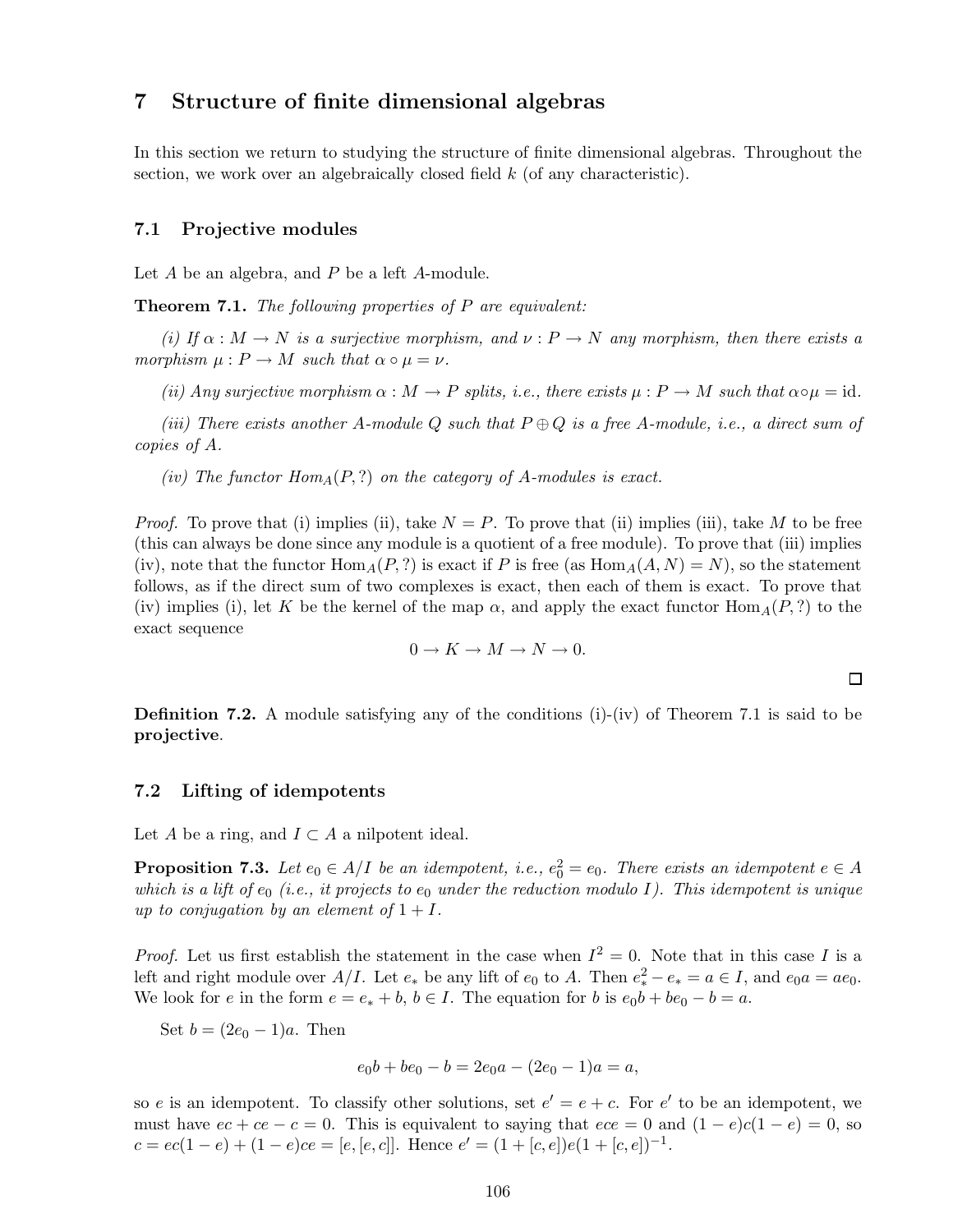Now, in the general case, we prove by induction in k that there exists a lift  $e_k$  of  $e_0$  to  $A/I^{k+1}$ , and it is unique up to conjugation by an element of  $1 + I^k$  (this is sufficient as I is nilpotent). Assume it is true for  $k = m - 1$ , and let us prove it for  $k = m$ . So we have an idempotent  $e_{m-1} \in A/I^m$ , and we have to lift it to  $A/I^{m+1}$ . But  $(I^m)^2 = 0$  in  $A/I^{m+1}$ , so we are done.  $e_{m-1} \in A/I^m$ , and we have to lift it to  $A/I^{m+1}$ . But  $(I^m)^2 = 0$  in  $A/I^{m+1}$ , so we are done.

**Definition 7.4.** A complete system of orthogonal idempotents in a unital algebra  $B$  is a collection of elements  $e_1, ..., e_n \in B$  such that  $e_i e_j = \delta_{ij} e_i$ , and  $\sum_{i=1}^n e_i = 1$ .

**Corollary 7.5.** Let  $e_{01},...,e_{0m}$  be a complete system of orthogonal idempotents in  $A/I$ . Then there exists a complete system of orthogonal idempotents  $e_1, ..., e_m$   $(e_i e_j = \delta_{ij} e_i, \sum e_i = 1)$  in A which *lifts*  $e_{01},...,e_{0m}$ .

*Proof.* The proof is by induction in m. For  $m = 2$  this follows from Proposition 7.3. For  $m > 2$ , we lift  $e_{01}$  to  $e_1$  using Proposition 7.3, and then apply the induction assumption to the algebra  $(1-e_1)A(1-e_1).$  $\Box$ 

### 7.3 Projective covers

Obviously, every finitely generated projective module over a finite dimensional algebra A is a direct sum of indecomposable projective modules, so to understand finitely generated projective modules over A, it suffices to classify indecomposable ones.

Let A be a finite dimensional algebra, with simple modules  $M_1, ..., M_n$ .

**Theorem 7.6.** *(i) For each*  $i = 1,...,n$  *there exists a unique indecomposable finitely generated projective module*  $P_i$  *such that* dim  $Hom(P_i, M_j) = \delta_{ij}$ .

(*ii*)  $A = \bigoplus_{i=1}^{n} (\dim M_i) P_i$ .

*(iii) any indecomposable finitely generated projective module over* A *is isomorphic to* P<sup>i</sup> *for some* i*.*

*Proof.* Recall that  $A/Rad(A) = \bigoplus_{i=1}^{n} End(M_i)$ , and  $Rad(A)$  is a nilpotent ideal. Pick a basis of  $M_i$ , and let  $e_{ij}^0 = E_{jj}^i$ , the rank 1 projectors projecting to the basis vectors of this basis  $(j = 1)$ 1,..., dim  $M_i$ ). Then  $e_{ij}^0$  are orthogonal idempotents in  $A/Rad(A)$ . So by Corollary 7.5 we can lift them to orthogonal idempotents  $e_{ij}$  in A. Now define  $P_{ij} = Ae_{ij}$ . Then  $A = \bigoplus_i \bigoplus_{j=1}^{\dim M_i} P_{ij}$ , so  $P_{ij}$ are projective. Also, we have  $Hom(P_{ij}, M_k) = e_{ij}M_k$ , so dim  $Hom(P_{ij}, M_k) = \delta_{ik}$ . Finally,  $P_{ij}$  is independent of j up to an isomorphism, as  $e_{ij}$  for fixed i are conjugate under  $A^{\times}$  by Proposition 7.3; thus we will denote  $P_{ij}$  by  $P_i$ .

We claim that  $P_i$  is indecomposable. Indeed, if  $P_i = Q_1 \oplus Q_2$ , then  $\text{Hom}(Q_l, M_j) = 0$  for all j either for  $l = 1$  or for  $l = 2$ , so either  $Q_1 = 0$  or  $Q_2 = 0$ .

Also, there can be no other indecomposable finitely generated projective modules, since any such module has to occur in the decomposition of A. The theorem is proved. 囗

# References

[BGP] J. Bernstein, I. Gelfand, V. Ponomarev, Coxeter functors and Gabriel's theorem, Russian Math. Surveys 28 (1973), no. 2, 17–32.